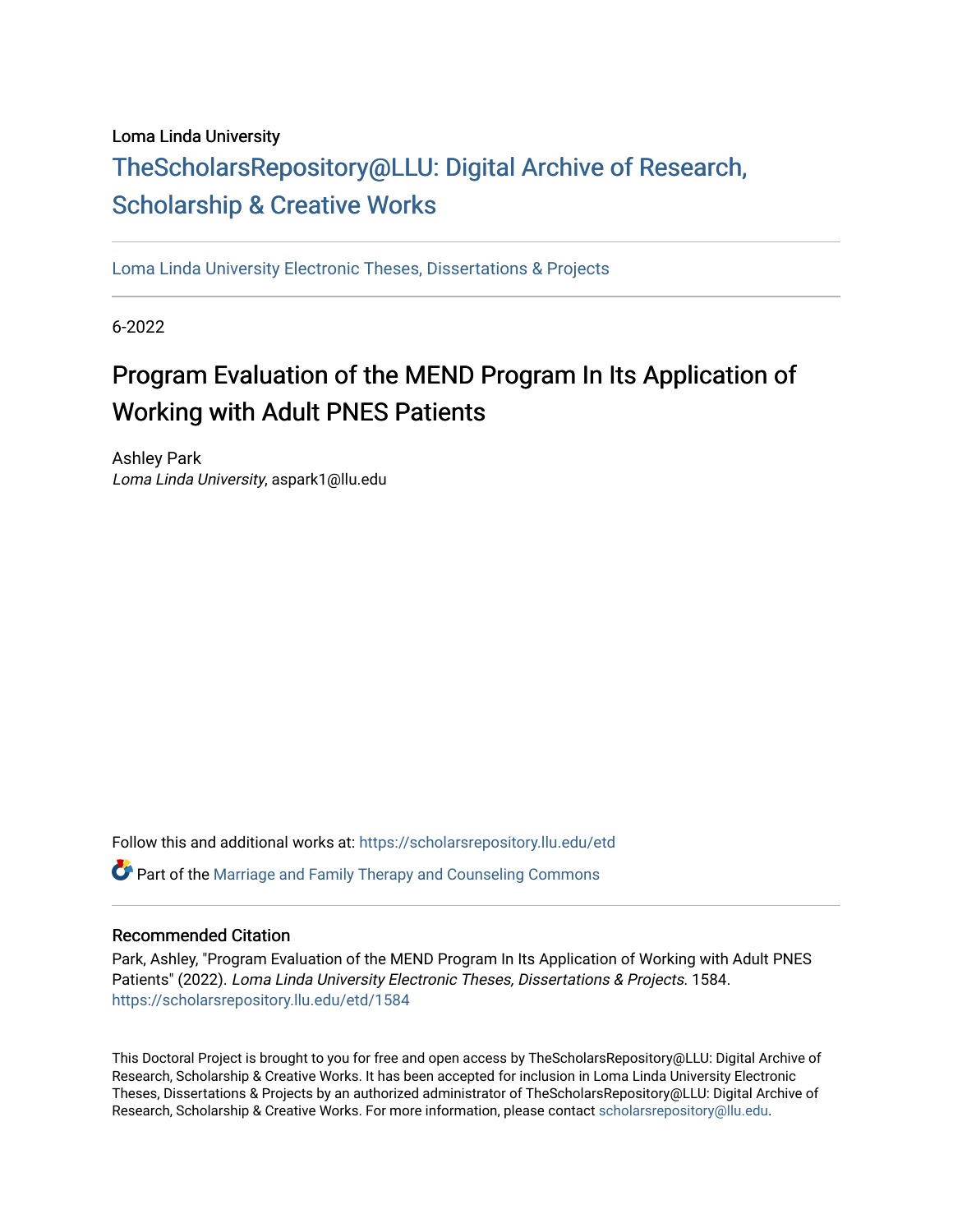LOMA LINDA UNIVERSITY School of Behavioral Health in conjunction with the Department of Counseling and Family Sciences

\_\_\_\_\_\_\_\_\_\_\_\_\_\_\_\_\_\_\_\_

Program Evaluation of the MEND Program In Its Application of Working with Adult PNES Patients

by

Ashley Park

\_\_\_\_\_\_\_\_\_\_\_\_\_\_\_\_\_\_\_\_

A Project submitted in partial satisfaction of the requirements for the degree Doctor of Marital and Family Therapy

June 2022

\_\_\_\_\_\_\_\_\_\_\_\_\_\_\_\_\_\_\_\_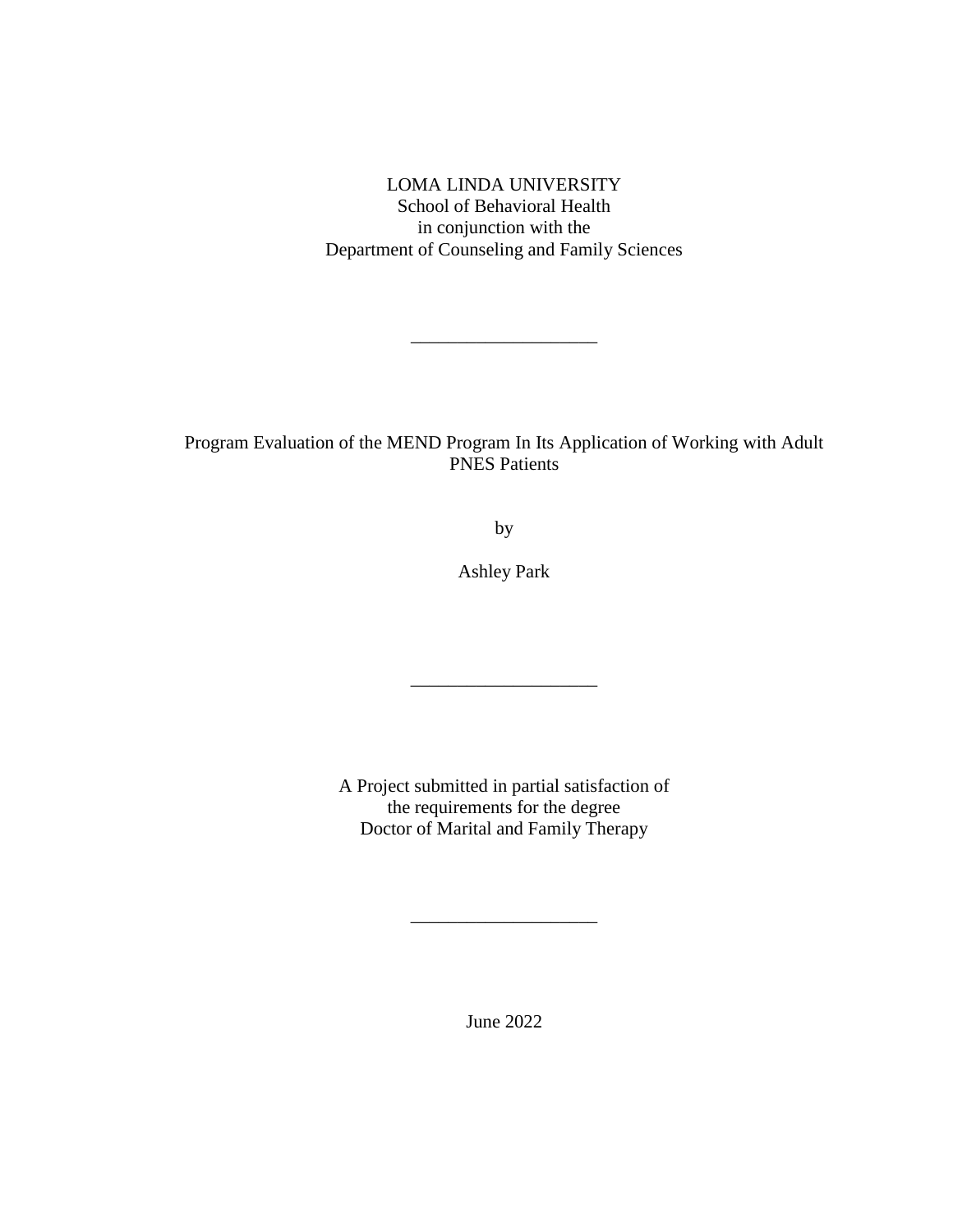© 2022

Ashley Park All Rights Reserved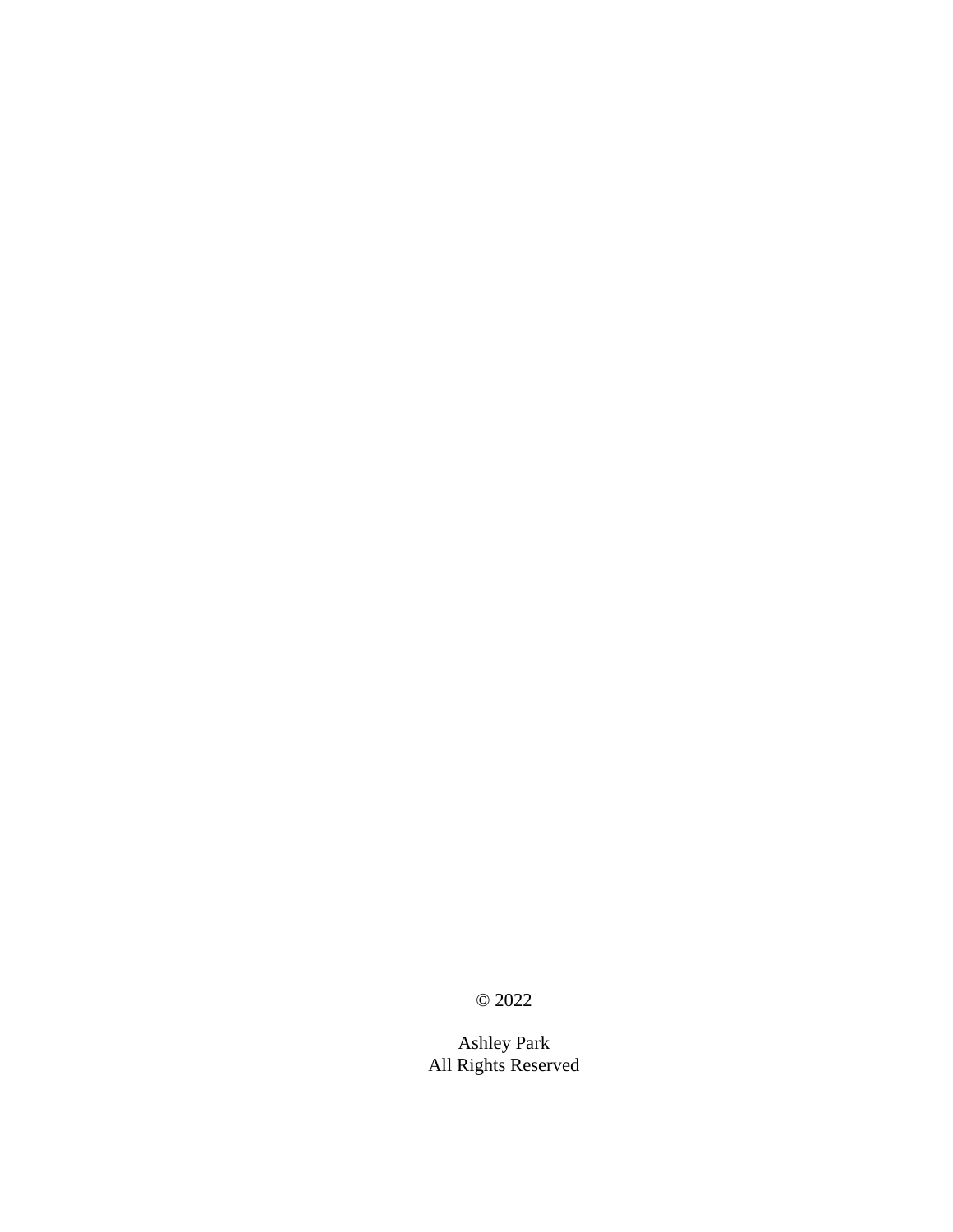Each person whose signature appears below certifies that this dissertation in his/her opinion is adequate, in scope and quality, as a dissertation for the degree Doctor of Marital and Family Therapy

**Chairperson** 

Brian Distelberg, Phd, Professor, Loma Linda University

Zephon Lister, Phd, Associate Professor, Loma Linda University

Daniel Tapanes, Dmft, Behavioral Medicine Center Mend Program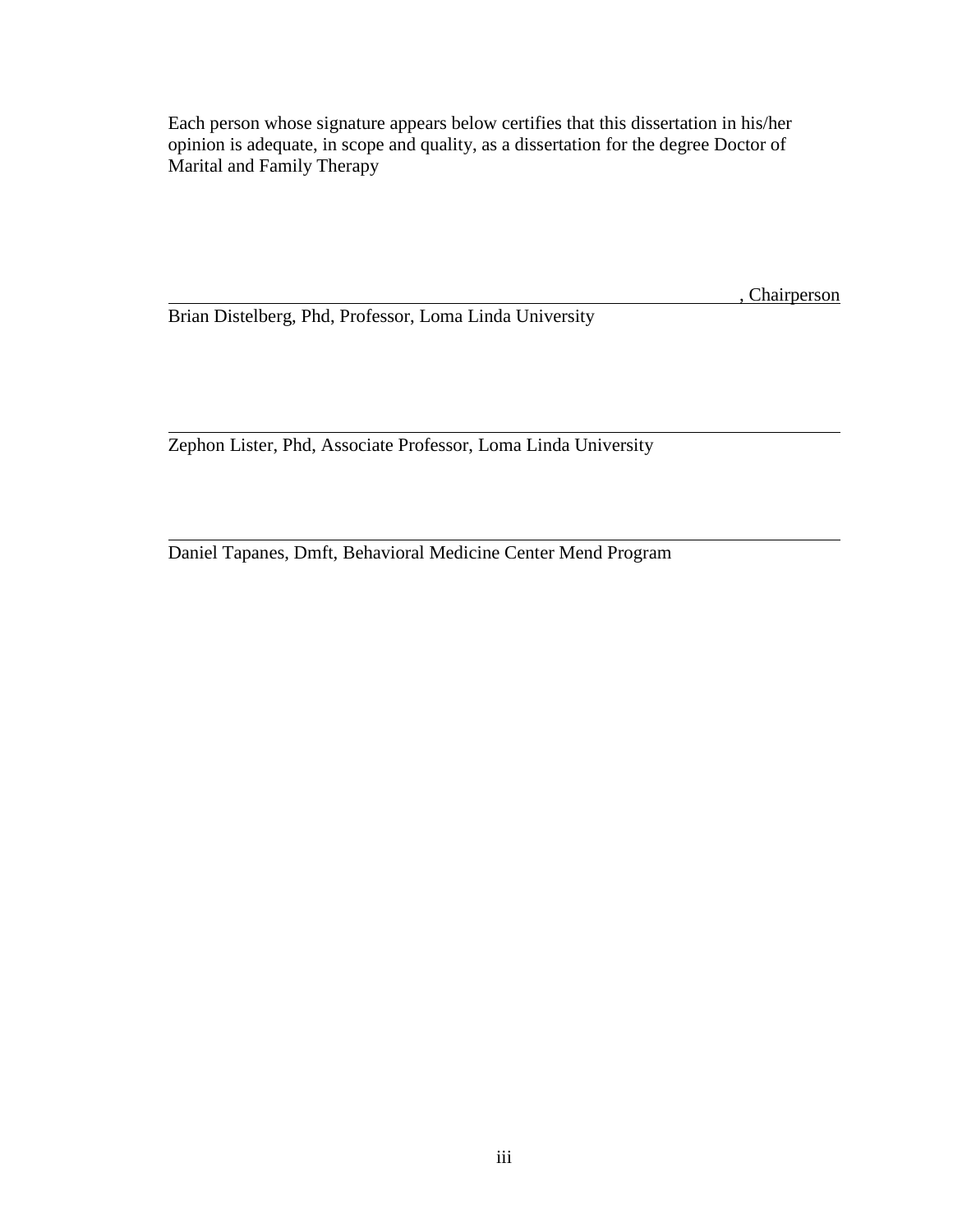### ACKNOWLEDGMENTS

From the deepest of my heart, I would like to thank everyone who has been on this journey with me. I have been so honored to do this with the belief that everyone has provided me.

I would like to first thank my chairperson, Dr. Brian Distelberg. You have tirelessly poured into my process for the past two years. I am extremely grateful for your efforts to be the best mentor to me. Throughout this journey, you have consistently been available to me and have spent so much of your time helping me. It truly could not have been done without your efforts. For that, I am forever grateful.

Dr. Daniel Tapanes, you are truly the best supervisor. I have learned so much from you and your guidance and support towards me has been immense. Thank you for presenting this science in such a way that I would be inspired to pursue a doctorate degree. I have valued your contributions toward my work and my overall shaping journey. Dr. Zephon Lister, your efforts have helped me tremendously. Thank you for your wisdom, advice, and direction in this process throughout my Master's and Doctoral program journey.

To my mom and dad. You have worked your entire lives to give me a chance to pursue my dreams. I can never thank you enough. I will always be grateful for your unconditional support and cheerleading me on when I couldn't always see the finish line. I share this major accomplishment with you. I hope I continue to make you proud.

To Christian. You have shown me unbelievable amounts of grace and support throughout this journey. You, out of everyone knows exactly what I have endured these past few years. Through that, you have encouraged me, uplifted me, and supported me

iv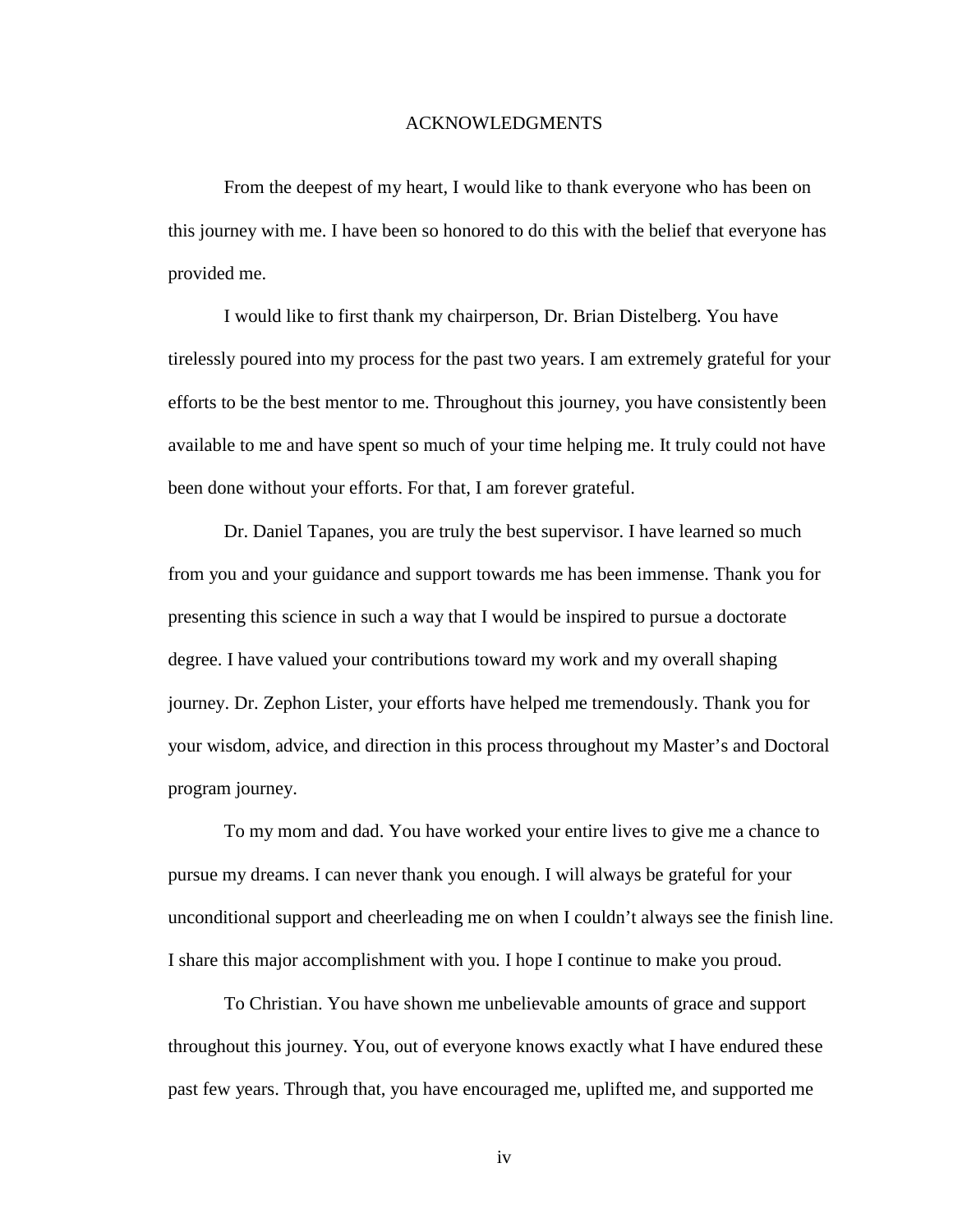every step of the way. I truly could not have done this without you. Thank you for being the best support I could ever ask for.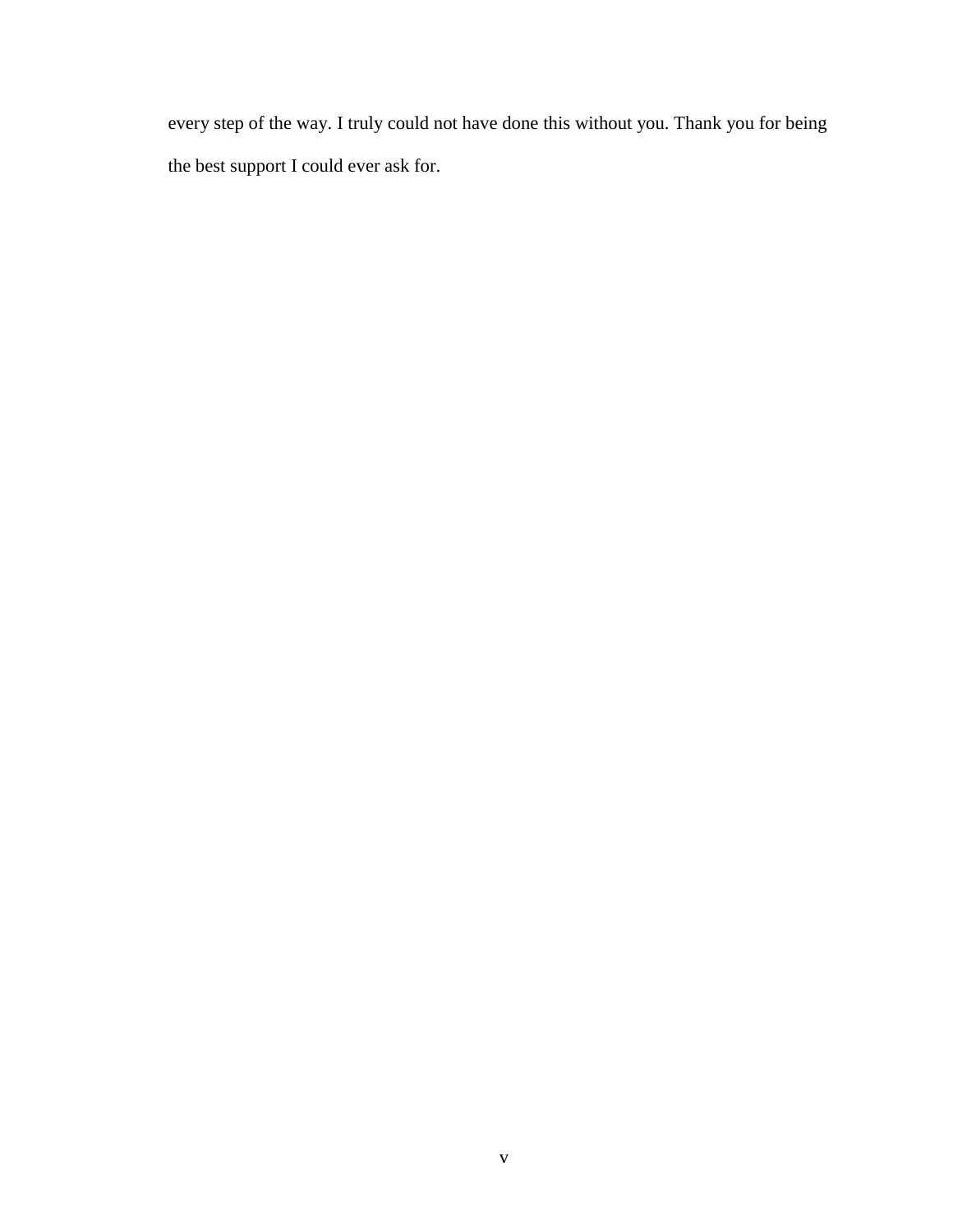# **CONTENT**

| Chapters:                                |  |
|------------------------------------------|--|
| 1. Executive Summary and Project Purpose |  |
|                                          |  |
|                                          |  |
|                                          |  |
|                                          |  |
|                                          |  |
|                                          |  |
|                                          |  |
|                                          |  |
|                                          |  |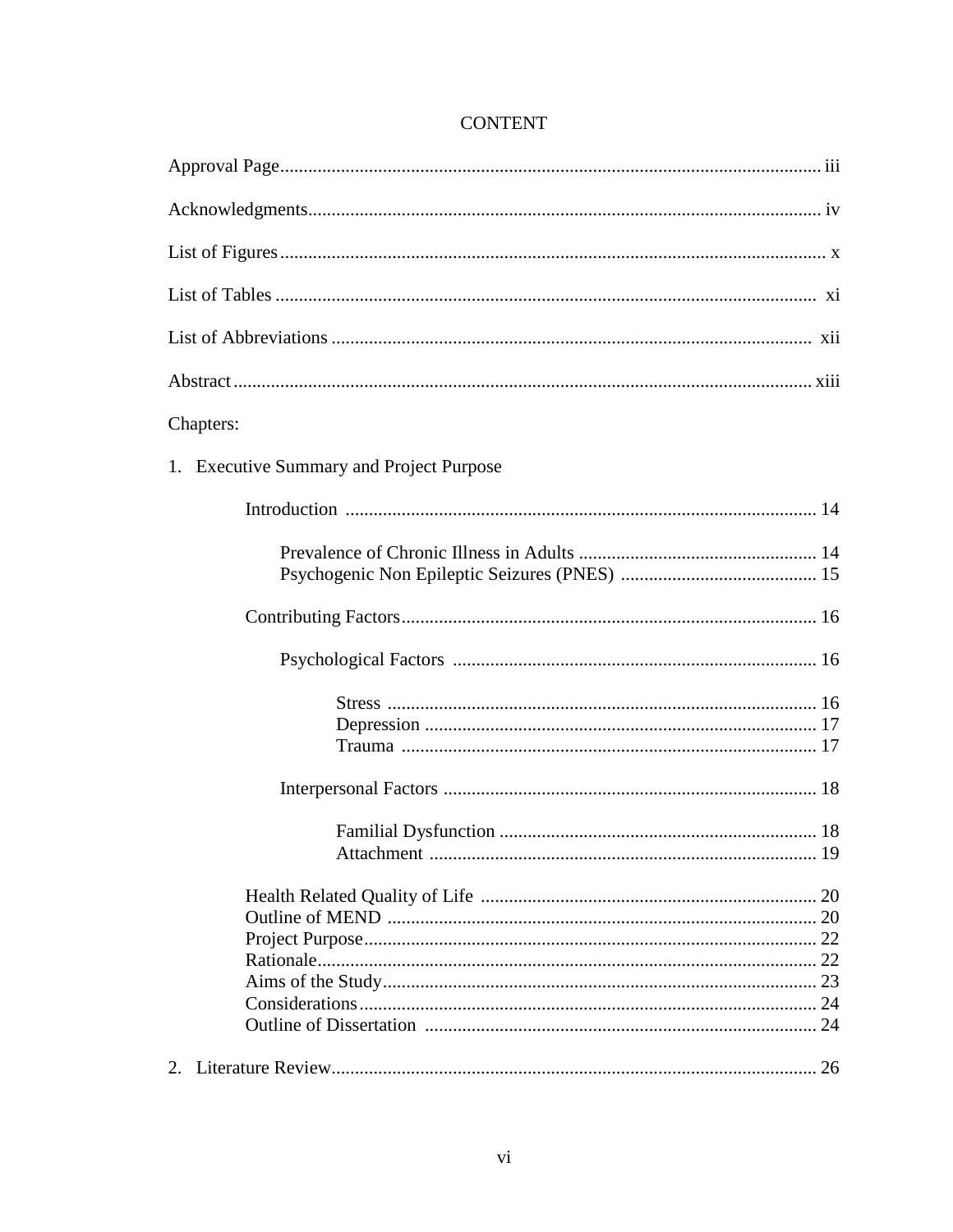|    | Review of Psychosocial Intervention Programs and Outcomes  36        |  |
|----|----------------------------------------------------------------------|--|
|    |                                                                      |  |
|    |                                                                      |  |
|    |                                                                      |  |
|    |                                                                      |  |
|    |                                                                      |  |
|    |                                                                      |  |
| 3. |                                                                      |  |
|    |                                                                      |  |
|    |                                                                      |  |
|    |                                                                      |  |
|    |                                                                      |  |
|    |                                                                      |  |
|    |                                                                      |  |
|    |                                                                      |  |
|    |                                                                      |  |
|    |                                                                      |  |
|    |                                                                      |  |
|    |                                                                      |  |
|    |                                                                      |  |
|    | Examination of Research Topic Through Identified Conceptual Lens  49 |  |
|    |                                                                      |  |
|    |                                                                      |  |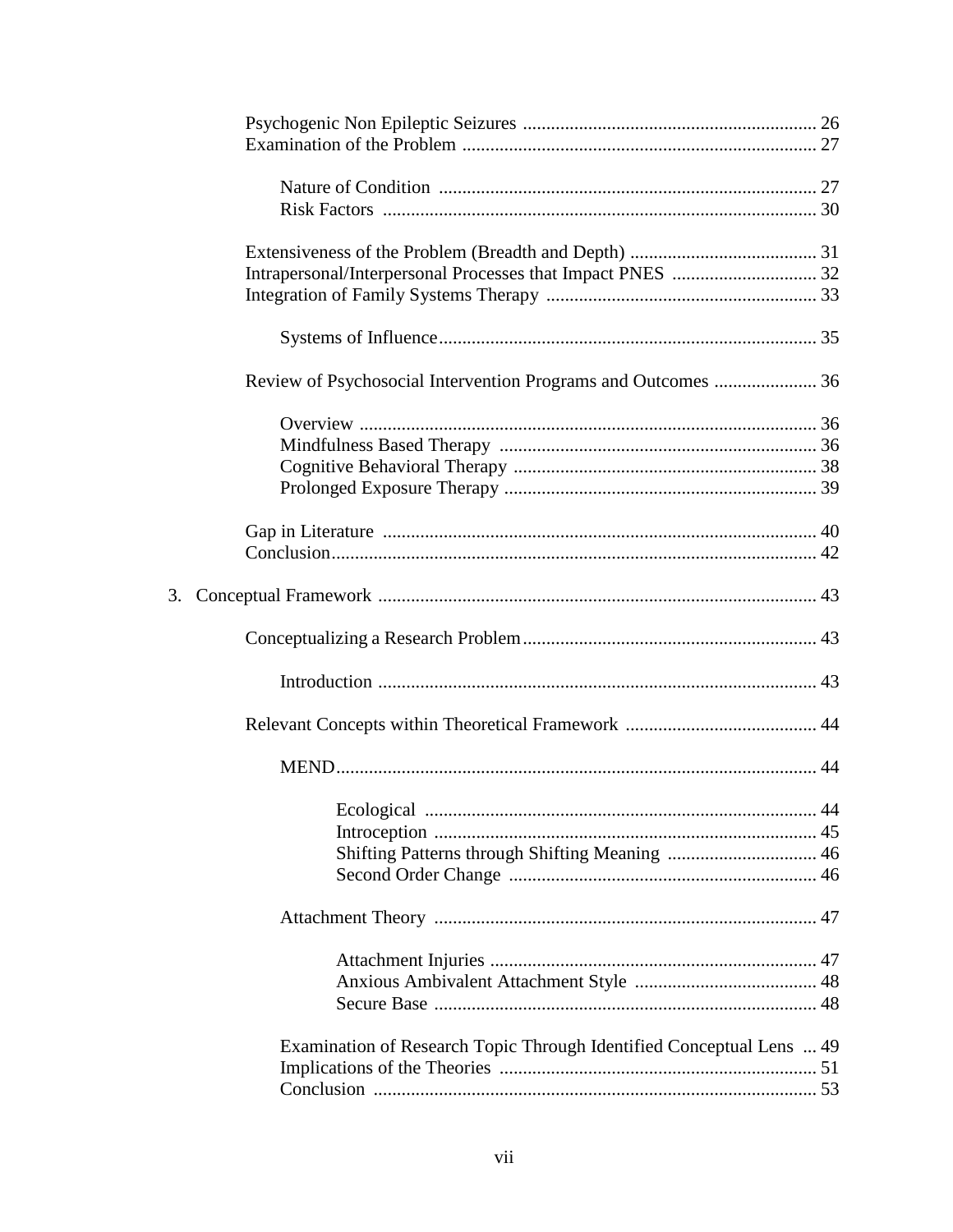| Emergency Department (ED) Visits and Medications  59          |  |
|---------------------------------------------------------------|--|
|                                                               |  |
| Medication Titration and Emergency Department (ED) Visits  60 |  |
|                                                               |  |
|                                                               |  |
|                                                               |  |
|                                                               |  |
|                                                               |  |
|                                                               |  |
|                                                               |  |
|                                                               |  |
|                                                               |  |
|                                                               |  |
|                                                               |  |
|                                                               |  |
|                                                               |  |
|                                                               |  |
|                                                               |  |
|                                                               |  |
|                                                               |  |
|                                                               |  |
|                                                               |  |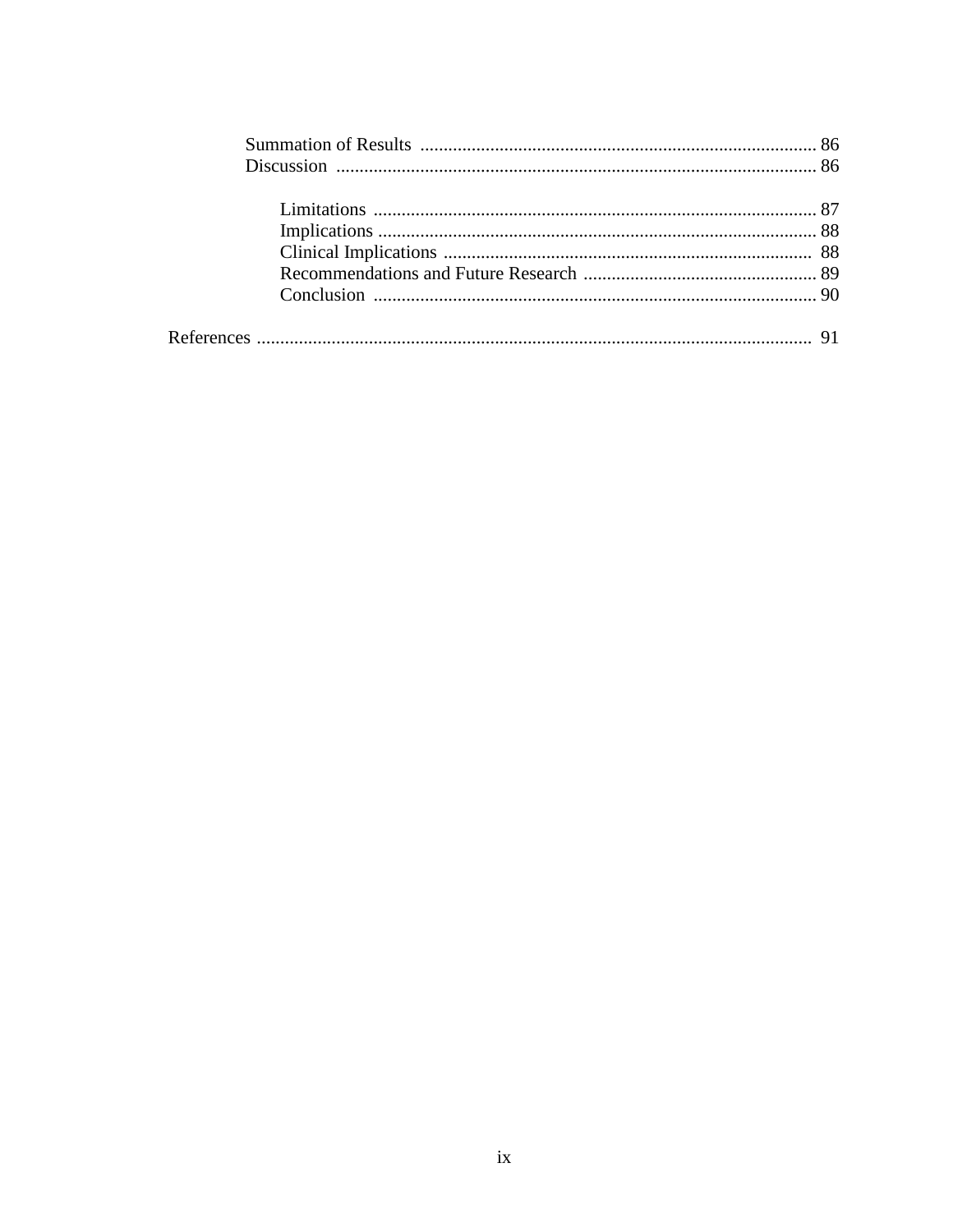# FIGURES

| Figures | Page |
|---------|------|
|         |      |
|         |      |
|         |      |
|         |      |
|         |      |
|         |      |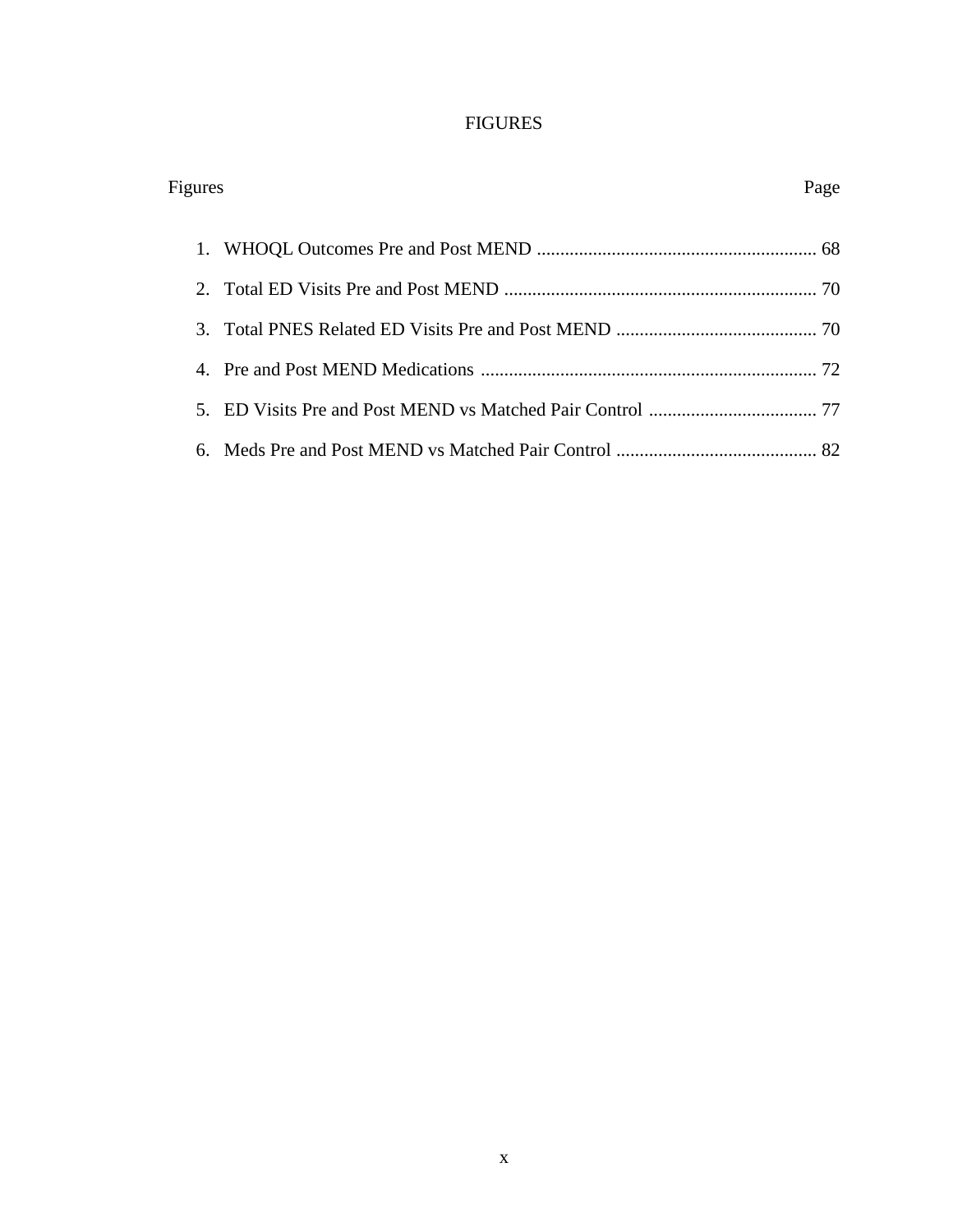# TABLES

| Tables | Page |  |
|--------|------|--|
|        |      |  |
|        |      |  |
|        |      |  |
|        |      |  |
|        |      |  |
|        |      |  |
|        |      |  |
|        |      |  |
|        |      |  |
|        |      |  |
|        |      |  |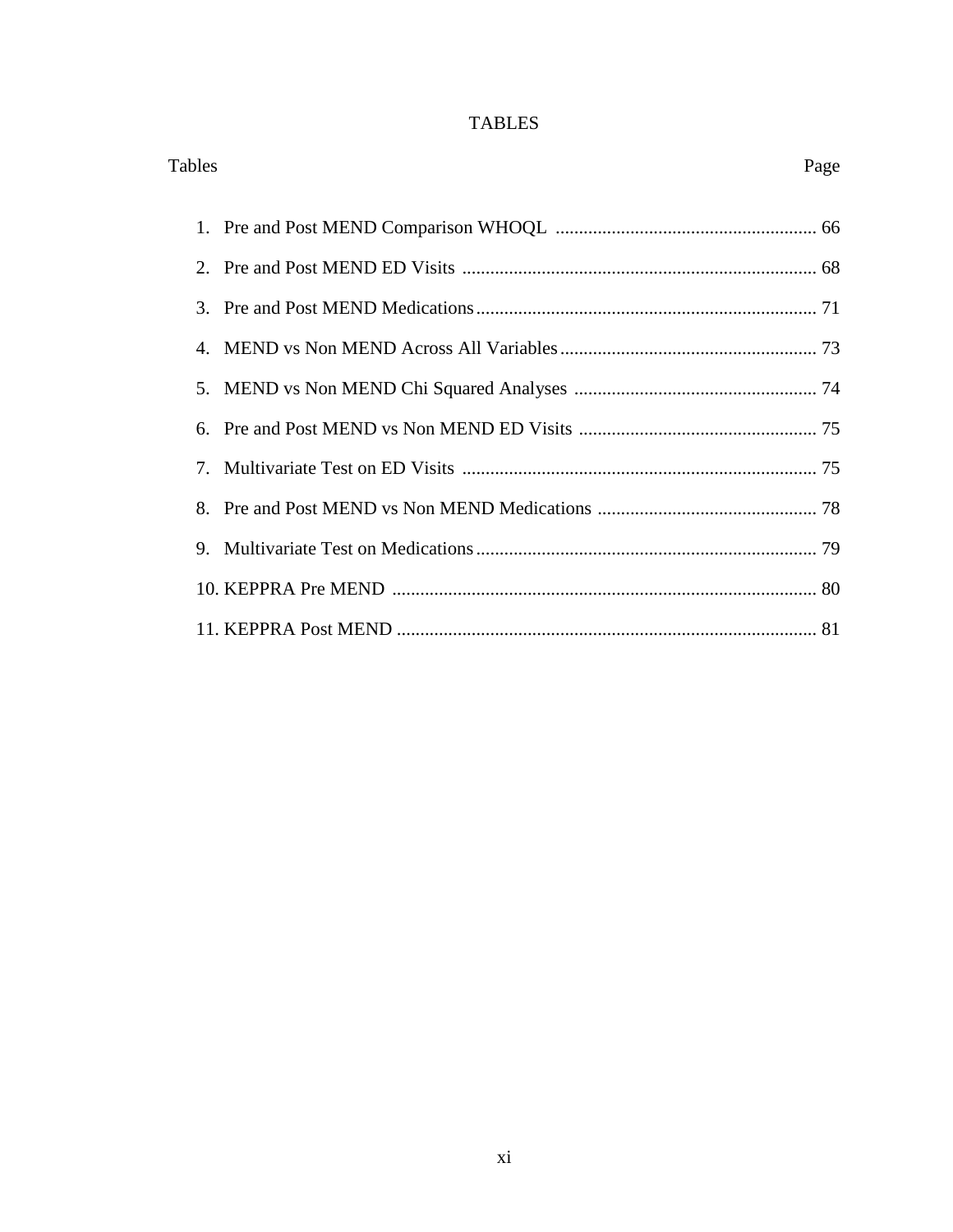# ABBREVIATIONS

| <b>PNES</b>  | Psychogenic Non Epileptic Seizures        |
|--------------|-------------------------------------------|
| <b>MEND</b>  | <b>Mastering Each New Direction</b>       |
| <b>WHOOL</b> | World Health Organization Quality of Life |
| ED           | <b>Emergency Department</b>               |
| <b>MEDS</b>  | Medications                               |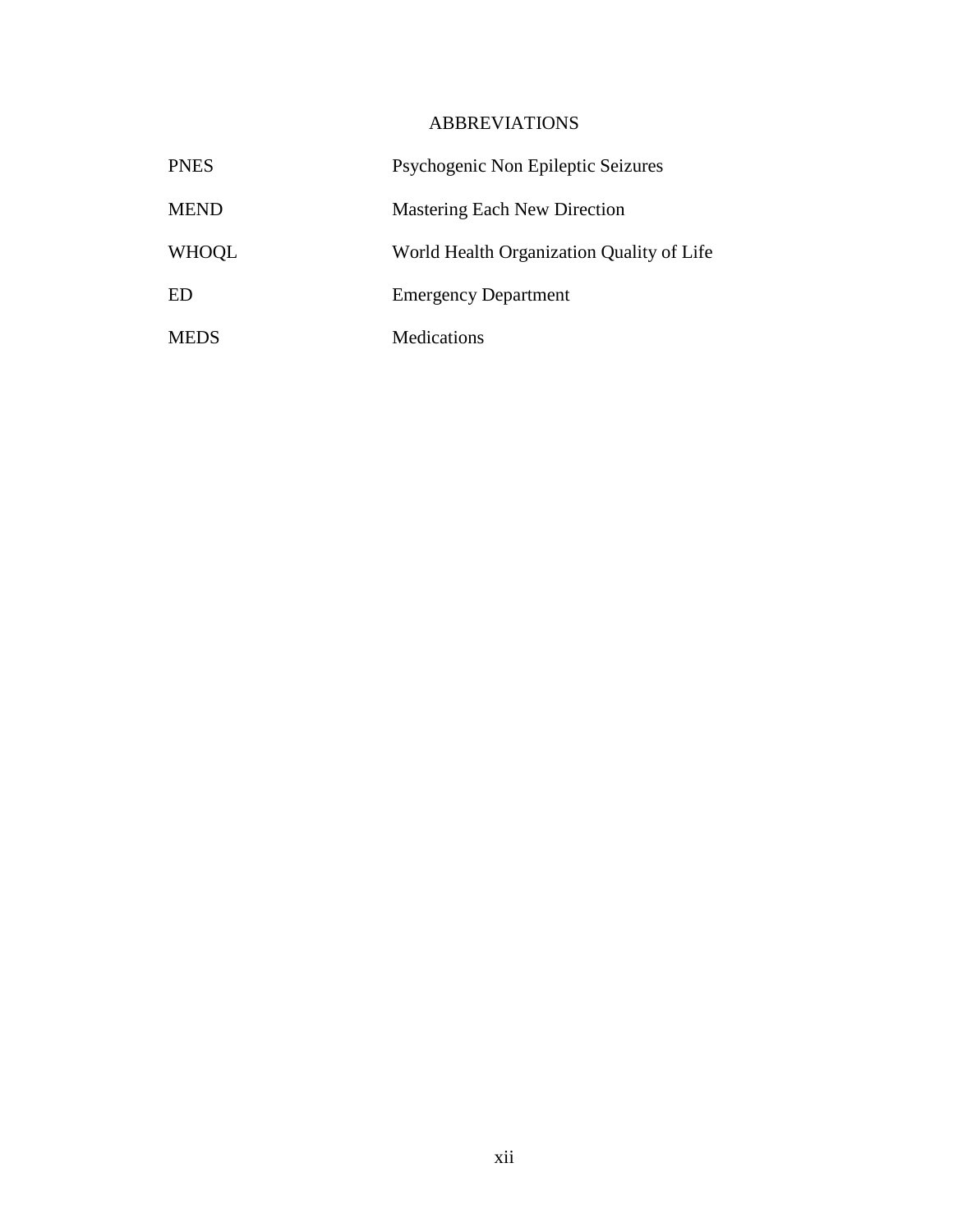# ABSTRACT OF THE DOCTORAL PROJECT

## Program Evaluation of the MEND Program in its Application of Working with Adult

PNES Patients

by

Ashley Park

Doctor of Marital and Family Therapy, Department of Counseling and Family Sciences Loma Linda University, June 2022 Dr. Brian Distelberg, Chairperson

This study is a program evaluation of a family systems program, MEND and its application of working with patients who have Psychogenic Non Epileptic Seizures, otherwise known as PNES. This study evaluates PNES patients who have completed MEND focusing and comparing outcome measures like health related quality of life (HRQL), emergency room visits, and medications with PNES patients who have not done MEND. Results suggest that MEND improved PNES symptoms and overall HRQL.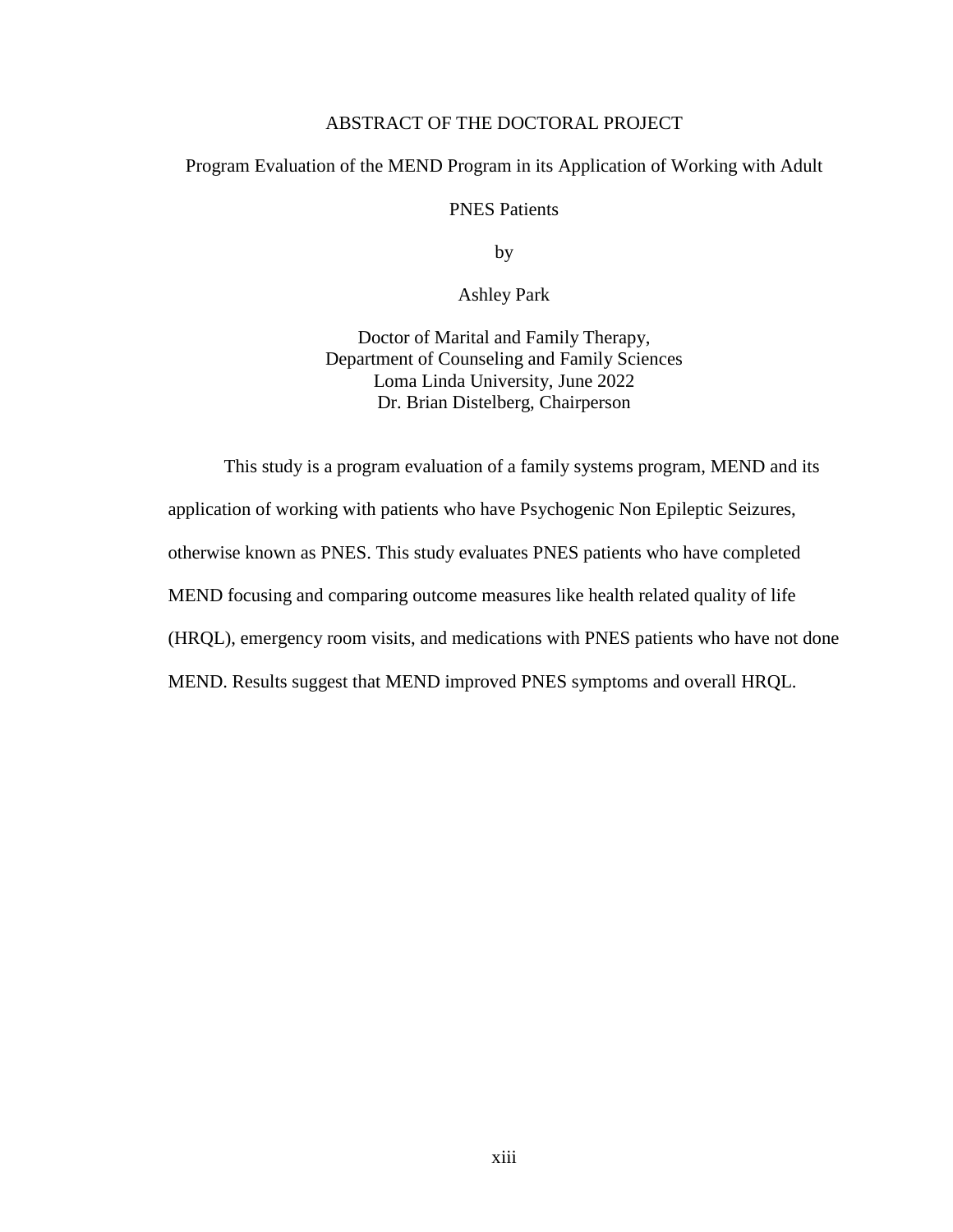#### **CHAPTER ONE**

# **EXECUTIVE SUMMARY AND PROJECT PURPOSE**

#### **Introduction**

Living with a chronic illness can be detrimental and feel like an insurmountable challenge. The journey that one may have to face can be arduous, isolating, and demoralizing while trying to navigate ways to cope and bring back a sense of normalcy to one's life. The stress of living with a chronic illness can affect an individual's physical and emotional health in many ways. While a vast amount of chronic illnesses are understood and routinely researched, there remain various illnesses that are not as well versed within the overall community. The lack of research and understanding of certain illnesses negatively impacts not just the medical community but also affects availability of behavioral health resources for PNES patients.

## *Prevalence of Chronic Illness in Adults*

A chronic illness is defined as "a physical or mental health condition that lasts more than one year and causes functional restrictions or requires ongoing monitoring or treatment" (Raghupathi, 2018). In the United States, six in ten adults have at least one chronic illness with four in ten adults having two or more chronic illnesses (CDC, 2021). This is an extremely high prevalence rate and alarming statistic, as chronic illnesses remain the leading causes of death and disability (CDC, 2021). In addition to this, health care costs are at an all time high with \$3.8 trillion annually going toward treating chronic illnesses. Raghupathi (2018) discusses that this is predominantly because of the inability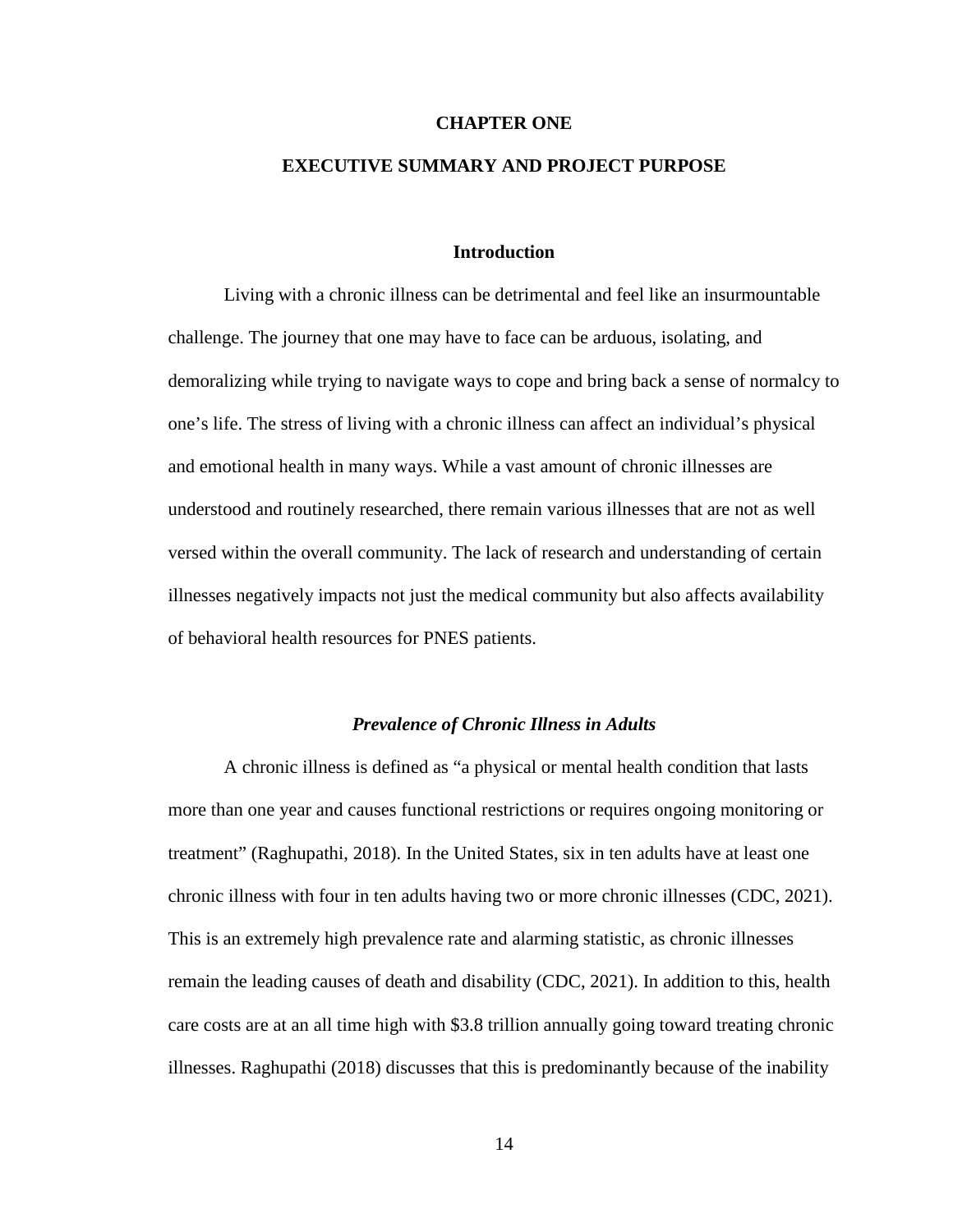to effectively manage chronic illnesses in the United States.

A few key elements, such as; identifying those who are at risk, increasing access to data for a population of patients, and coaching patients to make healthier choices and decisions can play a significant role in increasing success outcomes (Raghupathi, 2018). In addition to this, it is important to note that mental health is an aspect of national healthcare that can directly influence chronic illnesses (Raghupathi, 2018).

#### *Psychogenic Non Epileptic Seizures (PNES)*

Despite somatic symptom disorders existing in every discipline in medicine, Psychogenic Non Epileptic Seizures (PNES) patients remain the largest subgroup of functional neurologic disorders (Dworetzky, 2015). To date, PNES patients are "responsible for a big burden of healthcare expenses, estimated at approximately \$900 million annually" (Dworetzky, 2015). While there has been some promising shifts in treatment approaches for PNES patients, health outcomes remain quite poor and care continues to be problematic.

The small but growing literature on patients with PNES has shown the correlation of a PNES diagnosis on health related quality of life (Wardrope et al., 2019). There are many challenges with those diagnosed with PNES (Pretorius and Sparrow, 2015). Such as how PNES can create a debilitating effect, how it impacts mood and self-worth, how it overlaps with a trauma history or attachment issues from childhood. Overall, there continues to be a lack of understanding in how the diagnosis of PNES can pose a considerable challenge for patients (Rawlings et al., 2017).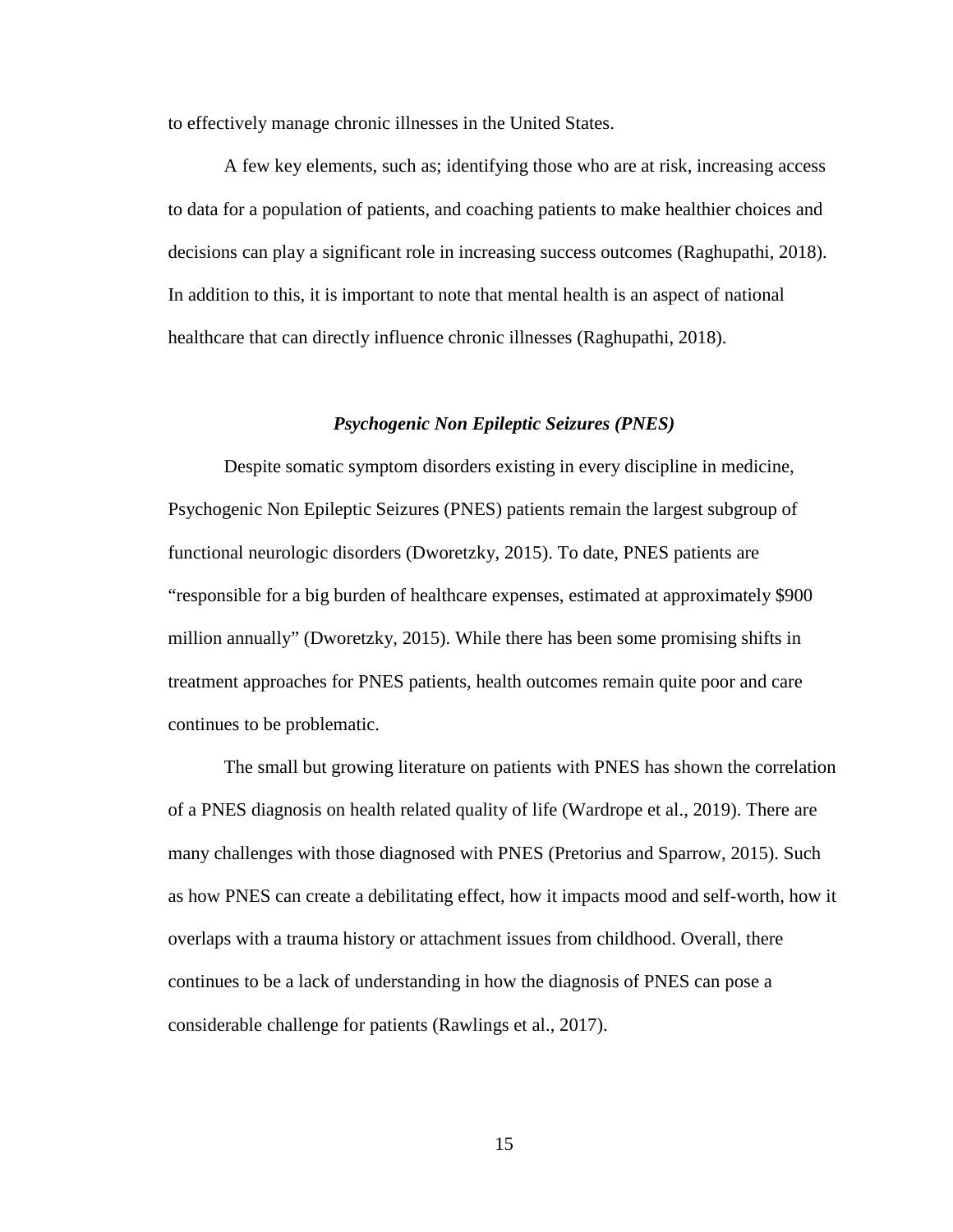## **CONTRIBUTING FACTORS**

# **Psychological Factors**

#### **Stress**

Stress is defined as a process where environmental demands burden an individual's adaptive capacity (Salleh, 2008). Ongoing stress can result in psychological pressures in addition to biological changes that creates further vulnerability for developing an illness. While not all stress creates a negative impact, chronic stress has a significant influence on the immune system. Stress ultimately becomes harmful when "it exceeds our ability to cope, fatigues body systems and causes behavioral or physical problems" (Salleh, 2008). Harmful stress can distress the body, as well as condition individuals to overreaction, confusion, anxiety, and create higher susceptibility to other illnesses.

Harmful levels of stress can be severe and chronic stress can lead to PNES (Pretorius and Sparrow, 2015). According to Pretorius and Sparrow (2015), those with PNES also had higher amounts of stressful events throughout their lifetime. Acute or situational stressors can overwhelm a patient's coping abilities, resulting in developing seizures or ongoing seizure activity. In fact, Tojek et al. (2000) further strengthens this argument suggesting that PNES occurs as a response to increased stress from childhood to adulthood. Participants from Rawlings et al. (2017)'s study indicated that stress was a perpetuating factor of their PNES. Specifically, everyday stress and ongoing seizure activity has been linked. Ultimately, targeting maladaptive stress patterns in the family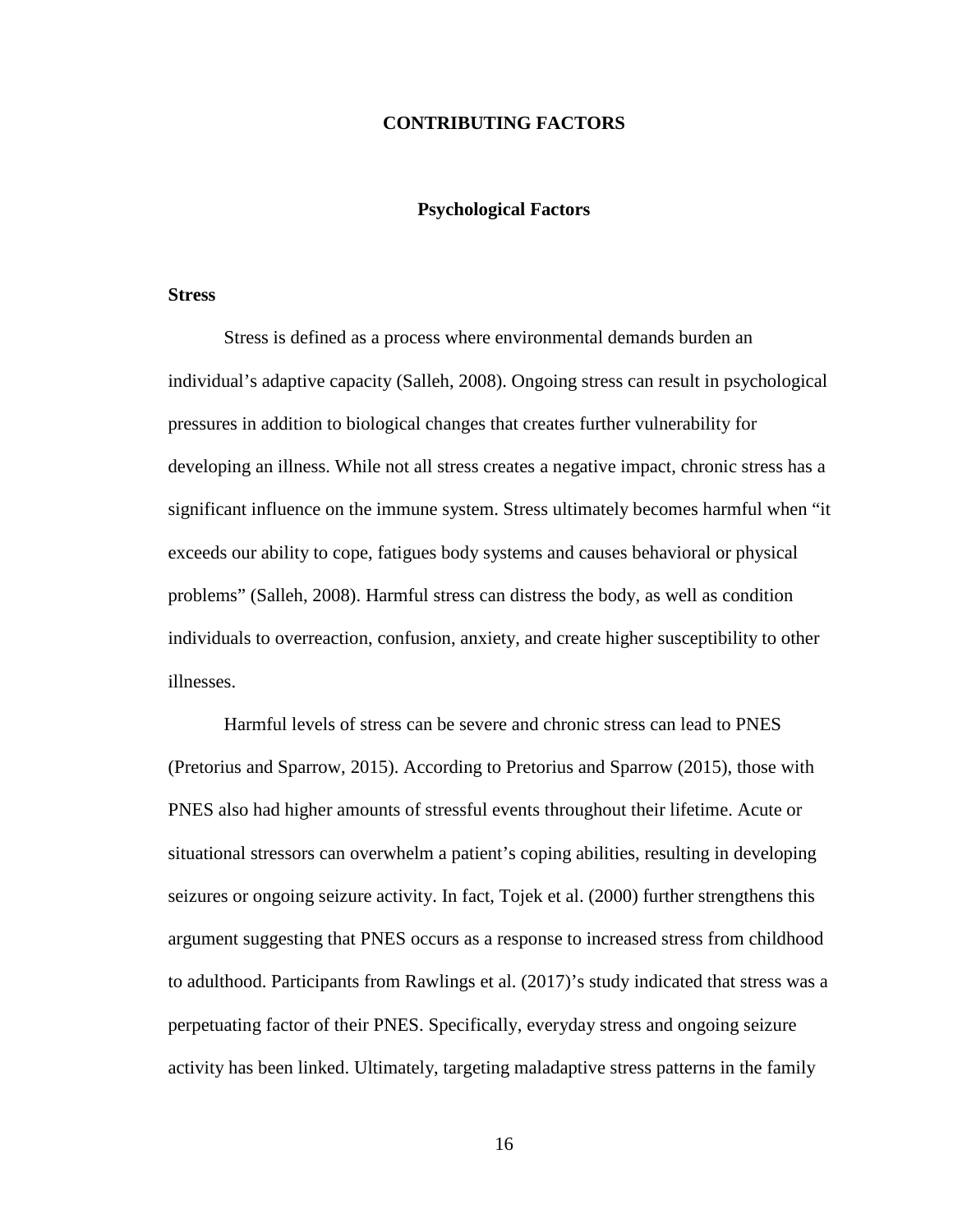can help improve an individual's adaptabilities in the midst of chronic illness (Distelberg et al., 2014).

# **Depression**

Although the primary concern for PNES patients and treatment modalities is reduction of PNES seizure activity, there are secondary complications that often come up with PNES. According to the National Institute of Mental Health (NIH), individuals with chronic conditions and illnesses are at a higher risk of developing depression. The relationship between depression and chronic illness can be bidirectional, as the onset of depression can lead to a chronic illness and likewise, an onset of chronic illness can lead to depression. Individuals who are struggling with their mental health may experience challenges when adapting to their medical conditions or participating in the improvement of their ongoing care. This is relevant for PNES patients. Unlike patients with epilepsy, PNES patients tend to manifest more than solely physical symptoms (Popkirov et al., 2020). While exact rates vary, a recent meta-analysis discovered that over 40% of PNES patients presented with clinical levels of depression and anxiety (Popkirov et al., 2020). Though a specific stressor does not necessarily precipitate seizure activity, reducing levels of depression can help improve health related quality of life in PNES patients.

#### **Trauma**

Arnold and Privitera (1996) suggests that the experience of trauma can increase likelihood of the development of PNES seizures. PNES patients with trauma or chronic PTSD, especially those who have dissociative symptoms, can trigger or initiate seizure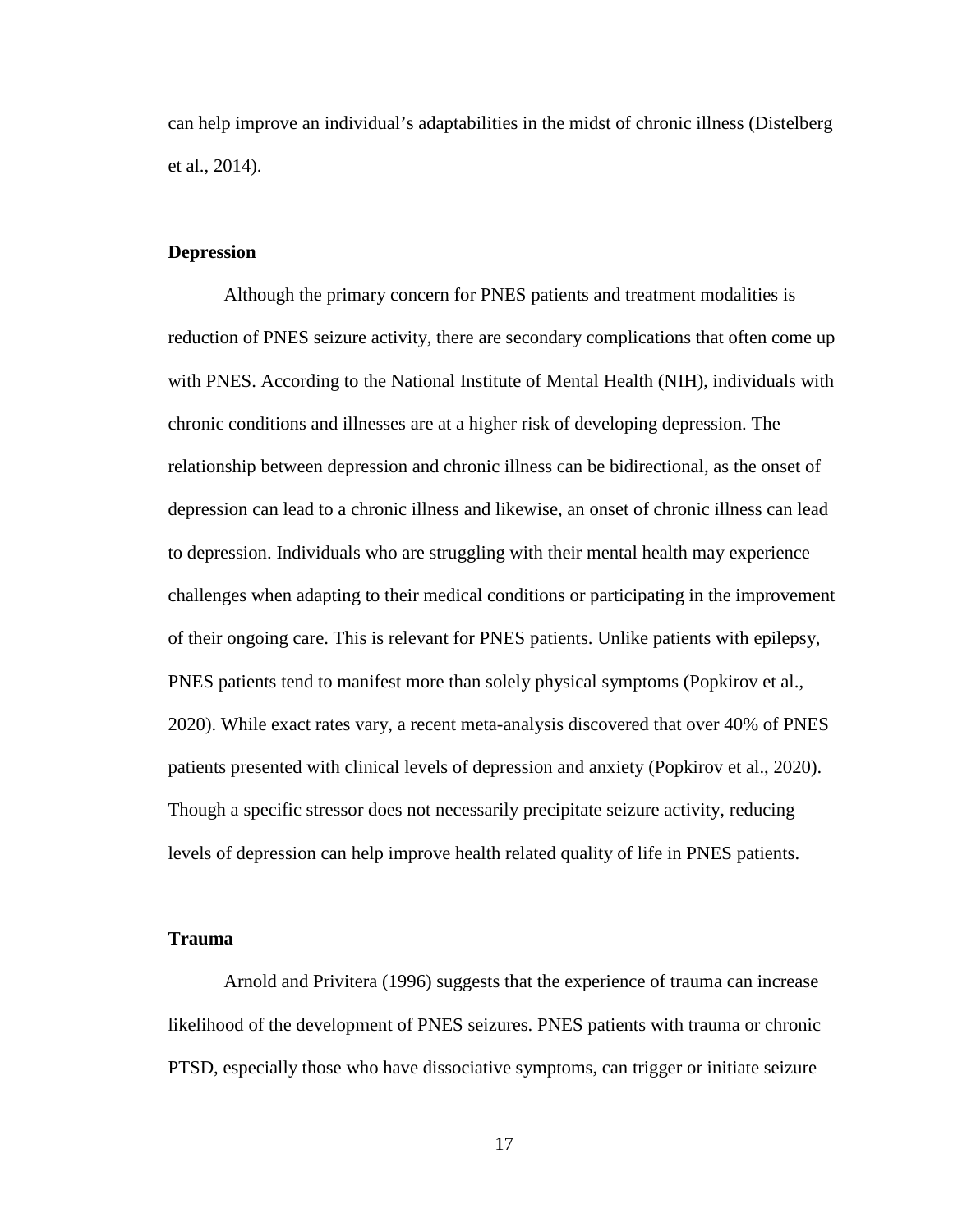activity from flashbacks and recollections (Alsaadi and Marquez, 2005). It was found that PNES patients had higher prevalence of trauma, specifically for those who had strong dissociations and comorbidities (Popkirov et al., 2020). Green et al. (2017) indicated a similar trajectory, stating that PNES patients reported higher levels of trauma and neglect. Many research articles have additionally pointed to a strong correlation between PNES and trauma from sexual and physical abuse as a child. All this to say, it is not uncommon to see a history of abuse present in PNES patients, and the stressors associated with the trauma history may cause or at least perpetuate the PNES symptomology.

#### *Interpersonal Factors*

#### **Familial Dysfunction**

Seizure disorders like PNES impact far more than the individual (Wardrope et al., 2019). Family dysfunction has been identified as a predisposing factor for the development and ongoing illness progression for PNES (Green et al., 2017). Patients who have poor interpersonal skills or family background that didn't support emotional expression can result in precipitating PNES seizures. In fact, Green et al. (2017) discovered higher levels of stress and dysfunction in PNES families compared to epilepsy families. This is specifically shown in areas of affective involvement, communication, and general functioning. PNES seizures can additionally function to ameliorate interpersonal crises or threatening situations, especially when the individual is unable to identify and effectively express strong emotions (Alsaadi and Marquez, 2005).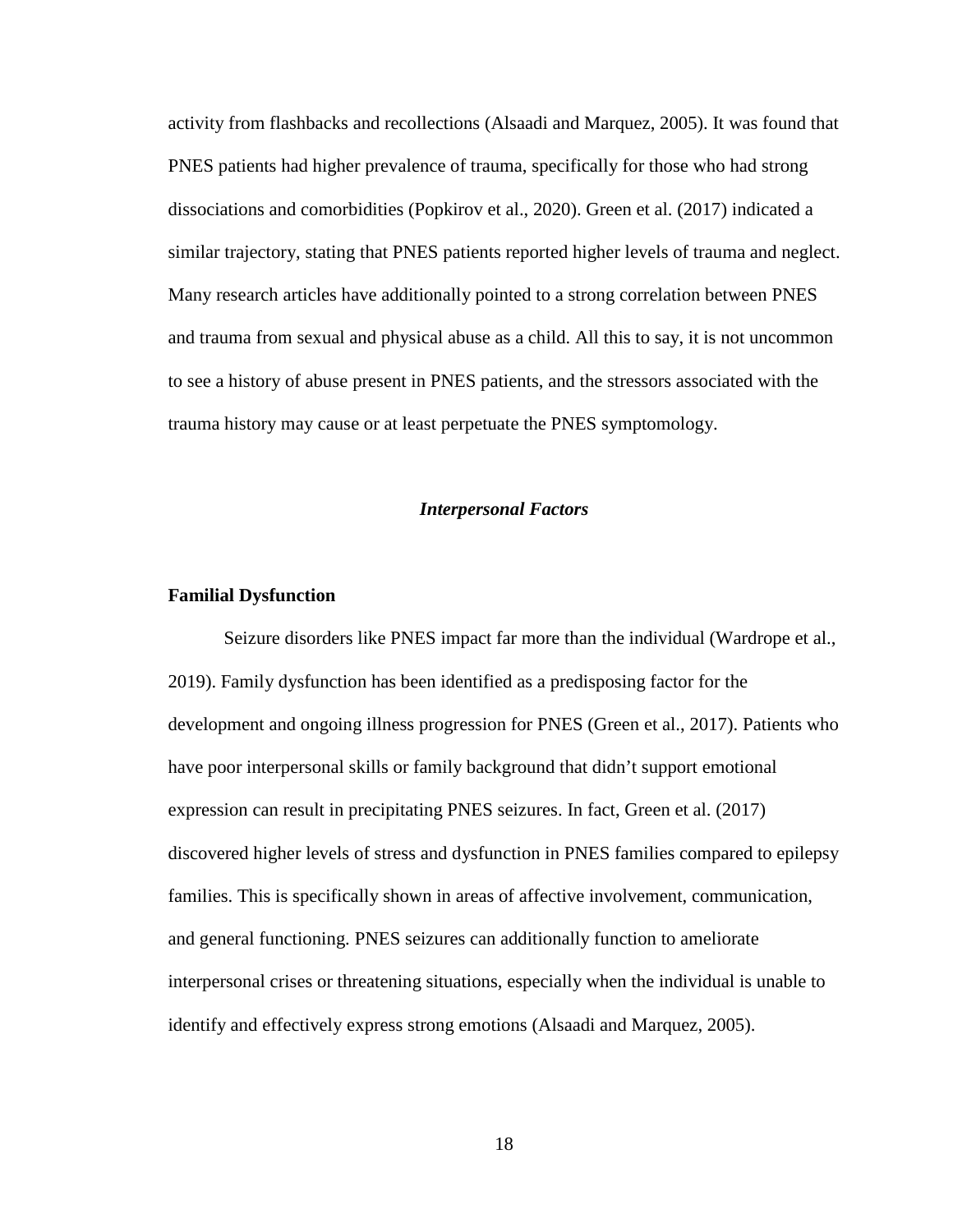Specifically, PNES can function as a means of masking familial conflicts through distress aversion, behavioral avoidance, and repression (Green et al., 2017).

While relationship quality remains to be quite novel in PNES research (Green et al., 2017), there is strong support in existing literature that families of PNES patients are less cohesive, adaptable, and supportive that relates to poor health related quality of life in PNES patients.

# **Attachment**

Attachment has been linked to various health outcomes and behaviors. Individuals who present with insecure attachments have been seen to show more depressive symptoms and ongoing health issues (Meredith and Strong, 2019). Feeney (2001) discusses the implications of attachment styles for patterns of health and illness, specifically describing the substantial evidence of health outcomes to relationship quality and attachment from childhood. Individuals with secure attachment were shown to have health benefits. Contrastingly, those with insecure attachment from childhood were linked to report more physical health symptoms and also have higher levels of negative emotionality. Ultimately, the quality of parent-child relationships from childhood played a significant role in predicting health outcomes as an adult (Feeney, 2001).

Green et al. (2017) discusses that PNES patients have been discovered to have more insecure attachments with their primary caregivers. He and his colleagues further argued that PNES patients with insecure attachments were also found with increased medically unexplained symptomology.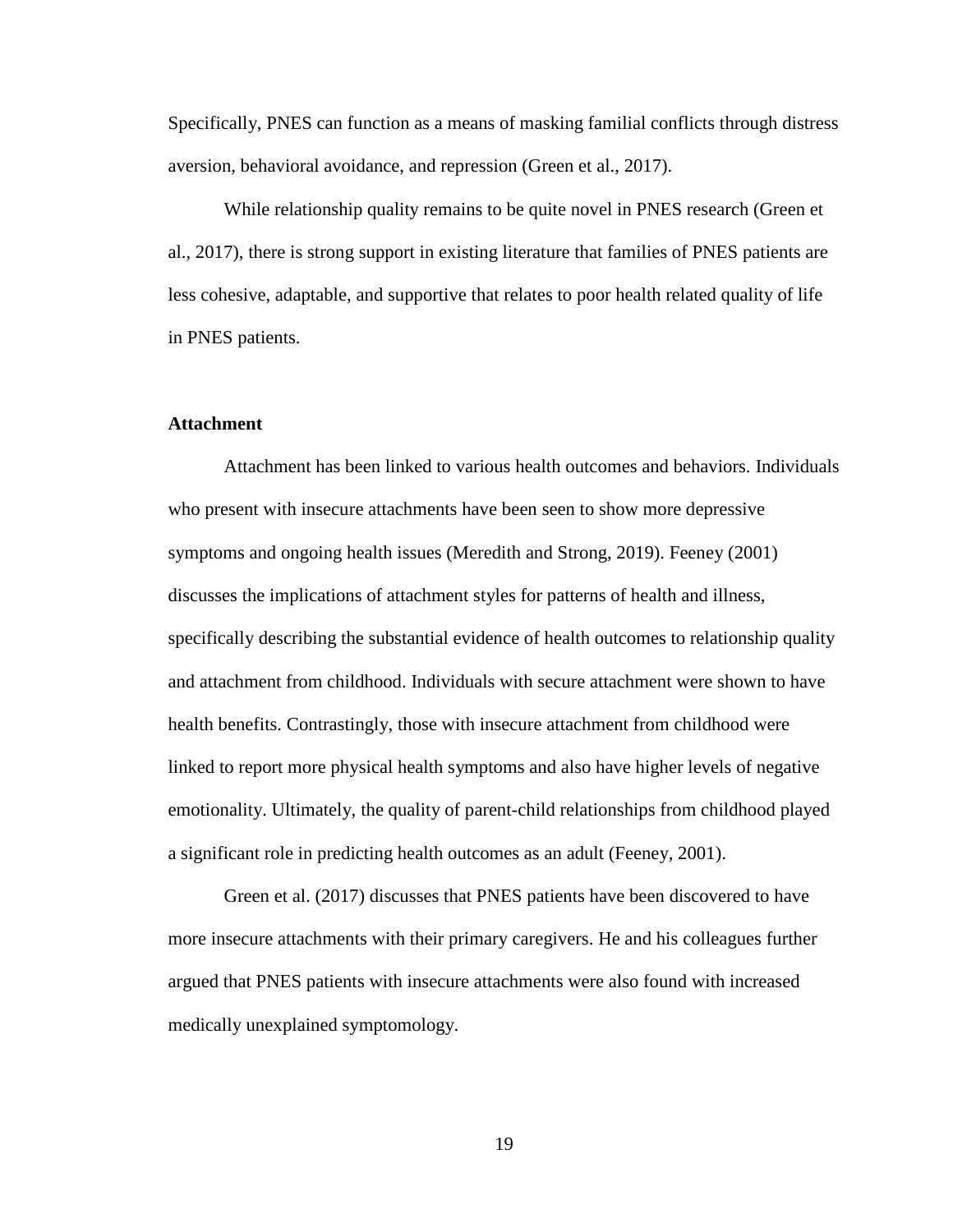#### **Health Related Quality of Life**

The Centers of Disease Control and Prevention describes Health Related Quality of Life (HRQOL) as an individual's perceived physical and mental health over time. HRQOL is important to define in the context of chronic illness to consider the individual's well being and to best increase efforts to individualize and incorporate appropriate quality care.

Decreased health related quality of life is common for patients with PNES. Numerous factors contribute to poorer quality of life in PNES patients. Family functioning has been deemed to be significant in contributing to decreased HRQOL of PNES patients (LaFrance et al., 2013), along with other factors like poor mental health, trauma, misdiagnosis, and more.

#### **Outline of MEND**

The Mastering Each New Direction (MEND) program is a biopsychosocial program that integrates an ecological, family systems, and bio-behavioral stress response conceptual framework to serve a population of patients with chronic illnesses. The MEND program is a family systems-based model that specializes in working with a broad range of pediatric and adult chronic illness patients. Some of the chronic illnesses the MEND program works with includes, but are not limited to, Type I and Type II Diabetes, Chronic Kidney Disease, Digestion Illnesses, PNES, various cancers, and more. The MEND program treats a vast number of patients with chronic illnesses that are accompanied with anxiety, body image, treatment compliance, depression, grief and loss, self-esteem, and familial conflict or issues. According to Tapanes (2012), MEND is an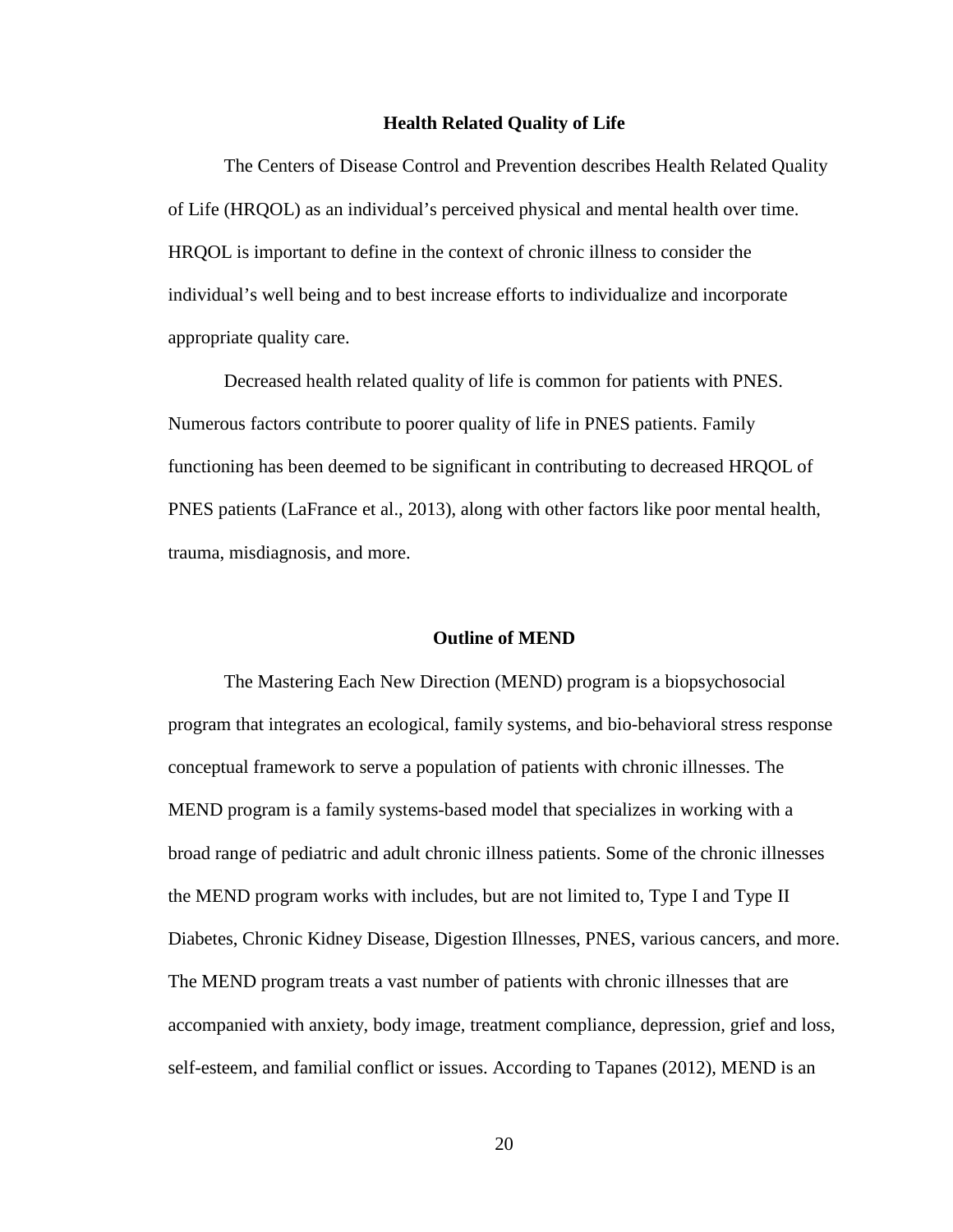intensive outpatient program that uses a "multiphase program […] to promote the healthiest biopsychosocial outcomes for children and adolescents who experience a chronic illness."

The MEND program works with patients and their family systems to improve functioning across all ecological levels. The family system is the key integration of a patient's treatment to engage the system in a parallel process for an individual patient to achieve optimal health and second order change beyond the program. In order to maintain treatment adherence and improve disease-specific outcomes, the MEND program treats patients over the course of an average of 21 group therapy sessions (three sessions a week for 7 weeks). Group therapy is powerful for a patient's treatment process, as individual patients are with other patients who also have chronic illnesses. In addition to this, the MEND program integrates individual and family therapy sessions weekly as well as parent psychoeducation. When a patient concludes treatment at the MEND program, he or she has the opportunity to continue the change process by attending weekly support groups for accountability in health. Having the family system be an integral process of a patient's journey promotes long term and sustainable change for both the patient and their family system.

Ultimately, the MEND program aims to teach "both children and adults how to build resiliency in the face of chronic illness" (Loma Linda University Health, n.d.). The MEND program has helped chronic illness patients and family systems to create new meanings while adapting to both internal and external stress responses, which have positively contributed to the impact of overall health outcomes and the entirety of the healing process.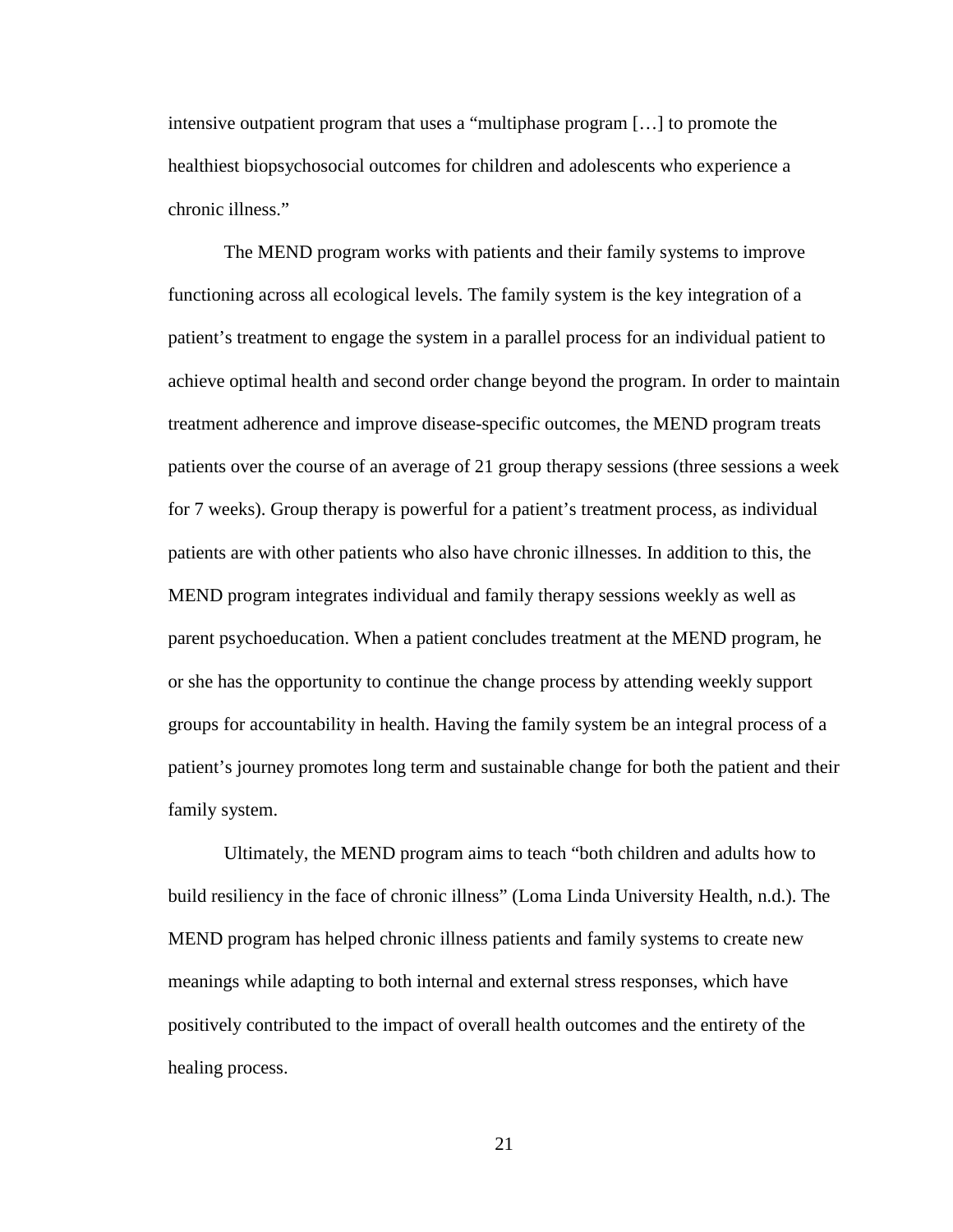#### **Project Purpose**

The primary purpose of this project is to add to the current existing behavioral health treatment paradigms for PNES patients by introducing an additional psychosocial intervention, MEND, on its application of working with adult PNES patients. As the MEND program is a family systems based process, this evaluation will aim to show that family systems therapy is a necessary intervention to further increase health related quality of life in PNES patients.

Existing literature has shown that attachment styles, chronic stress, trauma, and impact of familial factors and dysfunction can increase the overall disease process and influence health related quality of life in PNES patients. Evaluating a program like MEND, which emphasizes biopsychosocial health from a family systems lens while addressing stress at numerous ecological levels, can further emphasize the need for treating patients from a family systems framework in behavioral health.

In addition to this, this project will aim to further the research and understanding on this patient population specifically within illness progression and increasing viable treatment options in behavioral health, as existing treatment modalities for PNES patients continue to remain limited.

### **Rationale**

Successful psychotherapy treatment options for PNES patients continue to remain unclear (Huff and Murr, 2021). One finding from research does indicate that antiepileptic drugs and anticonvulsant medications are actually not beneficial in the treatment of PNES (Huff and Murr, 2021). While treatment of PNES remains controversial (Kamil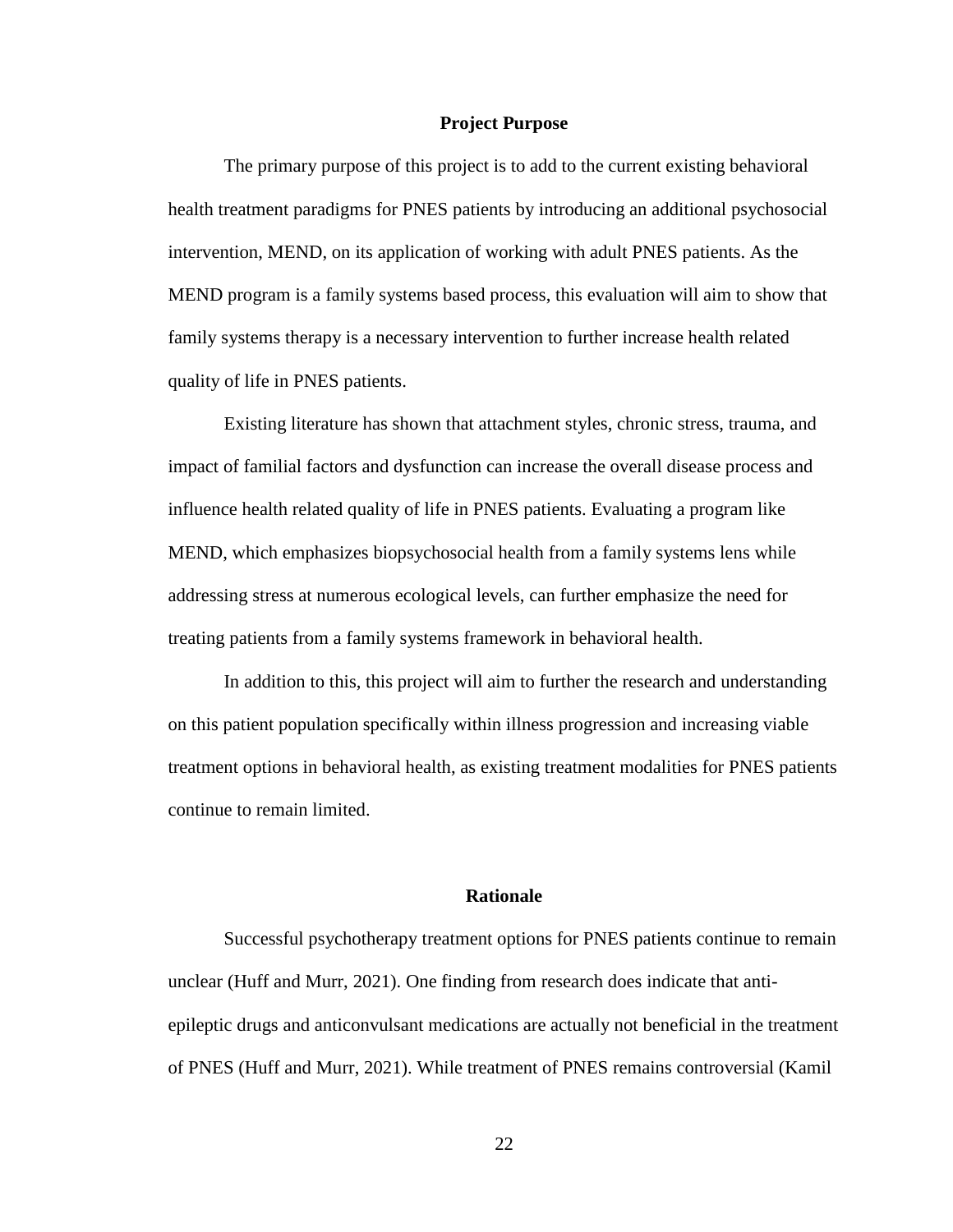et al., 2019), psychological interventions continue to be considered the most viable form of treatment for treating PNES. However, even with mental health providers being fairly accessible, follow up, adherence to psychotherapy, and treatment outcomes remain quite poor (Dworetzky, 2016). To date, there are limited therapeutic modalities that have demonstrated a history of effectively treating patients with PNES, let alone shown successful outcomes.

Additionally, PNES patients present with higher levels of family dysfunction and family dysfunction has been correlated to poorer health outcomes and health related quality of life (LaFrance et al., 2013). Despite existing literature on childhood trauma history, insecure attachment styles, and increased stress in the family system for PNES patients, there remains very limited research and data on effective family therapy psychosocial interventions for PNES patients.

#### **Aims of the Study**

The purpose of this study was to evaluate the MEND program in its application of working with patients diagnosed with Psychogenic Non Epileptic Seizures, otherwise known as PNES. There were two primary aims. The first part of aim one was to evaluate pre and post program using the patient's self-reported WHOQL measure. The second part of aim one was to examine (ED) visits and medications pre and post program. Aim two examined MEND participants who completed program and matched pair them from those who did not receive behavioral health treatment from MEND. The match pair patients came from the LLUH list of PNES patients from the EMR. Demographics like age, gender, ethnicity, marital status, and commercial insurance were considered as variables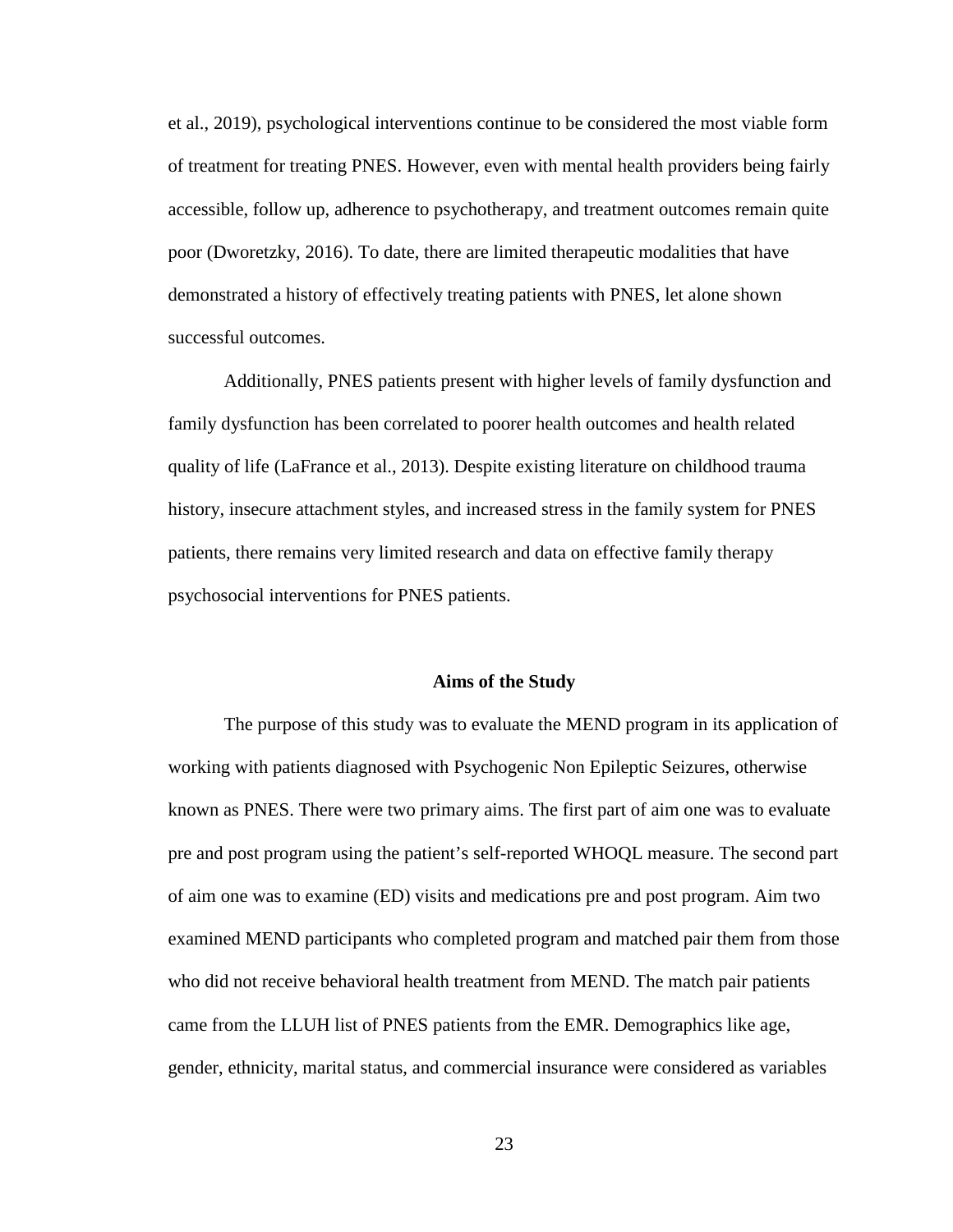for matched pairing.

## **Considerations**

It is imperative to consider these questions in the development and progression of this program evaluation. What happens to those patients who have medically "unexplained" symptoms who fall under the category of somatic symptom disorders? Why, if there is literature that points to the ineffectiveness of anti-epileptic medications and anti-convulsants (Jafari et al., 2020) and psychotherapy being the most valid approach to treating patients with PNES (Kamil et al., 2019), are chronic illness conditions like PNES not more openly discussed and researched in behavioral health? Further, why isn't there an emphasis of family therapy for PNES patients despite the numerous literature that points to the interplay of family dysfunction increasing seizure severity, frequency, and duration (LaFrance et al., 2013)? Nevertheless, no research to date has focused on the impact of a family systems based program like the MEND program on the improvement of biopsychosocial health for PNES patients. These are a few questions that will be addressed throughout this project.

# **Outline of Dissertation**

The outline of this dissertation and thesis will be as followed. The first chapter is an introduction to what this study aims to accomplish, the rationale of this program evaluation, and the need of this study in a larger research context. The second chapter will be the literature review, outlining existing treatment paradigms that have successfully worked with adult PNES patients. The third chapter will focus on the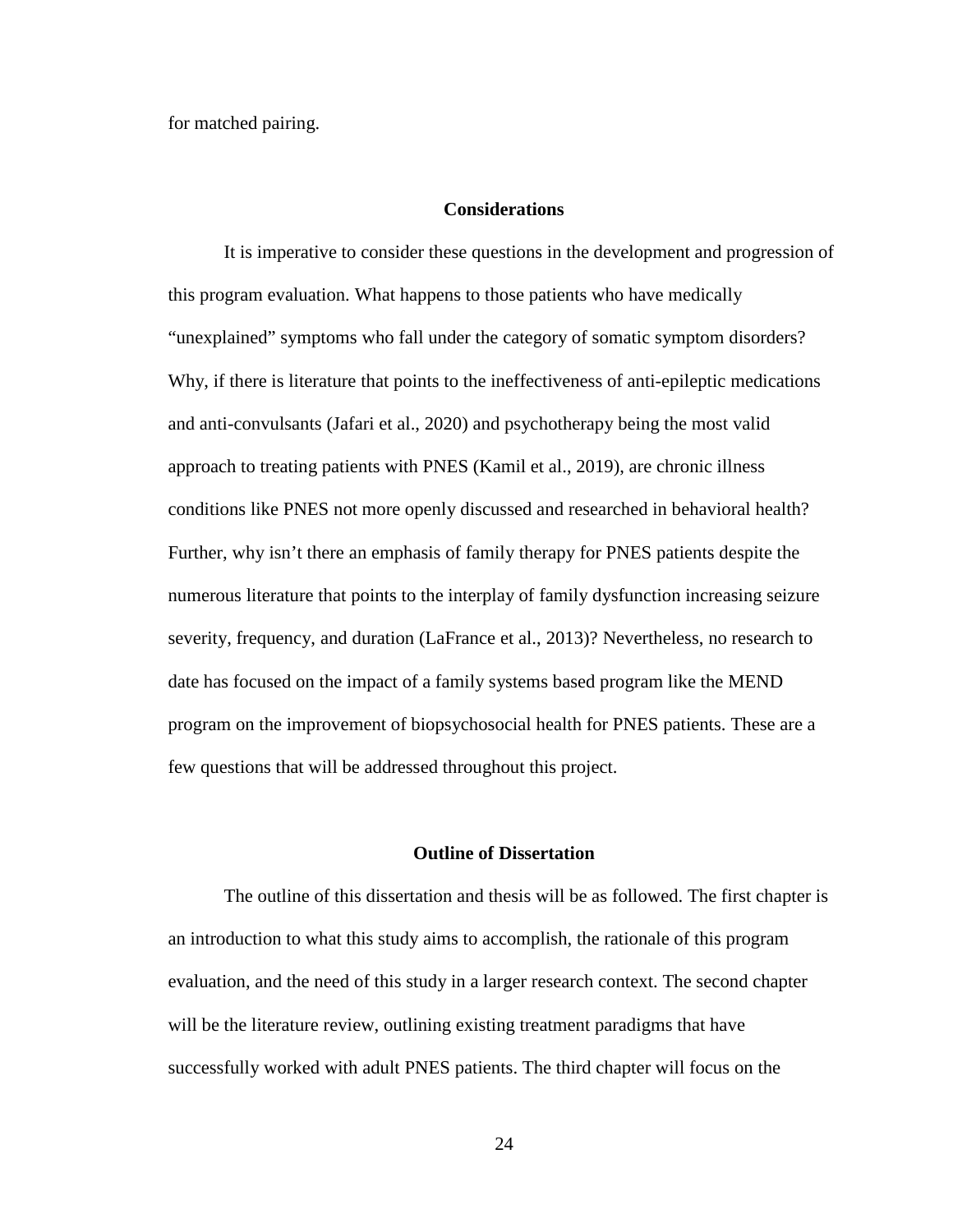conceptual framework of this project, particularly examining attachment theory and the MEND model. The fourth chapter will be the methodology section of how this project will be designed and executed to further meet the aims of this study. The fifth chapter will discuss the project's outcome. And chapter six will provide a summary of the project outcomes along with a discussion of study and relevance of project to the field of Marriage and Family Therapy.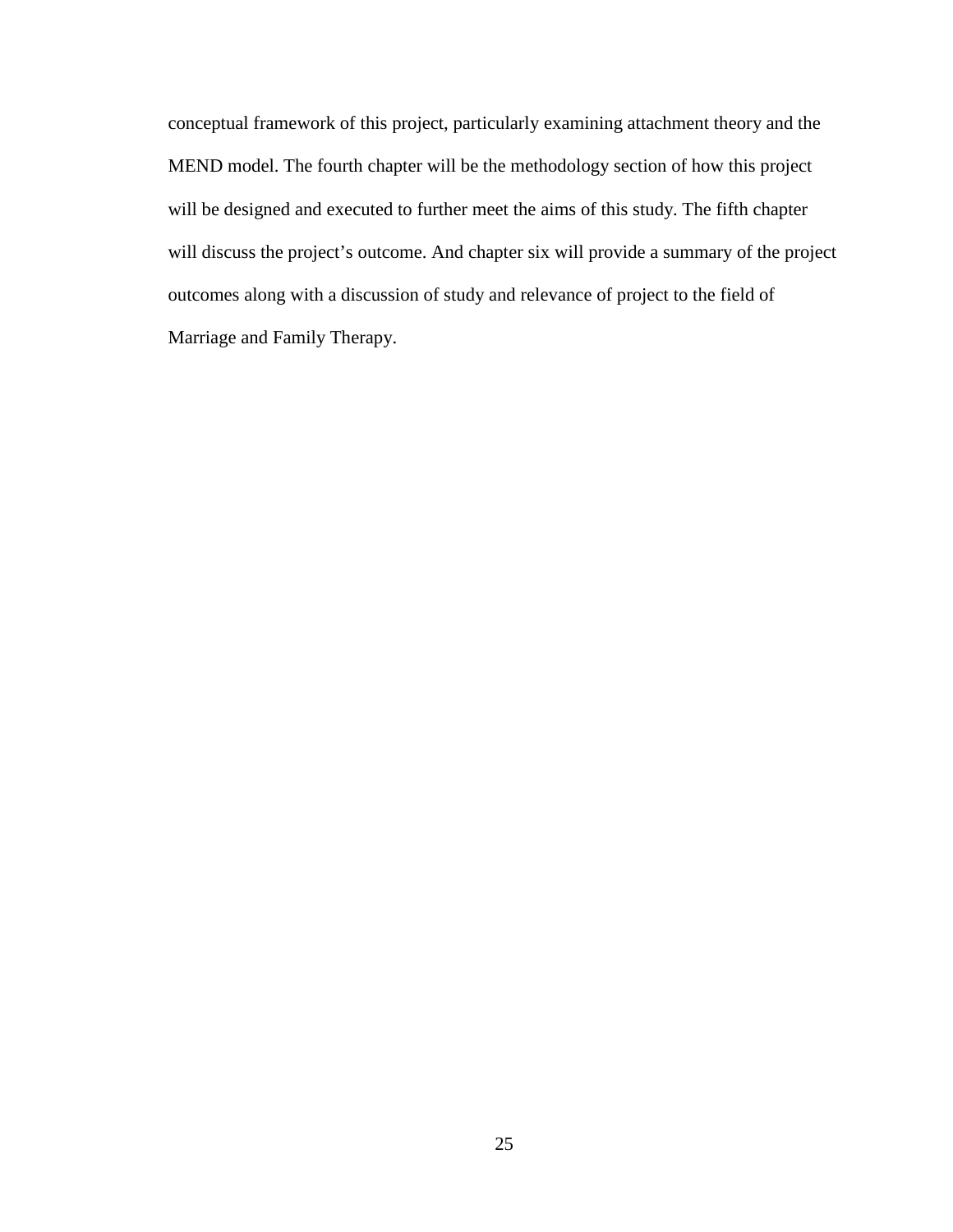# **CHAPTER TWO**

# **LITERATURE REVIEW**

## **Psychogenic Non Epileptic Seizures**

Psychogenic non epileptic seizures or PNES, differs from epilepsy though they mirror similar symptomology to epileptic seizures. Unlike epilepsy, PNES is not caused by abnormal brain electrical activity. According to Boesten et al. (2019), PNES can appear like epileptic seizures, though the two greatly differ. Because PNES is not the same diagnosis as epilepsy, patients with a PNES diagnosis may respond differently to treatment. Lesser (2003) states that while PNES may outwardly resemble a diagnosis like epilepsy, non-epileptic seizures are caused purely by emotional distress, with a root of psychological cause. Therefore, therapeutic intervention is essential for patients specifically with a PNES diagnosis.

While there are many forms of therapy like Cognitive Behavioral Therapy (Kamil et al., 2019), Prolonged Exposure Psychotherapy (Myers et al., 2017), and Mindfulness Based Psychotherapy (Baslet et al., 2020) that have a demonstrated history of working with patients with PNES, there continues to remain a gap in therapy regarding the efficacy of successfully reducing seizure activity in PNES patients utilizing a family systems therapy approach. While there has been some value of reducing seizure activity for PNES patients using these therapeutic modalities, there remains a lack of treatment for successful long term reduction in PNES seizures (Smith, 2014). In fact, Reuber et al. (2012) found that nearly 71% of PNES patients continued to have seizures 4 years after being diagnosed and treated. LaFrance et al. (2013) also discussed that many PNES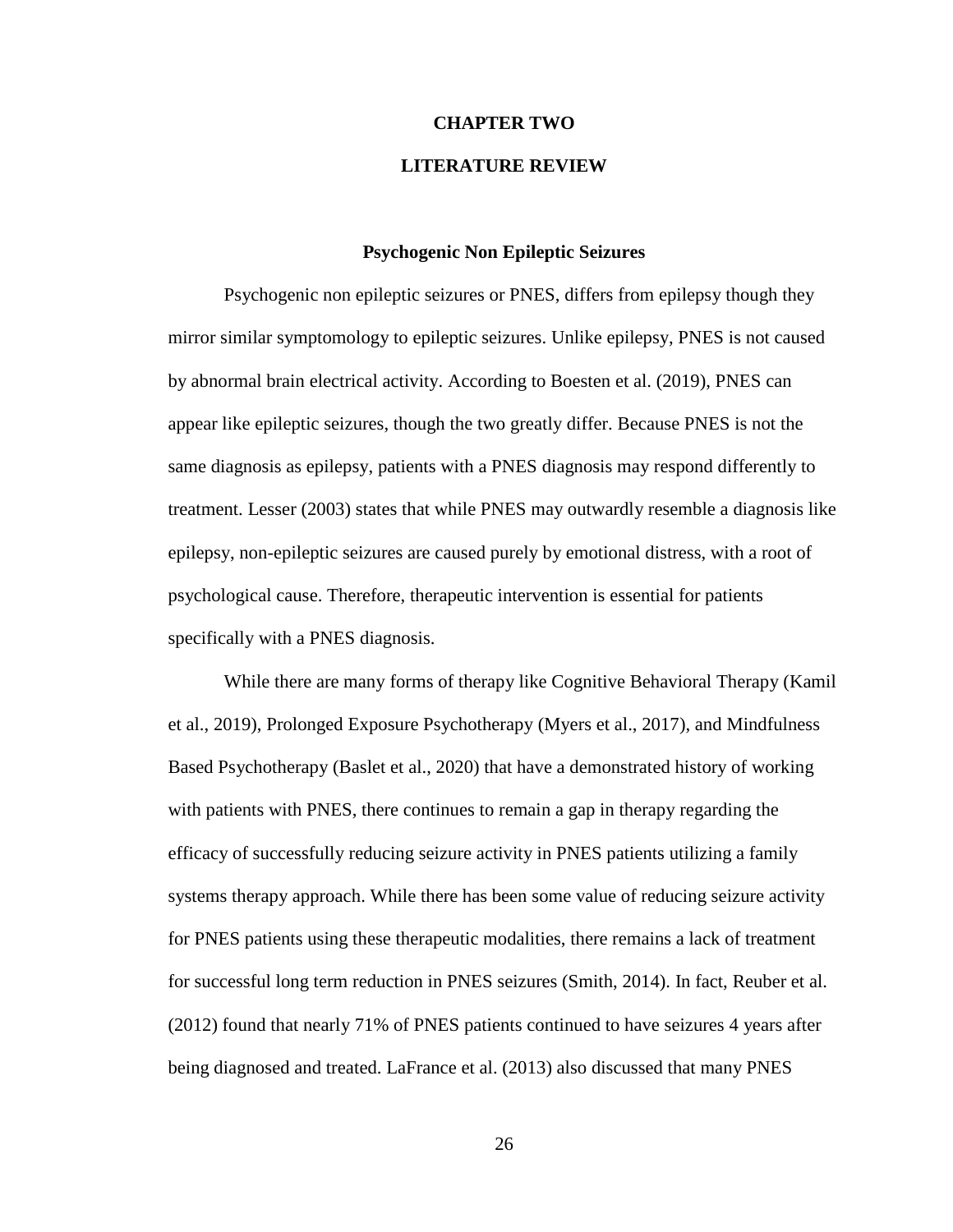patients did not experience sustained improvement of their seizures over time.

Despite ongoing literature and research that highlights common encounters of PNES patients with correlation to stress in the family system (Kramska et al., 2020), lack of understanding this diagnosis from a family systems lens can result in ongoing treatment failures. As most of the existing mentioned therapeutic interventions are individually based, the systemic component in integrating the family system can be a critical addition to treatment. Ultimately, the integration of the family system in therapy could bridge this gap in literature.

### **Examination of the Problem**

#### *Nature of Condition*

PNES, otherwise known as dissociative seizures, are altered subjective experiences and involuntary movements that decrease self-control (Popkirov et al., 2020). PNES is characterized by "episodes of movement, sensation, or behaviors that are similar to epileptic seizures but do not have a neurologic origin" (Alsaadi and Marquez, 2005). Instead, PNES is a somatic manifestation of psychological distress. Pseudoseizures are described as paroxysmal changes in behavior, autonomic function, and reduced selfcontrol and consciousness. PNES can result in motor, sensory, cognitive, and emotional disturbances. PNES seizures are clinically distinct and have a complex neuropsychiatric etiology (Popkirov et al., 2020). While PNES mimics epileptic seizures, it is considered to be a psychiatric illness (Jafari et al., 2020). Additionally, PNES lacks the detection of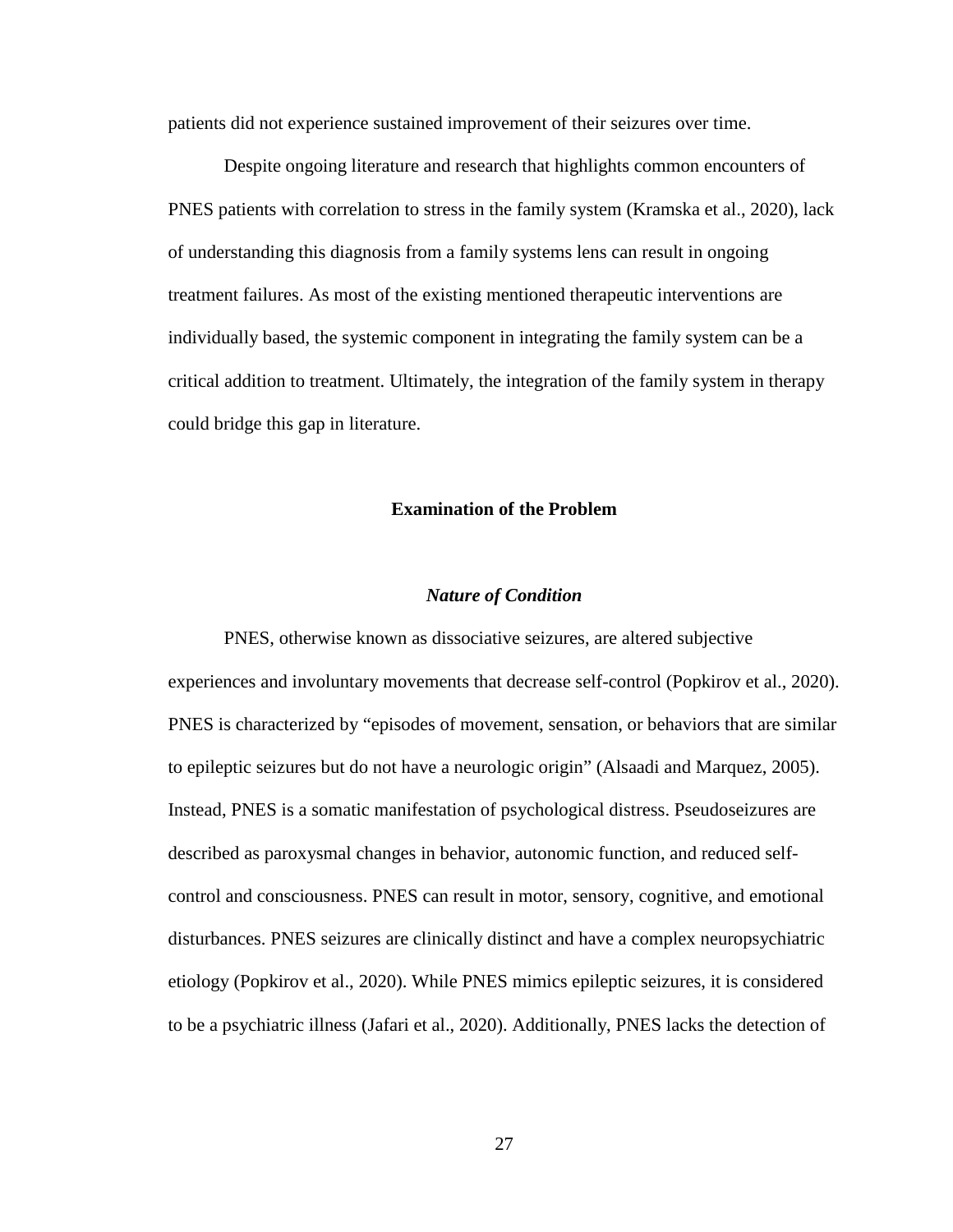seizure activity in an electroencephalographic (EEG), which would be detected for seizure activity in epilepsy patients.

PNES seizures are hypothesized to occur as a result from the activation of a learned mental representation; this idea of a "seizure scaffold" with simultaneous physiological arousal (Popkirov et al., 2020). A "seizure scaffold" can exist from prior illness experiences, illness beliefs, or instinctive automatisms. A "seizure scaffold" is proposed to activate through the body's perceived threats or conditioned cues. It is additionally created through the failure of the inhibitory systems. Disinhibition can result in dissociative states as well as during rumination or chronic stress (Popkirov et al., 2020). PNES seizures create physiological components of detaching and dissociating and psychosocial parts of escaping threat values that "ultimately leads to the resolution of a state of distress and parasympathetic activation" (Popkirov et al., 2020).

According to Boesten et al. (2019), patients with PNES can report multiple comorbidities alongside the diagnosis. Alsaadi and Marquez (2005) further emphasize how PNES is not attributed to a single etiology but instead, is a result of different causal pathways. Etiologies of this disorder can include depression, anxiety, affective disorders, panic attacks, obsessive-compulsive disorders, and post-traumatic stress disorder (PTSD). Boesten et al. (2019) also discusses that trauma can be a relevant risk factor in developing PNES, resulting in more severe psychopathology. Brown and Reuber (2016) further describe that etiology in PNES patients is a culmination of dualistic psychological and physical factors. For example, how childhood abuse not only affects brain maturation but also with social functioning in adult PNES patients.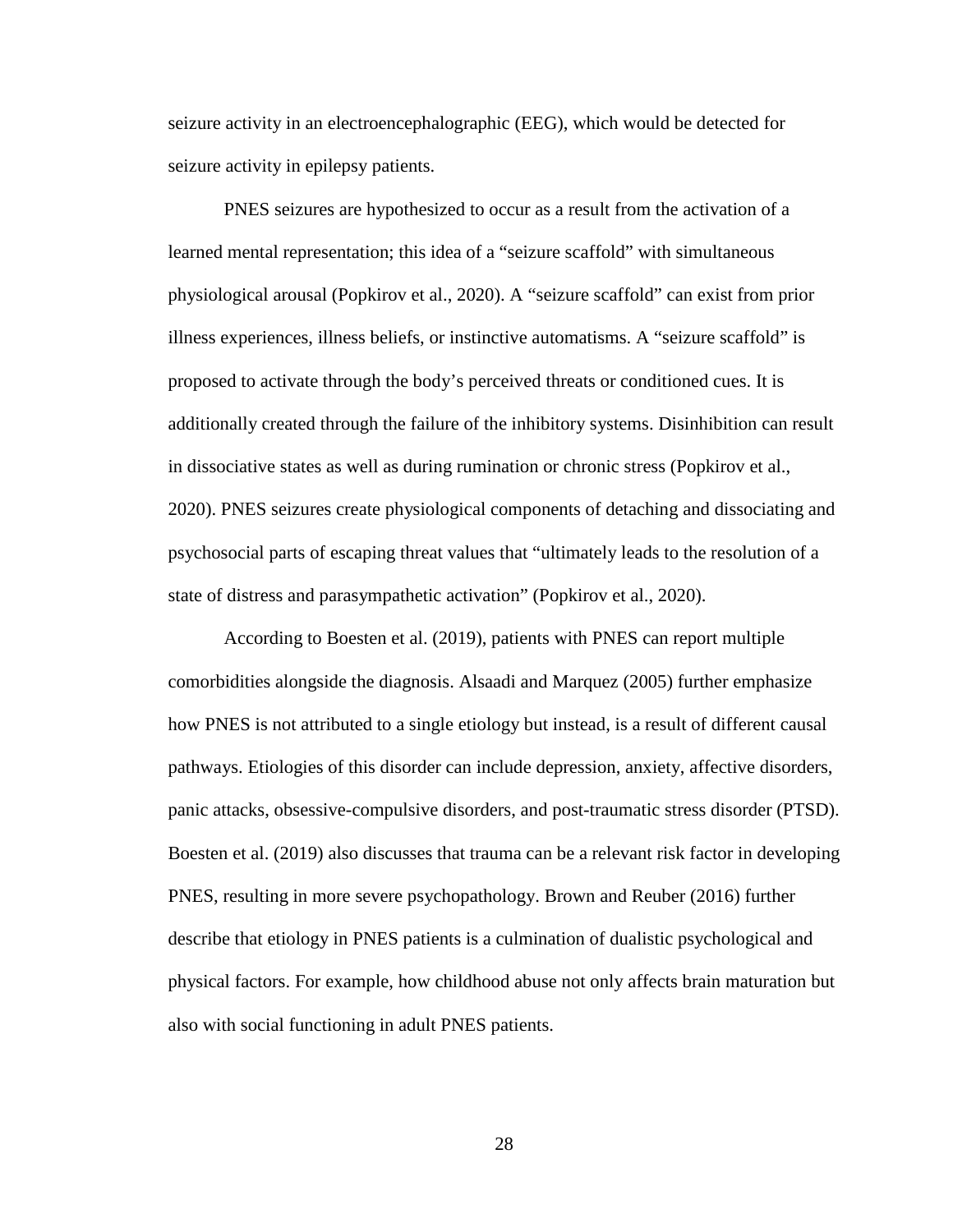PNES has been hypothesized to be more of a psychological process and should be viewed as such, as the failure to diagnose its psychological nature can present as a challenge and lead to delay in psychological intervention (Kamil et al., 2019). Episodes have been attributed to intrinsic emotional problems or internalized conflicts (Lesser, 2003). This can lead to an increase in stress. As elevated seizure activity is associated with higher levels of stress, this should be taken into account. What is important to consider about the nature of this condition is that the majority of PNES patients report that their seizures are beyond their voluntary control and occur under stress or unexpectedly (Brown and Reuber, 2016). As the body's way of expressing distress and trauma, PNES seizures can further be precipitated from overwhelming circumstances (Yeom et al., 2021). When regulatory processes are already inhibited, coupled with selfthreatening concepts like shame or trauma, this can be particularly problematic for patients with PNES as this internal emotional stress response can trigger additional PNES seizures (Roberts et al., 2019).

Essentially, patients with PNES present with greater sensitivity in their threat value, emotional avoidance, and resting-state connectivity, which make the body more susceptible to respond to emotional stress with psychogenic seizures (Roberts et al., 2019). Additionally, while psychogenic non epileptic seizures do not have a neurological origin, the episodes of movement and behaviors mimic those of epileptic seizures (Alsaadi, 2005). However, there are various biomarkers that differentiate epileptic seizures from PNES (Jafari et al., 2020). Bakvis et al. (2010) found that patients with PNES possess higher basal hypercortisolism that was positively correlated to histories of trauma and threat vigilance.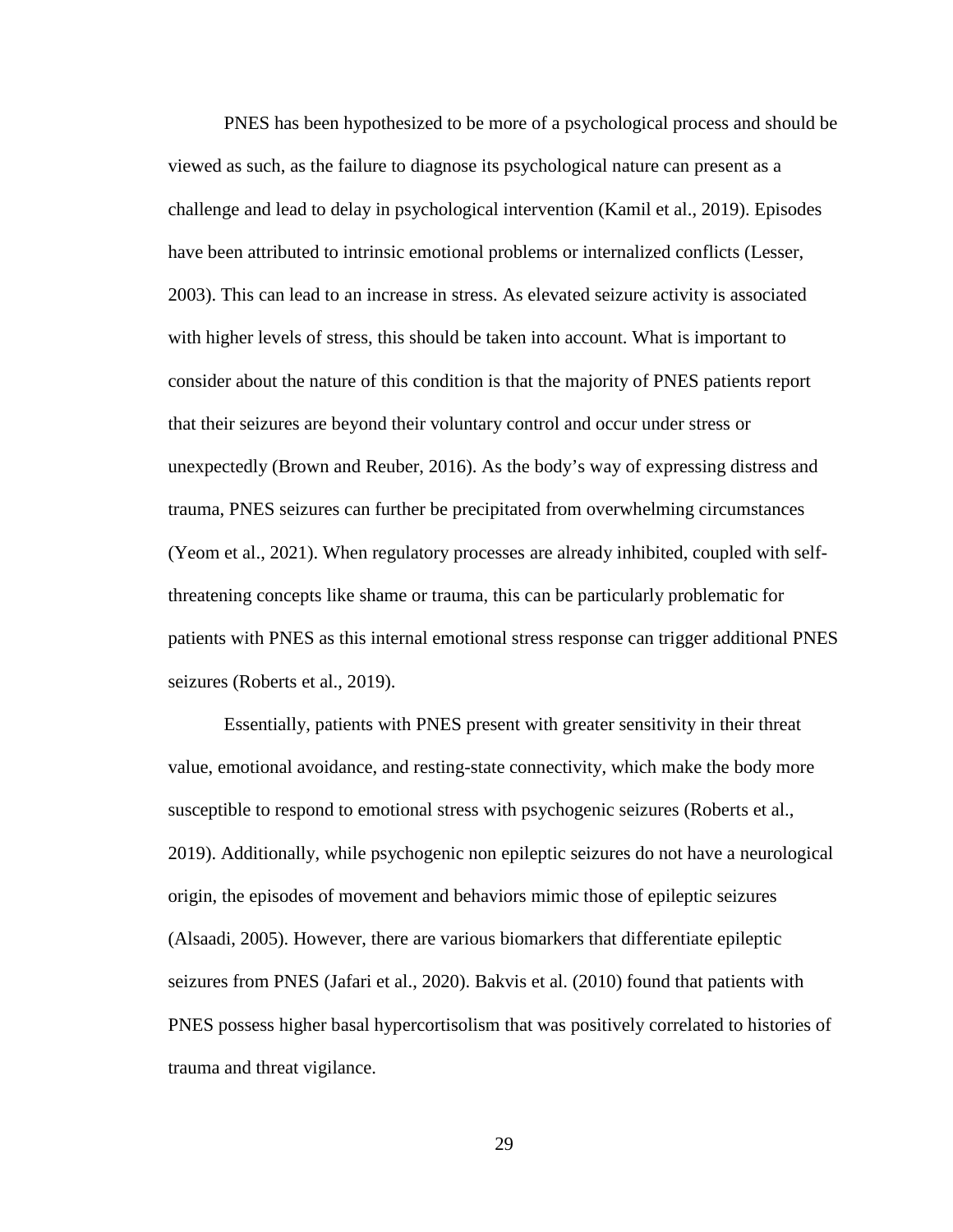PNES patients are common, with over 10% having seizure emergencies and around 30% of patients are in tertiary epilepsy units (Popkirov et al., 2020). Due to similar symptom presentation, it is common for PNES to be distinguished as epilepsy. However, efforts are further needed to improve awareness of PNES among healthcare professionals, as approximately 1 in 5 patients referred to specialty epilepsy centers actually have a PNES diagnosis (Rawlings et al., 2017). PNES is more prevalent in women than men (Brandt and Puente, 2015) and onset occurs in young adulthood.

It is important to note that a PNES diagnosis is complex and can take about 7 years between seizure activity and definite diagnosis (Jafari et al., 2020). Diagnosis of PNES is based on observing and analyzing seizure experiences. It is common for PNES patients to endure many unnecessary tests and procedures to confirm diagnosis, especially when there is no medical explanation for the seizure (Kamil et al., 2019). Proper diagnosis of PNES is further supplemented by carefully excluding alternative explanations of visible manifestations like epilepsy (Popkirov et al., 2020). According to Huff and Murr (2021), PNES is largely about excluding other diagnoses. Alsaadi and Marquez (2005) emphasize that early recognition and appropriately treating nonepileptic seizures can result in better health outcomes.

### *Risk Factors*

Though there are multiple risk factors of developing this condition, there is currently no known organic or physical cause of PNES (Huff and Murr, 2021). Often times, a patient with PNES will present with numerous comorbidities including history of abuse, family stressors or conflict, attention problems, and behavioral issues.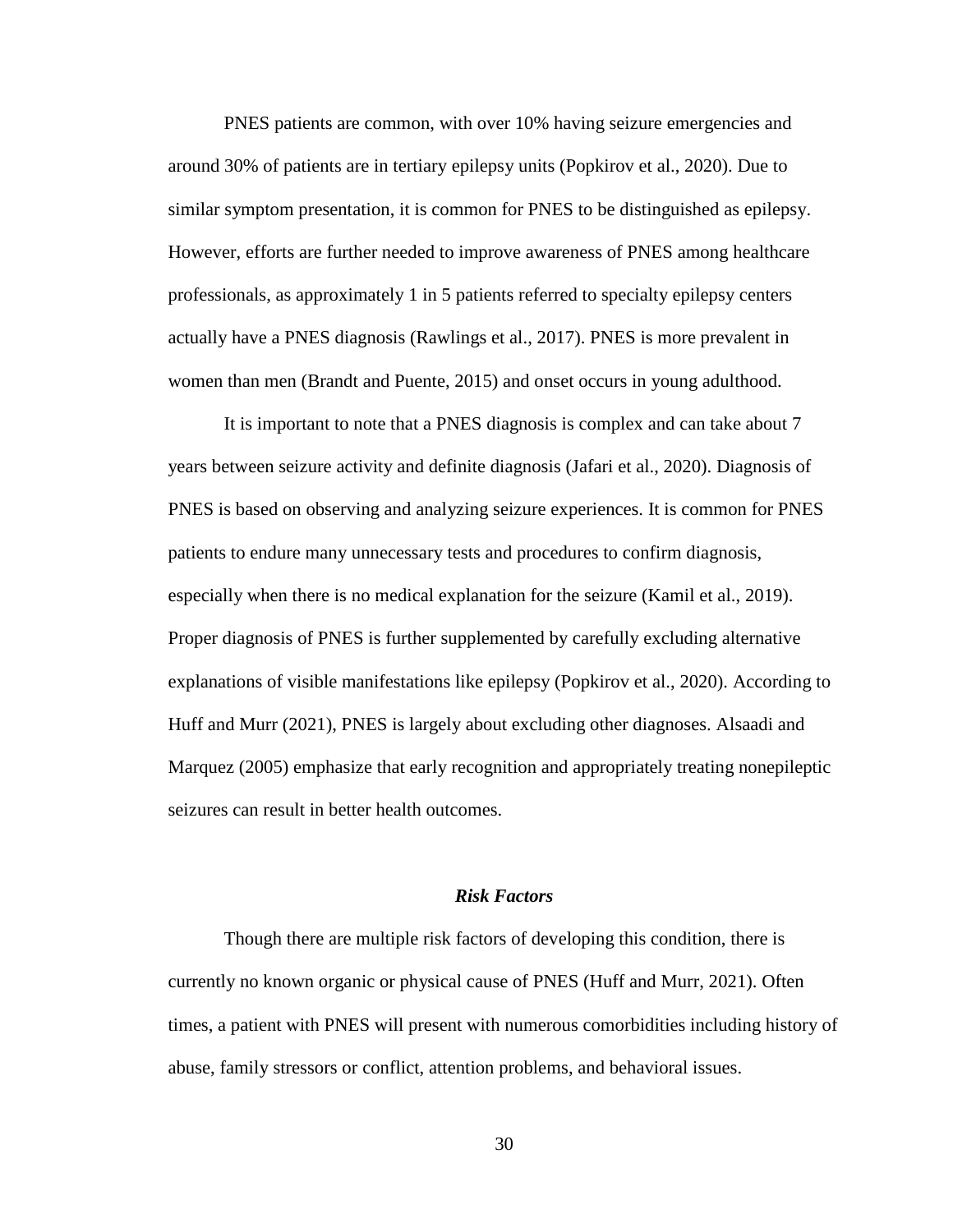Specifically, trauma remains a critical risk factor of developing a PNES diagnosis. Trauma, whether psychological, physical, sexual, or emotional, can be an important etiological factor leading patients to be more psychologically unwell, ultimately increasing the possibility of a PNES diagnosis. Childhood abuse, trauma, stressors, and psychosocial risk factors can all contribute to the development and maintenance of PNES (Tojek et al., 2020). Specifically, trauma that results in dissociation can increase the risk of developing PNES. When a patient has chronic dissociative symptoms (Alsaadi and Marquez, 2005), the flashbacks, sensory triggers, and recollections can initiate a seizure.

Other studies suggest that having epilepsy can increase the risk of developing PNES (Jafari et al., 2020). Approximately, 10% of PNES patients were also reported to have epilepsy. This has been hypothesized through observing cases of patients through biological mechanisms but also through recount of experiences in epileptic seizure patients (Brandt and Puente, 2015).

#### **Extensiveness of the Problem (Breadth and Depth)**

Often times, patients with PNES are misdiagnosed with intractable epilepsy and can be exposed to unnecessary medications and treatments (Nam, 2021). In fact, as of 2016, approximately 20-25% of patients referred to specialist epilepsy centers were misdiagnosed and actually had PNES (Valente et al., 2016). Misdiagnosis is common for patients with PNES as the overall presentation is prominently associated with motor activity or affective components that mirror epilepsy. For a PNES patient, the lack of understanding or differentiating this diagnosis from epilepsy can result in ongoing injury, morbidity, and significant healthcare costs (Smith, 2014). As Alsaadi and Marquez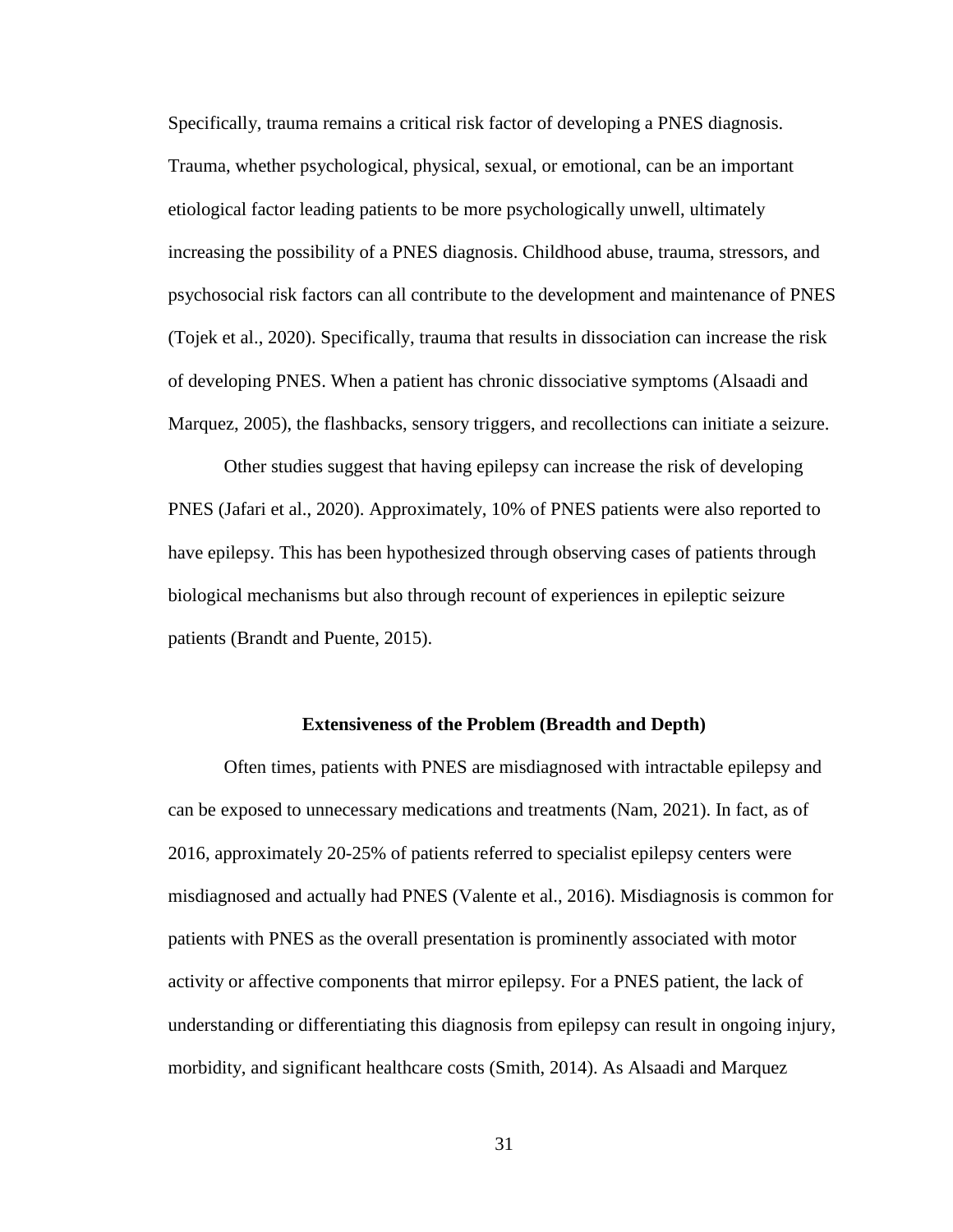(2005) emphasize the need for early detection of PNES symptomology to properly administer treatment, misdiagnosis is an extensive issue for PNES patients.

Additionally, when prognosis of PNES is unclear, appropriate interventions are unable to be administered in a timely manner (Huff and Murr, 2021). This is of critical consideration, as "difficulty categorizing internal emotional states and regulating high arousal may lead to ongoing (possibly automatic) overregulation attempts (Roberts et al., 2019). As a result, without adequately confronting emotionally-induced events, whether it be external or internal stressors, can initiate a cascade of neurological processes that trigger ongoing PNES episodes and also increase possibilities of future episodes. Correctly diagnosing PNES takes about 7-10 years (Brandt and Puente, 2015), resulting in expensive, unnecessary treatments that may be sometimes harmful to the patient. Misdiagnosis also severely diminishes quality of life for PNES patients.

In addition to common misdiagnosis and improper treatments, Smith (2014) discusses that almost half of PNES patients who do attain seizure freedom continue to have a host of adverse outcomes including disability, psychiatric disorders, and dissociative tendencies. The extensiveness of this problem ultimately lies in the inability to find long term, effective therapeutic treatment interventions for not only reducing seizure activity but also in improving other aspects of biopsychosocial spiritual health.

#### **Intrapersonal/Interpersonal Processes that Impact PNES**

Existing literature indicates that PNES and stress accumulated from relationships at various ecological levels is correlated to PNES frequency, duration, and longevity (Green et al., 2017). In fact, psychopathology levels are elevated for PNES patients who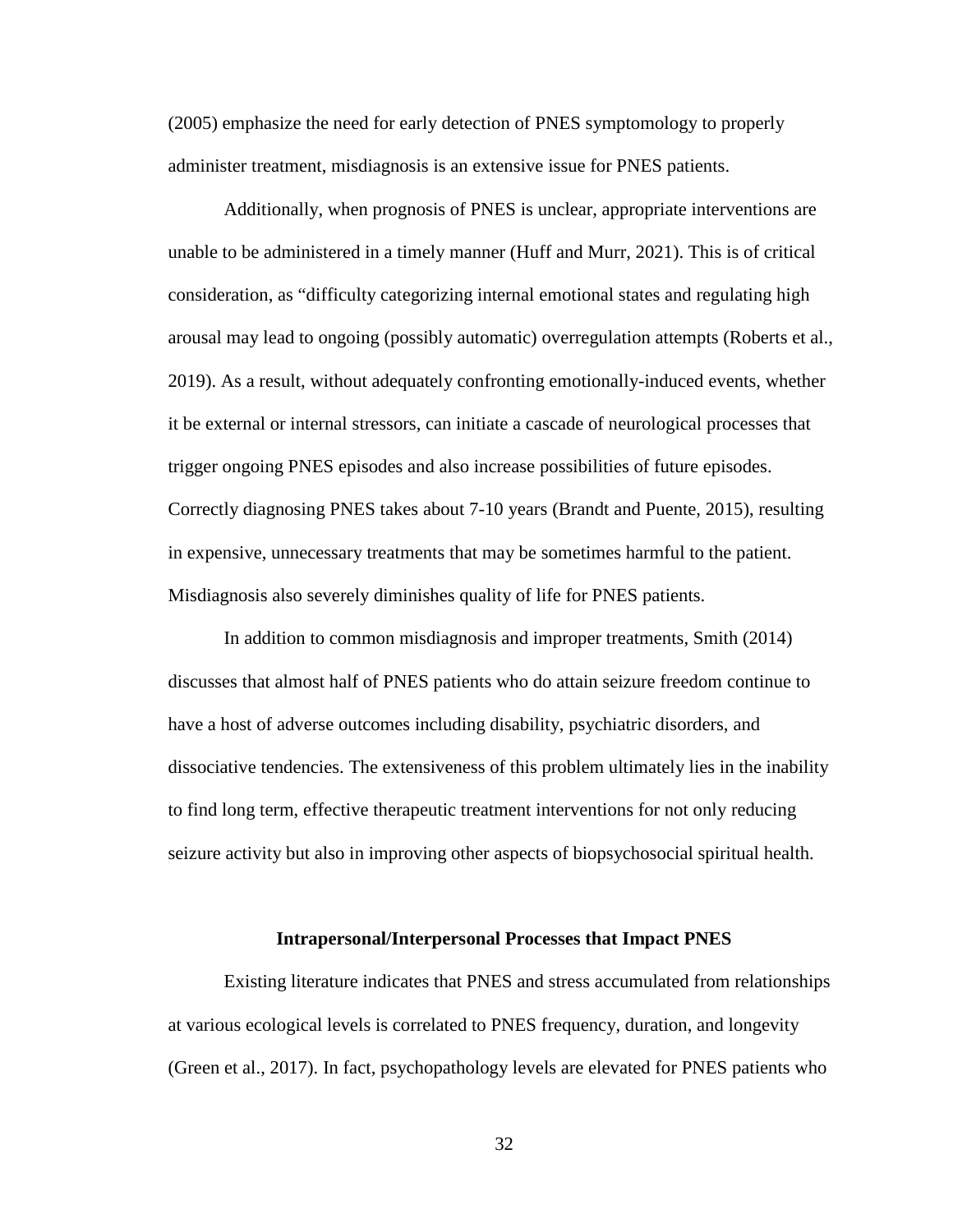report higher rates of neglect, trauma, and insecure attachment relationships (Green et al., 2017). An individual's family or relational problems occurring in the system can be an additive stressor to the PNES patient. The communication, conflict, affective involvement, and overall systemic functioning can influence the problem. Disorganized emotional behaviors or insecure attachment can also predispose an individual to dissociate more in adulthood, increasing the prevalence of seizures and maintaining ongoing disease processes (Hingray et al., 2011).

Green et al. (2017) also discusses that PNES patients had greater interpersonal problems resulting in increased anxiety and depression than compared to epilepsy patients. Stressors in the interpersonal environment can have a profound impact on patients with PNES (Brown and Reuber, 2016). Ultimately, the long-term impact of childhood trauma and acute, persistent stress can contribute to the etiologies of PNES (Popkirov et al., 2020). Popkirov et al. (2020) found that PNES patients were characterized with higher levels of insecure attachment from childhood that was played out in current ecological levels. These ecological levels included familial relationships, with mental health clinicians, and within a wider social environment (Popkirov et al., 2020).

#### **Integration of Family Systems Therapy**

According to LaFrance and colleagues (2013), family therapy is warranted if family dysfunction is present in PNES patients. LaFrance et al. (2013) suggests that PNES patients often lack commitment and support from their family members, which contributes to depression levels and poorer quality of life. These findings indicate that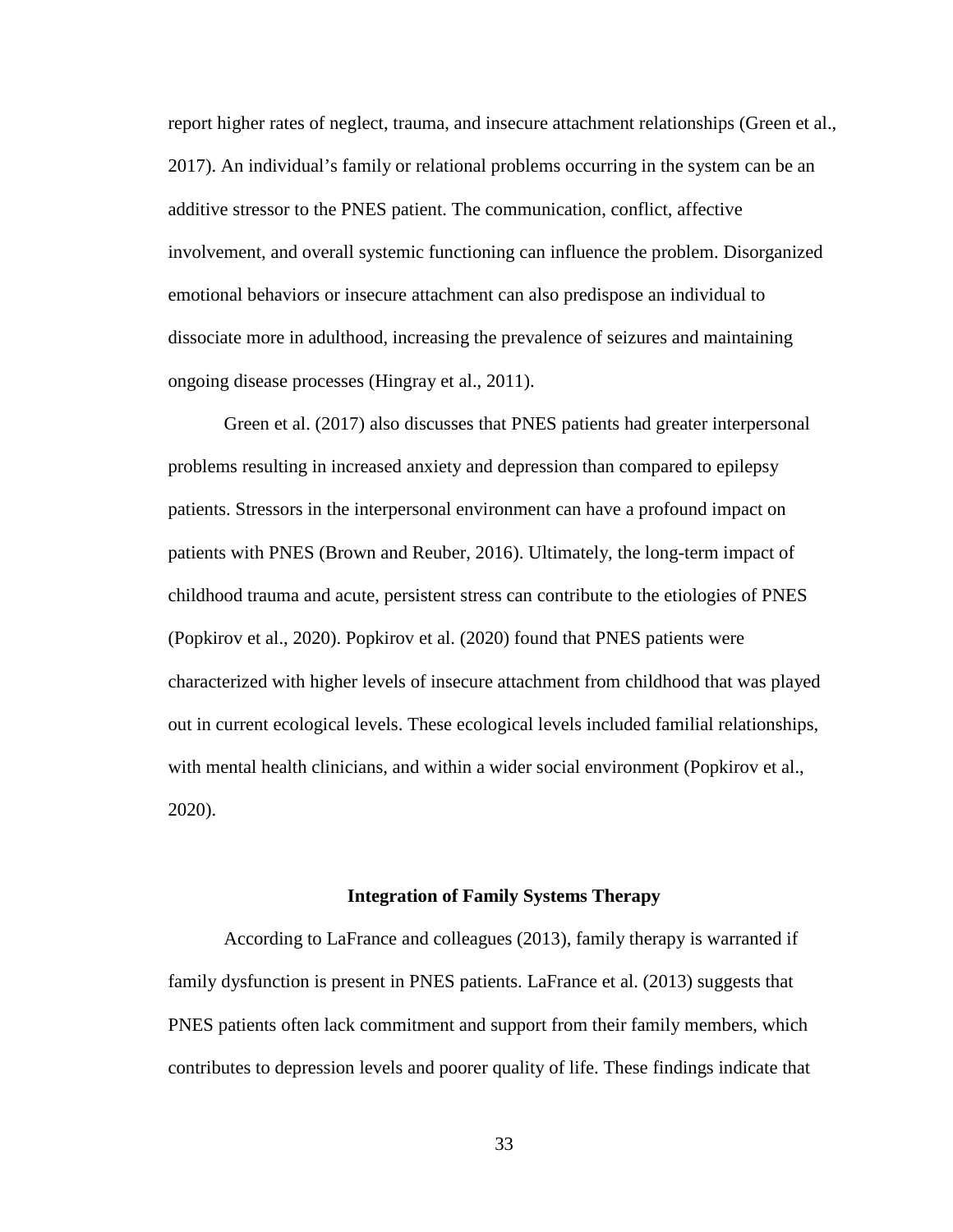targeting family dysfunction in therapy with PNES patients can be a beneficial approach. As family dysfunction can impact an individual's stress levels, and as stress levels are connected to increased seizure activity, integrating family therapy may be a unique behavioral health intervention to treat PNES.

As there is clear indication and evidence of intrapersonal and interpersonal processes that affect development and ongoing disease processes for PNES patients, a family systems therapy approach is imperative when examining behavioral health treatment options. Lesser (2003) discusses that PNES episodes can result from a patient's stressful interactions with others and increase in conflict. Despite ongoing literature pointing to the correlation of interpersonal stress and family dysfunction influencing PNES, there continues to be a severe lack in research that examines this problem from a relational framework. To date, there is no literature on a family systems based program that emphasizes improving dysfunctional relationships from a biopsychosocial lens in treating PNES patients.

This diagnosis clearly affects far more than the individual (La France et al., 2013). The gap in literature continues to be the lack of family system-based programs or models that can effectively work with PNES patients and their families. Taking a family systems approach to treatment can address the isolating and restrictive tendencies of a PNES patient within the context of their environment, ultimately influencing integration into the community (LaFrance et al., 2013).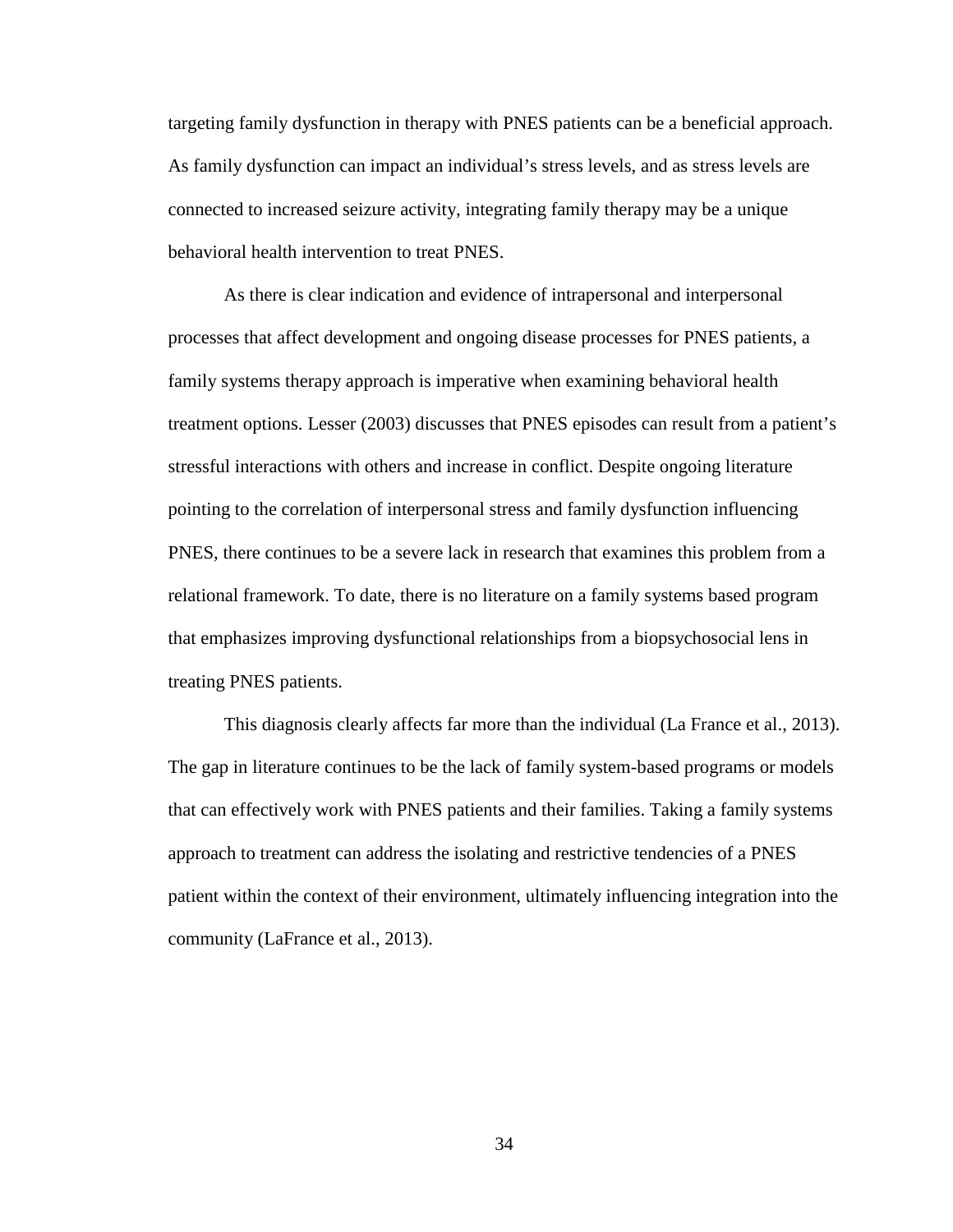#### *Systems of Influence*

According to Brown and Reuber (2016), 33.2% of patients with PNES reported sexual abuse as a child, indicating that PNES patients were more susceptible to illness when they had past traumas. Systems of influence for continued development or worsening of this problem include emotional abuse and neglect. Specifically, childhood psychological abuse was a significant influence in individuals maintaining PNES seizure activity. Essentially, the intrapersonal processes which were present, before, during and after childhood trauma leads to maintaining PNES symptomologies and illness activity (Zeng et al., 2018).

Zeng et al. (2018) also discusses how the degree of comorbidities of psychopathology can positively correlate with the severity of current PNES symptomology. The family system is a systemic influence in how this illness progression may develop and be maintained. In the end, there is much more to research and study regarding the interdependent role of the larger system in the etiology and perpetuation of PNES symptomology.

While there is limited data on trauma, stress, and systemic influence for PNES patients, there is research on how these three facets are connected. Papero (2017) discusses the link between stress impacting the individual and the family system, which points to the conceptualization of chronic stress and its role in family dysfunction in PNES patients. Specifically, exposure to chronic stress can lead to disruption in emotional regulation and the ability to carry out skills needed to engage in effective interpersonal interactions (Papero, 2017). As there is data showing the relationship of poor emotional expression and increased PNES seizure activity, a hypothesis can be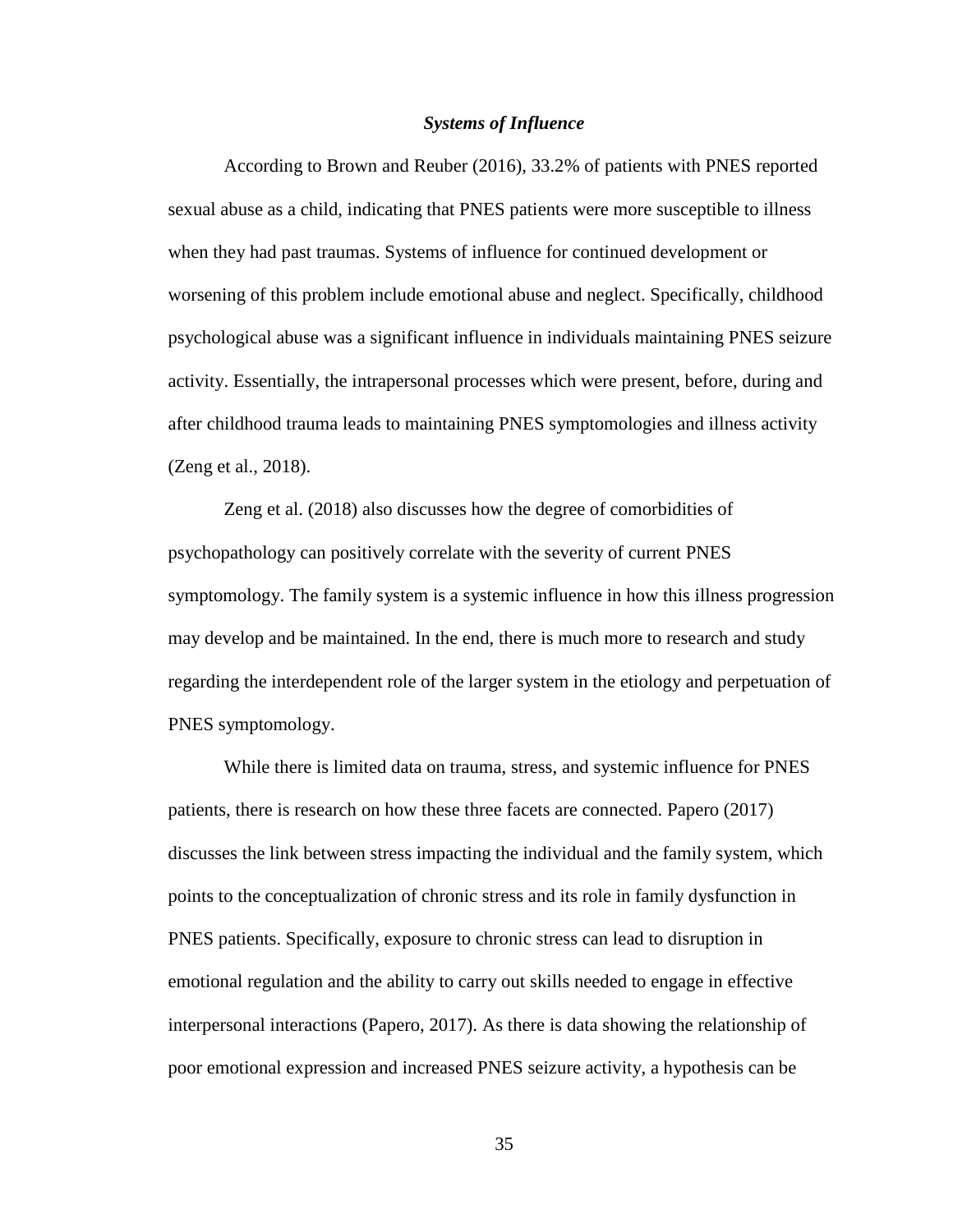made that the increase in family dysfunction can result in chronic stress and lack of emotional regulation, which then can impact PNES symptomologies.

## **Review of Psychosocial Intervention Programs and Outcomes**

## *Overview*

Different forms of therapeutic interventions have been utilized to treat patients who struggle with PNES. Some therapeutic interventions that have been used include; psychoeducation, teaching relaxation techniques, eye movement desensitization, identifying and managing seizure triggers, improving emotional regulation, and narrative reconstruction of memories of trauma (Brown and Reuber, 2016). Overall, existing therapeutic interventions in the current literature have had somewhat successful outcomes with PNES patients, showing promise for the role of psychosocial interventions, but these studies are small, pilot in nature, and even in these few studies, the sustainability of the outcomes are relatively weak.

#### *Mindfulness Based Therapy*

According to Baslet et al. (2020), "despite advances in the understanding of functional neurological disorders, evidence-based treatments for psychogenic nonepileptic seizures (PNES) remain limited." As mindfulness-based therapy focuses on being present and aware, it is a form of psychotherapy that works with individuals to better comprehend their thoughts and emotions, as a way to relieve stress. The study conducted by Baslet et al. (2020), documented weekly frequency of PNES as the primary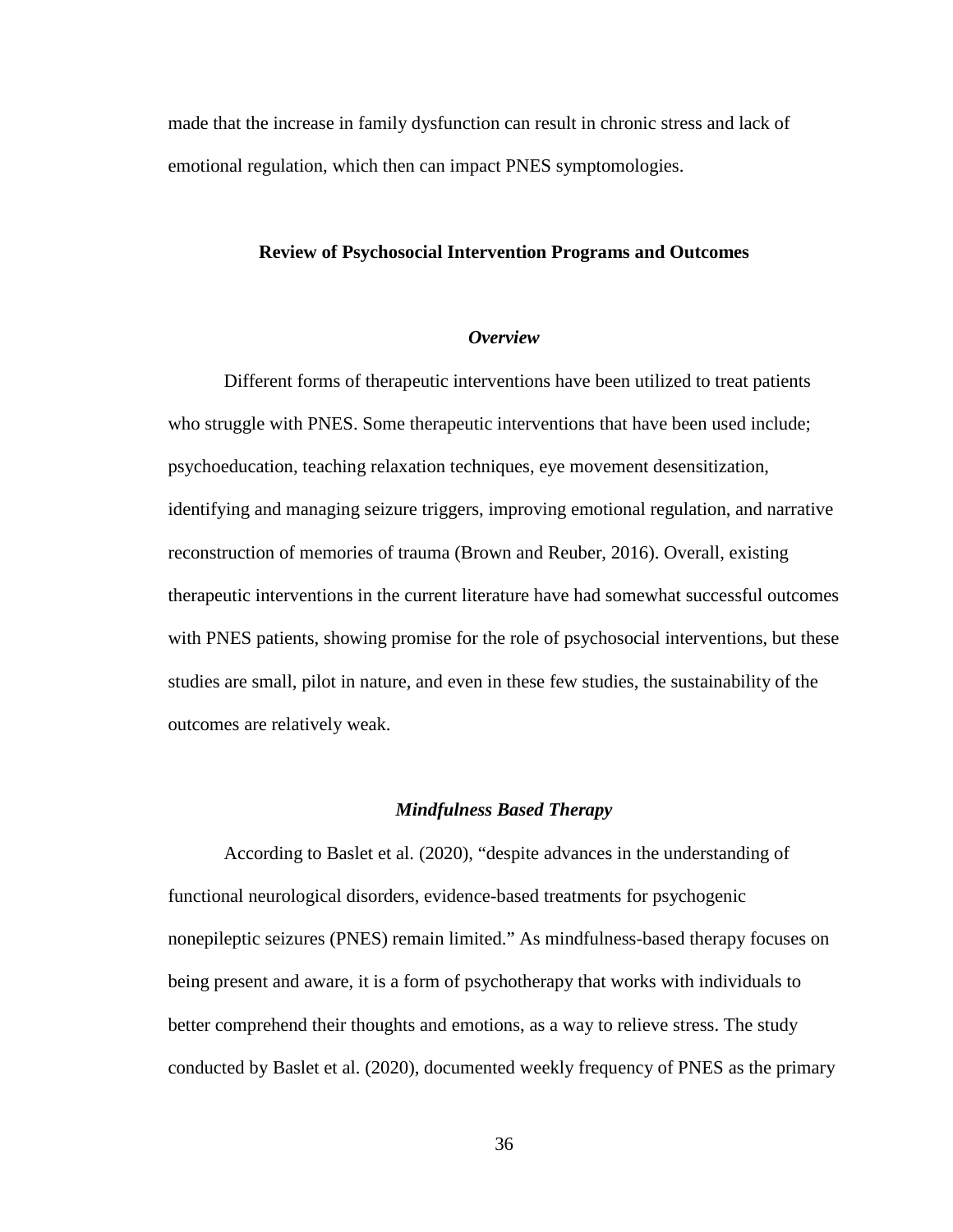outcome measure. The intensity of the seizures, duration of seizures, and quality of life were measured as well.

The retention rate of this study was severely low due to various factors. Of the 144 patients with PNES, only 26 patients completed all 12 sessions of the therapeutic treatment. This was a huge limitation to the study, which can further point to the weakness of using mindfulness based therapy for PNES patients as a viable behavioral health treatment approach. In fact, the significantly low retention rate could also indicate that on average patients who attended sessions were not improving and decided to drop out. While the reason for dropping out was unclear due to the lack of follow up data with participants, this is a possibility to consider.

Regardless, PNES patients who completed the mindfulness based treatment reported improvements in reductions in PNES episode frequency, duration, and intensity. Quality of life was also shown to increase in patients after completion of mindfulness based therapy. However, the success rate of this study was alarmingly consistent with other prospective studies of PNES patients, showing the need for more effective behavioral health treatment interventions. Baslet et al. (2020) proposed that "ideal effective therapies for PNES will provide sustained symptomatic and functional benefit after completion of the treatment." Mindfulness based psychotherapy can be considered a short-term form of therapy to temporarily help reduce intensity and frequency of seizures in PNES patients (Baslet et al., 2020). This behavioral health therapy can also help increase the quality of life in patients with PNES. While this study adequately described the initial benefit of mindfulness based therapy for the PNES patients who did complete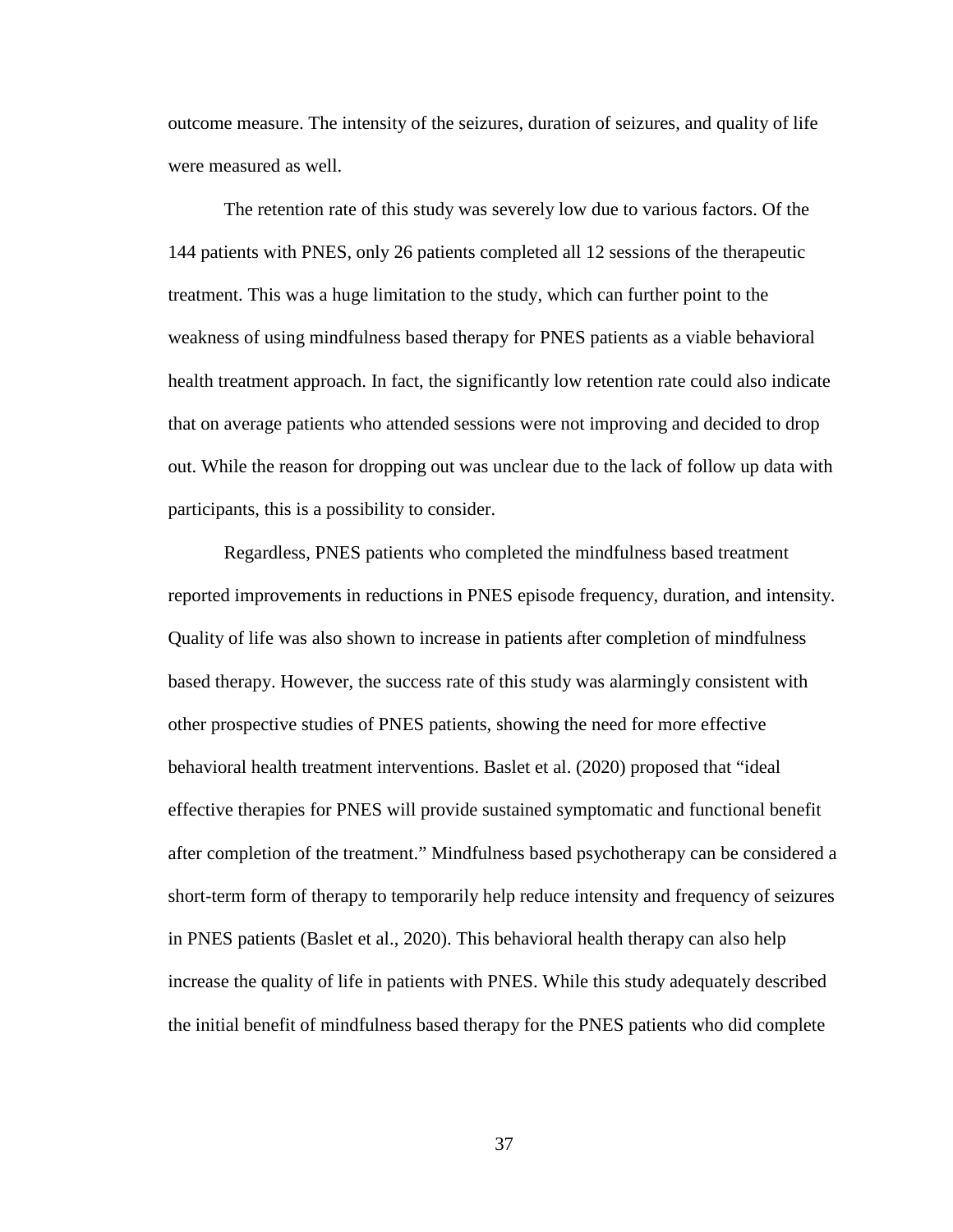the treatment, long term data for sustaining seizure freedom is important to consider for future studies.

## *Cognitive Behavioral Therapy*

Cognitive Behavioral Therapy (CBT) has had a demonstrated effectiveness when treating somatoform disorders, and therefore PNES is a logical extension of CBT. To this end, LaFrance and colleagues (2009) examined the effectiveness of CBT on reducing seizures in PNES patients. As CBT focuses on changing thinking patterns as well as learned patterns of unhealthy behaviors, this form of therapy emphasizes moving forward through developing effective ways of coping. By utilizing these strategies in a collaborative approach, individuals have the opportunities to face their fears rather than avoiding them as well as learning to calm one's mind and body. This could ultimately help in reducing seizure activity in PNES patients, as the change in cognition and thought patterns can benefit the biological processes of stress, resulting in decreased seizures.

A study conducted by La France et al. (2009) examined 21 PNES patients who started a CBT treatment. Of the 21 subjects, 17 patients completed the CBT treatment. By the end of the CBT intervention, 11 patients reported no PNES seizures. La France et al. (2009) additionally discussed how mean scores on scales of depression, anxiety, quality of life, and psychosocial functioning improved through the CBT intervention. Although this study is very small, and clearly a pilot study with a within subject design, it provides some hope that psychosocial interventions may play an important role in mitigating PNES seizure activity.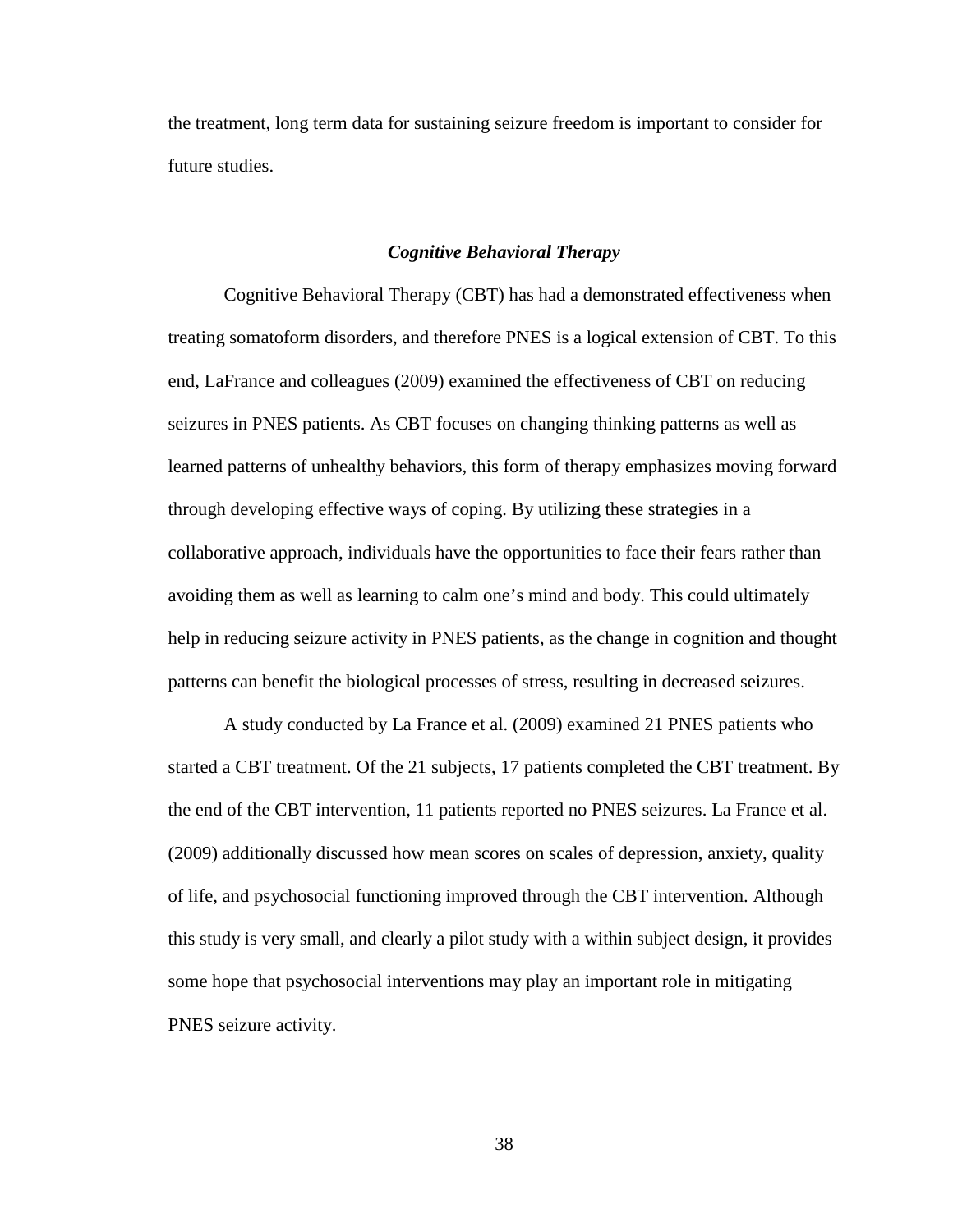Another study conducted by Goldstein et al. (2010), examined the effects of CBT on PNES patients by comparing CBT with standard medical care (SMC). This study employed a randomized controlled trial design which compared CBT with SMC. 66 PNES patients were randomly assigned to either receive CBT with SMC or just SMC alone, in a 4 month time span. The primary outcome assessed in this study was seizure frequency at the end of treatment as well as during 6 month after treatment. Results of this study indicated that combining CBT with SMC was a far superior approach to reducing seizure activity compared to SMC alone. During the 6 month follow up, the CBT treatment group was more inclined to experience at least 3 months of seizure freedom post treatment. However, a limitation of this study was a small sample size as well as sample collection (Goldstein et al., 2010). The strengths of utilizing CBT included being time limited, cost effective, and clinician accessible.

#### *Prolonged Exposure Therapy*

Prolonged Exposure Therapy (Myers et al., 2017) specifically works with individuals targeting the effects of post-traumatic stress disorder (PTSD). This form of therapy is considered to be effective in treating individuals with PTSD (Myers et al., 2017). Prolonged exposure therapy (PE) utilizes a manualized form of Cognitive Behavioral Therapy (CBT), by reducing cognitive and behavioral avoidance strategies. By doing so, the aim is to significantly lower anxiety that is associated with trauma. Trauma is processed in two specific ways: imaginal and in vivo. As such, prolonged exposure therapy is hypothesized to significantly decrease PTSD and comorbid issues (Myers et al., 2017).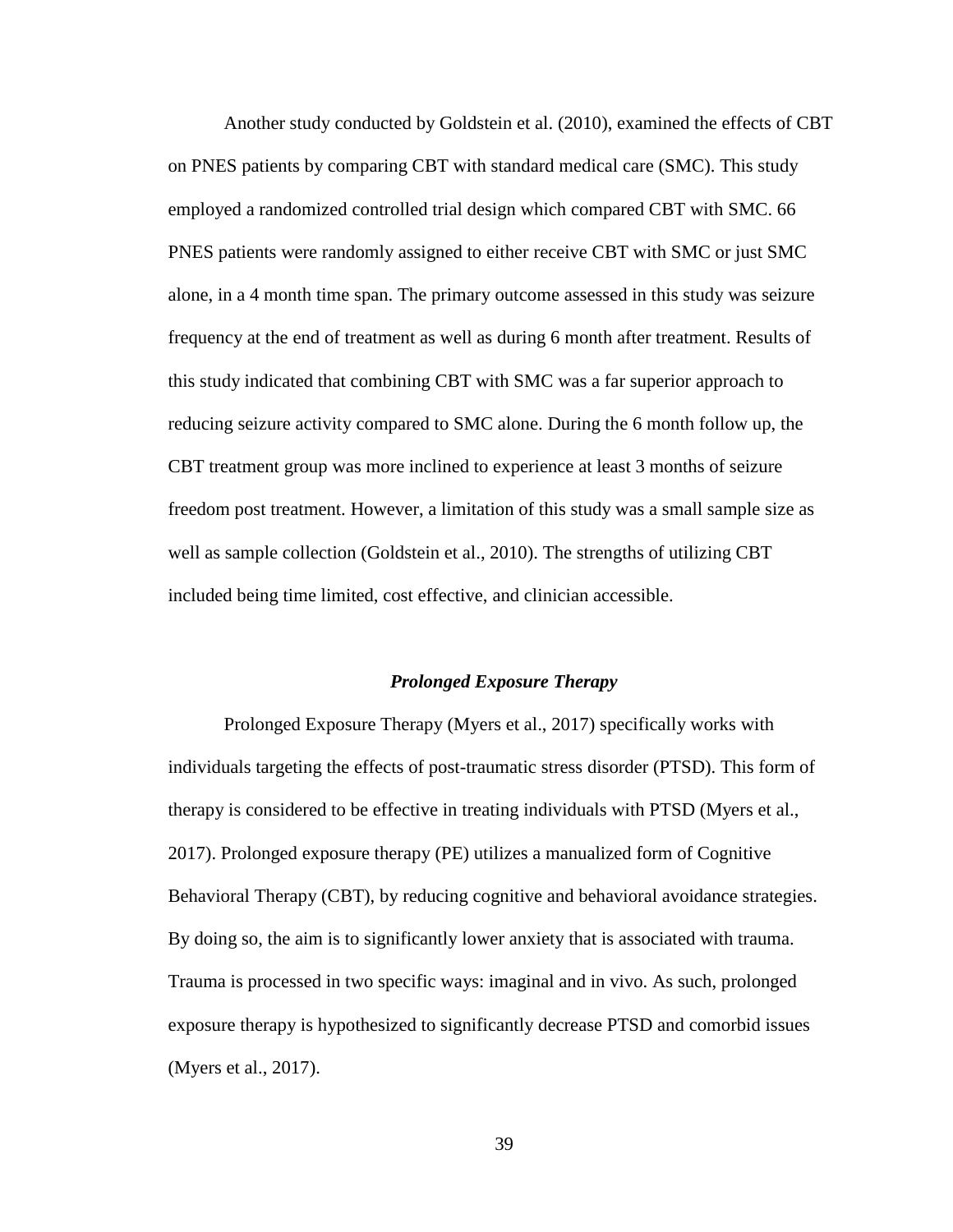As PNES patients can have a history of childhood trauma, it is logical to hypothesize that PE might be beneficial for PNES patients with a similar trauma history. The study conducted by Myers et al. (2017) used PE therapy to 18 patients who carried a dual diagnosis of PTSD and PNES. Of the 18 subjects, 16 completed the treatment course. By the final PE session, 13 of the 16 participants reported no seizures, with the other 3 reporting a decline in seizure frequency. Mean scores on scales of depression and PTSD symptoms also showed improvement from the start to the final session. Lastly, a longitudinal seizure follow up indicated that 14 of the 16 participants maintained sustainability results from their last PE session.

Myers et al. (2017) study showed that there was a significant impact from PE therapy on seizure activity as well as PTSD and mood symptoms associated with the trauma. This therapeutic approach seemed to be impactful, as 9 of the 14 patients from the seizure follow up, exhibited some long term sustained effects (e.g. 18 months post treatments).

## **Gap in Literature**

Currently, where there is a gap in literature is the lack of family systems-based programs to treat patients with PNES. All of the mentioned treatments and review of existing program literature are heavily focused on individual therapy. As of current available research, mindfulness therapy, cognitive behavioral therapy, and prolonged exposure therapy are all promising ways of treating patients with PNES. However, all literature found thus far for behavioral health with PNES was associated in doing therapy with individual patients and fails to include families. While individual therapy can be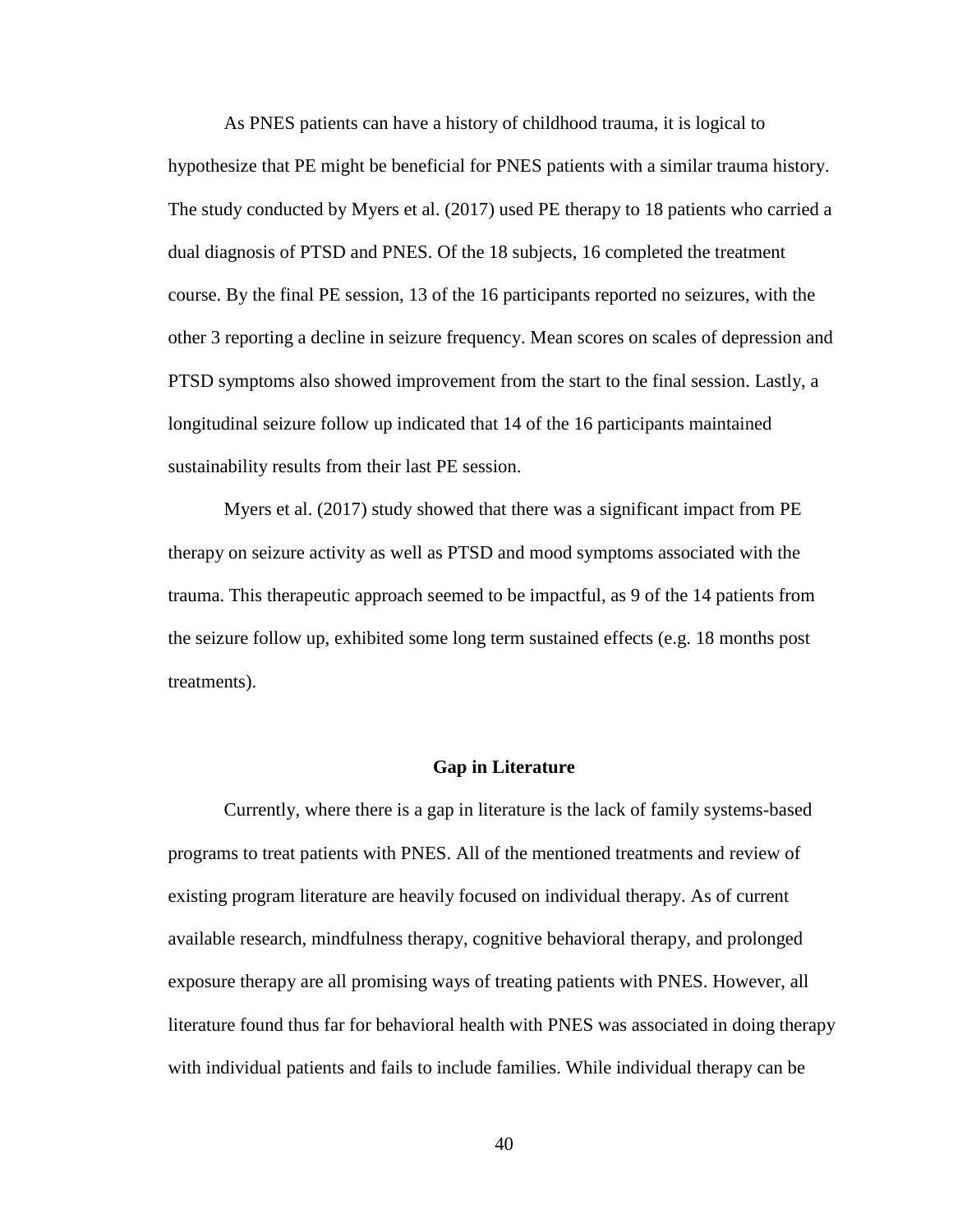effective in treating a patient's seizure activity, where true second order change occurs is within the family system. Though PNES is an individual diagnosis, a patient struggling with this illness can also be struggling with this diagnosis within other ecological levels.

When there is stress within the family system, this could directly be influencing the chronic seizures to occur or even worsen for a PNES patient. If an individual struggles with relational problems in the home, this adds as a major stressor or can trigger the traumas that an individual endured throughout their life, resulting in an increase in allostatic stress load in one's body. As a result, increased stress leads to an increase in seizure activity. This is truly where the gap in literature is and thus, this project aims to evaluate a treatment program that does involve the family system in the therapeutic process. As trauma can be an indicator to an individual developing a PNES diagnosis or become a comorbidity, working through the trauma within a family systems lens can be more effective for long term change in the individual and the system. More importantly, this can lead to sustainable change by having a PNES patient attain seizure freedom, ultimately increasing the individual's health related quality of life. As second order change occurs at the systems level (Hall, 2013), this integration can lead to long-term benefits of seizure activity.

Additionally, there is an overall lack of research from a behavioral health lens on this patient population. As already existing studies on PNES have shown that psychotherapy can significantly increase a PNES patient's quality of life and decrease seizure activity, this project could benefit the field of marital and family therapy by increasing the understanding of the application of family systems therapy to this population.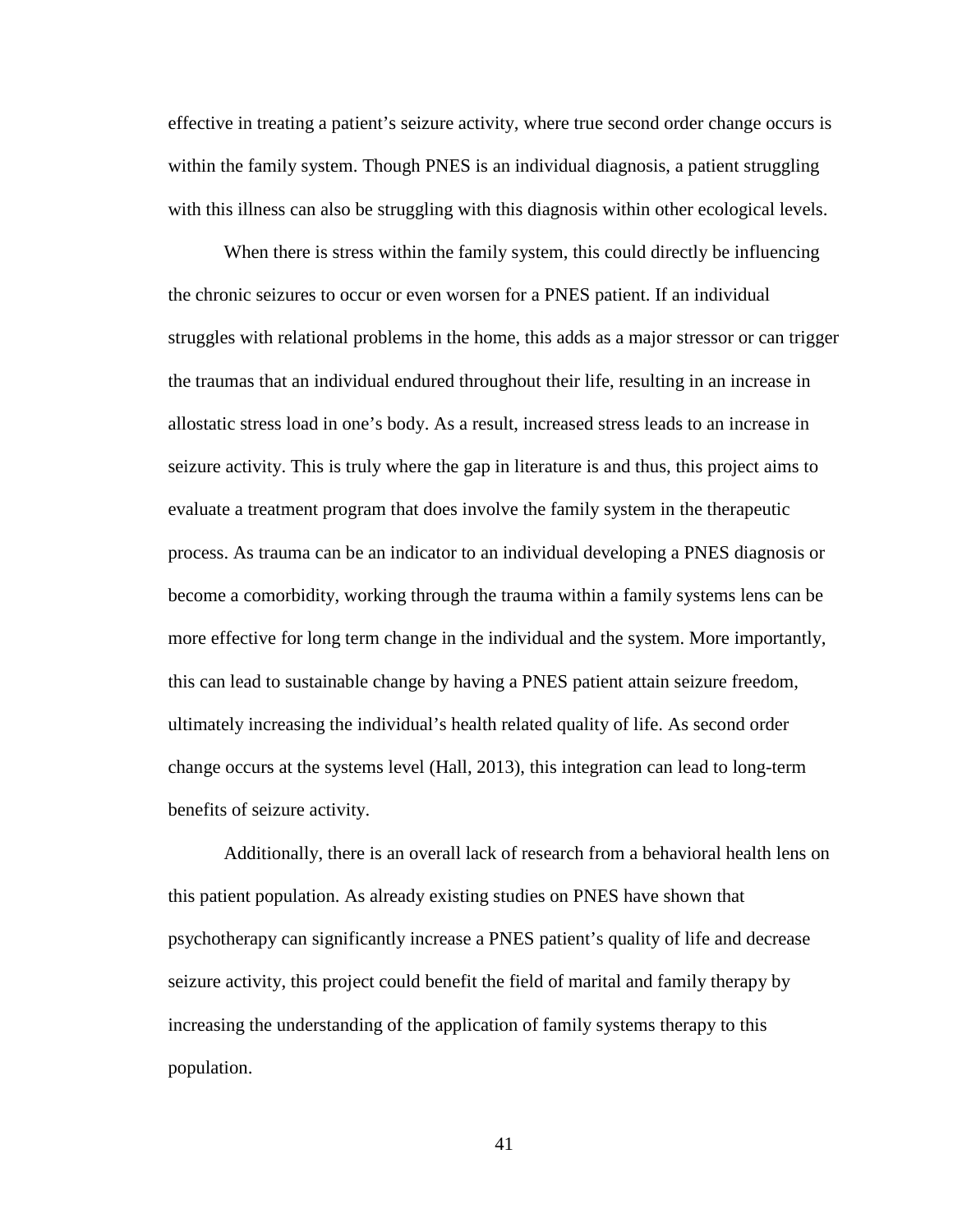### **Conclusion**

In conclusion, as shown through available research and existing literature, there are existing viable treatment options for patients with PNES and comorbid diagnoses like depression, anxiety, PTSD, dissociation, and more. Though treatment options are available for patients with PNES, what is lacking in literature are viable treatment programs that emphasize family systems or the relational component integrated into the therapeutic work.

Filling this gap in research by evaluating how a family systems program like the MEND program, can be very effective in helping an individual attain seizure freedom as well as work through relational problems between the individual and his or her family system. By doing so, the hope would be that the individual has significant reduction in PNES seizures, duration and quantity of seizures be reduced, as well as increase the individual's health related quality of life. As experiencing and living with a chronic illness can be a detrimental, lonely, and isolating experience, by integrating the family system into the individual's therapeutic work, there can be hope for change and new experience, while navigating through this diagnosis.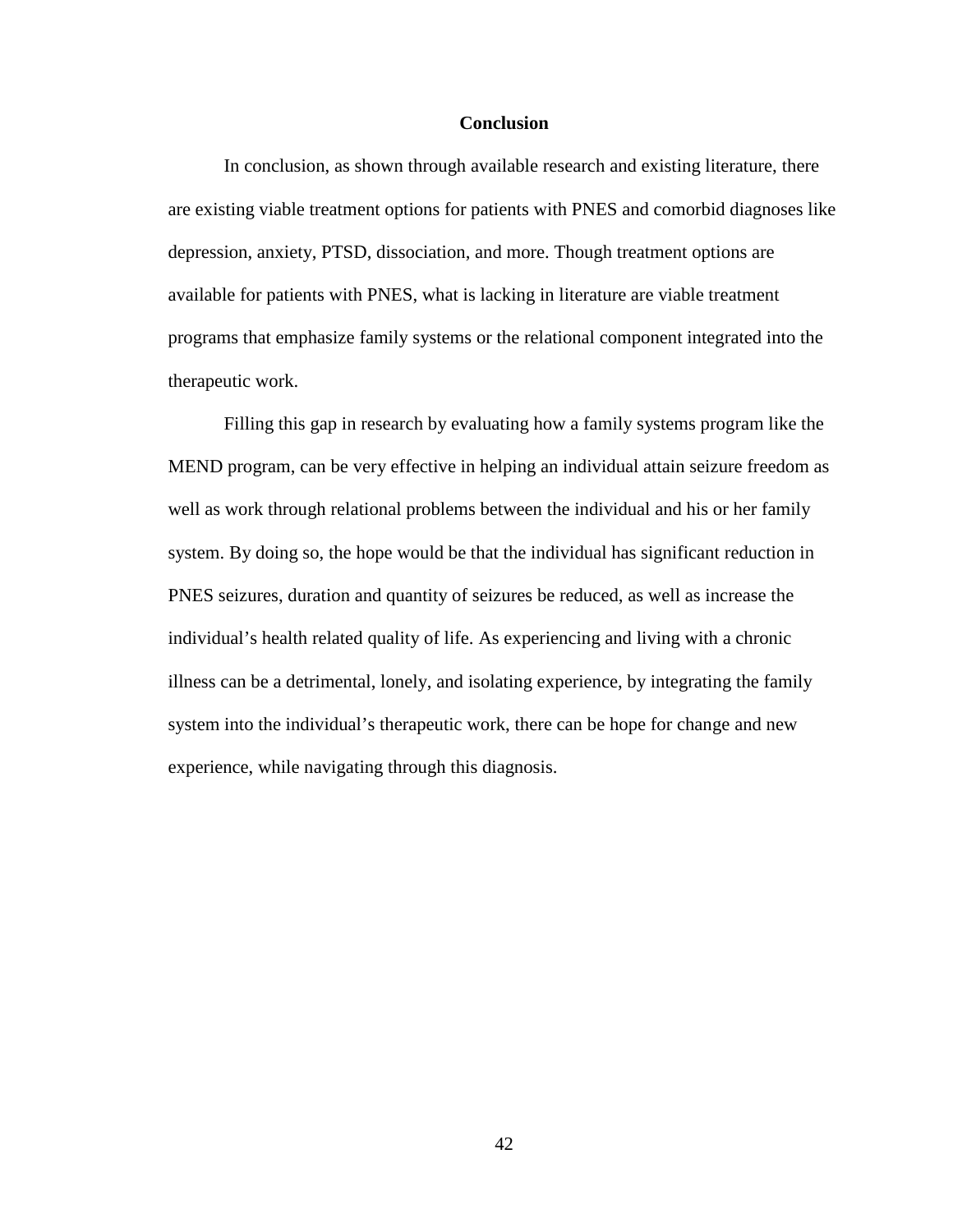### **CHAPTER THREE**

# **CONCEPTUAL FRAMEWORK**

## **Conceptualizing a Research Problem**

## *Introduction*

There is a prevalence and need of expanding research on PNES patients, as current literature on effective psychotherapy approaches for PNES patients is lacking (Valente et al., 2017). Specifically, within the field of family systems therapy, there is a lack in literature regarding effectively working with this population of patients (Smith, 2014). Despite finding research that family dysfunction was higher in patients with PNES compared to patients with epilepsy, currently there are only individually based therapeutic modalities that exist in working with PNES patients (La France et al., 2011).

As seizures can be experienced and attributed to psychological causes (Brown and Reuber, 2016), it is imperative to discuss how to work with PNES patients within a therapeutic context. An overwhelming majority of PNES patients report seizures beyond their voluntary control and most of the seizures fall under the diagnostic criteria for conversion disorder in the DSM-IV (Brown and Reuber, 2016). This emphasizes the need for more clinicians to be aware of the complexities of this disorder in better treating PNES patients.

While there are existing modalities like Cognitive Behavioral Therapy (CBT) and Mindfulness Based Therapy, these are both individually based approaches that do not focus on looking at the systems level to ultimately create second order change. While both CBT and Mindfulness Based Therapy are existing therapeutic modalities in PNES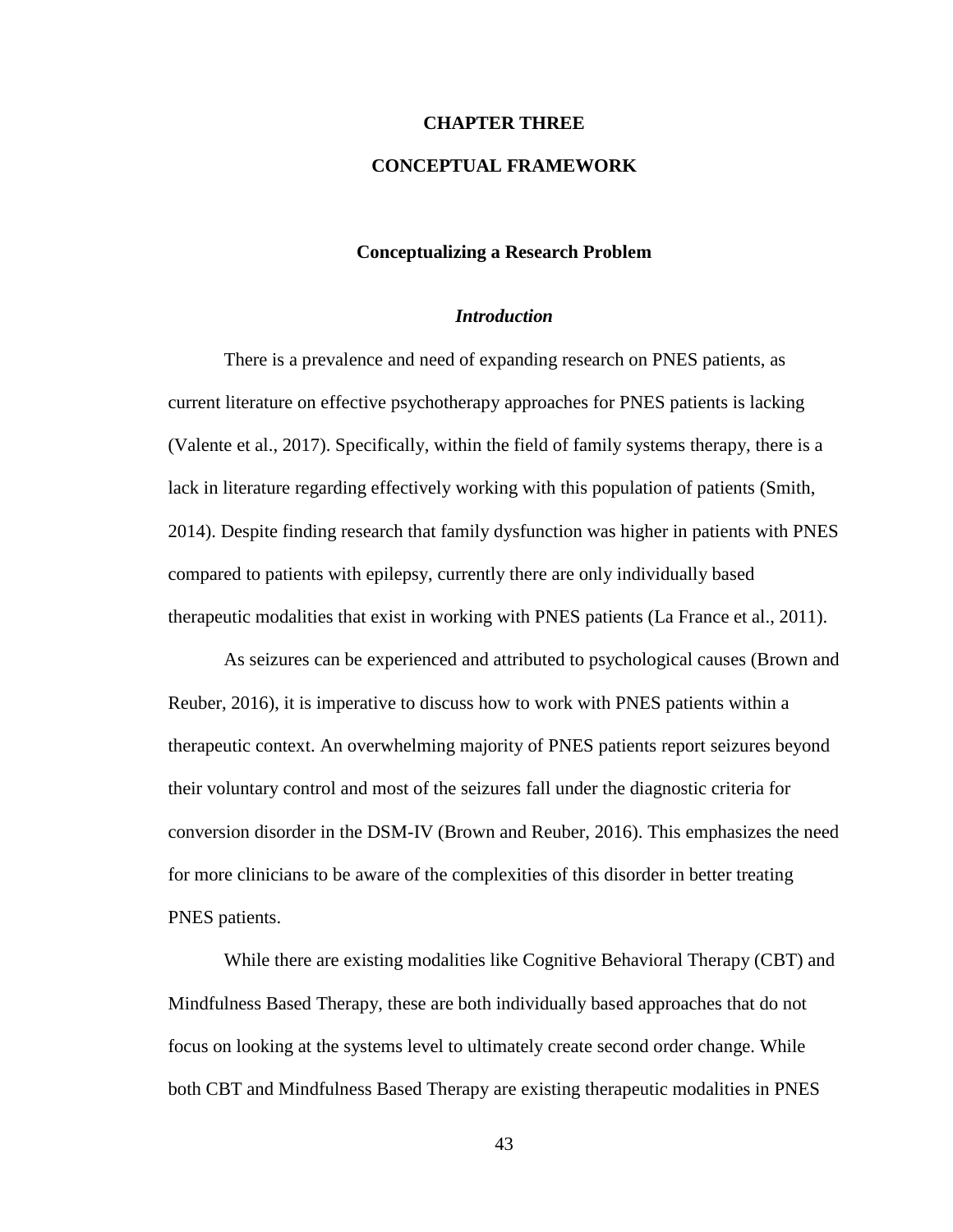research, there continues to remain minimal evidence of efficacy for these approaches in successfully treating PNES. However, these two treatment modalities do provide promise that integrating behavioral health in treating PNES patients, might yield benefit through more research and literature over time. Though there is existing research and literature on these approaches working with PNES patients, further research for evidenced based treatments specifically integrating a family systems lens remain limited (Smith, 2014)

Additionally, despite finding literature of PNES patients presenting with fearful, anxious/avoidant attachment styles, there remains a significant lack of research on an attachment lens approach when working with PNES patients. Furthermore, Green et al. (2017), highlighted that interventions focusing on relationship and attachment issues may greatly benefit patients with PNES, as anxiety about interpersonal relationships increased levels of depression and also an individual's health related quality of life, which may also impact seizure activity.

### **Relevant Concepts within Theoretical Framework (MEND & Attachment)**

#### *MEND*

## **Ecological**

As MEND is a family systems based program, intervention occurs at different ecological levels. These levels include individual, family therapy sessions, peer, and multifamily group sessions, which then allows for intervention at the micro and mesosystem levels (Distelberg et al., 2014). Different ecological levels are utilized to better support the patient and their family system, as stress permeates in multiple areas of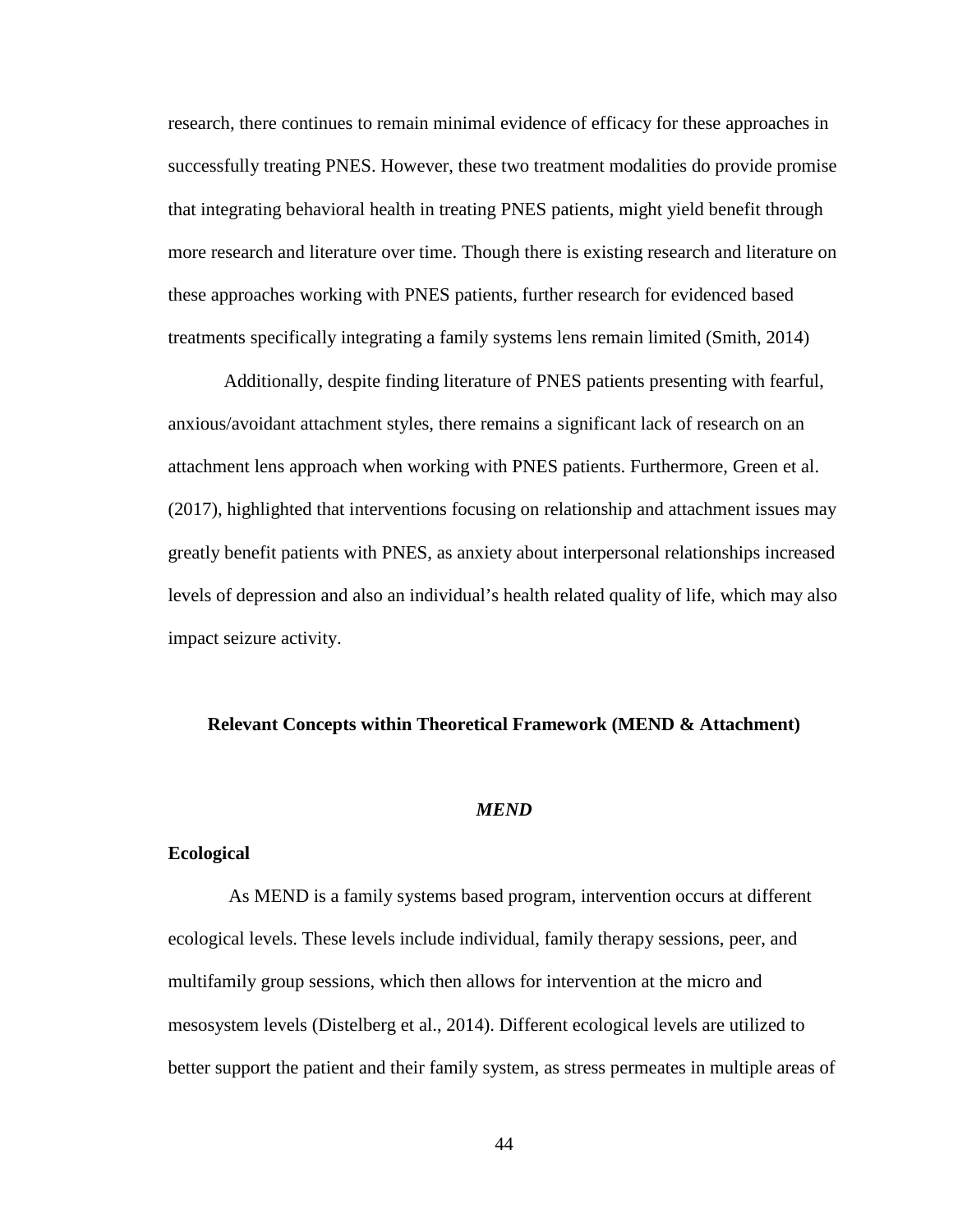a patient's lived experiences. According to Distelberg et al. (2014), "this program acknowledges the family as an interdependent system and therefore intervenes on individual, family, social, and healthcare system levels." For an adult PNES patient, different ecological levels can be assessed to better support a patient's experience of wholeness.

## **Introception**

The concept of introception focuses on a patient's mind-body connection, where the patient will learn how their emotional thought processes can impact overall physical health (Distelberg et al., 2014). Introception involves looking inward focusing on both emotional processes and psychogenic cues in the body. While a patient can come into MEND disconnected from their physical body due to the feeling that their body has failed them, MEND emphasizes interoception for patients to become in tune with their bodies. By aligning physical and emotional experiences, a MEND patient may begin to feel more connected to self and move into a state of *congruence*. The impact of being in a congruent space can then begin to facilitate change internally, which then allows for the larger mesosystem level to have systemic changes (Distelberg et al., 2014). For a PNES patient who may be very disconnected from their physical bodies due to the presence of nonepileptic seizures, the concept of introception can be beneficial in connecting their mind and bodies. Additionally, as seizures can be connected to emotional traumas and pain, understanding the importance of physical forms of seizures being connected to the inability to regulate emotionally is critical.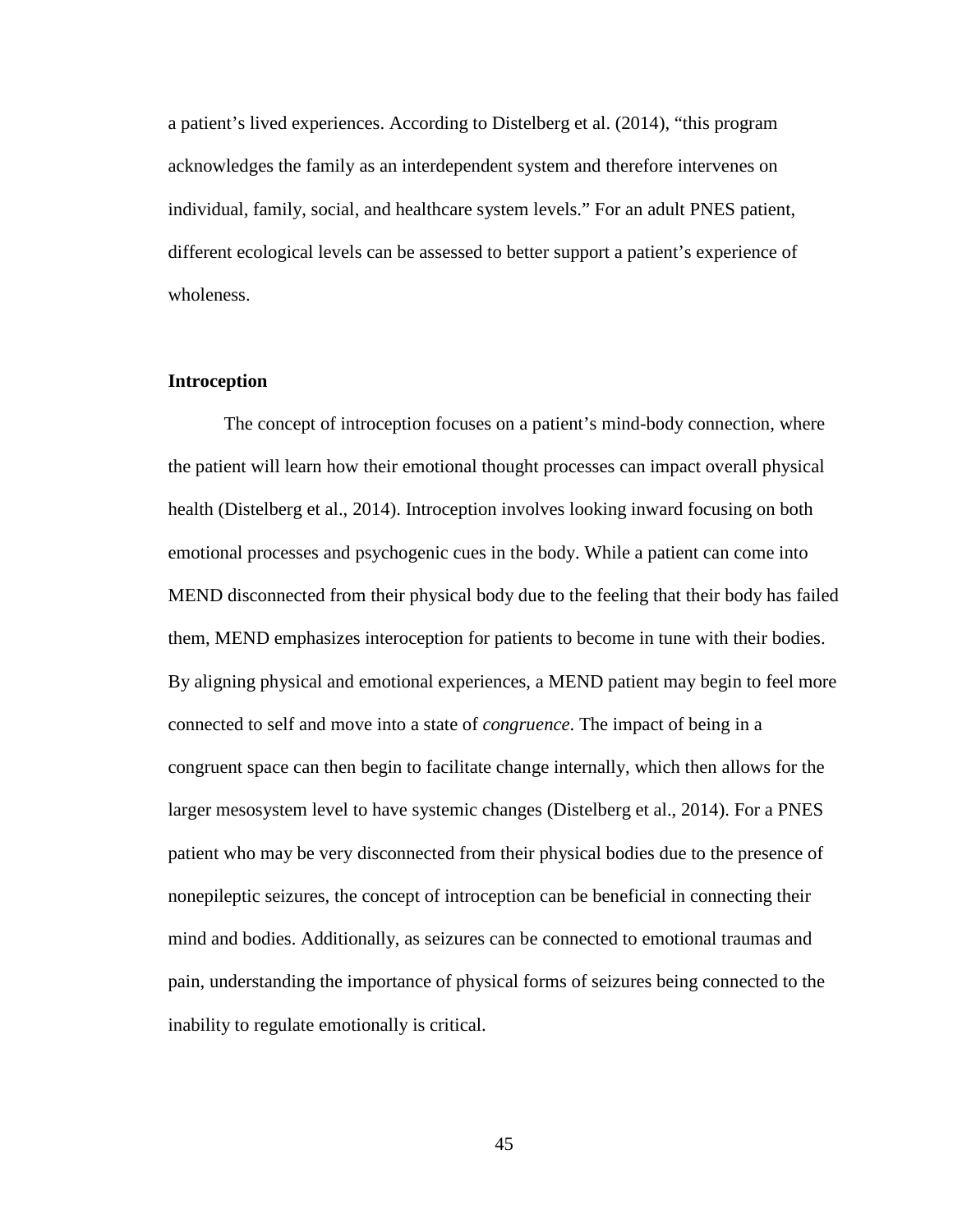#### **Shifting patterns through shifting meaning**

This concept is integral to MEND's theory of change, as the role of language and changing inaccurate illness narratives are critical to a patient's overall treatment process. Language is used throughout the entirety of a patient's treatment, though the use of language shifts depending on where the patient is *phasically* in the model (Distelberg et al., 2014). During the early stages of MEND, the role of language is used to assess the systemic functioning of the family. Language learning is critical in the beginning of the program to better understand the family system's perceived meanings of illness in their lives (Distelberg et al., 2014). Stress and negative disease outcomes could be impacted when a chronic illness plays a power role in a patient's life (Distelberg et al., 2014). Specifically, when the "illness story supports a stress response pattern that has become maladaptive in that it perpetuates a pattern within the family that leads to further stress and decreased treatment regimen adherence" (Distelberg et al., 2014). The benefit of eliciting the inaccurate illness story is to then use the therapeutic space to externalize and deconstruct the illness narratives. By *shifting patterns through shifting meaning*, a PNES patient and their family system can construct new narratives or meanings for the system that does not include illness where the illness meaning becomes one that is external to the patient.

## **Second Order Change.**

Second order change occurs at a systems level, where MEND assumes that solidifying change and assessing for sustainability is critical (Tapanes et al., 2015). While change is initiated throughout multiple areas of treatment, in order for the family system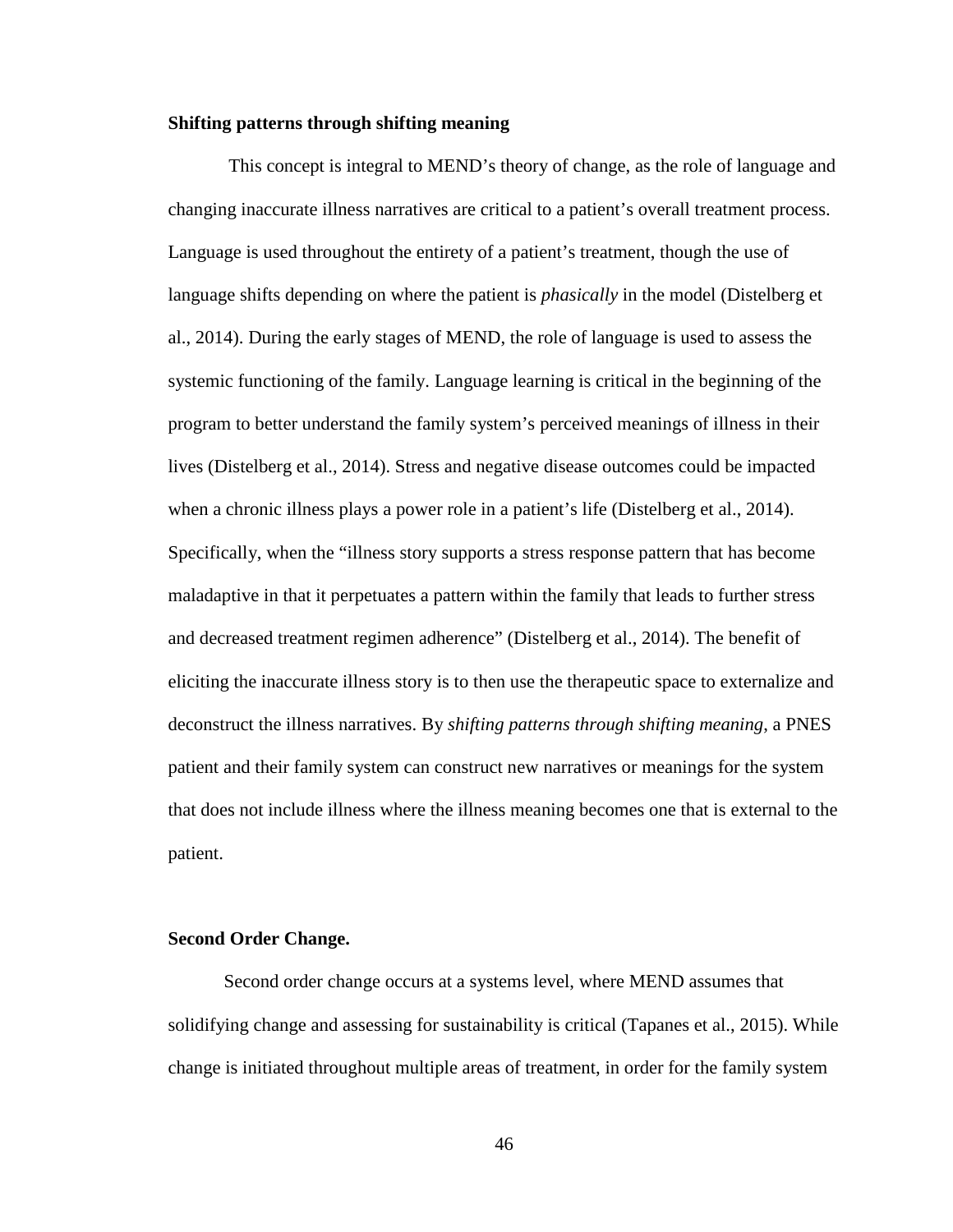to not revert back to previous patterns or homeostasis, deepening and building sustainability into the change process is necessary. As most follow up studies have shown that patients with PNES have not attained long-term seizure freedom (Korman et al., 2019), this is one gap in literature that the MEND program aims to fill with integrating the family system throughout the entirety of a patient's treatment. As all literature found thus far has been conceptualizing PNES patients with the lens of individually focused therapeutic modalities, the integration of the system to create second order change can be a critical component for PNES patients to attain long-term seizure freedom.

## *Attachment Theory*

## **Attachment Injuries**

Revisiting attachment injuries implicitly and explicitly can be impactful, as these deep rooted traumas can affect one's ability to maintain intimacy and coping with challenging symptoms (Marmarosh et al., 2013). By reengaging in a process of restructuring implicit relational processes, more insight and emotion can be brought into current relational experiences. This can foster one's capacity for intimacy, addressing under-regulation and over-regulation of emotions, and facilitating genuine interpersonal interactions. For a PNES patient, repairing attachment injuries can restore emotional regulation and can parallel the process of rupture and repair (Marmarosh et al., 2013). The goal for a PNES patient will be to repair attachment injuries from childhood, which will ultimately strengthen one's core sense of self.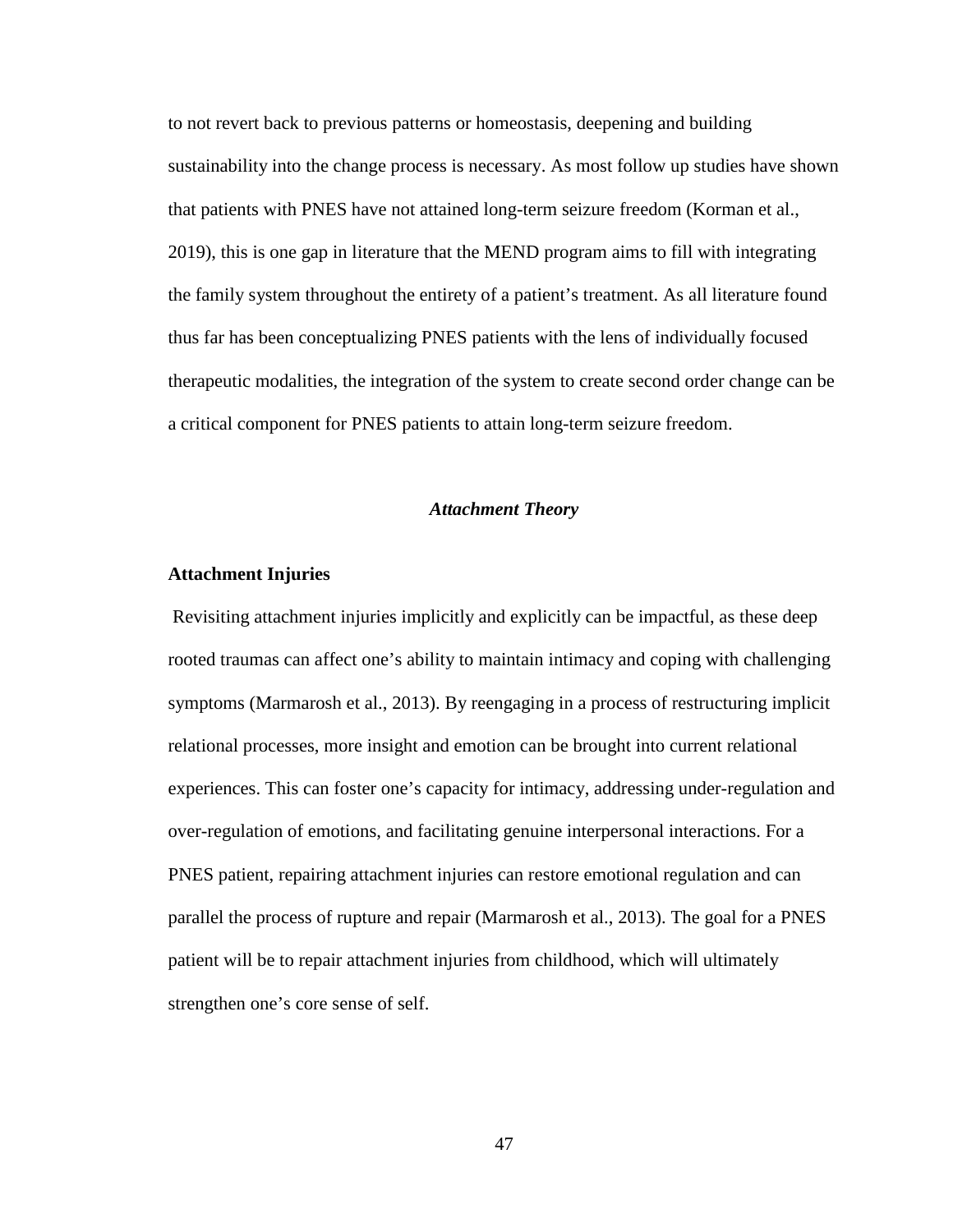#### **Anxious Ambivalent Attachment Style.**

An anxious-ambivalent adult has been given inconsistent care and concern from the primary caregiver (Brown et al., 2008). According to Brown et al. (2008), "these mixed messages about care lead to a hyperactive response in attempts to draw the caregiver into closer proximity when faced with threatening situations." An adult with anxiousambivalent attachment style can have a history of persistent negligence from their attachment figure or main caregiver. As a result, when an individual feels threat, loss, or separation, one may resort to deactivation to cope (Brown et al., 2008). This can include not being willing to seek help when needed, in the case of a chronic illness patient. The concept of anxious ambivalent attachment style can be expanded to the PNES population as literature emphasizes an overlap between attachment styles affecting functional neurologic symptom severity (Williams et al., 2019).

### **Secure Base**

A secure base is established when the primary caregiver represents a safe haven for the child to then explore the world. Specifically, when a caregiver allows for emotional containment and also soothes during states of distress while encouraging curiosity and exploration (Marmarosh et al., 2013). In the same way, a mental health clinician can provide a secure base for the client by being consistent, reliable, and emotionally available (Brown et al., 2008). A secure base is critical for an individual to explore the world in a safe way. Once a secure base is established between a therapist and an individual, the individual can get a better understanding of past childhood experiences that can shape the current system. By creating a secure base with an individual the way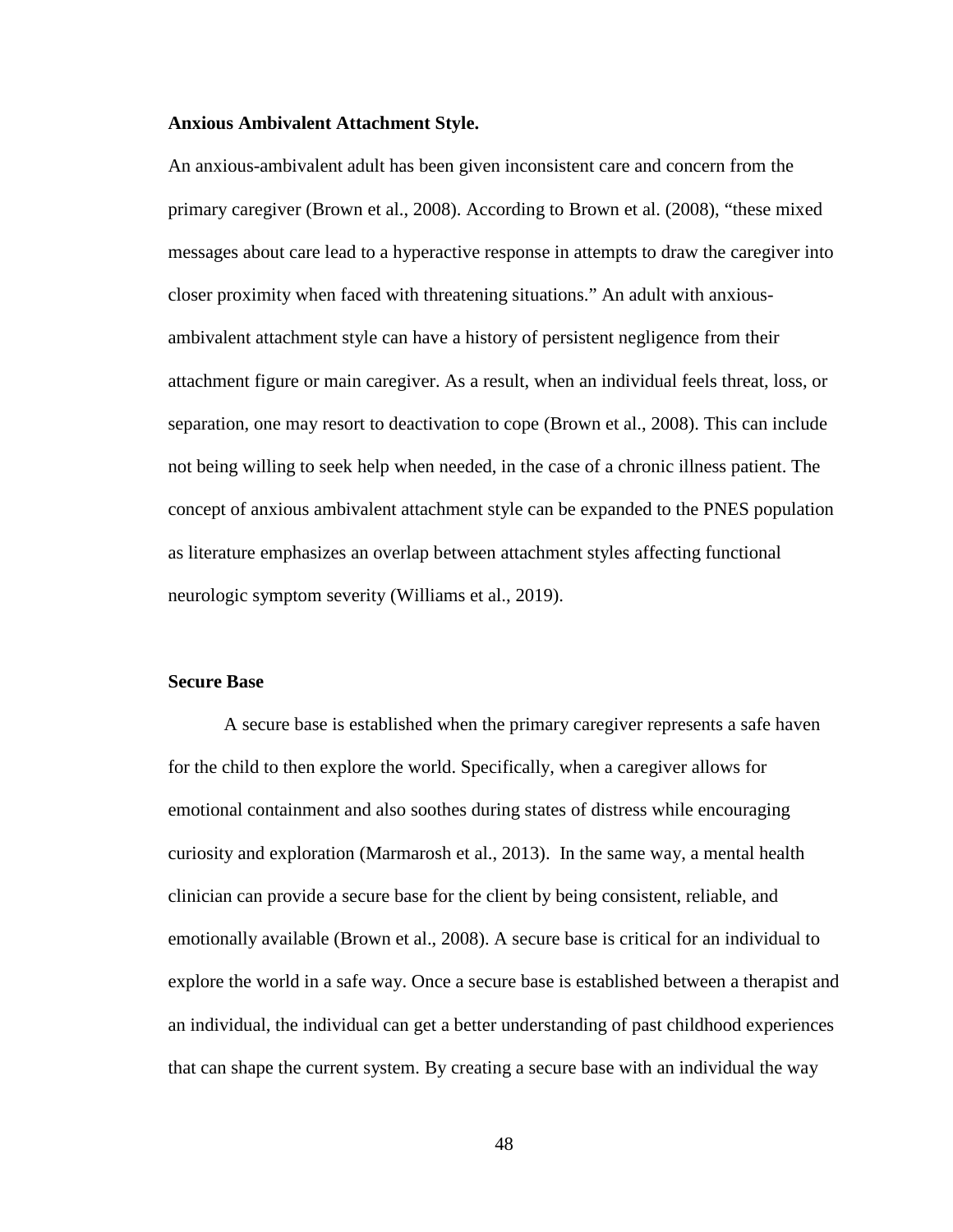that their childhood was insufficient from it, the emotional experience of therapy can be broadened. When a patient has an understanding of the experience of a secure base, this can be expanded into other relationships and ecological levels. A secure base for PNES patients can result in fostering a space that recognizes and champions self-soothing and self-regulating abilities, which can ultimately benefit the patient during times of distress.

## *Examination of Research Topic through Identified Conceptual Lens*

This study aims to integrate two conceptual frameworks and theories. Attachment theory and the MEND model of therapy will be utilized to better understand how to work with this population of patients. Specifically, these two theories will be combined in conceptualizing working with this population in order to improve domains of lived experiences for PNES patients. These domains of lived experiences include increasing the health-related quality of life physically, emotionally, spiritually, and socially.

As MEND is a family systems based program that emphasizes systemic thinking and integrating the family system for creating changes in a systems oriented way (Tapanes et al., 2015), treatment will be emphasized on working through dysfunction present in the family system that can be directly affecting a PNES patient and worsening their seizures. By including family systems work through a PNES patient's treatment, the goal would be to improve relational dynamics between members of a family system. While seizures may seem like an individual diagnosis, seizure disorders like PNES can not only impact the individual living with the seizures but also surrounding family and friends (Wardrope et al., 2019). Therefore, while individually based modalities like CBT and Mindfulness Based Therapy can be effective, for sustainable long-term change,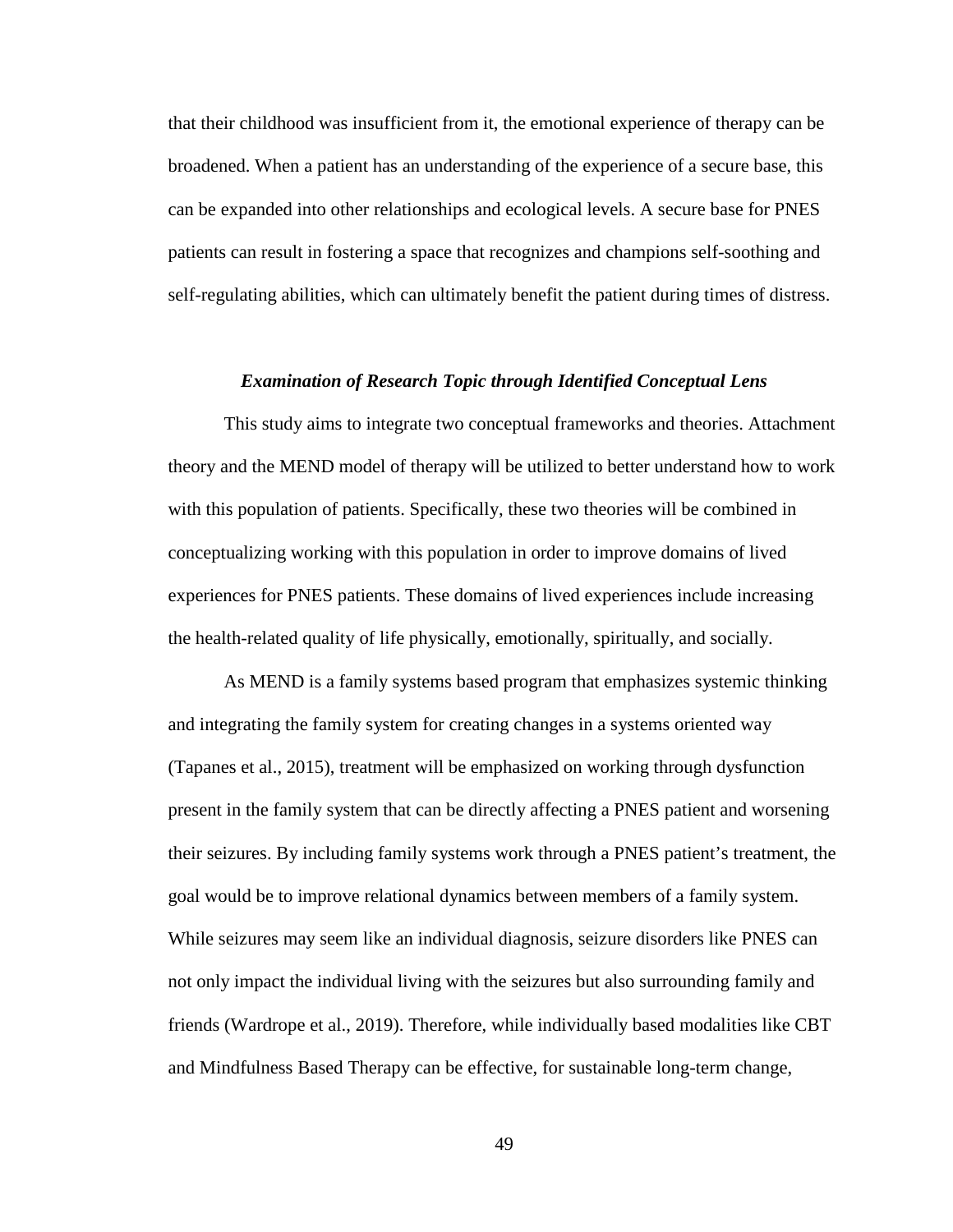*second order change* needs to occur, which is change at the systems level. As MEND "is grounded in family system […] frameworks and assumes a complex, interdependent relationship between disease activity, stress, parent-child relationships, and family system processes" (Distelberg et al., 2014), this is the lens that will be utilized to conceptualize a PNES patient's treatment case.

In conjunction to the MEND model, attachment theory can be integrated to conceptualize this unique population by better understanding the impact of insecure attachment in childhood experiences based on childhood trauma and poor caregiver relationships that can lead to interpersonal difficulties as an adult, affecting an individual's present system (Williams et al., 2019). This can then be used to conjecture the impact of an insecure attachment style on an inability to explore emotions appropriately, which can lead to increased seizure activity in PNES patients. A consideration for psychotherapy is understanding how a PNES patient's attachment style is being presently enacted in their family system through the form of dissociation, inability to maintain self-cohesion and self-regulation, then impacting all domains of lived experiences.

How MEND and attachment theory can be integrated to best serve this population of patients is by focusing on attachment injuries and traumas from childhood that has led to insecure attachment that is systemically shown in relationships in an adult patient's family system. As MEND will emphasize family systems work, where attachment theory can come in to be beneficial for PNES patients is to focus on healing attachment injuries and moving towards secure attachment by showing the family system how to best show up for the PNES patient. An example of this is family members like a patient's spouse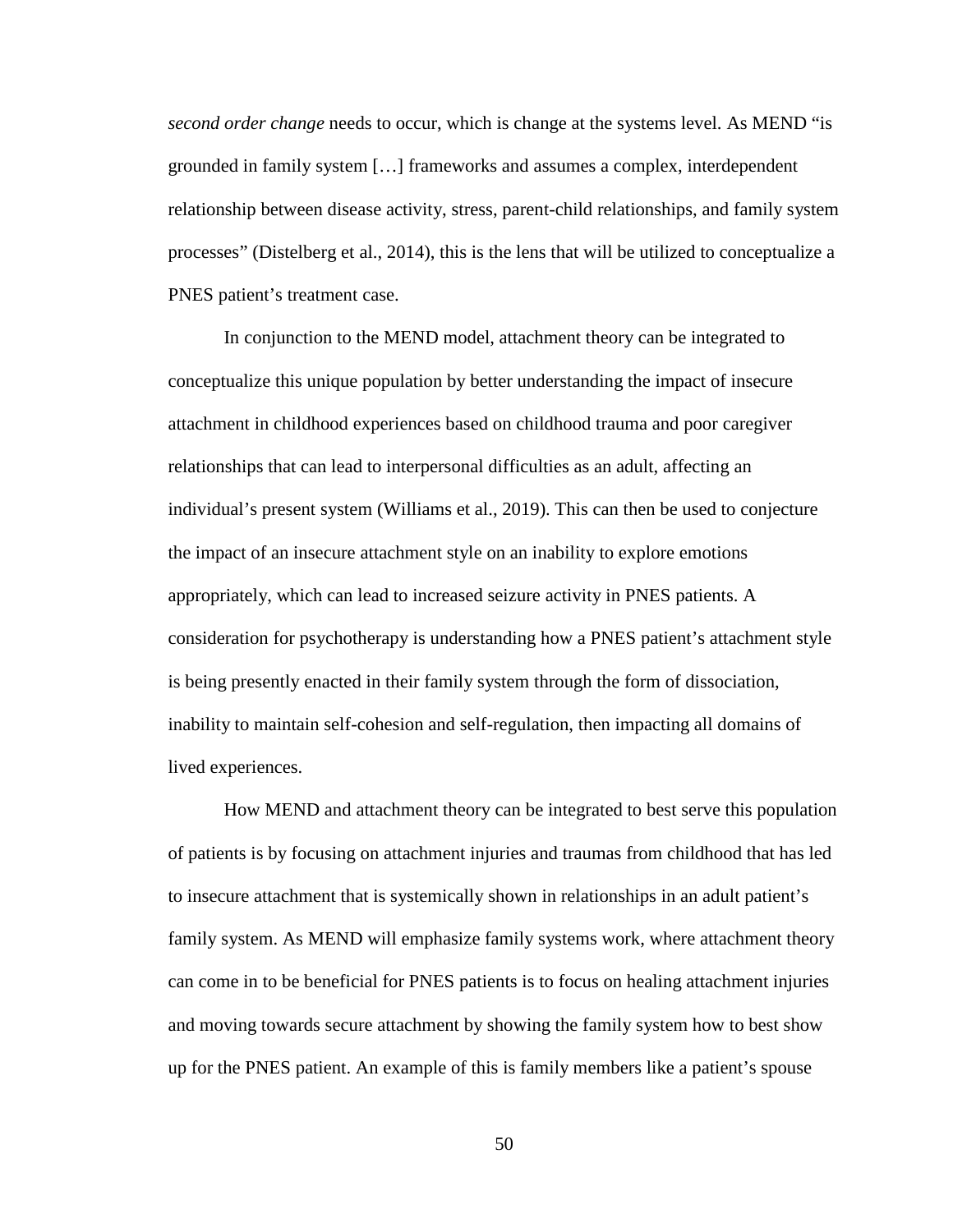becoming the 'secure base' for the PNES patient who may have grown up with anxious avoidant or fearful attachment styles by their primary caregiver. Another example would be a child who has anxious avoidant attachment and PNES and teaching their parents how to best show up for their child by fostering secure attachment. As Jalilianhasanpour et al. (2018) has found that insecure attachment is quite common in patients with somatic symptoms disorders like PNES, focusing on reducing family dysfunction through the recognition of emotional responsiveness can lead to relational closeness, increased selfesteem, less dependence and less over-vigilance.

Additionally, functional neurological symptom severity like the increased activity of seizures in a PNES patient has been correlated to attachment injuries and traumatic experiences from childhood (Williams et al., 2019). Therefore, integrating attachment theory and family systems work can be a curative and extremely critical treatment experience for a PNES patient.

#### *Implications of the Theories*

Integrating the theoretical lens of attachment theory and MEND in conceptualizing PNES patients can be an effective way to consider PNES patients. However, there are additional implications to consider when using both the MEND model as well as attachment theory.

As this study will emphasize a program evaluation of a family systems-based program, an implication of attachment theory to consider when conceptualizing this work with PNES patients is the lack of specific interventions in how to create a secure base. Though attachment theory emphasizes the need for an individual to have a secure base,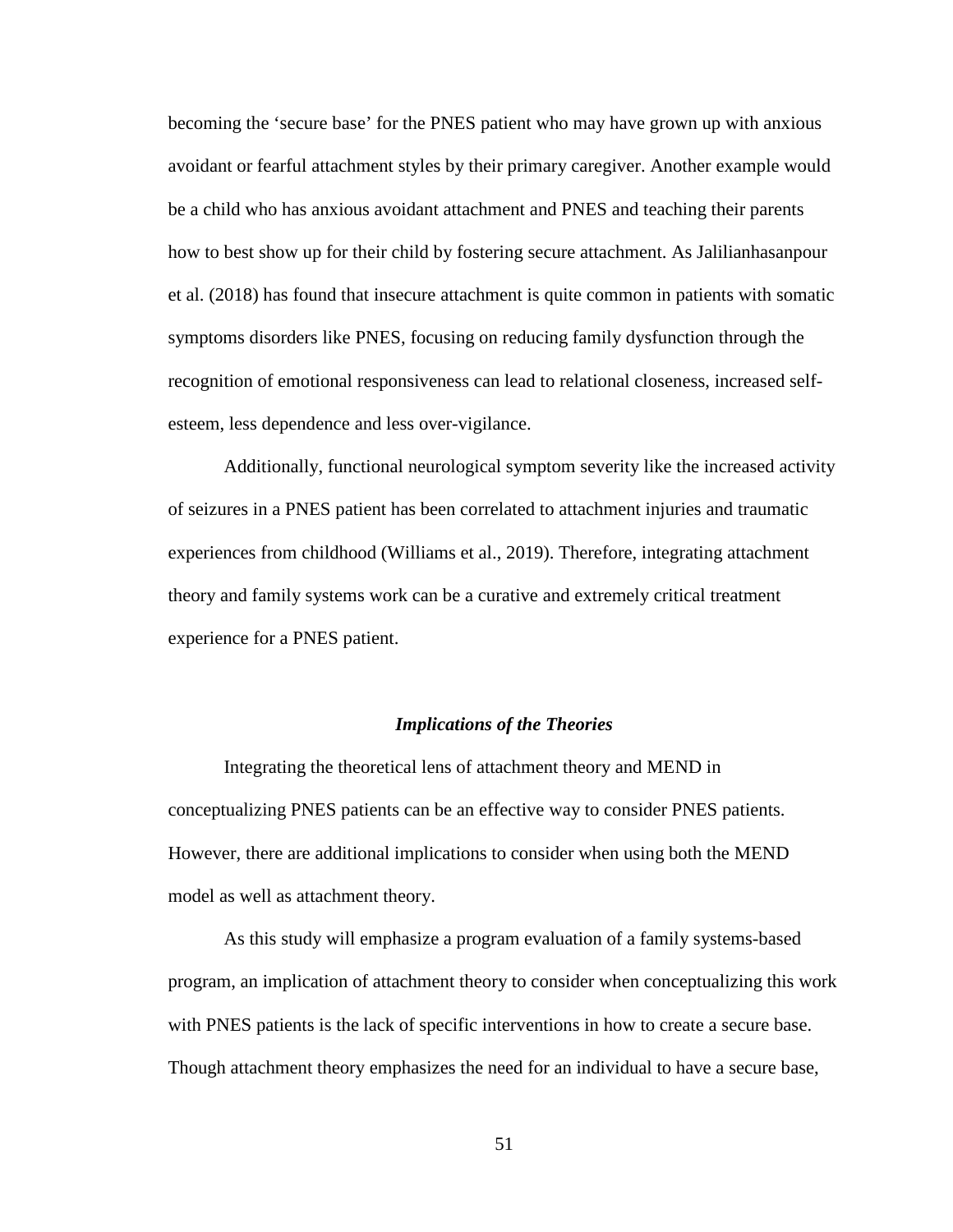there are no specific interventions that indicate what this would look like within a system. However, attachment theory does imply the need for the therapist to be responsible in creating a secure base for the patient (Brown et al., 2008). This is where the MEND model fills the gaps of attachment theory, as the MEND program is a phasic based program that has specific therapeutic interventions to guide a therapist working with patients. Another implication of attachment theory to keep in mind is that though "early experience often plays a critical role in the developmental dynamic that yields pathology" (Sroufe et al., 1999), there are other contextual environmental processes that may influence the nature of a later experience. In essence, though a lack of secure attachment in childhood can lead to various circumstances, an implication to consider is that PNES is not directly caused by an anxious avoidant attachment.

Other implications to consider under the attachment theory lens is that the definition of attachment has been adapted toward Western middle-class individuals (Brown et al., 2008). While this can be an effective theory in conceptualizing towards Western middle-class individuals, it is important to also consider the implications of attachment throughout other cultures and ethnic groups. While attachment theory can be utilized for PNES patients in middle-class Westernized groups, this theory may not be suitable across every culture and ethnic group (Brown et al., 2008).

An implication of the MEND model to consider when working with PNES patients is that MEND is a family systems based program (Tapanes et al., 2015). As not everyone has family or the system is not always accessible, this is important to keep in mind when working with adult patients. This program may not be suitable for those patients who do not have a system to bring into treatment and can become a potential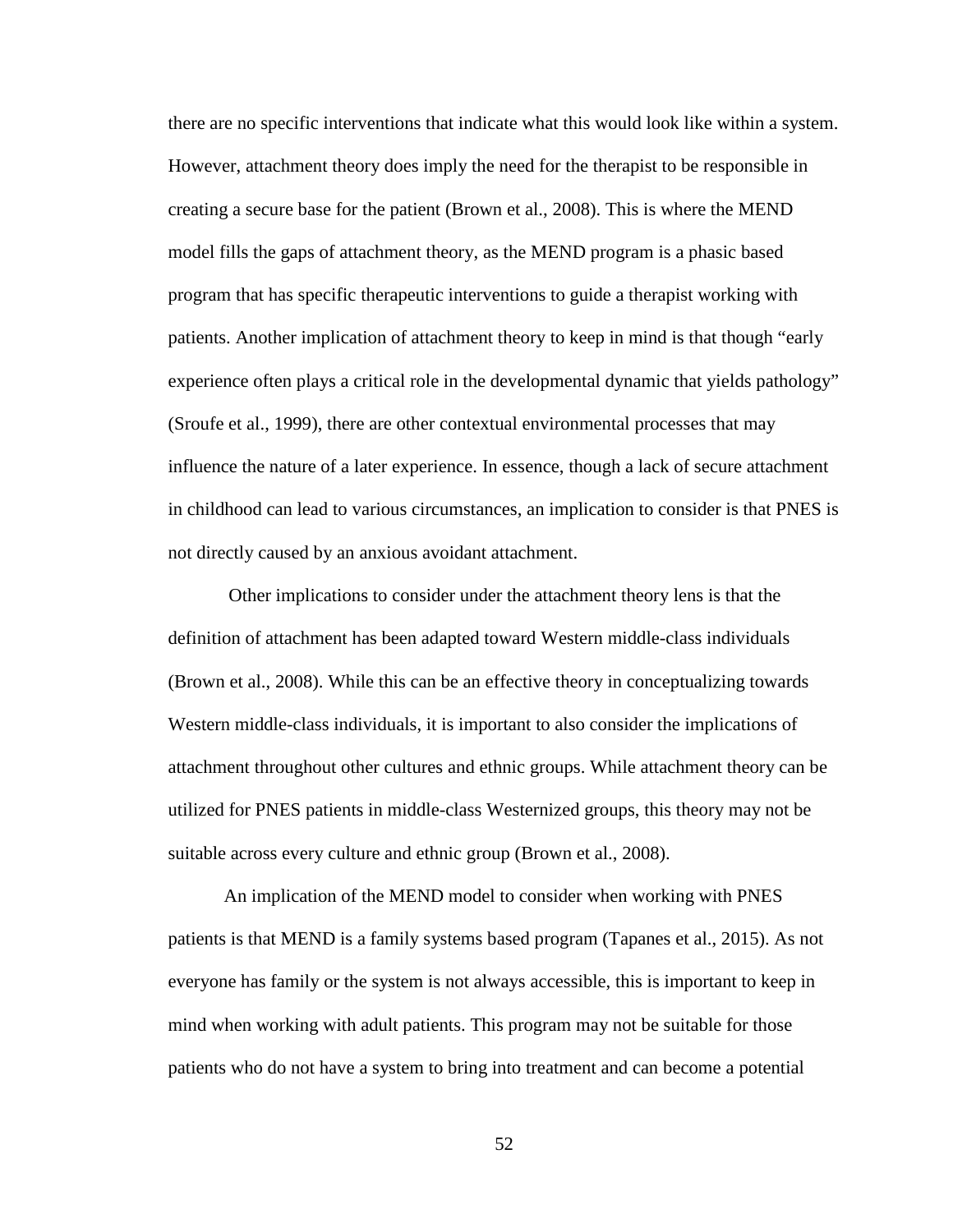limitation. As the MEND model emphasizes second order change that occurs at the systems level, bringing in the family system is a critical component of treatment. Another implication of MEND to consider is the length of time in treatment. As the therapeutic process does take time, money, and energy to complete, this form of treatment may not be for everyone.

## *Conclusion*

As a diagnosis of PNES has an underpinning of psychological origin and is considered to be a conversion disorder, psychotherapy is the most appropriate and valid approach in treating PNES (Smith, 2014). Existing literature of PNES patients continues to lack the inclusion of family systems therapy with limited research on the integration of an attachment lens. Therefore, this study continues to aim to bridge this gap of literature through evaluation of a family systems-based program, the MEND program by also utilizing an integration of attachment theory to refute current treatment paradigms that have not shown long-term effects of attaining seizure freedom.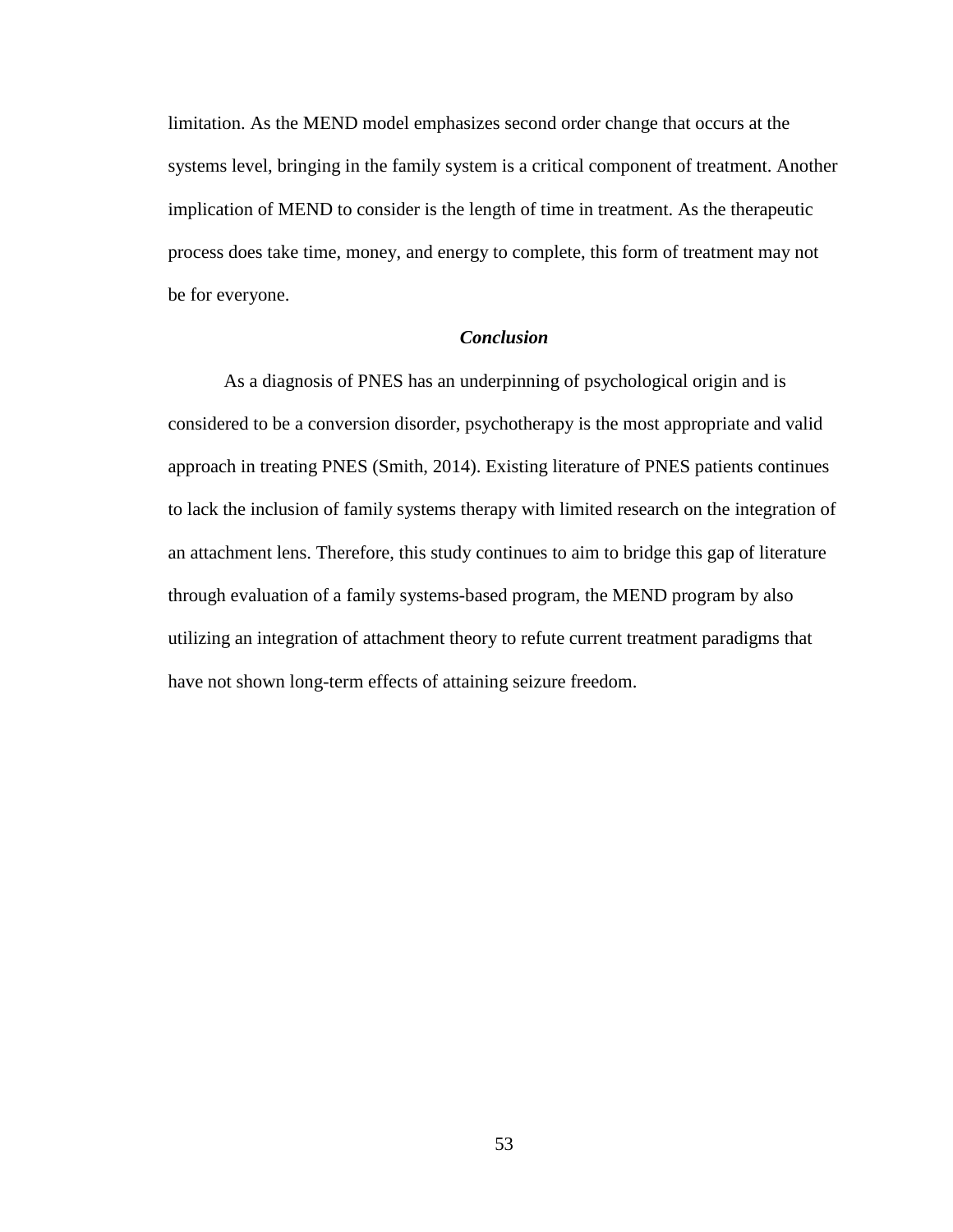## **CHAPTER FOUR**

# **METHODOLOGY**

Data was collected from the Electronic Medical Record (EMR) from Loma Linda University Health for all patients with PNES. Data was primarily focused within a 5 year time frame, from 2016-2021. The data collection and management processes was approved by the Loma Linda University Internal Review Board (IRB) prior to data collection. IRB determination request #5210455.

## **Participants**

The current study included 918 PNES patients extracted from the LLUH EMR. 41 of those patients were referred to the MEND program. 32 of the 41 PNES patients referred to the MEND program completed treatment. Therefore, 32 MEND PNES patients were examined and matched paired across the primary list extracted from the EMR.

#### **Summary Statement**

This project employed a retrospective design, utilizing data that currently exists of PNES patients in the LLUH Electronic Medical Record (EMR). The primary goal of this study was to evaluate the current PNES population within the LLUH system, the prevalence of engagement in behavioral health services, and specifically the outcomes associated with the MEND model with PNES patients. The project evaluated PNES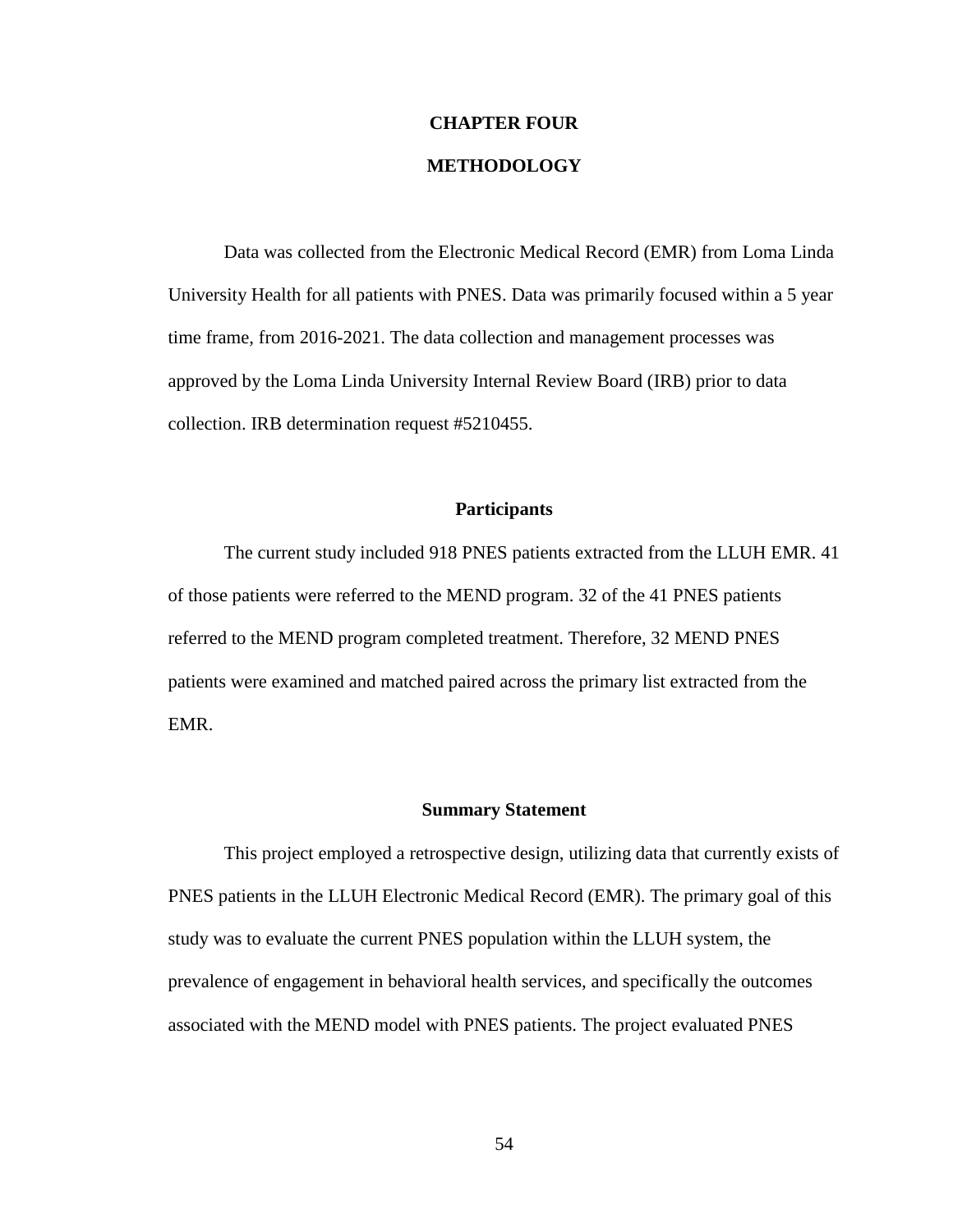patient data for two nested samples: 1) all LLUH patients diagnosed with PNES between 2016 and 2021, and 2) a subsample of these patients who attended the MEND program.

## **Target Population**

The population of this study was adult PNES patients, who currently exist in the LLUH EMR between 2016-2021. The first subsample of this study was the PNES patients who completed the MEND program between that same timeframe. The second subsample of this study was PNES patients from the LLUH list matched paired to the MEND patients.

## **Sampling Process**

The sampling process for this study encompassed going into the Loma Linda University database Electronic Medical Record (EMR) once IRB approval had been achieved. A strict rubric was followed once IRB approval had been granted, where the research team went into each of the approved PNES patient's medical records and worked on documenting key processes, which will be discussed later in this chapter. A longitudinal analysis was then conducted of adult PNES patients who completed at least 10 days of the MEND program compared to those PNES patients who did not receive any behavioral health from MEND.

For aim one of this study, there was two different sampling processes used. Aim one examined MEND only participants of the larger LLUH EMR list between the years of 2016-2021. The first part of aim one examined pre and post WHOQL data of 17 MEND PNES patients who completed the program. The second part of aim one used the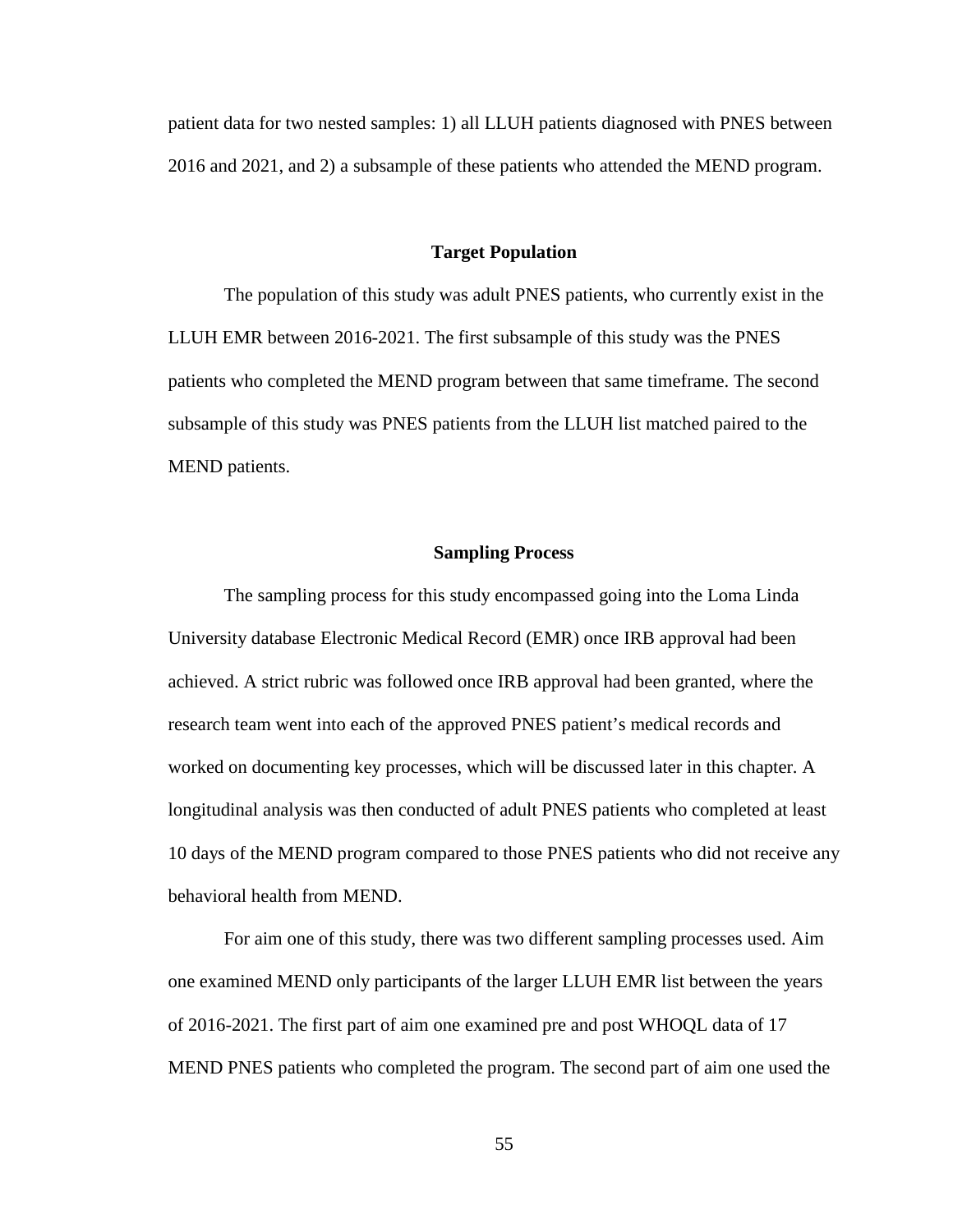EMR to examine frequency of Emergency Department (ED) visits and medications for 32 MEND PNES patients.

Aim two of this study involved match pairing the MEND only list to the larger LLUH PNES patient list, specifically comparing participants' ED visits and medications. The 32 MEND participants were match paired with non MEND participants on demographic variables like age, ethnicity, marital status, and insurance. This design was done to examine the differences of PNES patients who complete MEND versus patients who did not.

#### **Sampling Frame**

The sampling frame was taken from the population of PNES patients from the LLUH EMR. The sampling frame had all patients' information present, with their demographics and other relevant information present. The validity of choosing this approach was that this study focused on what it was designed to measure while also focusing on the intention of this study. As one of this study's aims was to evaluate the application of the MEND program on PNES patients, this approach additionally assessed how well the results corresponded to a reliable measurement.

## **Inclusion Criteria**

Criteria for eligibility included all patients who had been diagnosed with PNES within the time frame of 2016-2021 and were in the LLUH EMR. This study targeted those who solely had PNES as well as some patients who had the presence of both epilepsy and PNES. For the first subsample, this project examined PNES patients who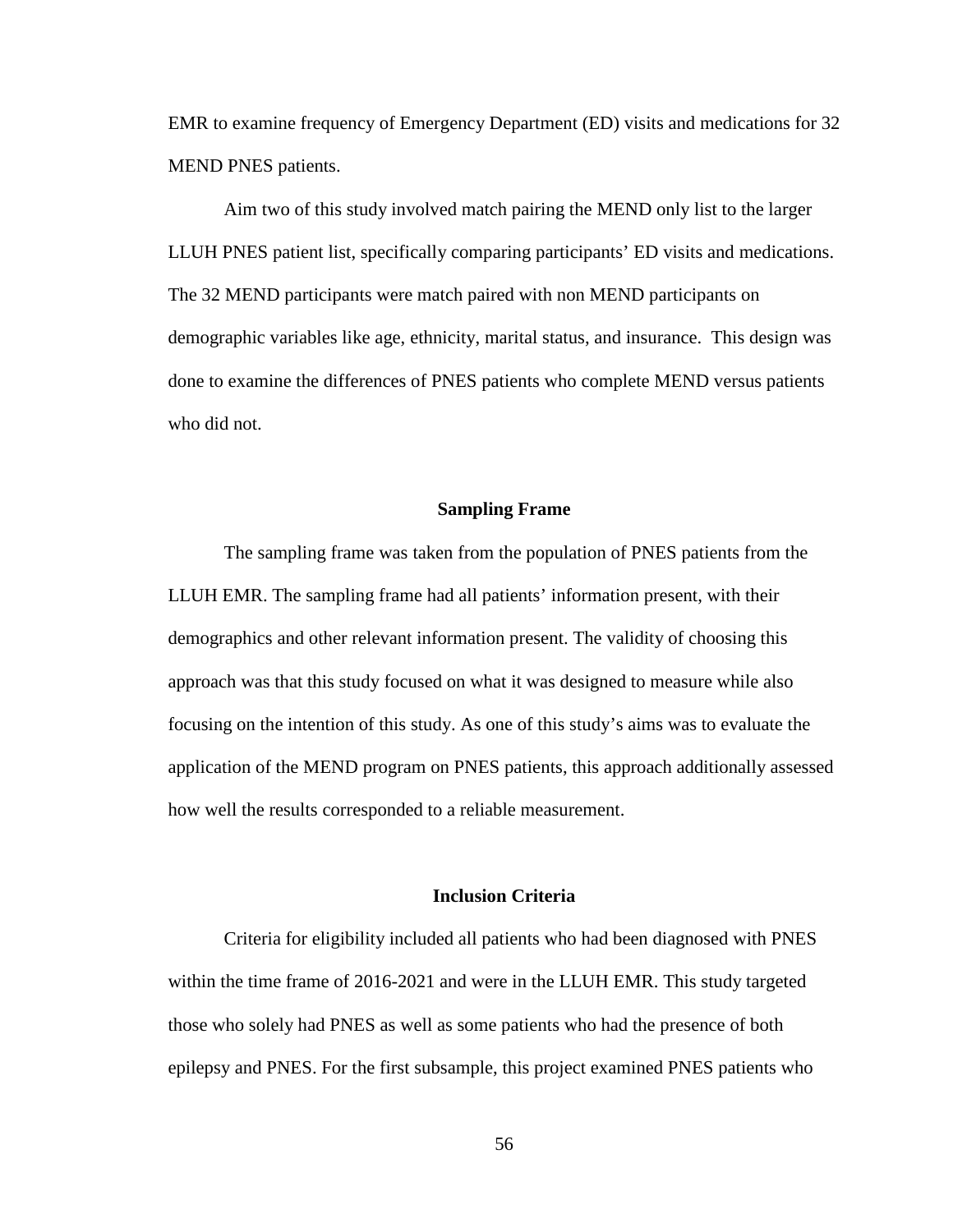completed the MEND program. Program completion was considered finishing at least 10 treatment days. The first subsample were required to have both pre and post outcome World Health Quality of Life Brief Measure available for comparison. Those patients who did not complete MEND or who did not have both pre and post data available were still documented in the study but were not considered as part of the subsample for this part of the study.

The second subsample examined PNES patients who completed the MEND program and matched pair PNES patients who did not received treatment from the MEND program within that same time frame. Criteria for eligibility included PNES patients who had these listed demographic variables available in the EMR: age, gender, ethnicity, marital status, and insurance.

## **Exclusion Criteria**

For this study, the exclusion criteria entailed patients who did not have PNES. While the MEND program works with a host of patients with chronic illnesses and comorbid disorders, as the target population was patients with PNES, other graduated MEND program patients who completed the program were excluded. As this study involved patients who have completed the program, at least 10 MEND IOP sessions would have had to be completed in order for the patient to be considered part of the sample for this study. Those who had only done a few treatment days were not included.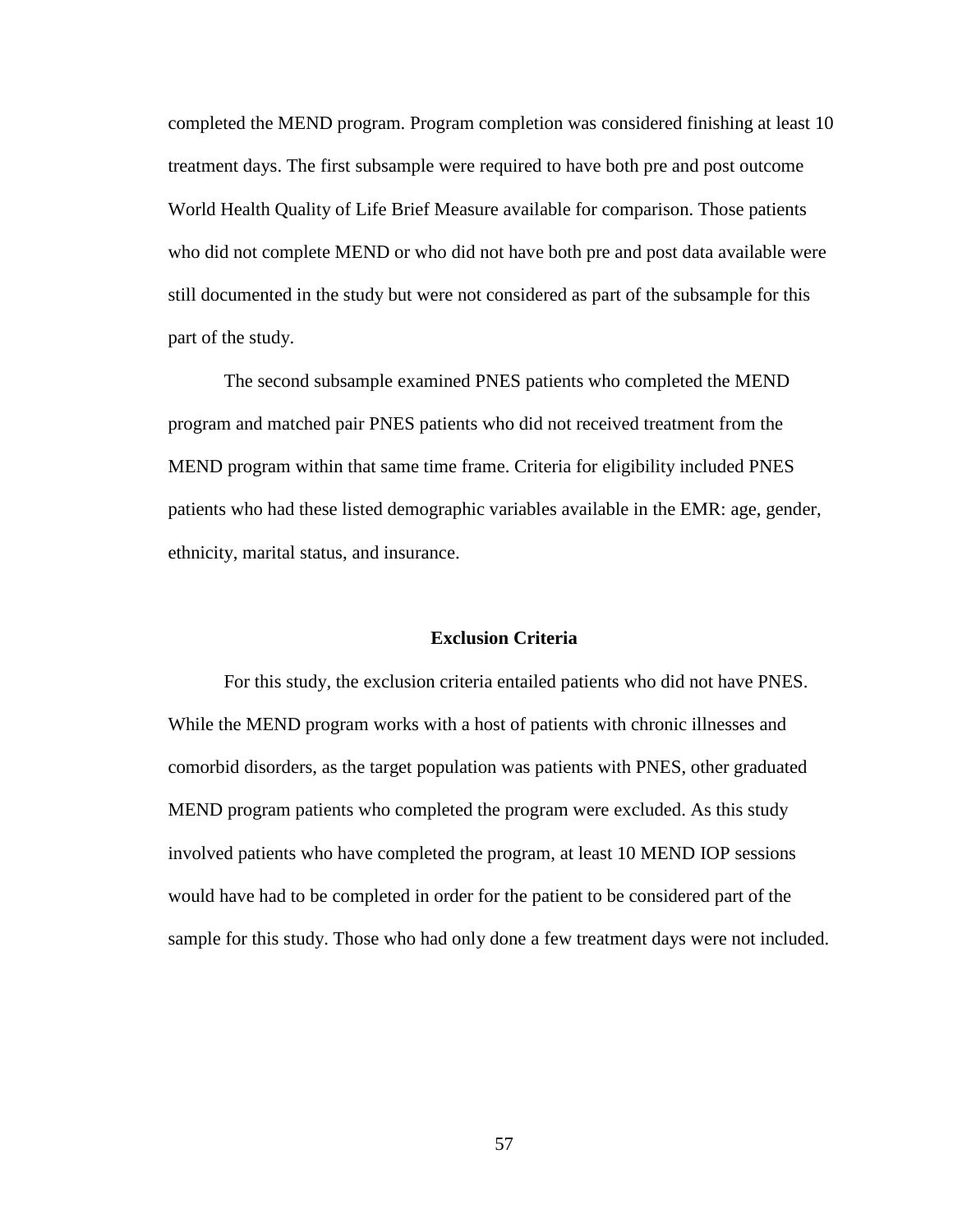## **Research Focus**

The primary research questions of interest in this study focused on "How can the field of systems therapy effectively work with patients with Psychogenic Non Epileptic Seizures through the MEND program using an attachment theory lens?"

As mentioned previously, there were two parts of aim one. The first part of aim one was to evaluate pre and post program using the patient's self-reported WHOQL measure. The second part of aim one was to examine (ED) visits and medications pre and post program. Two different sampling processes were used for aim one. For the first part of aim one, only 17 of the 41 MEND participants were considered because they had both pre and post WHOQL data available.

Aim two examined the 32 MEND participants who completed program and match pair them from those who did not receive behavioral health treatment from MEND. The match pair patients came from the LLUH list of PNES patients from the EMR. Demographics like age, gender, ethnicity, marital status, and commercial insurance were considered as variables for matched pairing.

## *Aim One*

## **WHOQL**

Aim one evaluated how the MEND program could work with PNES patients, specifically examining if there was a significant increase of health related quality of life in all biopsychosocial domains through the WHOQL from completing MEND. The hypotheses for this aim were: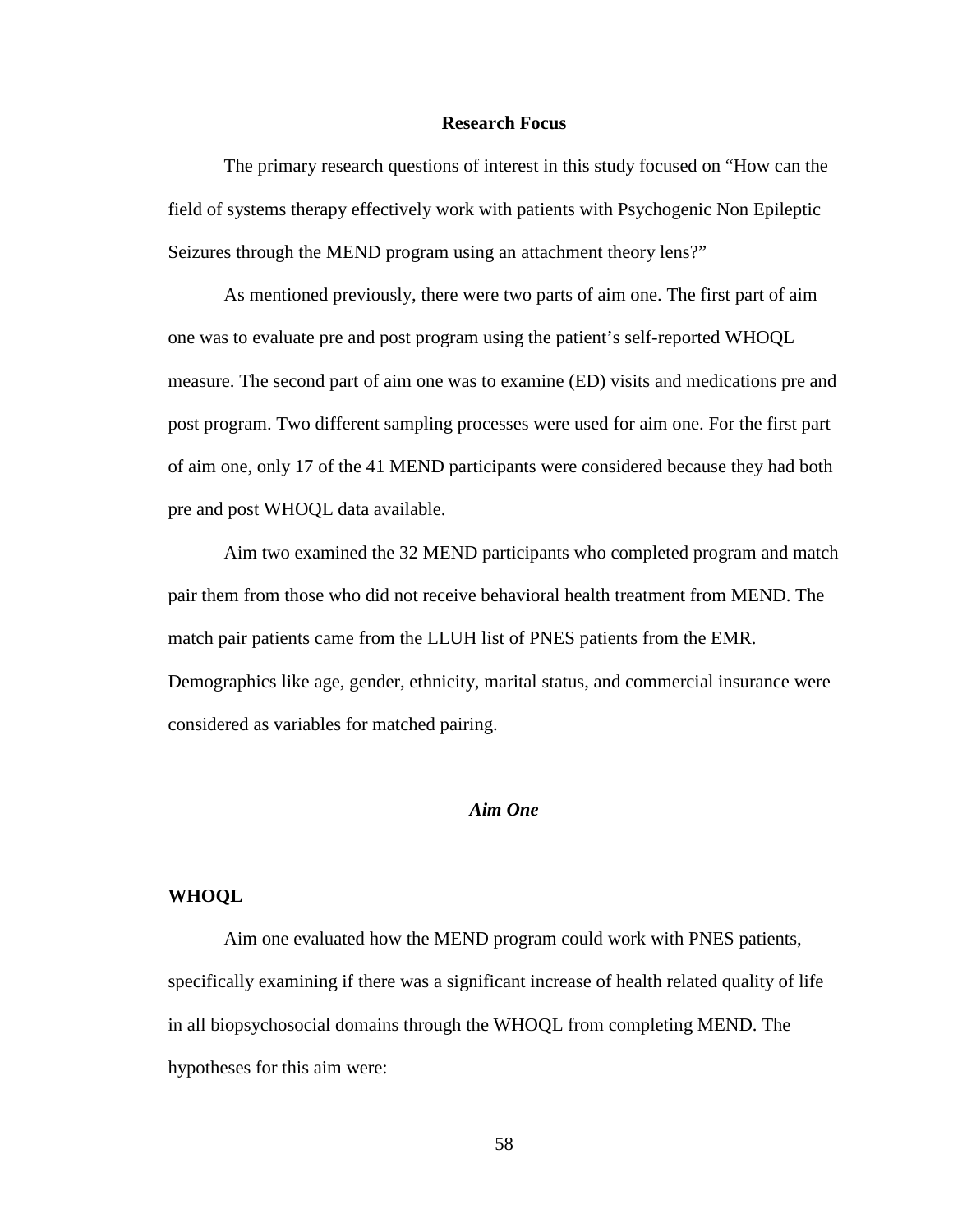H1: PNES patients who completed MEND increased in their total WHOQL score from

pre and post MEND.

H2: PNES patients who completed MEND increased in their physical WHOQL

score

from pre and post MEND.

H3: PNES patients who completed MEND increased in their environment

WHOQL score

from pre and post MEND.

H4: PNES patients who completed MEND increased in their psychological health

WHOQL score from pre and post MEND.

H5: PNES patients who completed MEND increased in their spiritual WHOQL

score

from pre and post MEND.

H6: PNES patients who completed MEND increased in their overall WHOQL

score from

pre and post MEND.

#### **Emergency Department (ED) Visits and Medications**

The second part of aim one was to evaluate how the MEND program could work with PNES patients, specifically examining if there was a decrease in both ED visits and medications pre and post program. The hypotheses for this aim were: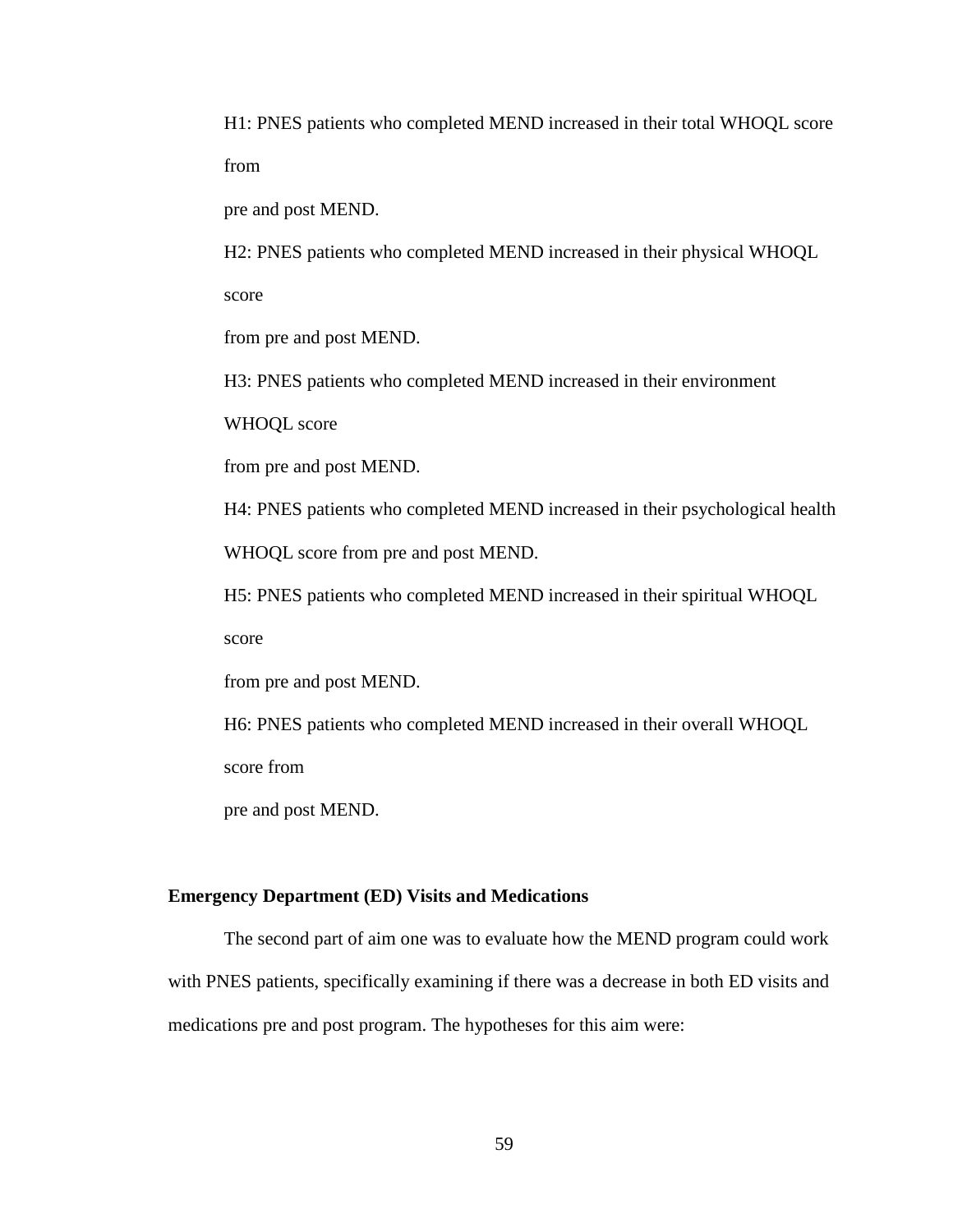H1: PNES patients who completed MEND decreased in ED and urgent care visits pre and

post MEND.

H2: PNES patients who completed MEND decreased in total medications pre and post

MEND.

H3: PNES patients who completed MEND decreased in psychotropic medications pre

and post MEND.

H4: PNES patients who completed MEND decreased in seizure medications pre and post

MEND.

H5: PNES patients who completed MEND decreased in sleep medications pre and post

MEND.

## *Aim Two*

#### **Medication Titration and Emergency Room Visits**

The second aim of this study examined medications and emergency room visits across all PNES patients in the EMR from 2016-2021 for patients who have completed the MEND versus those who have never received behavioral health from MEND. The hypotheses for this aim were: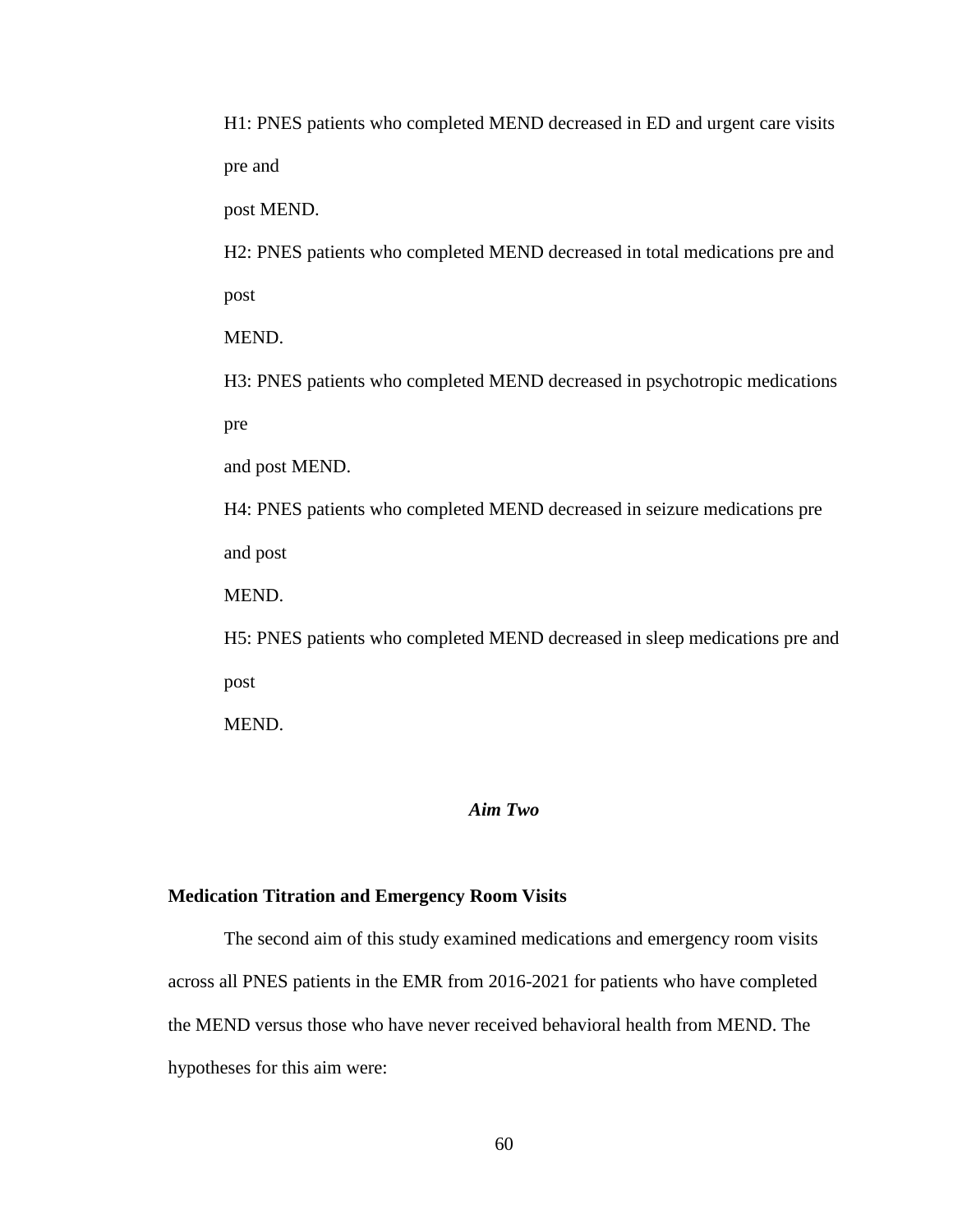H7: Those who completed MEND had a decrease in ED visits compared to those who have never received any treatment from the MEND program.

H8: Those who completed MEND decreased in all medications compared to those who have never received any treatment from the MEND program.

## **Research Design**

## *Type of Design*

This study was a retrospective, chart review design with a matched pair control condition. Data was abstracted from 2016-2021. Unlike traditional interventional studies, conducting a retrospective study design utilized existing data and involved a relatively quick and inexpensive approach which was helpful for a future prospective study (Tofthagen, 2012). Though control groups are not always common in retrospective studies, this study aimed to include a control group (adult PNES patients who have not completed the MEND program) to further assess if there was an impact of the MEND program on adult PNES patients, particularly examining potential differences between PNES patients who completed the MEND program and PNES patients who did not.

As this study used retrospective data, true random assignment was not feasible. Instead, preexisting patients who have completed the MEND program versus those who have not done MEND were compared to assess for the outcome measures that this study aimed to accomplish. While the groups were not randomly assigned, any systematic differences between them were assumed to be due to the treatment and not on the confounding variables (Thomas, 2020).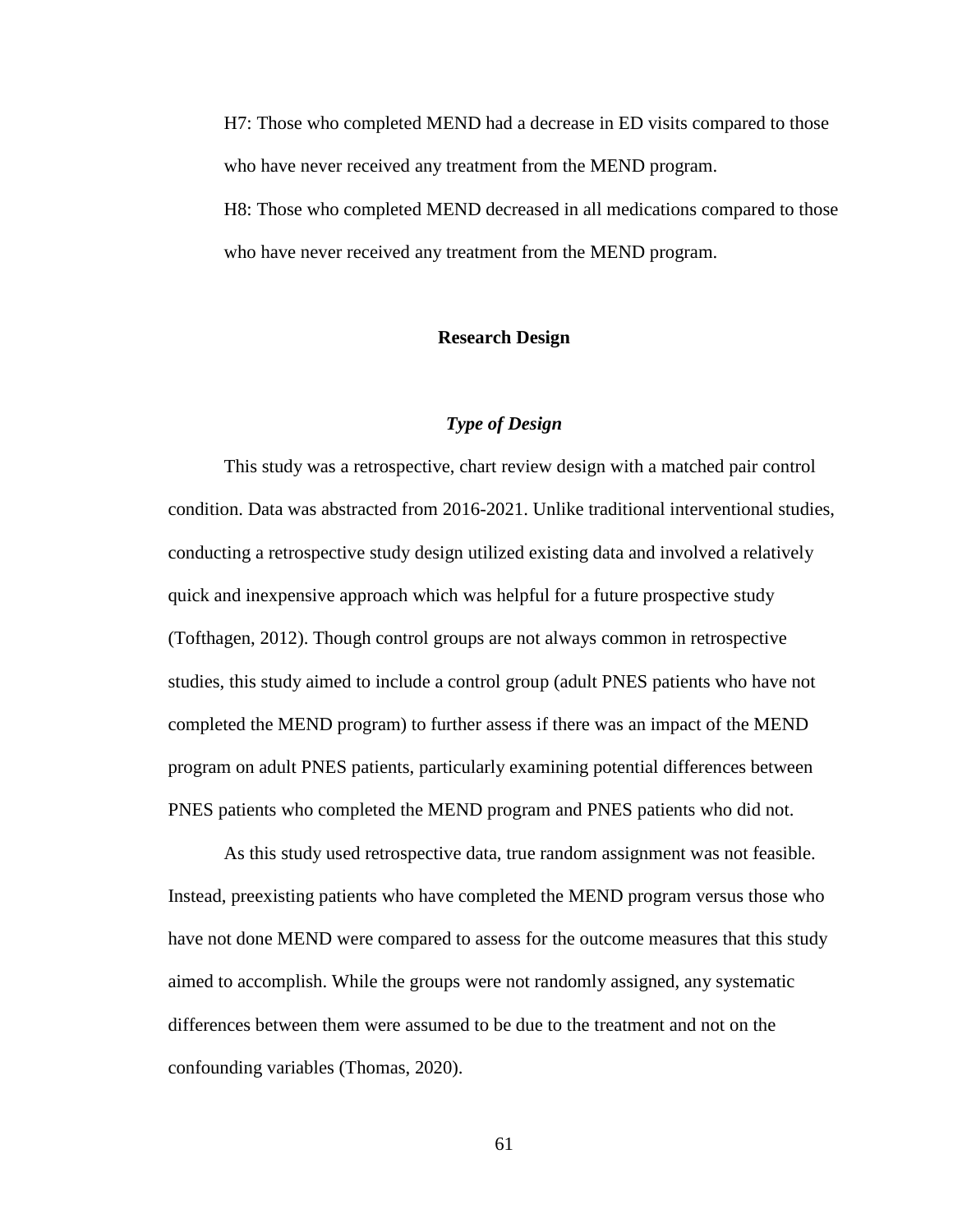#### *Validity and Reliability*

The choice of using a quasi-experimental method approach for this study was to have higher external validity than most true experiments, as this study focused on more real-world behavioral health interventions rather than an artificial laboratory setting (Thomas, 2020). Additionally, a quasi-experimental method resulted in higher internal validity than other non-experimental types of research, as there was more control over confounding variables than other studies.

However, when choosing a quasi-experimental method approach and retrospective design study, it was critical to consider additional threats to both internal and external validity. This study could result in lower internal validity than true experiments that employed a randomized controlled trial. In addition to this, the use of retrospective data could be inaccurate or incomplete, which was something to consider as this program evaluation and study progressed.

#### *Justification of the Design*

The choice of conducting a retrospective design study was to provide a vehicle for future prospective studies and research by using existing data (Tofthagen, 2012). By choosing a retrospective, matched pairs design for my study, tighter control of variables were feasible, which made it easier to notice the cause and effect as well as it being relatively easy to replicate in the future. Additionally, there were lesser participant variables and lower risk of demand characteristics. The primary advantage of using a matched pairs design was to have experimental control and reduce one or more sources of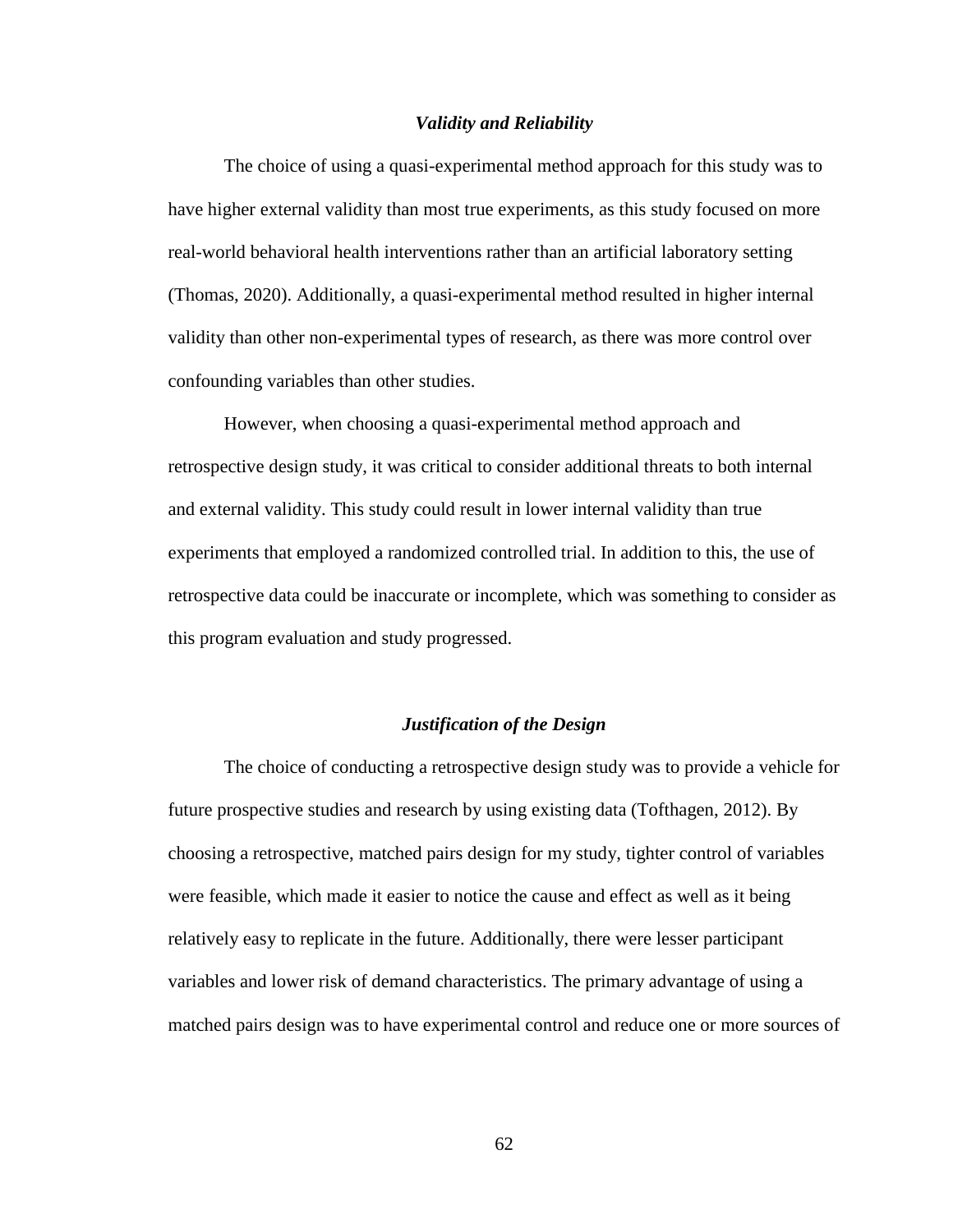error variability. Also, it helped to enforce a balance between important participant characteristics that could inadvertently affect the outcomes.

As this study had a very small sample size, choosing a matched pairs design was beneficial. However, with choosing a matched pairs design, one consideration prior was to include the availability of the number of participants to justify this study. Because this study relied on a very specific patient population with a diagnosis of PNES, there was not accessibility to a big sample size. It was also important to note that this was still an experimental design so it did not account for all confounding variables.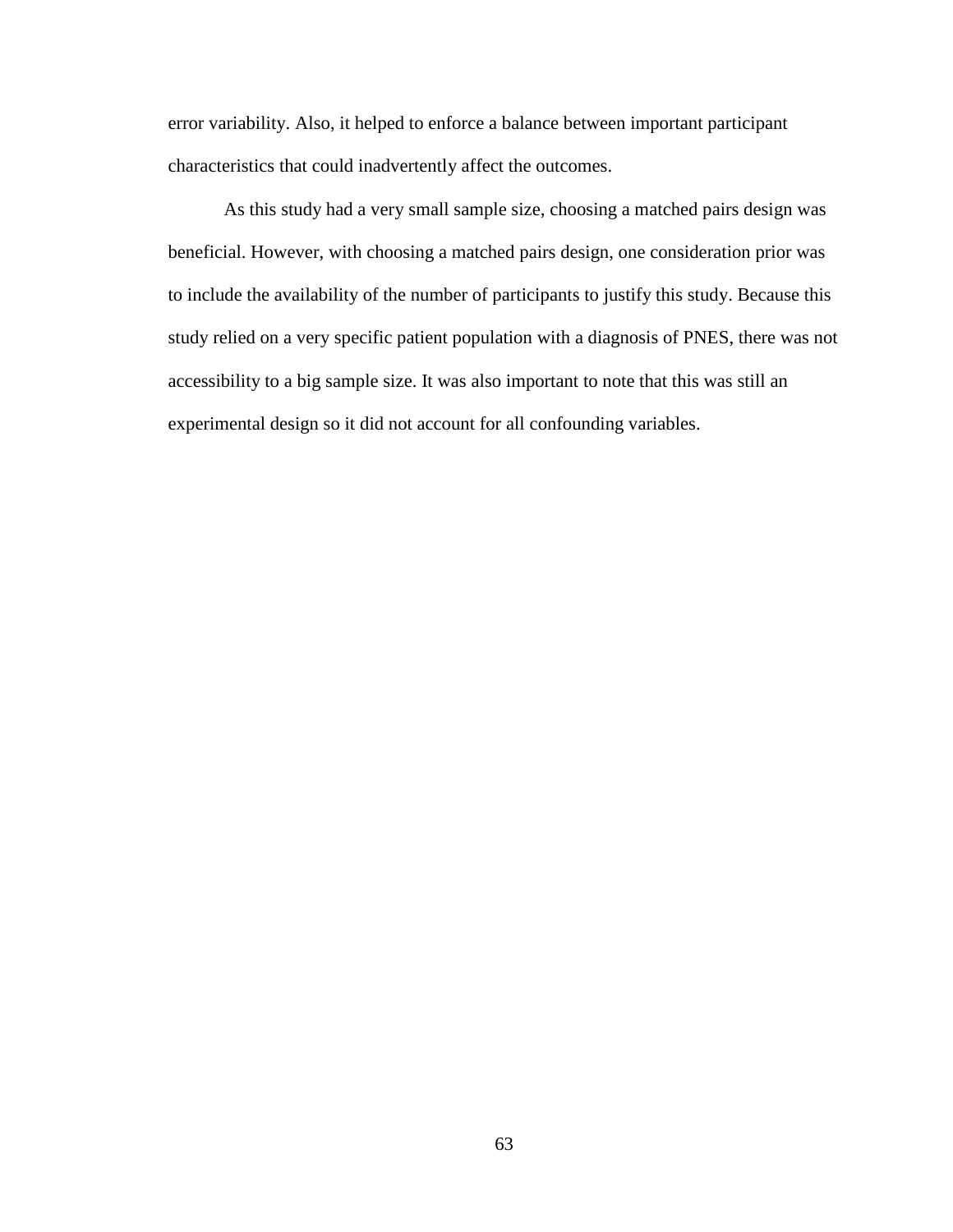## **CHAPTER FIVE**

## **PROJECT OUTCOME**

## **Sampling**

This project involved sampling all PNES patients from the Loma Linda University health database EMR. There was a total of 918 patients diagnosed with PNES between the timeframe of 2016-2021 accessible in the Loma Linda University Health Medical Record (LLEAP). Of these, 41 had been referred to MEND and 32 matched pairs were included in this project sample.

### **Introduction**

As discussed in the methodology chapter, two different sampling processes were used for aim one. For the first part of aim one, only patients with pre and post WHOQL data were included. Of the 918 patients in the EMR, 41 patients were referred to the MEND program. Of the 41, 32 patients had 10 or more IOP sessions, 17 had completed pre and post WHOQL measurements. Of those, one individual did not have pre WHOQL data available but did have post WHOQL data. A mean imputation was used to include this individual's data in the analysis. The remaining 22 patients started MEND but either did not have WHOQL data available, or did not complete enough days of treatment to be included. The second part of aim one focused on the frequency of ED visits and medications pre and post MEND program. In this case, all 32 patients that completed MEND and had retrievable ED visits and medication records in the EMR were included in the analysis.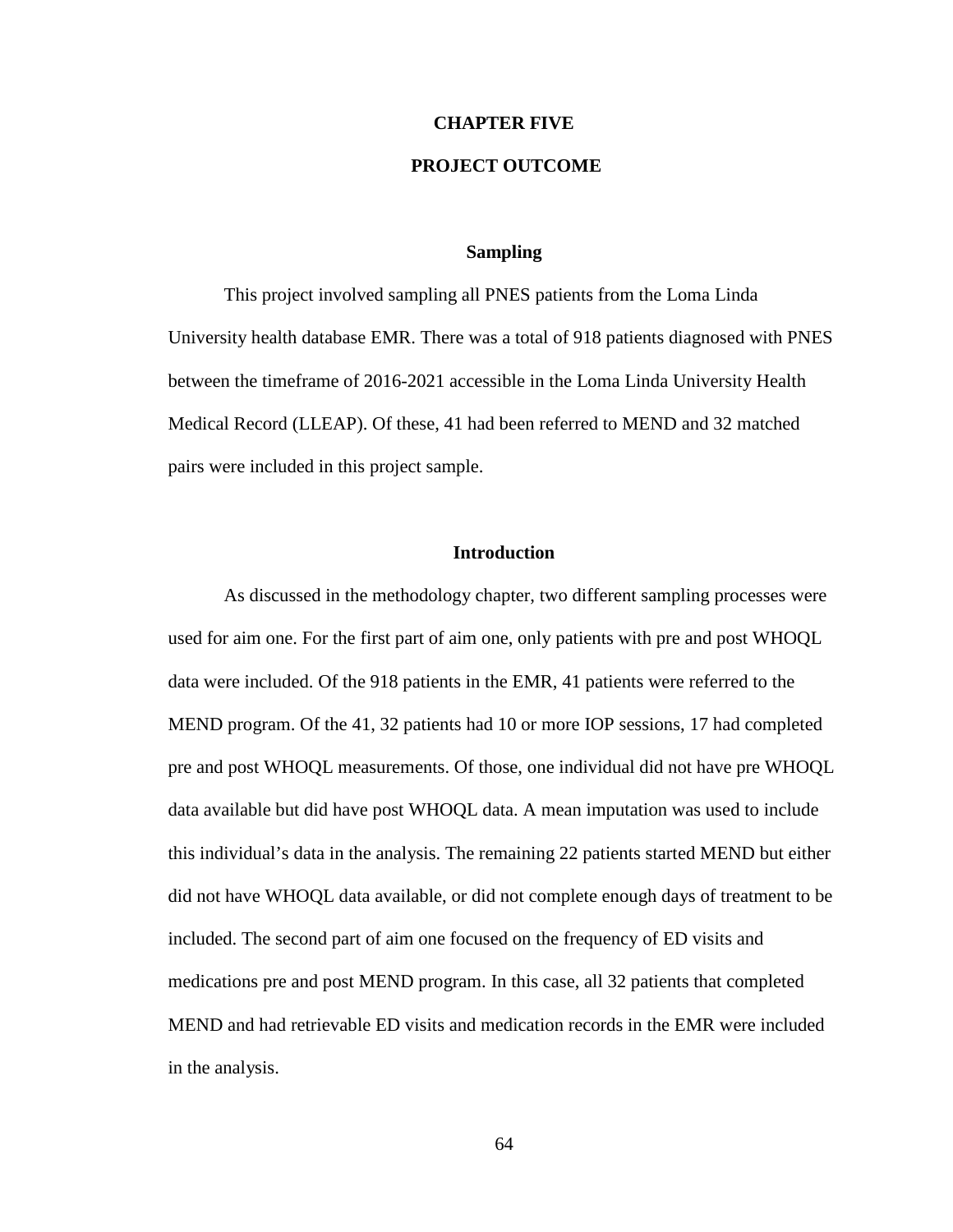Aim two examined data between two groups: those who have completed MEND and those who never received treatment from MEND. A matched pair design was utilized to compare ED visits and total medications, psychotropic medications, seizure medications, and sleep medications between the two groups. Demographic variables including age, gender, ethnicity, marital status, insurance coverage were used to match pair the two groups.

## **Statistical Results**

## *Aim One: WHOQL*

A paired samples t-test was run to determine if there was significant difference in WHOQL scores pre and post the MEND program. Table 1 below shows the total and subscale scores of the 17 MEND patients.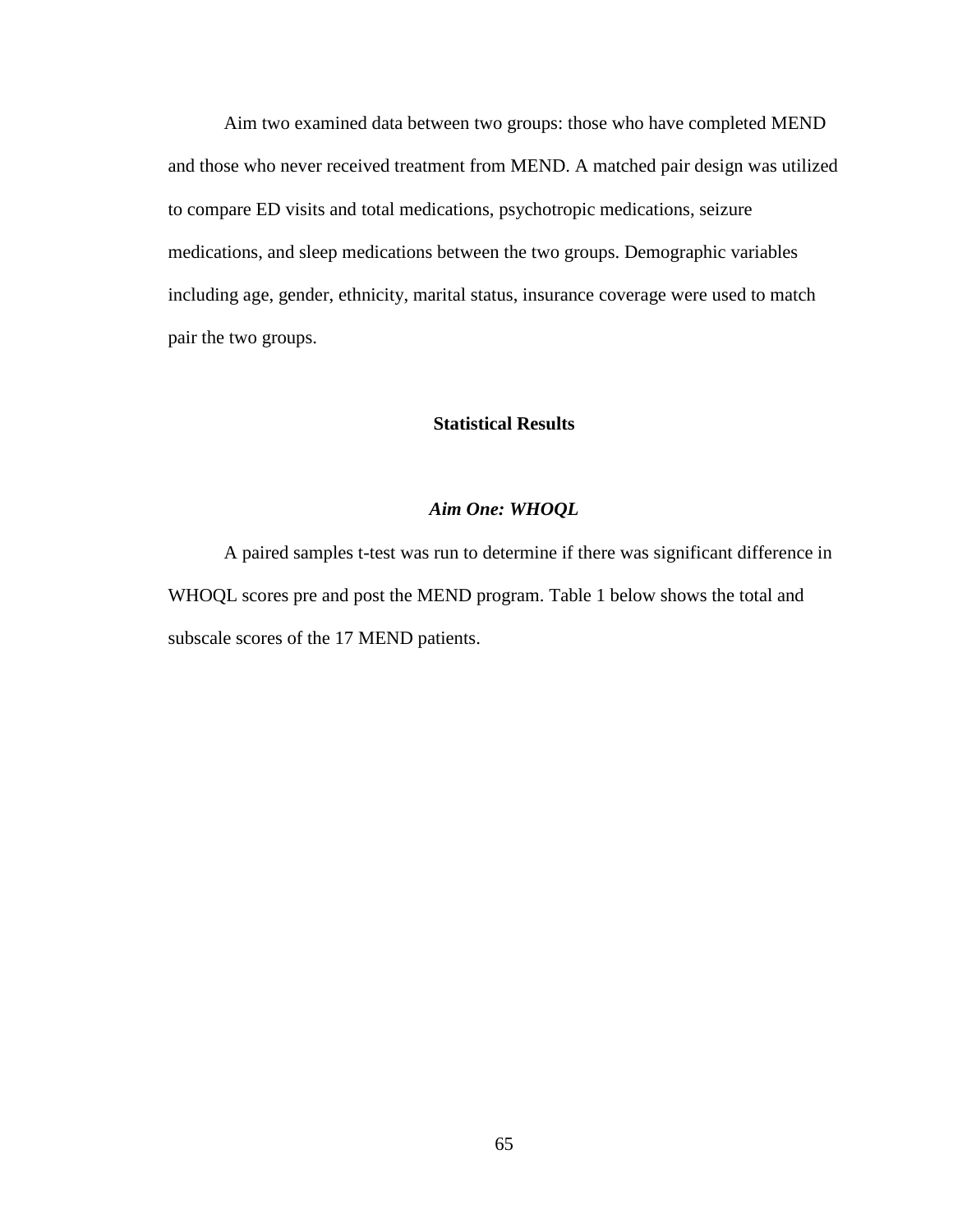| <b>WHOQL</b>            | Pre<br><b>MEND</b> | Post MEND     | $t-$<br>value | df | p-value | Cohen's<br>d | $\mathbf n$ |
|-------------------------|--------------------|---------------|---------------|----|---------|--------------|-------------|
|                         | M(SD)              | M(SD)         |               |    |         |              |             |
| Total                   | 46.86              | 80.63 (14.74) | 8.23          | 16 | < .001  | 2.00         | 17          |
|                         | (12.56)            |               |               |    |         |              |             |
| Physical                | 41.25              | 81.93 (16.97) | 8.37          | 16 | < .001  | 2.03         | 17          |
|                         | (19.14)            |               |               |    |         |              |             |
| Psychological<br>Health | 40.88              | 79.90 (17.32) | 7.43          | 16 | < .001  | 1.80         | 17          |
|                         | (17.27)            |               |               |    |         |              |             |
| Social<br>Relationships | 50.71              | 72.06 (23.00) | 3.24          | 16 | .005    | .786         | 17          |
|                         | (28.87)            |               |               |    |         |              |             |
| Environment             | 60.35              | 84.74 (12.35) | 6.51          | 16 | < .001  | 1.58         | 17          |
|                         | (13.49)            |               |               |    |         |              |             |
| Overall                 | 40.82              | 84.61 (15.64) | 8.92          | 16 | < .001  | 2.16         | 17          |
|                         | (15.30)            |               |               |    |         |              |             |

**Table 1.** Pre and post MEND comparison WHOQL.

On average, PNES patients showed significant improvements on all of the WHOQL domains. For example, MEND patients reported low total WHOQL score ( $M =$ 46.82,  $SD = 12.56$ ) before MEND, which increased significantly after MEND ( $M =$ 80.63,  $SD = 14.78$ ). This improvement, Mean Difference = 33.77, was statistically significant,  $t_{(16)} = 8.23$ ,  $p < .001$ . This equates to an effect size of Cohen's  $d = 2.00$ . PNES patients also reported low physical WHOQL score (*M* = 41.25, *SD* = 19.14) before MEND, which increased significantly after MEND ( $M = 81.93$ ,  $SD = 16.97$ ). This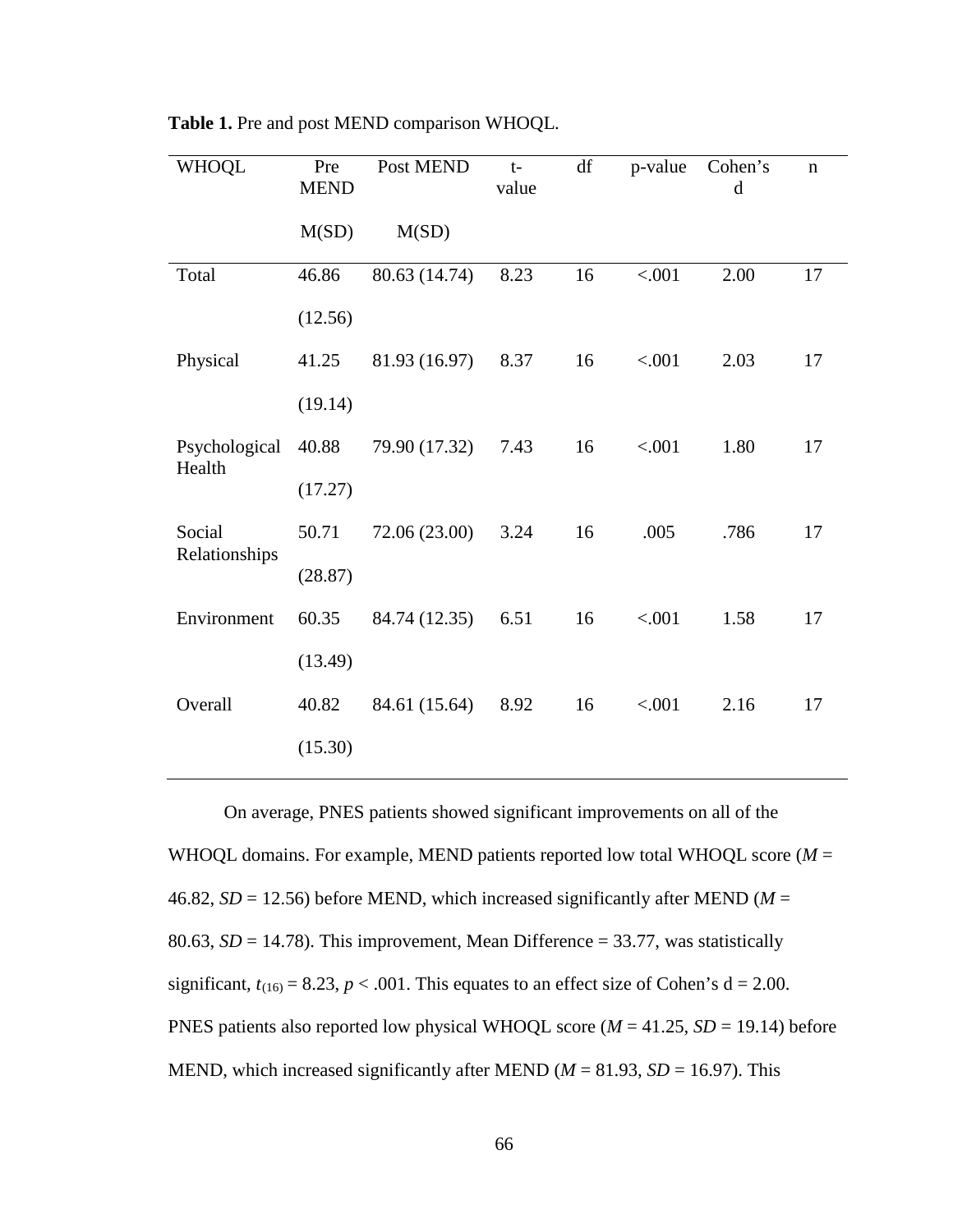improvement, Mean Difference = 40.68, was statistically significant,  $t_{(16)} = 8.37$ ,  $p <$ .001. PNES patients reported low psychological health WHOQL scores (*M* = 40.88, *SD* = 17.27) before MEND, which increased significantly after MEND ( $M = 79.90$ ,  $SD =$ 17.32). This improvement, Mean Difference = 39.03, was statistically significant,  $t_{(16)}$  = 7.43,  $p < .001$ . PNES patients reported low social relationships WHOQL score ( $M =$ 50.71,  $SD = 28.87$ ) before MEND, which increased significantly after MEND ( $M =$ 72.06,  $SD = 23.00$ ). This improvement, Mean Difference  $= 21.35$ , was statistically significant,  $t_{(16)} = 3.24$ ,  $p = .005$ . PNES patients reported low environment WHOQL score ( $M = 60.35$ ,  $SD = 13.49$ ) before MEND, which increased significantly after MEND  $(M = 84.74, SD = 12.35)$ . This improvement, Mean Difference = 24.40, was statistically significant,  $t_{(16)} = 6.51$ ,  $p < .001$ . Lastly, PNES patients reported low overall WHOQL score ( $M = 40.82$ ,  $SD = 15.30$ ) before MEND, which increased significantly after MEND  $(M = 84.61, SD = 15.64)$ . This improvement, Mean Difference = 43.74, was statistically significant,  $t_{(16)} = 8.92$ ,  $p < .001$ . Figure 1 below demonstrates WHOQL outcomes pre and post MEND.

This supports the initial hypothesis that PNES patients who attend the MEND program did in fact increase in the domains of health related quality of life through the WHOQL, and suggests a significant effect.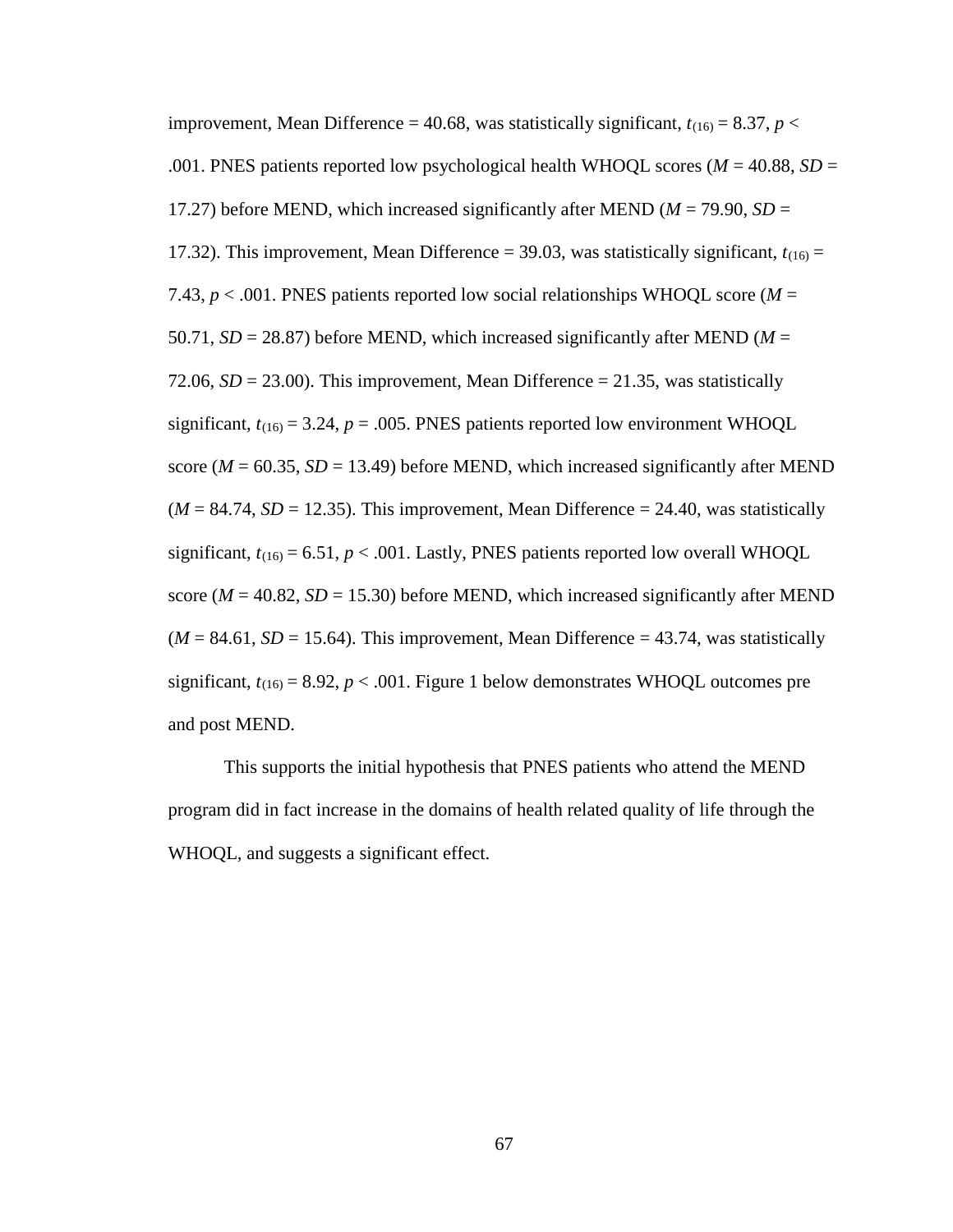

*Figure 1*. WHOQL outcomes pre and post MEND.

## *Aim One: Emergency Department (ED) Visits*

This step in aim one evaluated the hypothesis that PNES patients who completed the MEND program would have a total decrease in emergency department and urgent care visits after completing MEND. A paired samples t-test was run to determine if there was significant difference between pre and post MEND program ED visits. ED visits were recorded from the patient's record and the total number of visits, as well as unique PNES related visits were summed to create the dependent variable. Table 2 below shows the total and PNES related ED visits pre and post MEND.

**Table 2.** Pre and post MEND ED visits.

| <b>ED</b> Visits | $T1$ (Pre) | T2 (Post) t-value df                          |       |    |         | p-value Cohen's | n  |
|------------------|------------|-----------------------------------------------|-------|----|---------|-----------------|----|
|                  |            |                                               |       |    |         |                 |    |
|                  |            | Total Visits $5.13(6.70)$ $1.50(2.94)$ $3.07$ |       | 31 | $=.004$ | 0.54            | 32 |
|                  |            |                                               |       |    |         |                 |    |
| <b>PNES</b>      | 1.69       | 0.22                                          | 4.411 | 31 | < 001   | 0.78            | 32 |
| Related          | (1.839)    | (1.070)                                       |       |    |         |                 |    |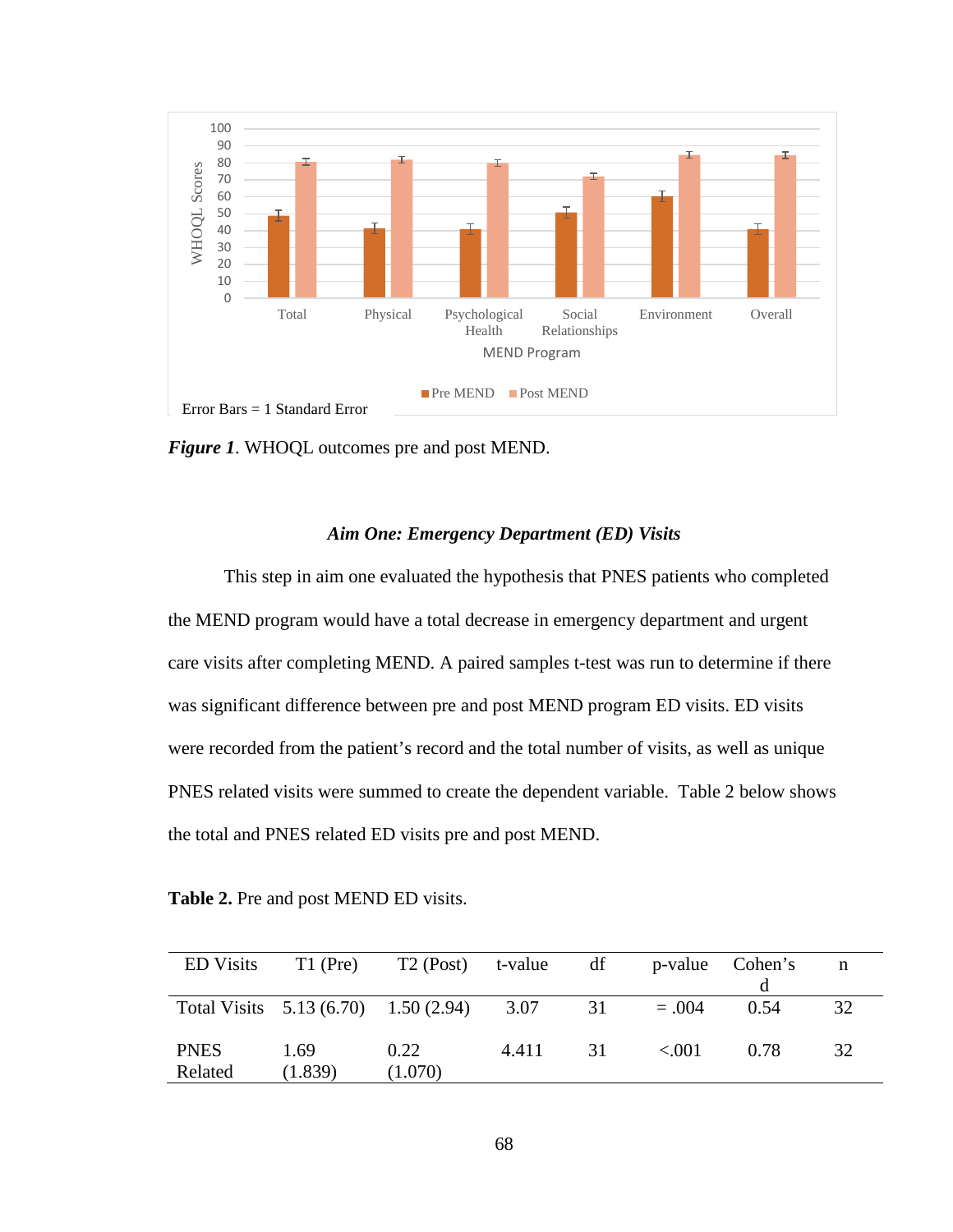Prior to treatment MEND, PNES patients had more ED and urgent care visits (*M*  $= 5.13$ , *SD* = 6.70) than after completing the program (*M* = 1.50, *SD* = 2.94). This reduction of,  $M = 3.63$ , was statistically significant,  $t_{(31)} = 3.07$ ,  $p = .004$ . All but 6 patients had one or more ED or urgent care visit in the 12 months before starting MEND, while 63% of patients had 5 or more ED and urgent care visits before MEND. Conversely, 12 months post MEND, 69% of patients had 0 ED and urgent care visits.

Furthermore, this analysis considered ED and urgent care visits that were specific to PNES only. On average, 78% of PNES patients had at least one ED visit related to PNES 12 months before MEND. Conversely, 12 months post MEND, 94% of patients who completed MEND had no PNES related ED or urgent care visits post program. This was a statistically significant reduction as patients on average had  $(M = 1.69, SD = 1.84)$ PNES visits before MEND (median 1.0) and,  $(M = .22, SD = 1.07)$  with median of 0.00 PNES visits 12 months post MEND. This reduction of,  $M = 1.47$  visits per year post MEND, was statistically significant  $t_{(31)} = 4.41$ ,  $p < .001$ .

Given this finding, it suggests that PNES patients who attend the MEND program do decrease both the total ED/urgent care visits as well as decrease PNES related visits. Furthermore, the reduction in ED visits achieved a moderate effect size  $(d = 0.54)$  but an even stronger effect for PNES specific visits  $(d = 0.78)$ . Figure 2 and 3 below demonstrates total ED visits and PNES related ED visits pre and post MEND.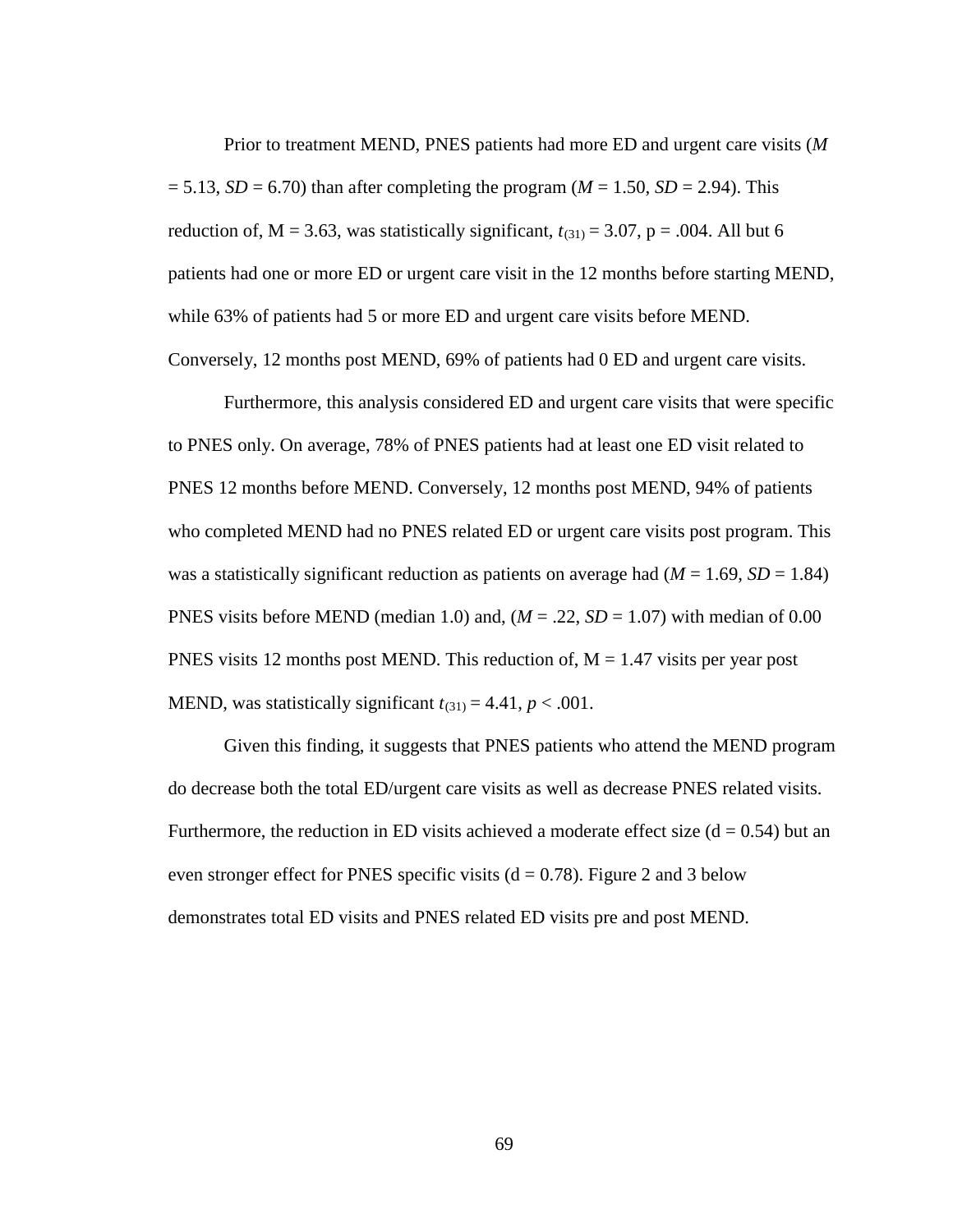

*Figure 2*. Total ED visits pre and post MEND.



*Figure 3*. Total PNES related ED visits pre and post MEND.

# *Aim One: Medications*

Aim one also tested whether the MEND program showed a reduction in the number and type of medications patients received. The hypothesis tested was that PNES patients who completed the MEND program would have a decrease in number of total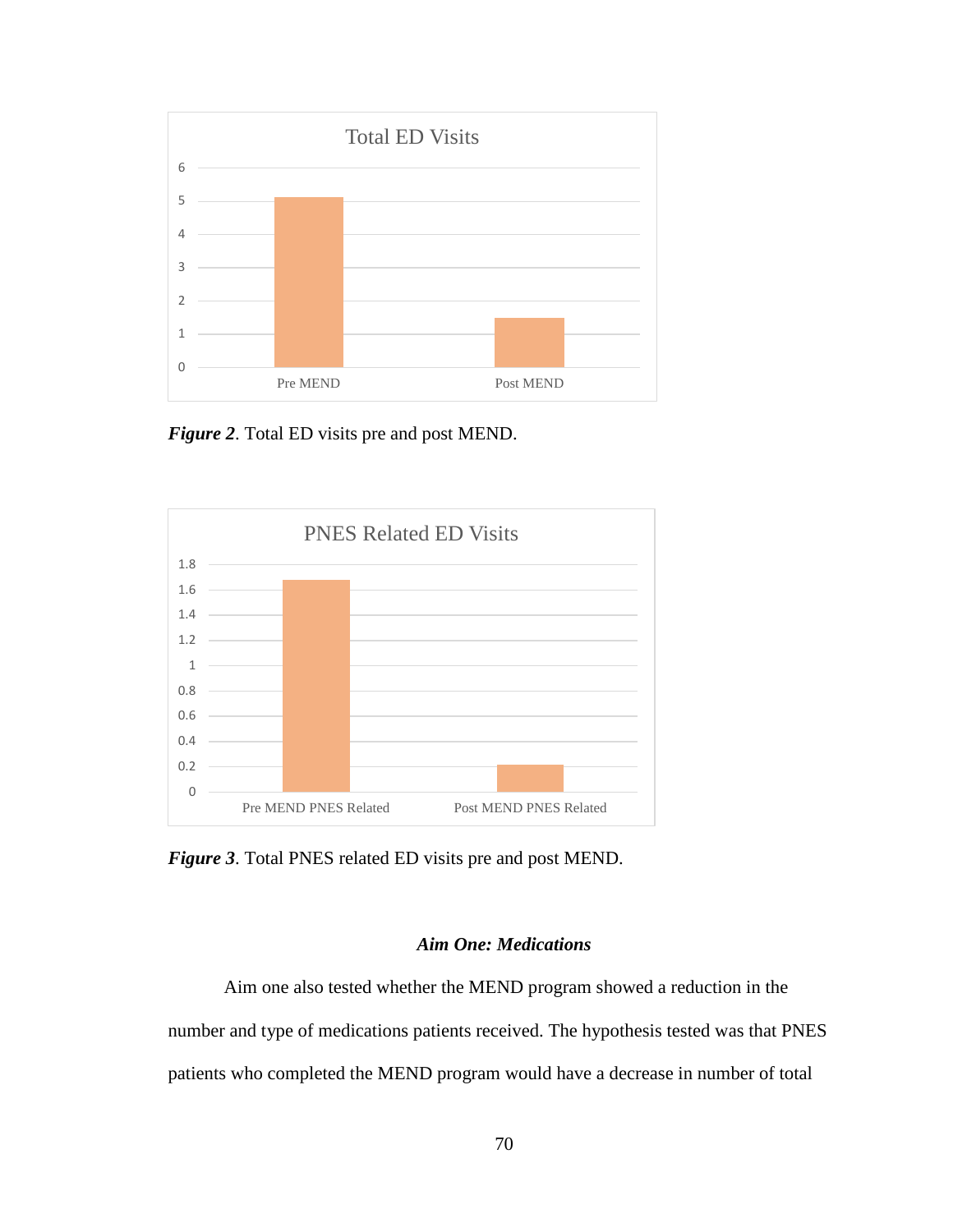medications, psychotropic medications, sleep medications, and seizure medications. A paired samples t-test was run to determine if there was significance pre and post MEND program, and the results are reported in Table 3 below.

**Table 3.** Pre and post MEND medications.

| Medications                          | $T1$ (Pre) | $T2$ (Post) | t-value | df | p-value     | Cohen's<br>d | $\mathbf n$ |
|--------------------------------------|------------|-------------|---------|----|-------------|--------------|-------------|
| <b>Total Meds</b>                    | 9.13(6.12) | 8.63(6.21)  | 0.768   | 31 | $=.448$     | .136         | 32          |
| Psychotropic 2.22 (1.66) 1.81 (1.31) |            |             | 1.32    | 31 | $=.196$     | .234         | 32          |
| Sleep                                | 0.13(.336) | 0.06(.246)  | 1.00    | 31 | $=.325$     | .177         | 32          |
| Seizure                              | 1.09(1.17) | 0.53(0.803) | 3.974   | 31 | $\leq .001$ | .703         | 32          |

Overall, there was a measured reduction in each of the medication domains, but only the reduction in seizure medications resulted in a statistically significant reduction. To this end, prior to treatment at MEND, PNES patients had more total medications ( $M =$ 9.13, *SD* = 6.12) than after completing the program ( $M = 8.63$ , *SD* = 6.21  $t_{(31)} = .768$ ,  $p =$ .448); although this was not a statistically significant decrease. Similarly, there was a noted reduction for psychotropic medications (pre-MEND  $M = 2.22$ ,  $SD = 1.66$  post MEND  $M = 1.81$ ,  $SD = 1.31$ ), which was not significant  $t_{(31)} = 1.32$ ,  $p = .196$ , but is trending towards significance which might indicate a power limitation. There was a lack of change in sleep medications (Pre MEND  $M = 0.13$ ,  $SD = .336$  Post MEND  $M = .06$ ,  $SD = .246$ ) showing no statistical significance,  $t_{(31)} = 1.00$ ,  $p = .325$ . Conversely, there was a significant reduction in seizure medications. Prior to treatment MEND, 66% of PNES patients had at least one seizure medication ( $M = 1.09$ ,  $SD = 1.17$ ). Post MEND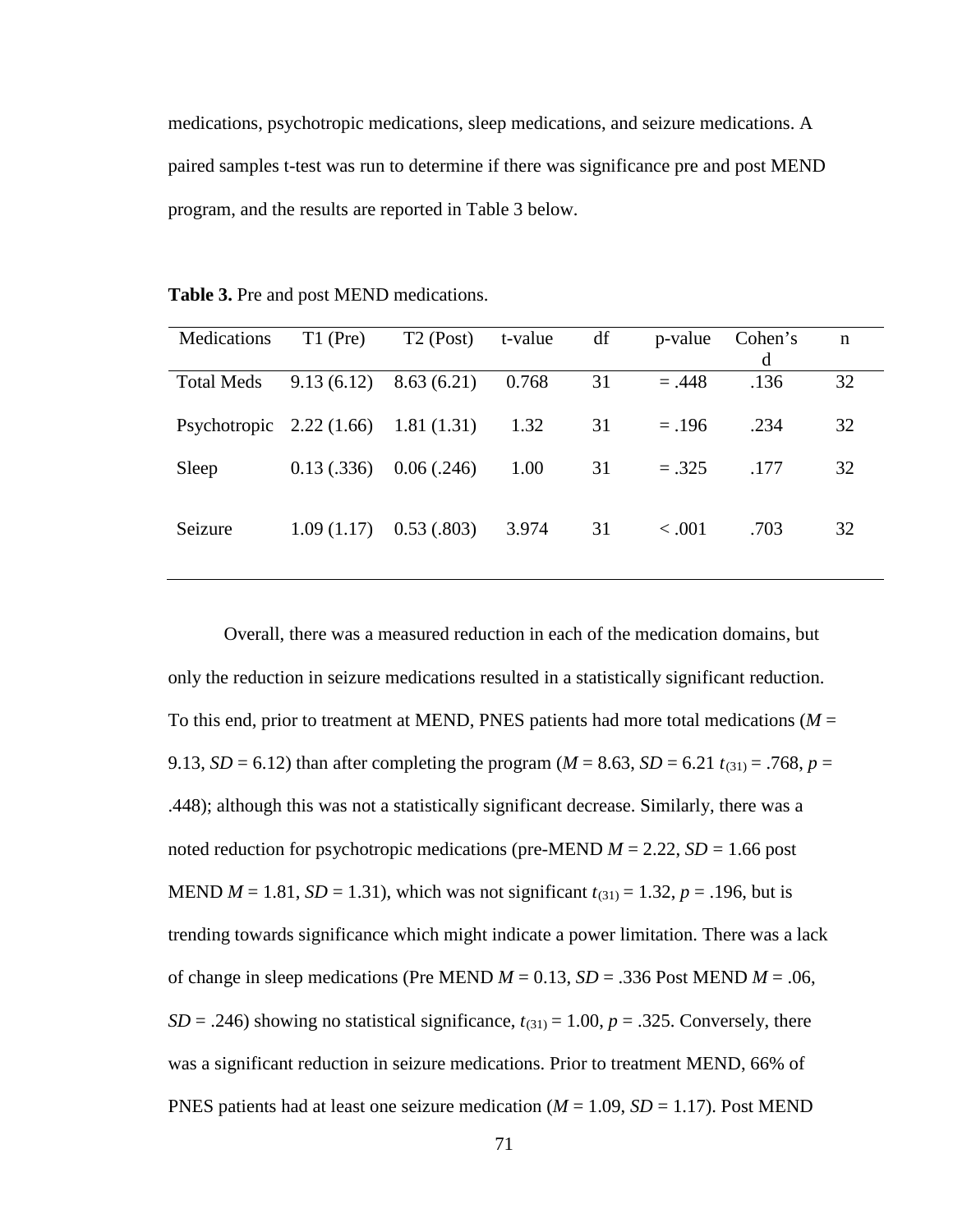program, 78% of PNES patients had zero seizure medications (*M* = .53, *SD* = .803). This improvement, Mean Difference = 0.563, was statistically significant,  $t_{(31)} = 3.974$ ,  $p <$ .001, with a relatively strong effect size  $(d = 0.70)$ .

Therefore, the initial hypothesis that PNES patients who attend the MEND program would decrease in medication was partially supported. Total medications, psychotropic medications, sleep medications did not reduce significantly, but seizure medications showed a significant and clinically meaningful reduction after completing MEND. Figure 4 below demonstrates these results further.



*Figure 4.* Pre and post MEND medications.

### *Aim Two - Matched Pair to MEND Group*

Independent statistical tests were run to assure that the matched pair group was similar to the MEND group for the start of treatment. Based on the data shown, the MEND group and the matched pair group were very similar. The values and variables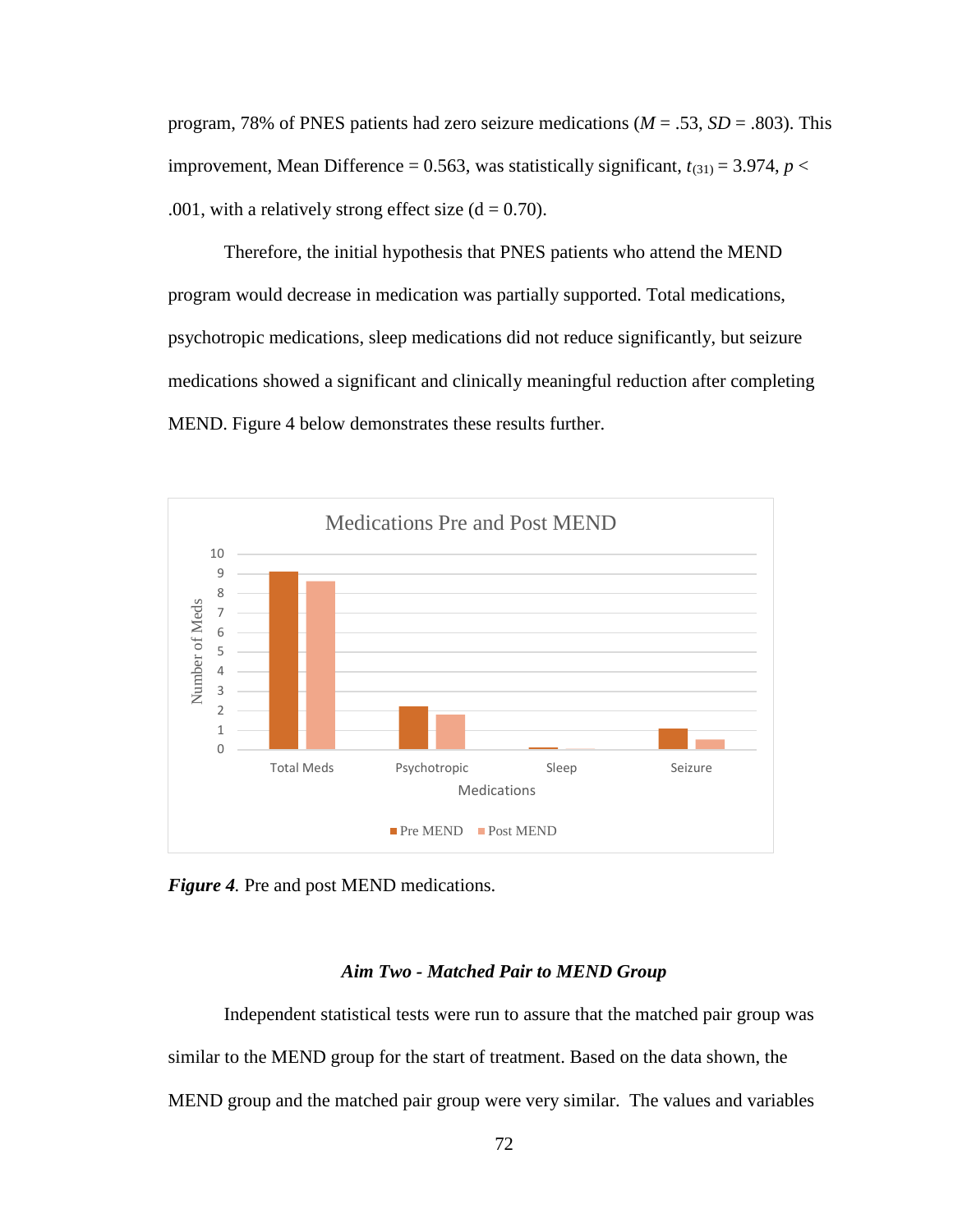were representative of each other at the starting point. Table 4 below shows that this is true across all variables.

|                                    | <b>PNES Patients</b> | Mean | <b>SD</b> | p-value |
|------------------------------------|----------------------|------|-----------|---------|
| <b>Total ED Visits</b>             | <b>MEND</b>          | 5.13 | 6.70      | .751    |
|                                    | <b>NON MEND</b>      | 5.78 | 9.55      |         |
| Psychotropic<br><b>Medications</b> | <b>MEND</b>          | 2.22 | 1.66      | .050    |
|                                    | <b>NON MEND</b>      | 1.44 | 1.46      |         |
| Seizure<br><b>Medications</b>      | <b>MEND</b>          | 1.09 | 1.17      | .758    |
|                                    | <b>NON MEND</b>      | 1.00 | 1.24      |         |
| <b>KEPRRA</b><br>(Seizure          | <b>MEND</b>          | .125 | .336      | .328    |
| Medication)                        | <b>NON MEND</b>      | .218 | .420      |         |
| Sleep<br>Medications               | <b>MEND</b>          | .125 | .336      | .167    |
|                                    | <b>NON MEND</b>      | .031 | .177      |         |

**Table 4.** MEND vs Non MEND across all variables.

Note: P values are from t-tests.

Chi square tests were also ran to assess if there were any differences between the MEND vs non MEND participants in categorical variables including gender, marital status, and insurance type. Table 5 below shows how the variables are almost exact across the data of MEND patients versus the matched paired list. Additionally, of the 64 total participants (MEND vs non MEND), 68% of patients self-reported as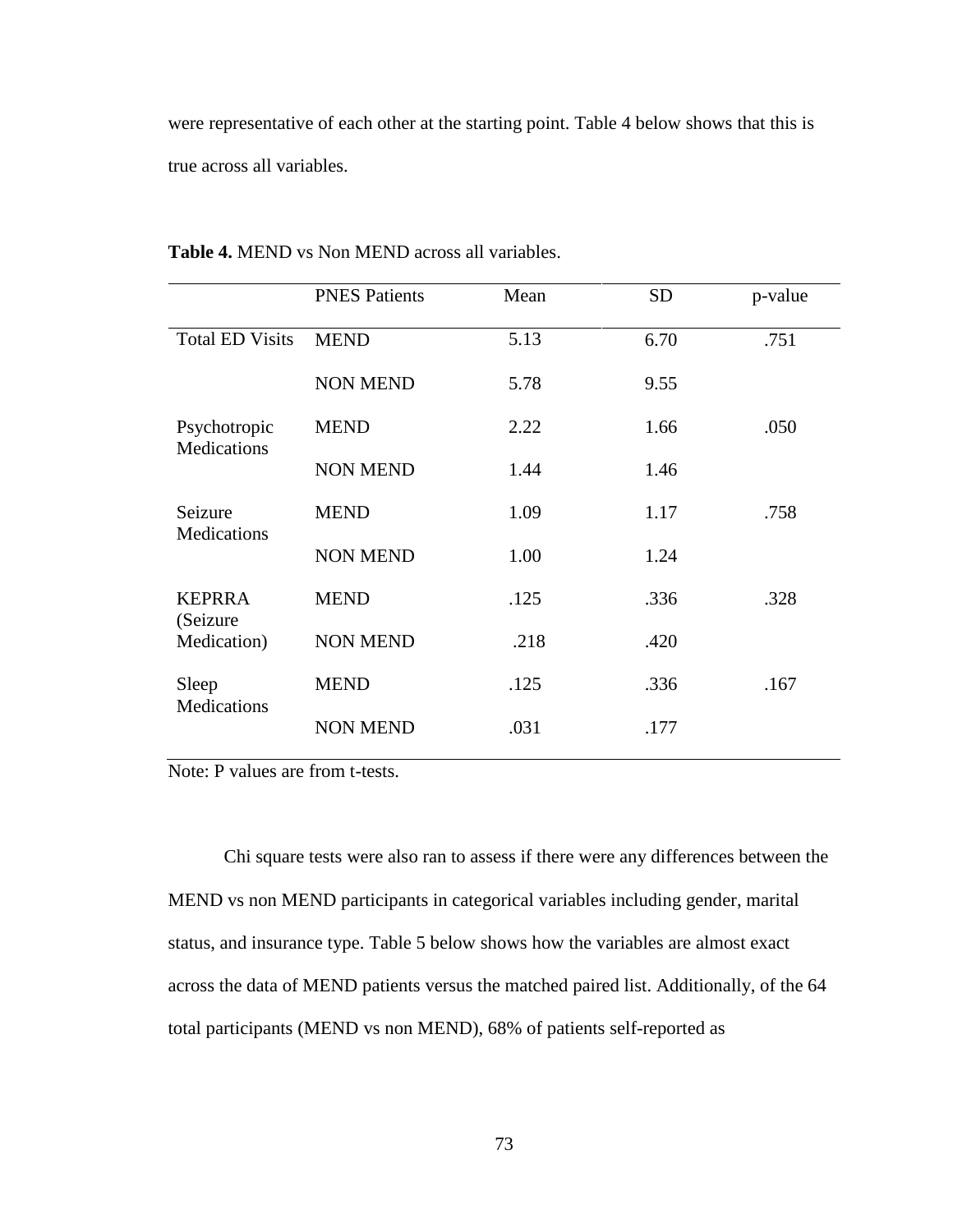White/Caucasian, 15% self-reported as Hispanic, and 15% self-reported as African

American. Age ranged from 18 years to 60 years old.

| Group<br>Crosstabulation |            | Group             |             |                 |       |
|--------------------------|------------|-------------------|-------------|-----------------|-------|
|                          |            |                   | <b>MEND</b> | <b>NON MEND</b> | Total |
| Insurance                | Government | Count             | 15          | 18              | 33    |
|                          |            | Expected<br>Count | 16.5        | 16.5            | 33    |
|                          | Commercial | Count             | 17          | 14              | 31    |
|                          |            | Expected<br>Count | 15.5        | 15.5            | 31    |
| Gender                   | Female     | Count             | 26          | 26              | 52    |
|                          |            | Expected<br>Count | 26          | 26              | 52    |
|                          | Males      | Count             | 6           | 6               | 12    |
|                          |            | Expected<br>Count | 6           | 6               | 12    |
| <b>Marital Status</b>    | Single     | Count             | 19          | 25              | 44    |
|                          |            | Expected<br>Count | 19          | 25              | 44    |
|                          | Married    | Count             | 13          | $\overline{7}$  | 20    |
|                          |            | Expected<br>Count | 13          | $\tau$          | 20    |

# **Table 5.** MEND vs non MEND chi squared analyses.

# *Aim Two: Emergency Department (ED) Visits*

Aim two tested whether the PNES patients who completed the MEND program had a decrease in ED visits compared to the matched pair list of PNES patients who did not attend MEND. The hypothesis for the first part of aim two was that PNES patients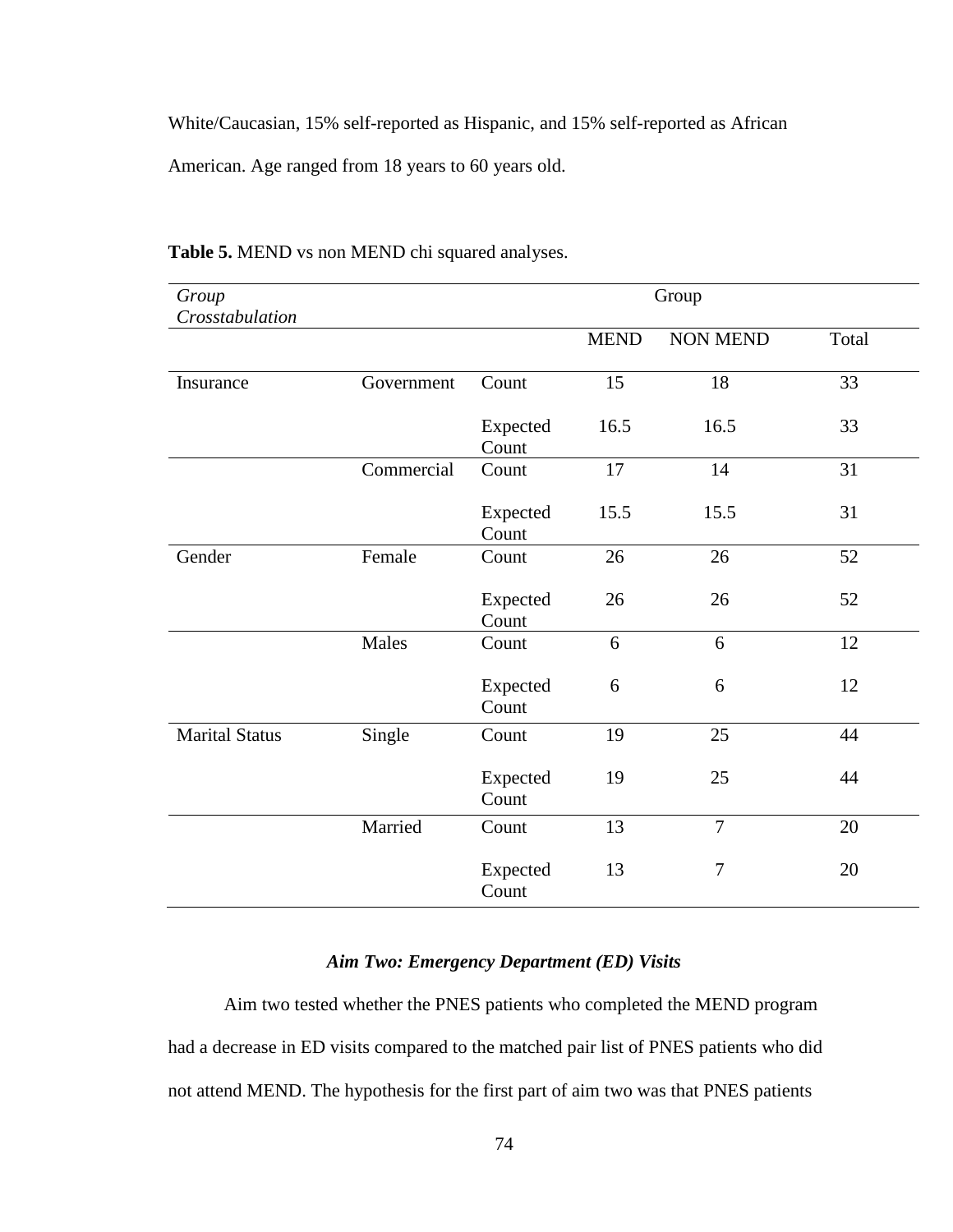who have completed MEND would have a decrease in ED visits compared to those who have never received any treatment from the MEND program. A repeated measures ANOVA was run to compare the effect of MEND versus no MEND pre and post treatment on total ED and urgent care visits. Descriptive results are reported in Table 6 below. Table 7 shows the results of the repeated measures ANOVA.

|                       | <b>PNES Patients</b> | Mean | <b>SD</b> | N  |
|-----------------------|----------------------|------|-----------|----|
| <b>ED Visits PRE</b>  | <b>MEND</b>          | 5.13 | 6.70      | 32 |
|                       | <b>NON MEND</b>      | 5.78 | 9.55      | 32 |
|                       | Total                | 5.45 | 8.29      | 64 |
| <b>ED Visits Post</b> | <b>MEND</b>          | 1.50 | 2.94      | 32 |
|                       | <b>NON MEND</b>      | 4.38 | 8.03      | 32 |
|                       | Total                | 2.94 | 6.17      | 64 |
|                       |                      |      |           |    |

#### **Table 6.** Pre and post MEND vs non MEND ED visits**.**

**Table 7.** Multivariate test on ED visits.

|                                  | df | Mean Square | F    | Sig. |
|----------------------------------|----|-------------|------|------|
| <b>EDVisits</b><br>*PNESPATIENTS |    | 45.13       | 4.73 | .034 |
| Error(ED Visits)                 | 62 | 9.54        |      |      |

Upon inspection of the repeated measures ANOVA assumptions, the outcome variable for ED visits had a few cases that were determined to be outliers. Therefore, 5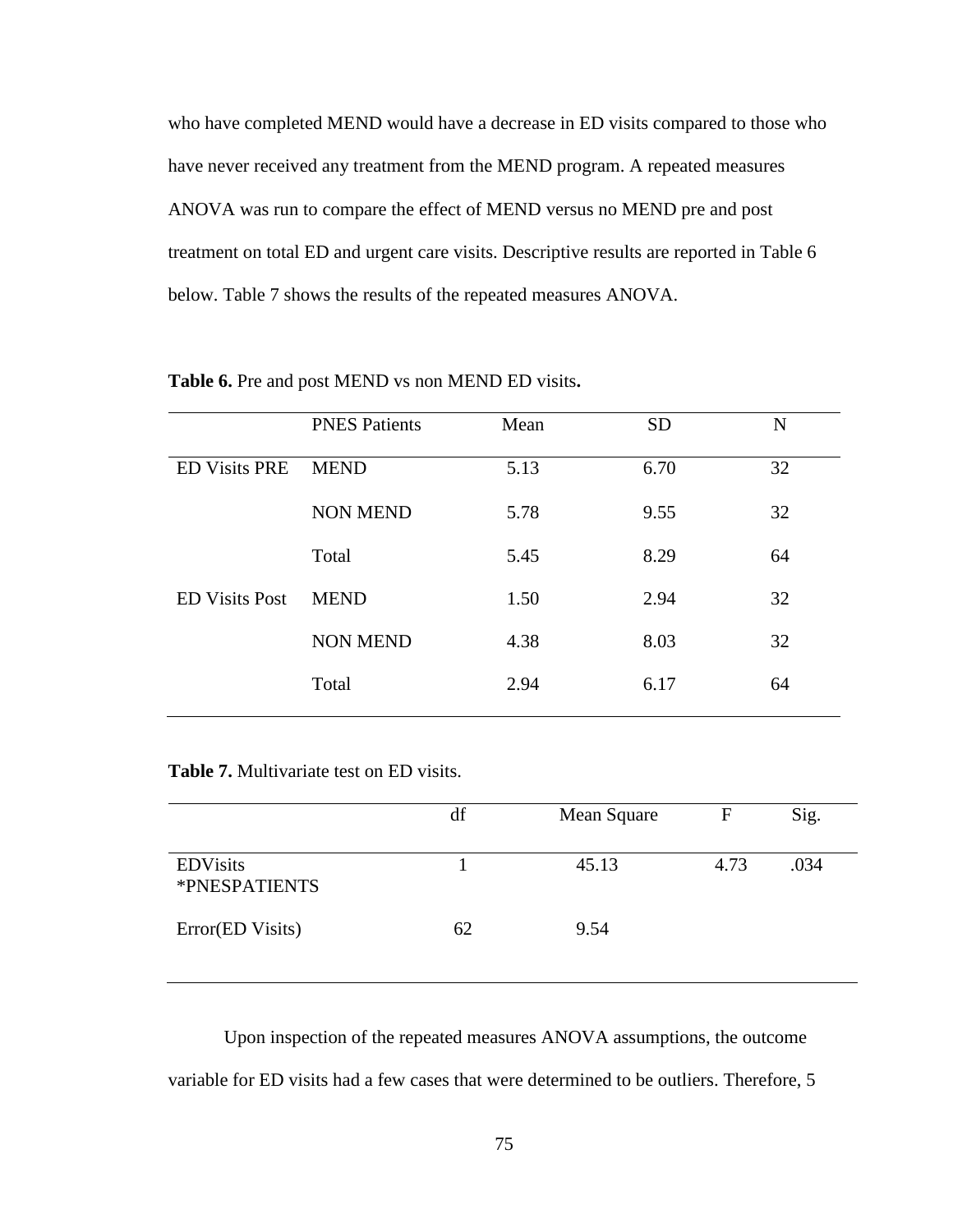cases were reduced to a total number of ED visits no greater than 20. Specifically, three PNES patients from the non MEND matched pair group and two PNES patients from the MEND group were given a cut point of 20 to reflect that change. For the three PNES patients from the non MEND matched pair group, both pre and post time point corrections were made. For the two PNES patients in the MEND group, only pre time point corrections were made.

The repeated measures ANOVA indicated that non MEND versus MEND ED visits were significantly different after the MEND program,  $F(1, 62)$ , = 4.73,  $p = .034$ . The findings revealed that ED visits subsequently decreased pre ( $M = 5.13$ ,  $SD = 6.70$ ) to post ( $M = 1.50$ ,  $SD = 2.94$ ) for PNES patients who completed the MEND program. Given this finding, it suggests that PNES patients who complete the MEND program do decrease in total ED and urgent care visits compared to those PNES patients who are not referred to the MEND program.

Therefore, the initial hypothesis that PNES patients who attend the MEND program would decrease in total ED and urgent care visits was supported. The repeated measures ANOVA indicated that there was statistical significance when comparing both groups, MEND and non MEND, with pre and post. Figure 5 below demonstrates these results further.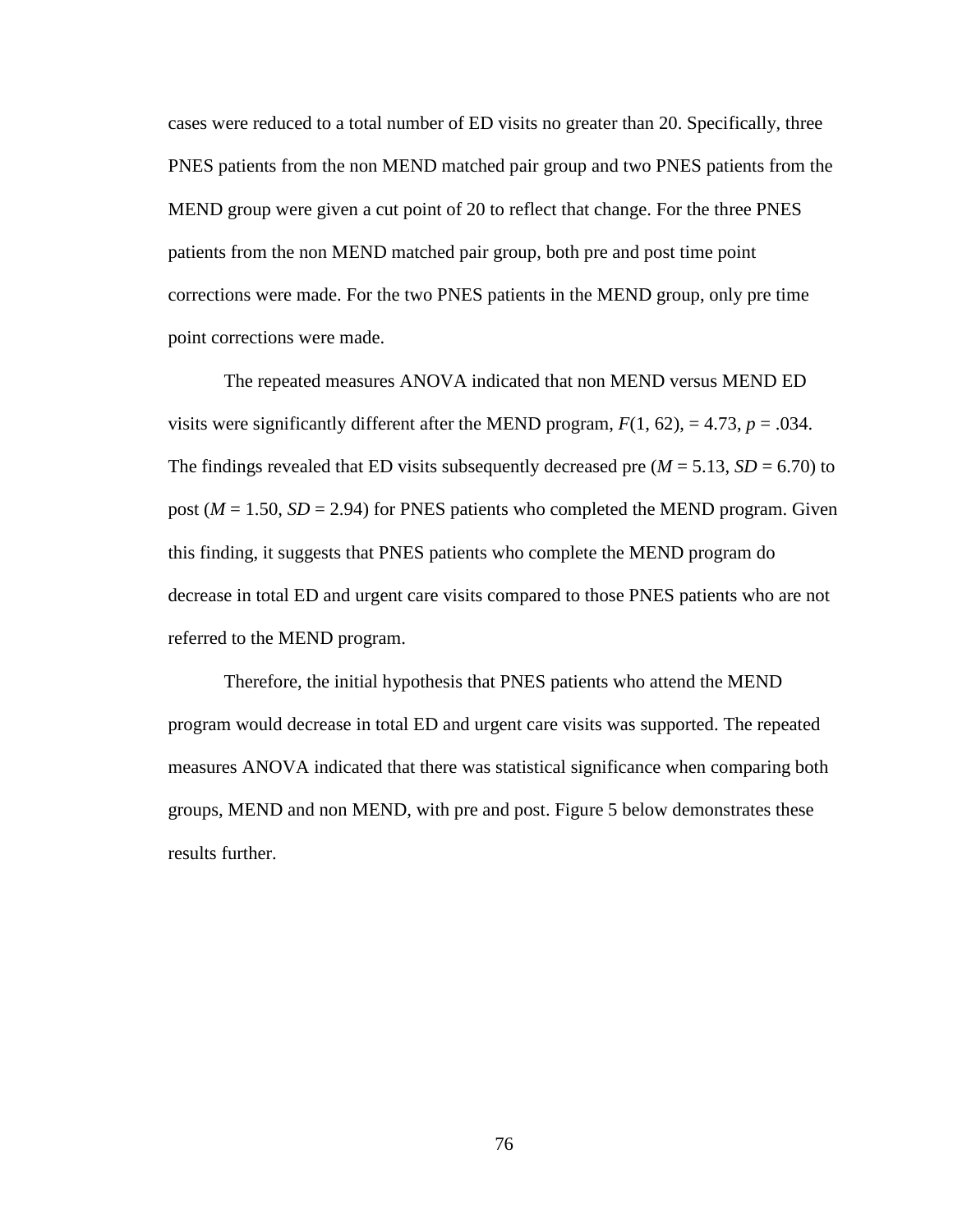

*Figure 5*. ED visits pre and post MEND vs matched pair control

# *Aim Two: Medications*

Aim two also tested whether the PNES patients who completed the MEND program had a decrease in medications compared to the matched pair list of PNES patients who did not attend MEND. Aim two examined psychotropic medications, seizure medications, and sleep medications. The hypothesis for the second part of aim two was that PNES patients who completed MEND would have less medications in all three categories compared to those who have never received any treatment from the MEND program. A repeated measures ANOVA was run to compare the effect of MEND versus no MEND pre and post treatment on all medication categories. Descriptive results are shown in Table 8. Results of the repeated measures ANOVA are reported in Table 9 below.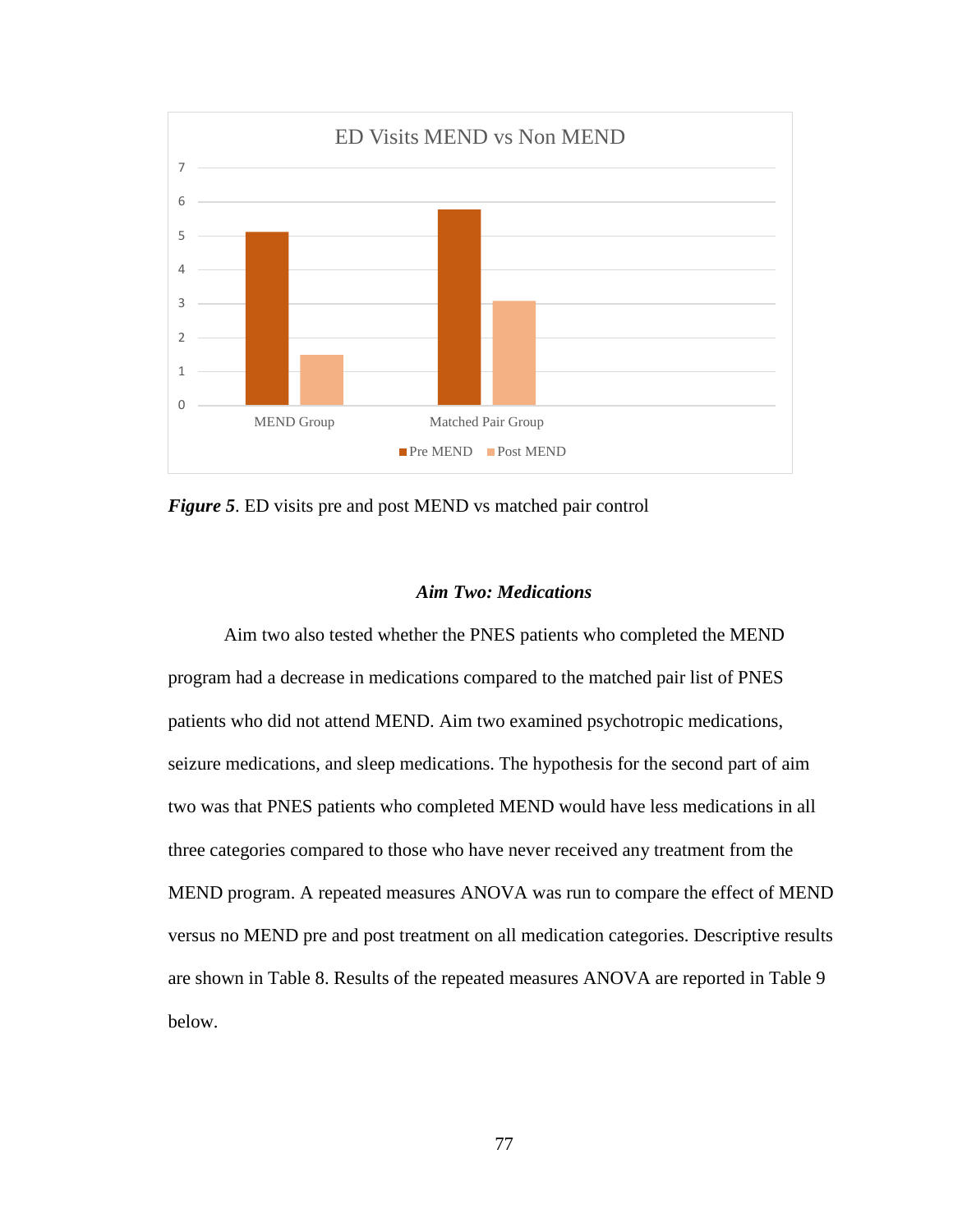|                             | <b>PNES Patients</b> | Mean | <b>SD</b> | $\mathbf N$ |
|-----------------------------|----------------------|------|-----------|-------------|
| Psych Meds<br>PRE           | <b>MEND</b>          | 2.22 | 1.66      | 32          |
| Psych Meds                  | <b>NON MEND</b>      | 1.44 | 1.46      | 32          |
| <b>POST</b>                 | <b>MEND</b>          | 1.81 | 1.31      | 32          |
| Sleep Meds                  | <b>NON MEND</b>      | 1.44 | 1.46      | 32          |
| PRE                         | <b>MEND</b>          | 0.13 | .336      | 32          |
| Sleep Meds                  | <b>NON MEND</b>      | .03  | .177      | 32          |
| <b>POST</b>                 | <b>MEND</b>          | .06  | .246      | 32          |
|                             | <b>NON MEND</b>      | .03  | .177      | 32          |
| Seizure Meds<br>PRE         | <b>MEND</b>          | 1.09 | 1.17      | 32          |
|                             | <b>NON MEND</b>      | 1.00 | 1.24      | 32          |
| Seizure Meds<br><b>POST</b> | <b>MEND</b>          | .53  | .803      | 32          |
|                             | <b>NON MEND</b>      | 1.00 | 1.17      | 32          |

**Table 8.** Pre and post MEND vs non MEND medications.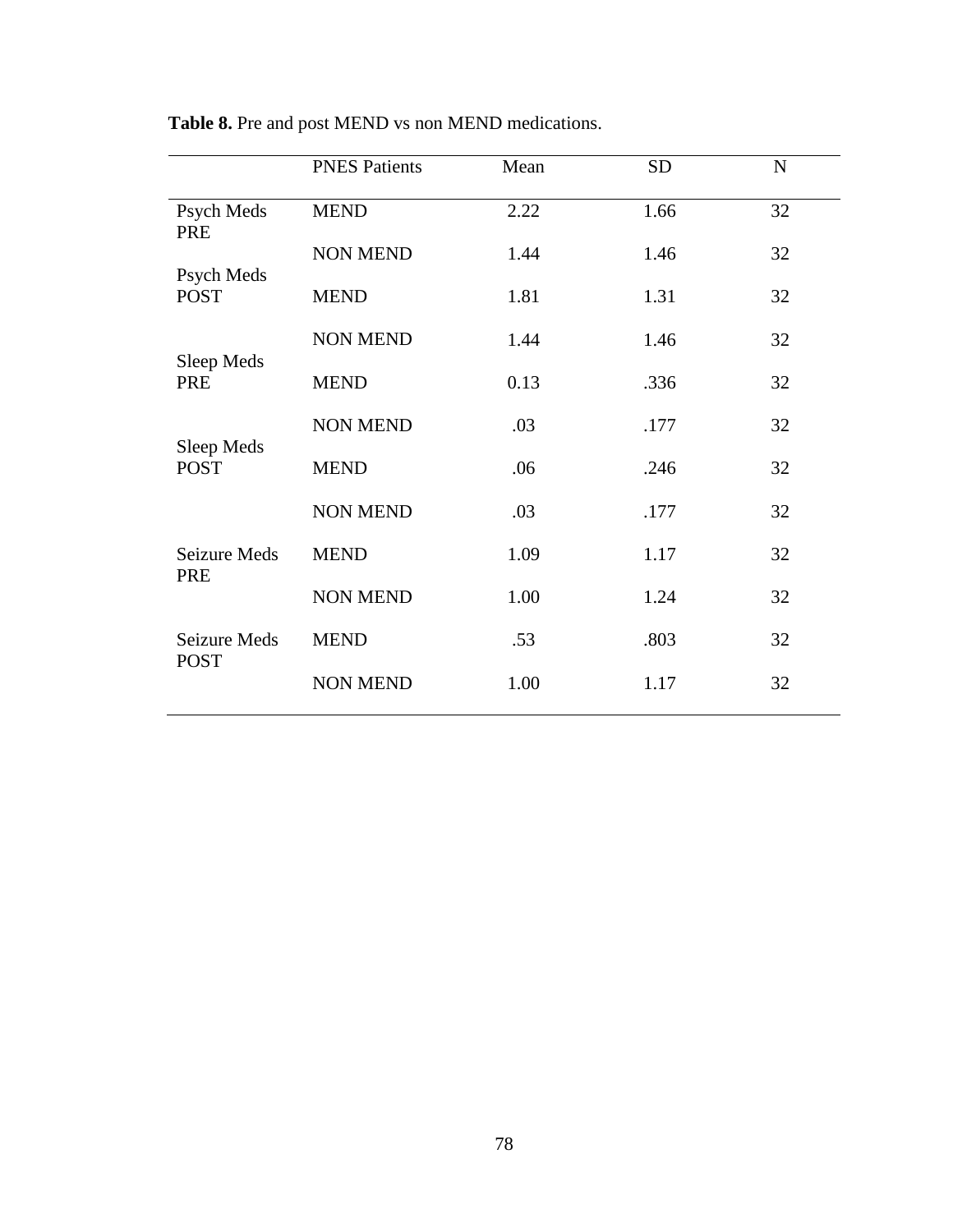|                            | df           | Mean Square | ${\bf F}$ | Sig.    | Partial Eta Squared |
|----------------------------|--------------|-------------|-----------|---------|---------------------|
| Psych<br>Meds              | $\mathbf{1}$ | 1.32        | 1.75      | .191    | .027                |
| Error<br>(Psych<br>Meds)   | 62           | .756        |           |         |                     |
| Seizure<br>Meds            | $\mathbf{1}$ | 2.53        | 15.79     | $<.001$ | .203                |
| Error<br>(Seizure<br>Meds) | 62           | .160        |           |         |                     |
| Sleep<br>Meds              | $\mathbf{1}$ | .031        | 1.00      | .321    | .016                |
| Error<br>(Sleep<br>Meds)   | 62           | .031        |           |         |                     |

**Table 9.** Multivariate tests on medications.

The repeated measures ANOVA indicated that non MEND versus MEND on psychotropic medications were not significantly different,  $F(1, 62)$ , = 1.75,  $p = .191$ ,  $\eta$ 2 = 0.27. This result showed that the psychotropic medications were trending towards significance, which may indicate a power limitation. However, prior to treatment at MEND, PNES patients had more total psychotropic medications ( $M = 9.13$ ,  $SD = 6.12$ ) than after completing the program ( $M = 8.63$ ,  $SD = 6.21$ ) while non MEND PNES patients had similar to post MEND participants on total medications ( $M = 8.53$ ,  $SD =$ 9.06). Conversely, the results of the repeated measures ANOVA indicated that non MEND versus MEND for seizure medications were significantly different,  $F(1, 62)$ , = 15.79,  $p < .001$ ,  $\eta$ 2 = 0.203. This finding suggests that competing the MEND program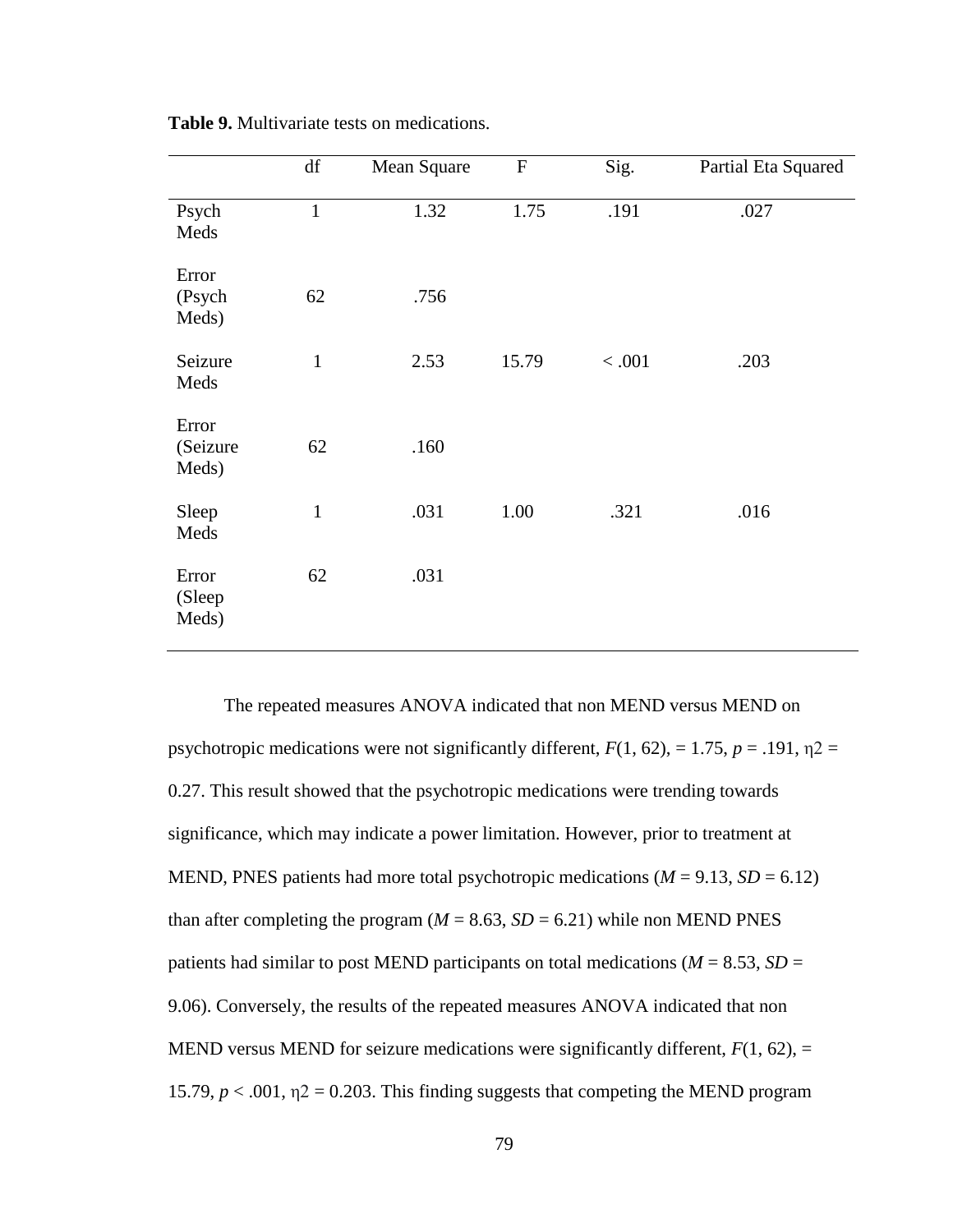could lead to a decrease in seizure medications pre and post compared to the non MEND matched pair group. Lastly, the repeated measures ANOVA on sleep medications indicated that non MEND versus MEND were not significantly different,  $F(1, 62)$ , = 1.000,  $p = .321$ ,  $\eta$ 2 = 0.016.

A chi square test was also run to assess if there were any differences between the MEND vs non MEND participants in KEPPRA, a specific type of seizure medication. Results are reported in Tables 10 and 11 below.

| Crosstab            |                           | <b>KEPPRA PRE</b>   |                                           |       |
|---------------------|---------------------------|---------------------|-------------------------------------------|-------|
|                     |                           | NO<br><b>KEPPRA</b> | <b>YES</b><br><b>KEPPRA</b>               | Total |
| <b>PNESPATIENTS</b> | <b>MEND</b>               | 28                  | $\overline{4}$                            | 32    |
|                     | <b>NON</b><br><b>MEND</b> | 25                  | 7                                         | 32    |
| Total               |                           | 53                  | 11                                        | 64    |
|                     |                           |                     |                                           |       |
| Chi-Square Test     |                           |                     |                                           |       |
|                     | Value                     | df                  | Asymptotic<br>Significance<br>$(2-sided)$ |       |
| Pearson Chi-Square  | .988                      | 1                   | .320                                      |       |

# **Table 10.** KEPPRA pre MEND.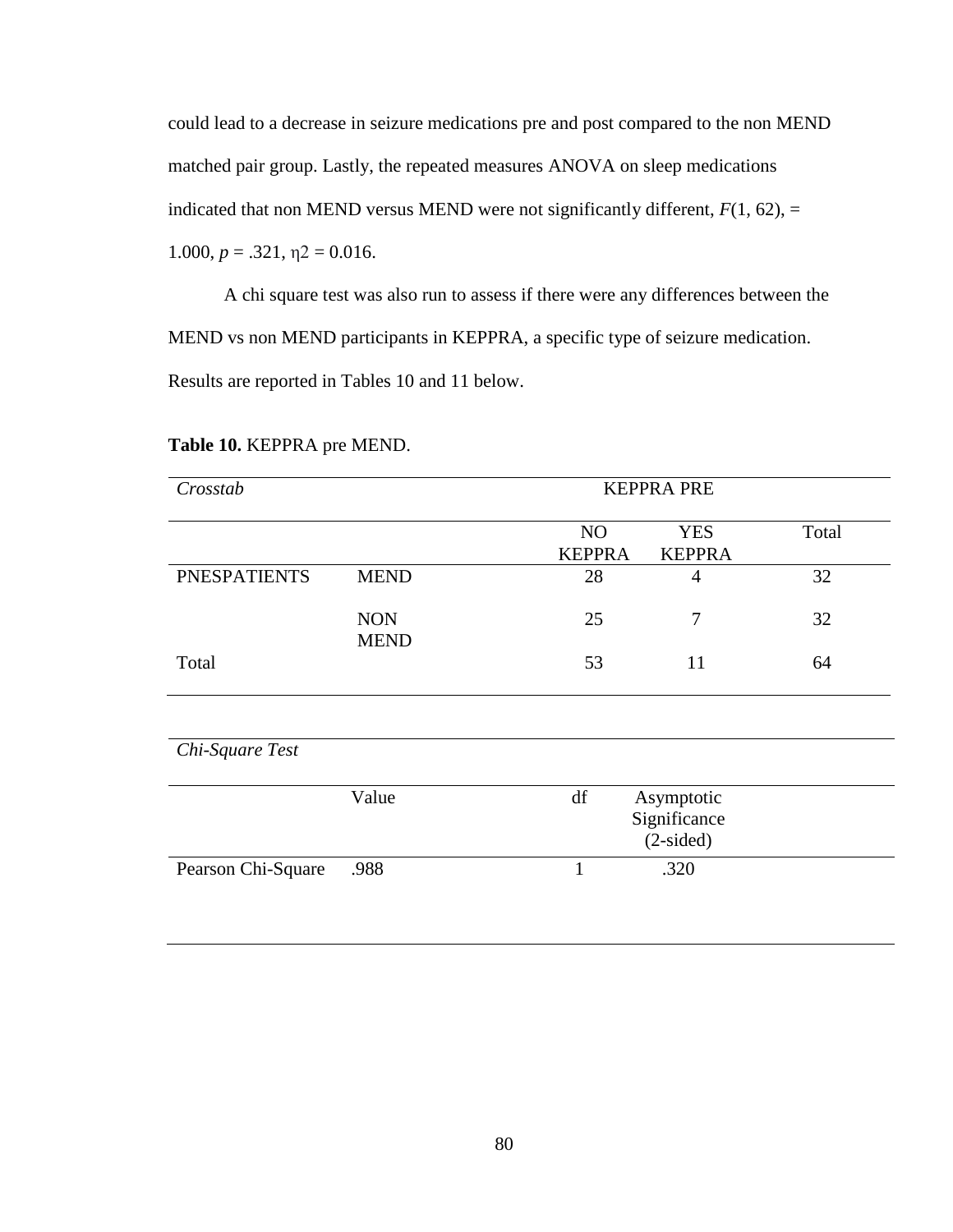| Crosstab            |                           | <b>KEPPRA POST</b>                  |                                           |       |
|---------------------|---------------------------|-------------------------------------|-------------------------------------------|-------|
|                     |                           | N <sub>O</sub><br><b>KEPPR</b><br>A | <b>YES</b><br><b>KEPPRA</b>               | Total |
| <b>PNESPATIENTS</b> | <b>MEND</b>               | 31                                  | 1                                         | 32    |
|                     | <b>NON</b><br><b>MEND</b> | 25                                  | 7                                         | 32    |
| Total               |                           | 56                                  | 8                                         | 64    |
| Chi-Square Test     |                           |                                     |                                           |       |
|                     | Value                     | df                                  | Asymptotic<br>Significance<br>$(2-sided)$ |       |
| Pearson Chi-Square  | 5.14                      | $\mathbf{1}$                        | .023                                      |       |
|                     |                           |                                     |                                           |       |

# **Table 11.** KEPPRA post MEND.

Figure 6 below shows the medications pre and post MEND with the two groups

(MEND vs non MEND).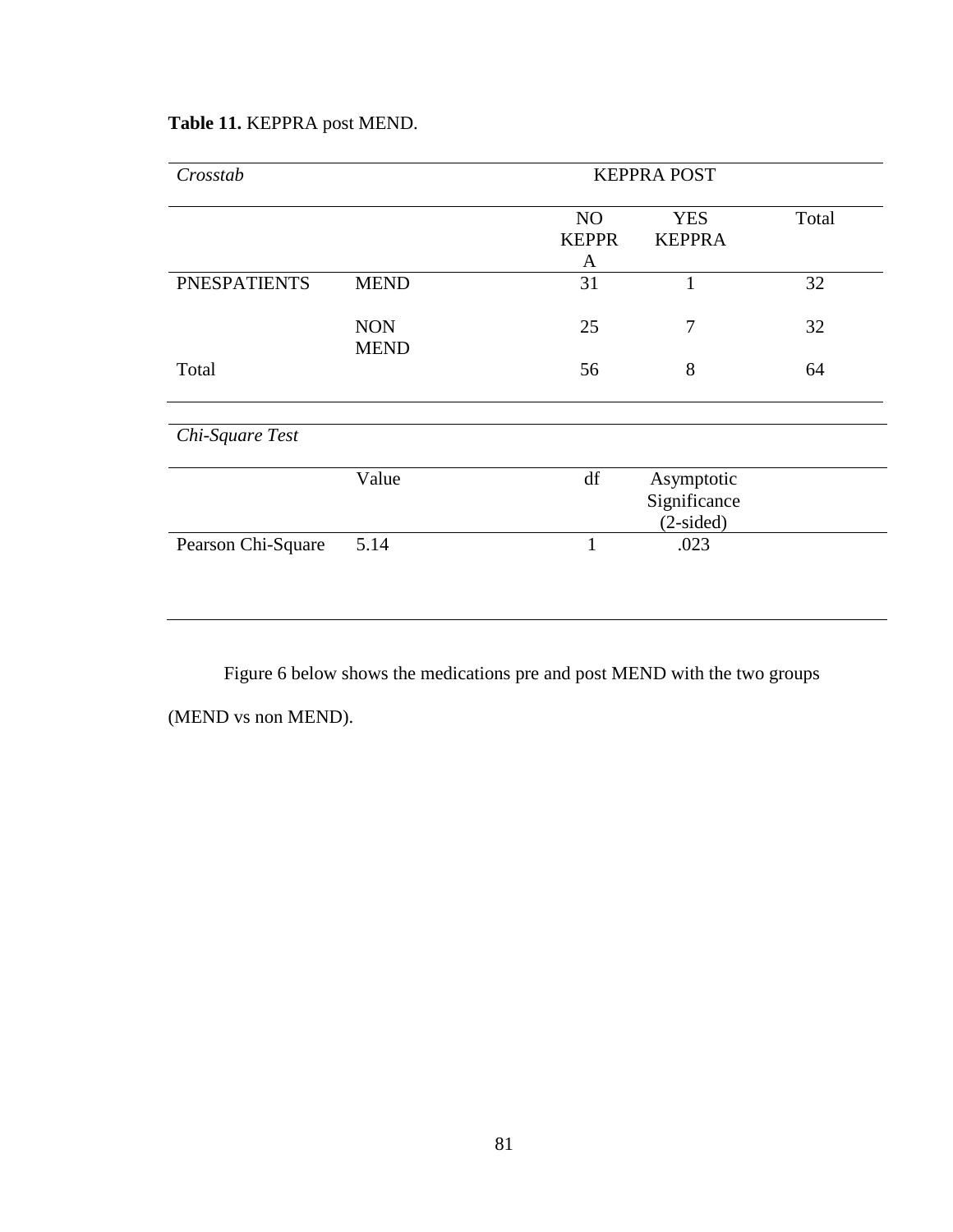

*Figure 6.* Medications pre and post MEND vs matched pair control**.** 

Therefore, the initial hypothesis that PNES patients who attend the MEND program would decrease in medication was partially supported. The repeated measures ANOVA indicated that psychotropic medications and sleep medications were not statistically significant but seizure medications did show statistical significance when comparing both groups pre and post.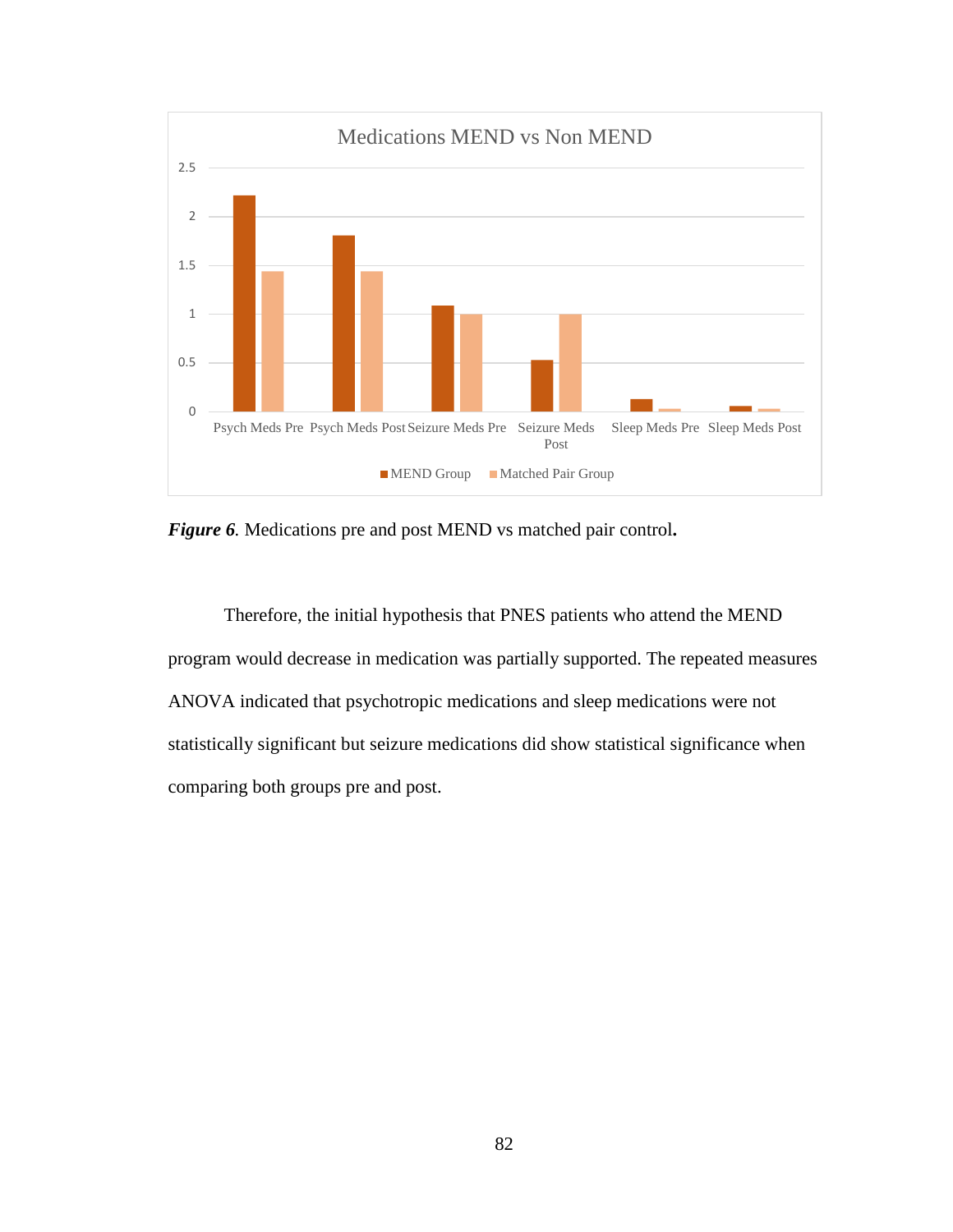#### **CHAPTER SIX**

# **SUMMARY AND APPLICATIONS**

As outlined in previous chapters, the purpose of this study was to evaluate PNES patients who completed the MEND program and compare their outcomes to PNES patients at LLUH who did not access MEND. This study utilized a retrospective design, and leveraged program data as well as LLUH EMR, particularly examining data from 2016-2021. Specifically, the goal of this study was to evaluate outcomes associated with the MEND program and PNES patients through looking at data from 1) all LLUH patients diagnosed with PNES between 2016-2021 and 2) a subsample of those patients who attended and completed the MEND program.

#### **Findings**

#### *Aim One*

For aim one of this study, there was two different sampling processes used. Aim one examined MEND only participants of the larger LLUH EMR list between the years of 2016-2021. The first part of aim one examined pre and post WHOQL data of 17 MEND PNES patients who completed the program. The second part of aim one used the EMR to examine frequency of Emergency Department (ED) visits and medications for 32 MEND PNES patients.

The results of part one of aim one indicated that there was statistical significance in WHOQL scores pre and post MEND program. In fact, there was statistical significance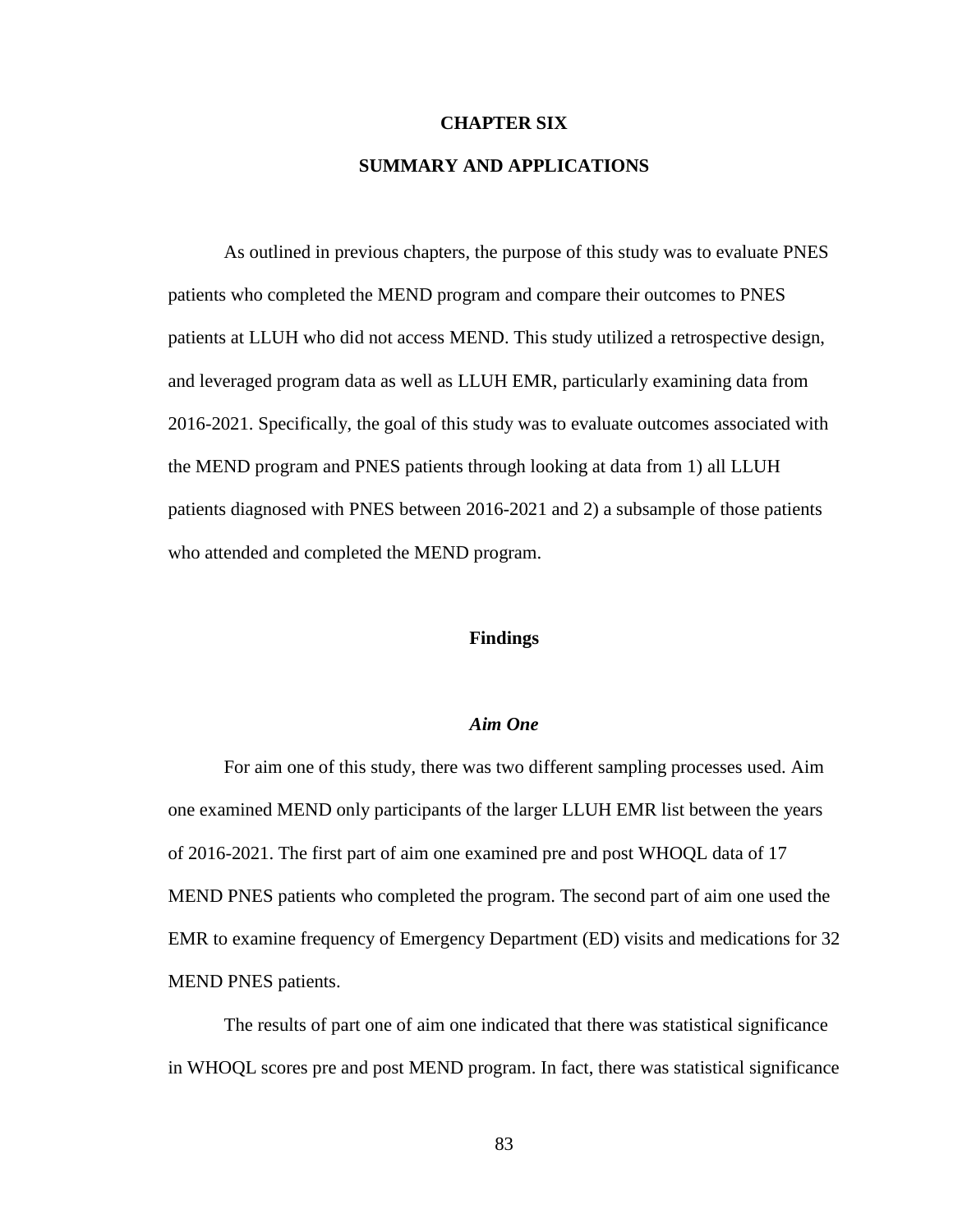in all domains of the self-reported WHOQL for PNES patients who completed MEND.

This was in line with the hypotheses:

H1: PNES patients who completed MEND increased in their total WHOQL score from pre and post MEND.

H2: PNES patients who completed MEND increased in their physical WHOQL score from pre and post MEND.

H3: PNES patients who completed MEND increased in their environment

WHOQL score from pre and post MEND.

H4: PNES patients who completed MEND increased in their psychological health WHOQL score from pre and post MEND.

H5: PNES patients who completed MEND increased in their spiritual WHOQL score from pre and post MEND.

H6: PNES patients who completed MEND increased in their overall WHOQL score from pre and post MEND.

The results of part two of aim one demonstrated that there was some measured reduction in medications pre and post MEND, however, surprisingly, only seizure medications showed true statistical significance. This was partially in line with the hypotheses:

H1: PNES patients who completed MEND decreased in ED and urgent care visits pre and post MEND.

H2: PNES patients who completed MEND decreased in total medications pre and post MEND.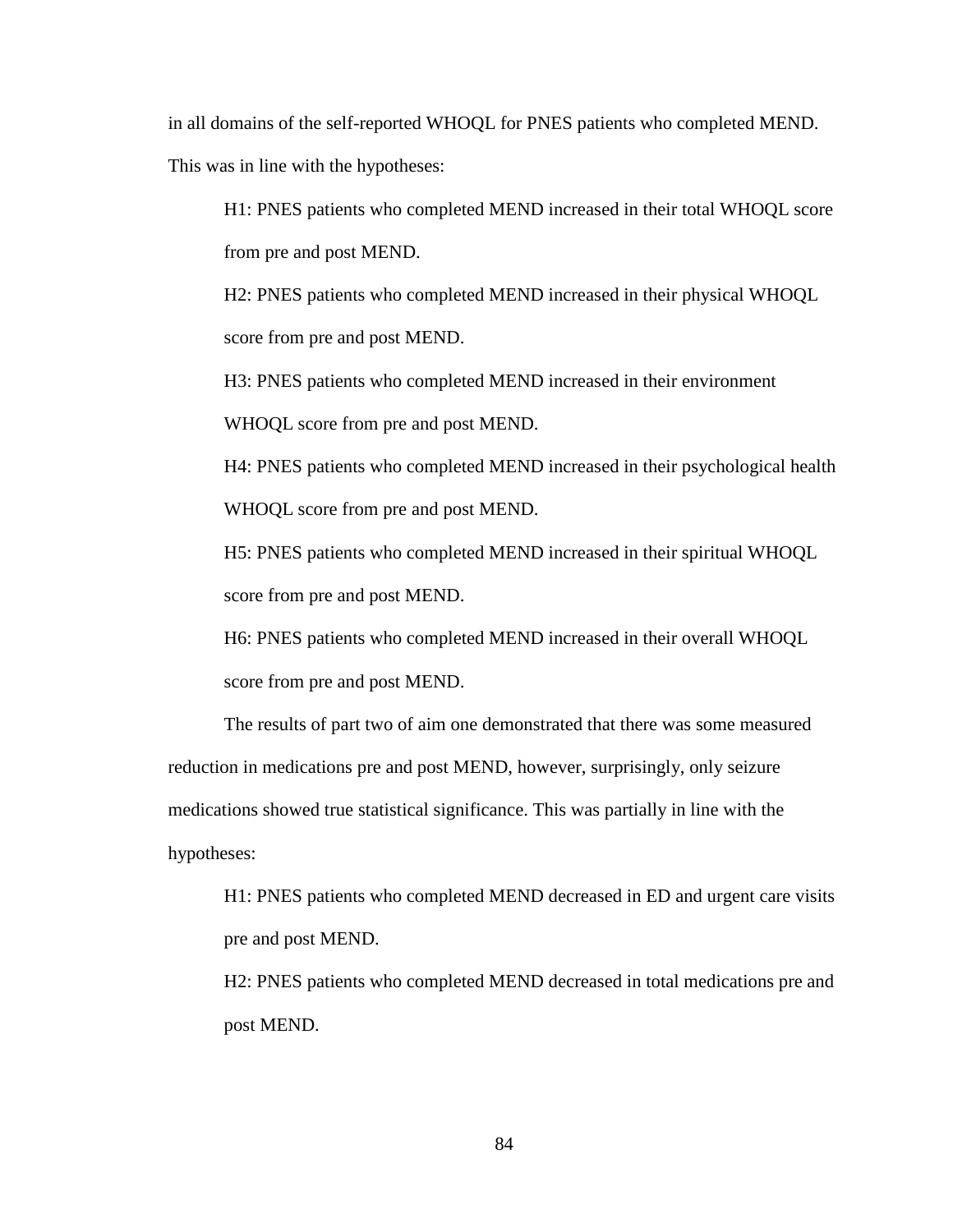H3: PNES patients who completed MEND decreased in psychotropic medications pre and post MEND.

H4: PNES patients who completed MEND decreased in seizure medications pre and post MEND.

H5: PNES patients who completed MEND decreased in sleep medications pre and post MEND.

#### *Aim Two*

Aim two of this study involved match pairing the MEND only list to the larger LLUH PNES patient list, specifically comparing ED visits and medications. The 32 MEND participants were match paired with non MEND participants on demographic variables like age, ethnicity, marital status, and insurance. This design was done to examine the differences of PNES patients who complete MEND versus patients who did not.

The results of aim two indicated that non MEND versus MEND in ED visits were statistically significant pre and post. This was supported by the hypothesis:

H7: Those who have completed MEND had a decrease in ED visits compared to those who have never received any treatment from the MEND program.

The results of aim two indicated that non MEND versus MEND in medications were only statistically significant pre and post in seizure medications, whereas in all other medication categories were not statistically significant. Therefore, results were only partially supported by the initial hypothesis: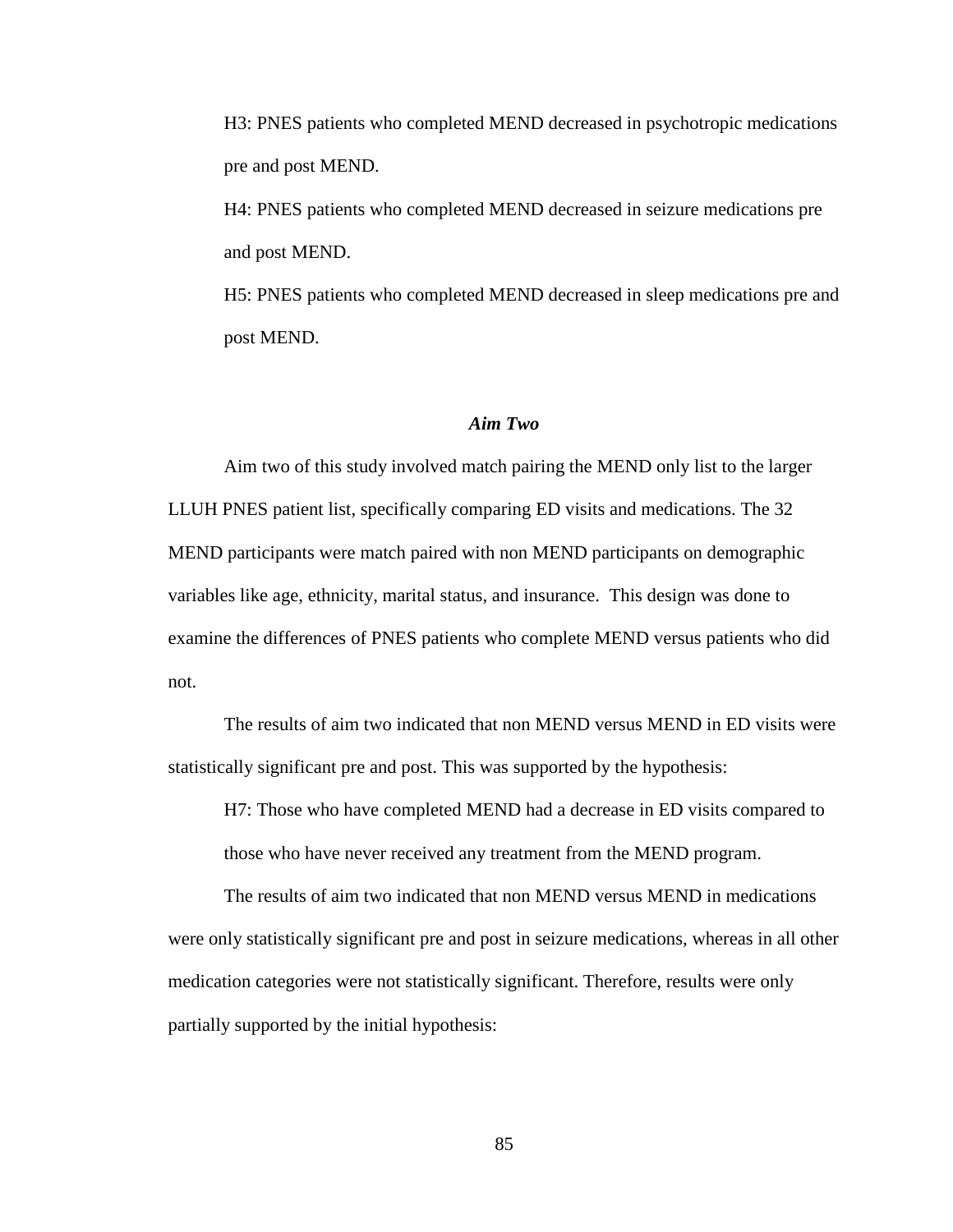H8: Those who have completed MEND decreased in all medications compared to those who have never received any treatment from the MEND program.

#### **Summation of Results**

The results of aim one suggests that MEND is an effective psychosocial intervention on PNES patients, as pre and post outcome measures showed significant increase in health related quality of life evidenced by the WHOQL, and also showed significant reduction in ED visits and medications. The results of aim two showed that MEND was effective at reducing ED visits and medications when matched paired with non MEND PNES participants. Overall, the results indicate that MEND can be an effective behavioral health intervention for PNES patients.

#### **Discussion**

The results of this study indicated that PNES patients who completed MEND significantly improved health related quality of life through the self-reported measure WHOQL. They also had a significant decrease in ED visits and seizure medications. Additionally, when matched paired with the control group of PNES patients in the LLUH EMR who did not receive behavioral health treatment from MEND, the MEND only group had better outcomes than the non MEND group in number of ED visits and medication counts. While most medications were not statistically significant between the two groups (MEND and non MEND), there was still a measured reduction in all of the medications pre and post program. From the findings of this program evaluation, it preliminarily suggests that MEND seems to be a beneficial form of behavioral health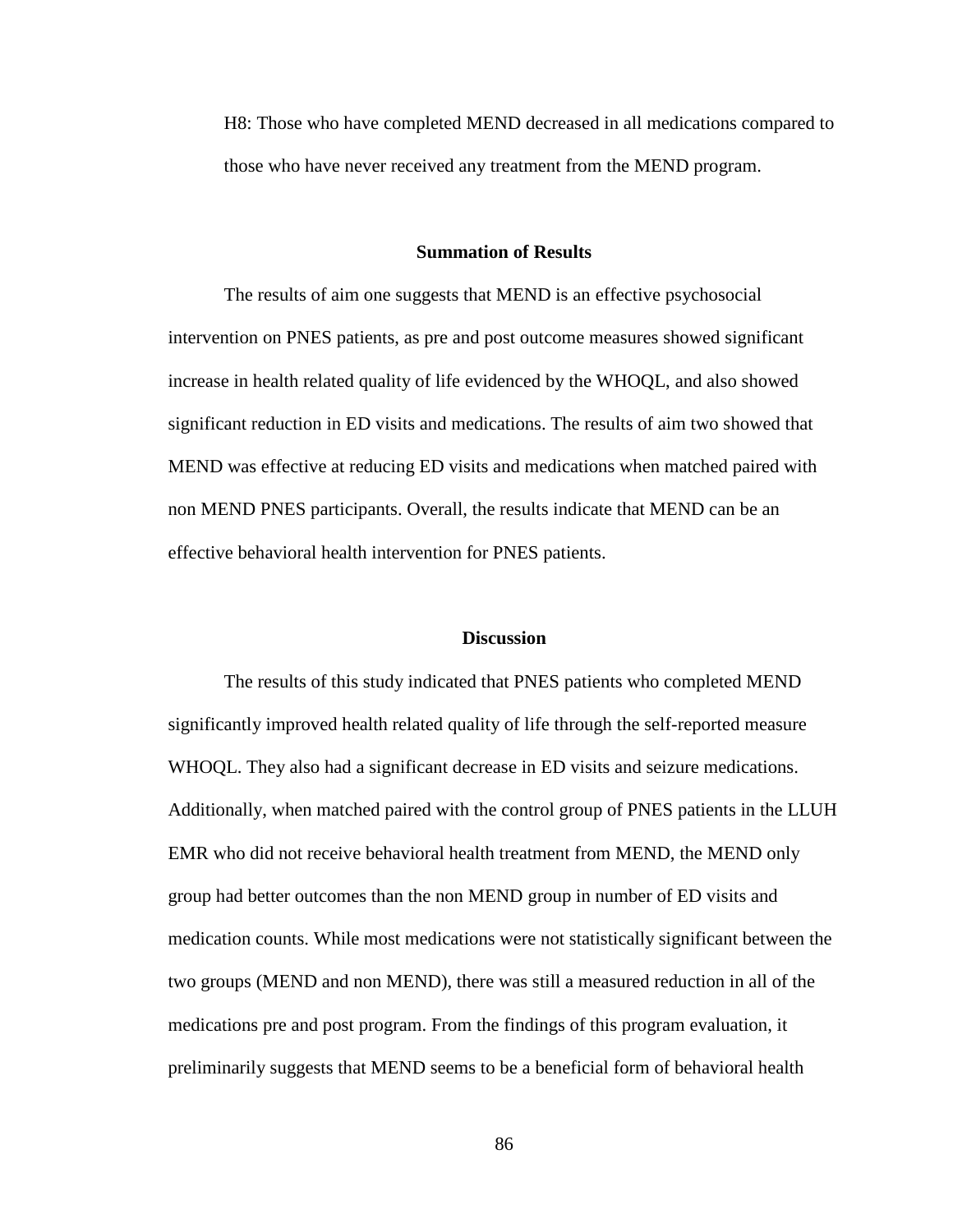treatment to PNES patients.

# *Limitations*

There were several notable limitations in the research. Firstly, this study was a retrospective design. As a result, the primary limitation was that there was an inferior level of evidence in choosing to do a retrospective study compared to doing a prospective study. For example, there was an absence of some data in the EMR, such as self-reported seizure activity, which made it difficult for proper and consistent data. Secondly, as this study utilized a matched pair control group, the risk of differences between the MEND only group and the matched pair group may have impacted the results, as choosing pairs that matched completely in all demographics were not always possible. This could have led to a possible self-selection bias, as this study needed both case and control group that were representative of the PNES patient population. This could make it challenging to assess how effective MEND was on PNES patients. Thirdly, this study had a small sample size, which indicates that the results of this study may not be generalizable. This could impact the results, as the findings from this study may not be truly representative of the overall PNES patient population. As the sample size was small, there was also a moderate potential for a Type II error. For example, some of the medications were trending towards significance but were not actually statistically significant. If this study had a larger sample size, results would have more than likely come back as significant.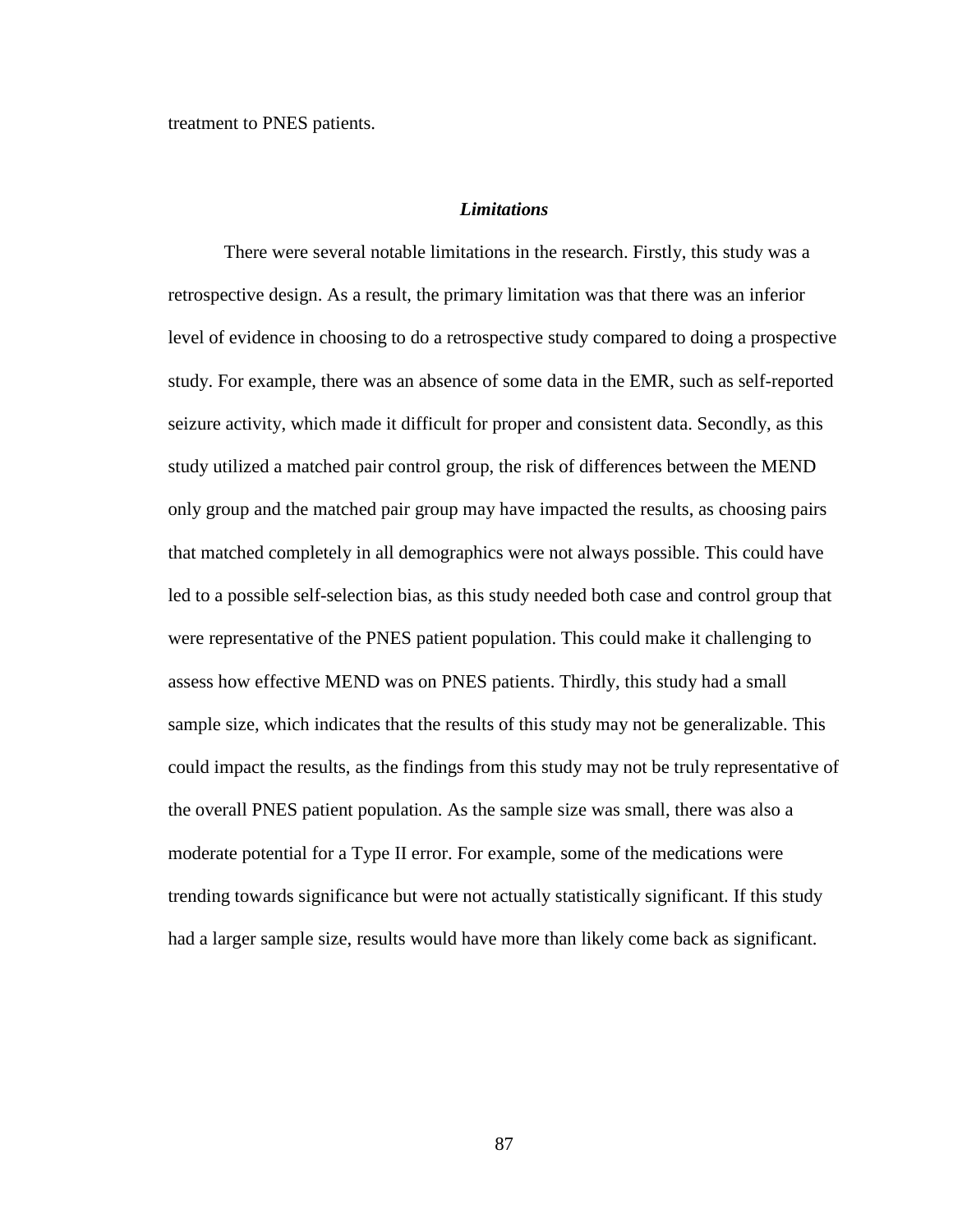#### *Implications*

These results represent the first demonstration of the application of the MEND program on PNES patients in measuring health related quality of life, ED visits, and medications. The results, however, were preliminary and cannot be generalized so easily. Despite the mentioned limitations, these results do suggest several theoretical and practical implications for MEND.

Future studies that evaluate the MEND program on PNES patients should take this study into account and add measures or other data that will substantiate the results found in this one. Conducting a prospective version of this study would be beneficial as well in order to assess the long term effects of PNES patients who complete MEND.

#### *Clinical Implications*

Despite treatment for PNES patients remaining controversial, Smith (2014) discusses how psychotherapy continues to be the best and most validated approach to working with this patient population. This study is aligned to previous research, in the emphasis of behavioral health intervention for PNES patients. While prior PNES studies have primarily used Cognitive Behavioral Therapy (CBT) as an effective psychological treatment for this patient population, evaluating the MEND program creates possibility of a different behavioral health treatment approach for PNES patients.

The MEND program is unique to current behavioral health literature on PNES patients in that it considers the inclusion and emphasis of family systems therapy, something that, to the best of our knowledge, no other study has included. It is not uncommon that PNES patients report high family dysfunction and interpersonal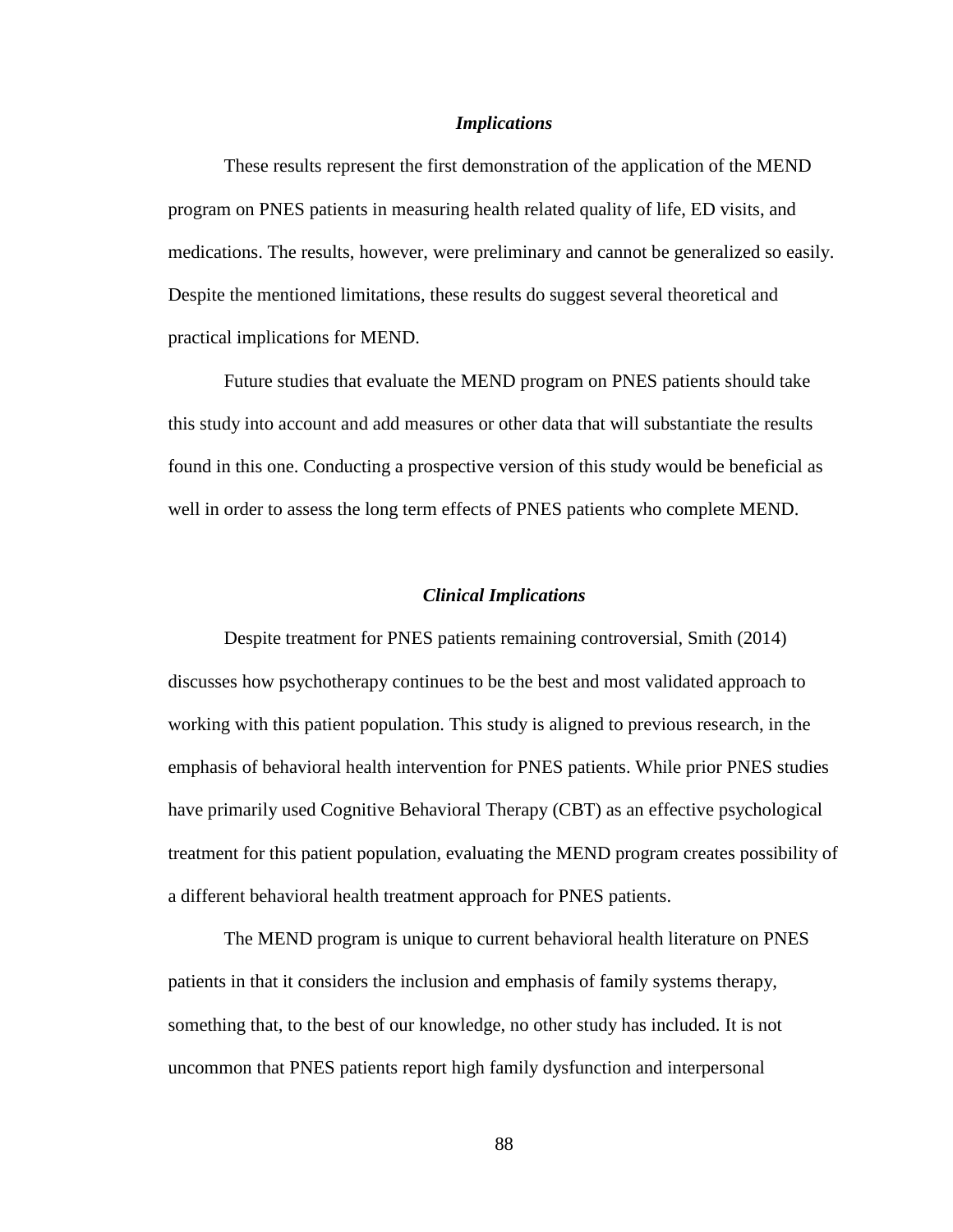relationships (LaFrance et al., 2011). Yet, there is limited research on the impact of family systems therapy on health outcomes for PNES patients. This study was unique in that the MEND program, a family systems based program, was evaluated.

In the field of marriage and family therapy, where the focus is on understanding a diagnosis and symptoms within the context of one's interactions and relationships, this current study lends support to the importance of examining the diagnosis and symptomology of PNES from a systemic lens. Additionally, this study offers support for future Marriage and Family therapists working with PNES patients, as PNES is much more than a somatic symptom disorder diagnosis and can frequently coexist with other comorbid mental health disorders (Dworetzky, 2016).

#### *Recommendations and Future Research*

The limitations of this program evaluation and study continues to point towards topics in PNES literature to be addressed in the future. As this study was a retrospective design with a matched case-control, future studies should take this study into account and use this research as a vehicle to conduct a prospective design if feasible.

Much work needs to be done before a full understanding and generalization of the application of the MEND program impacting PNES patients is established. Although this study supported preliminary PNES research, the study's most important contribution may be that it raised a variety of intriguing questions for future studies. Questions like, "How can the field of marriage and family therapy understand this patient population and work effectively with PNES patients?" Future research can be improved in a few ways: 1)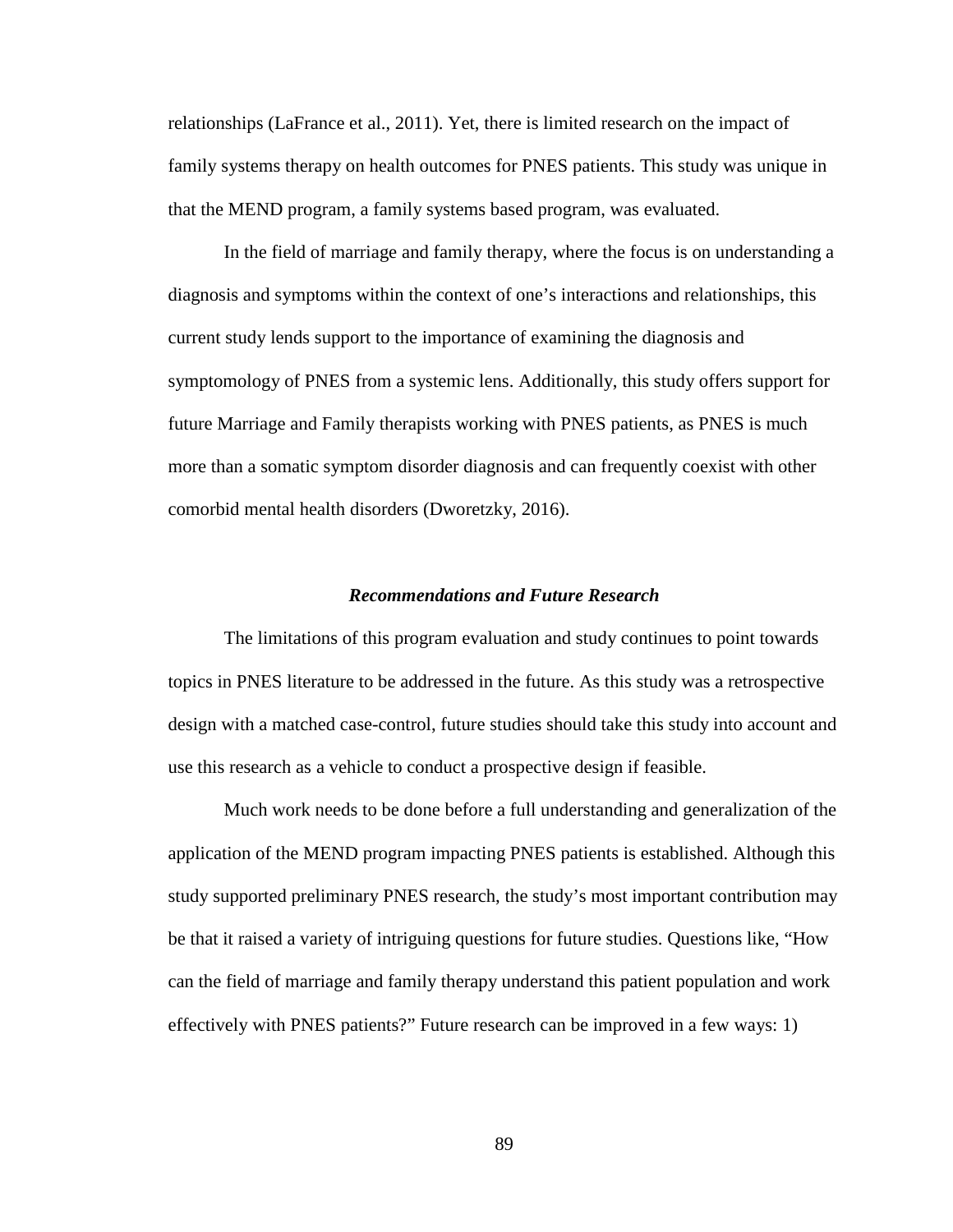increasing the sample size of PNES patients in evaluating the effects of the MEND program and 2) using current study and research to create a prospective design

# *Conclusion*

Despite these limitations, the present study has enhanced our understanding between completing MEND on ED visits, medications, and health related quality of life for PNES patients. This research can be seen as a first step towards integrating future research in evaluating the MEND program's application and effectiveness of working with PNES patients. The present research contributes to a growing body of PNES patient literature suggesting the connection between behavioral health services and improvement in PNES patients, particularly examining the efficacy of family systems therapy. Further research will be needed to determine the long term effects of the MEND program on PNES patients before generalized conclusions can be drawn.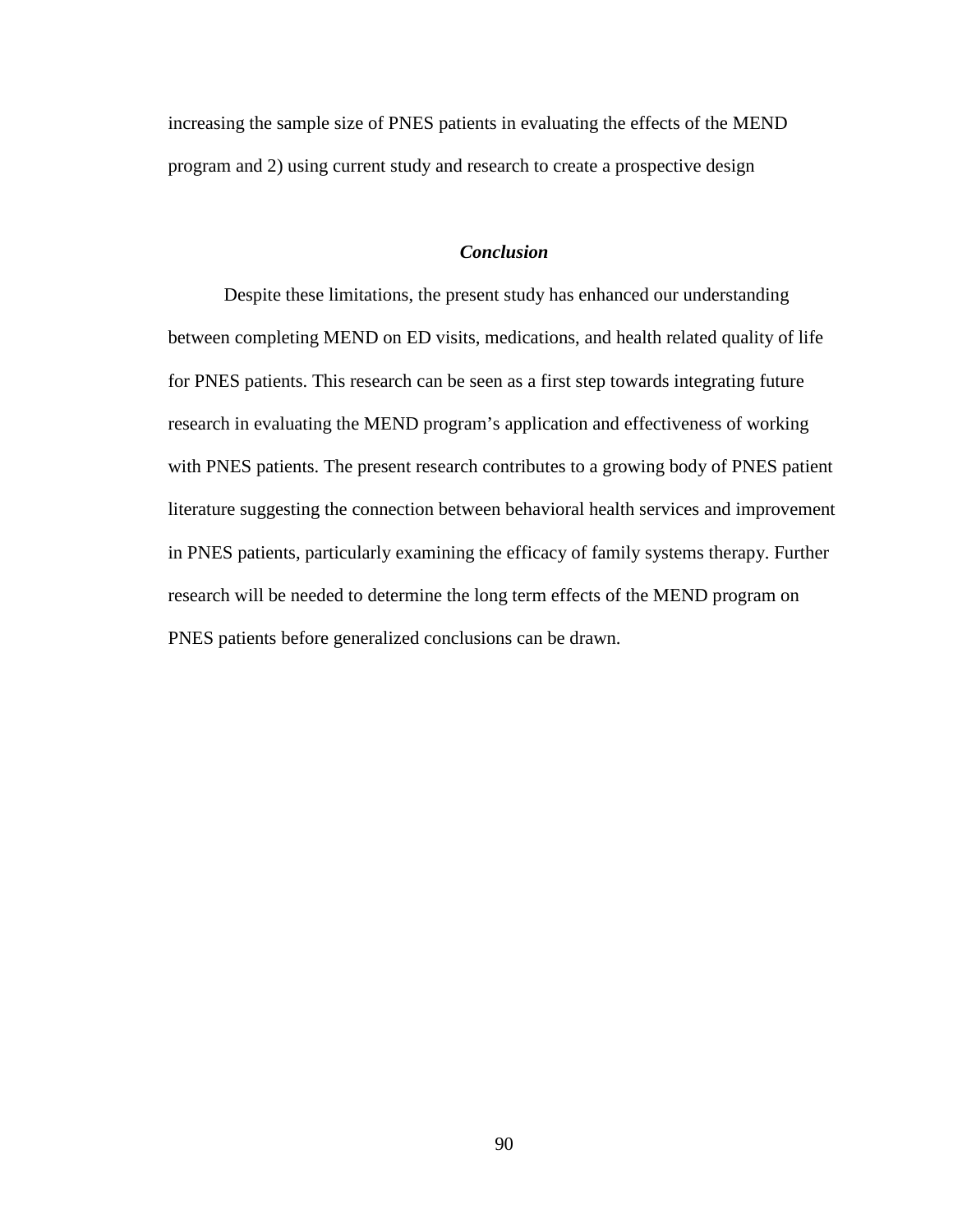#### **REFERENCES**

- Alsaadi, T.M. & Marquez, A.V. (2005). Psychogenic nonepileptic seizures. *American Family Physician*, 72(5), 849-856.
- Arnold, L.M. & Privitera, M.D. (1996). Psychopathology and trauma in epileptic and psychogenic seizure patients. *Psychosomatics*, 37, 438-443.
- Bakvis P., Spinhoven P., Giltay E.J,, Kuyk J., Edelbroek P.M., Zitman F.G., et al. (2010). Basal hypercortisolism and trauma in patients with psychogenic nonepileptic seizures. *Epilepsia*, 51(5), 752–9.
- Baslet, G., Ehlert, A., Oser, M., Dworetzky, B.A. (2020). Mindfulness-based therapy for psychogenic nonepileptic seizures. *Epilepsy and Behavior*, 103, 1-7. doi: 10.1016/j.yebeh.2019.106534.
- Bosten, N., Myers, L., Wijnen, B. (2019). Quality of life and psychological dysfunction in traumatized and nontraumatized patients with psychogenic nonepileptic seizures (PNES). *Epilepsy and Behavior*, 92, 341- 344[.http://dx.doi.org/10.1016/j.yebeh.2019.01.024](http://dx.doi.org/10.1016/j.yebeh.2019.01.024)
- Brown, R.J. & Reuber, M. (2016). Towards an integrative theory of psychogenic nonepileptic seizures (PNES). *Clinical Psychology Review*, 47, 55-70. doi: 10.1016/j.cpr.2016.06.003.
- Brown, D., Rodgers, Y.H., & Kapadia, K. (2008). Multicultural considerations for the application of attachment theory. *American Journal of Psychotherapy*, 62(4), 353- 363.
- Distelberg, B., Williams-Reade, J., Tapanes, D., Montgomery, S., Pandit, M. (2014). Evaluation of a family systems intervention for managing pediatric chronic illness: Mastering each new direction (MEND). *Family Process*, 53, 194-213.
- Dworetzky, B. (2015). What are we communicating when we present the diagnosis of

PNES? *Epilepsy Currents*, 15(6), 353-357.

- Dworetzky, B. (2016). The impact of PNES is about more than counting events. *Epilepsy Currents*, 16(5), 314-315.
- Feeney, J.A. (2001). Implications of attachment style for patterns of health and illness. *Child: Care, Health, and Development*, 26(4), 277-288.
- Goldstein, L.H., Chalder, T., Chigwedere, C., Khondoker, M.R., Moriarty, J., Toone, B.K., & Mellers, J.D.C. (2010). Cognitive-behavioral therapy for psychogenic nonepileptic seizures. *Neurology*, 74(24), 1986-1994.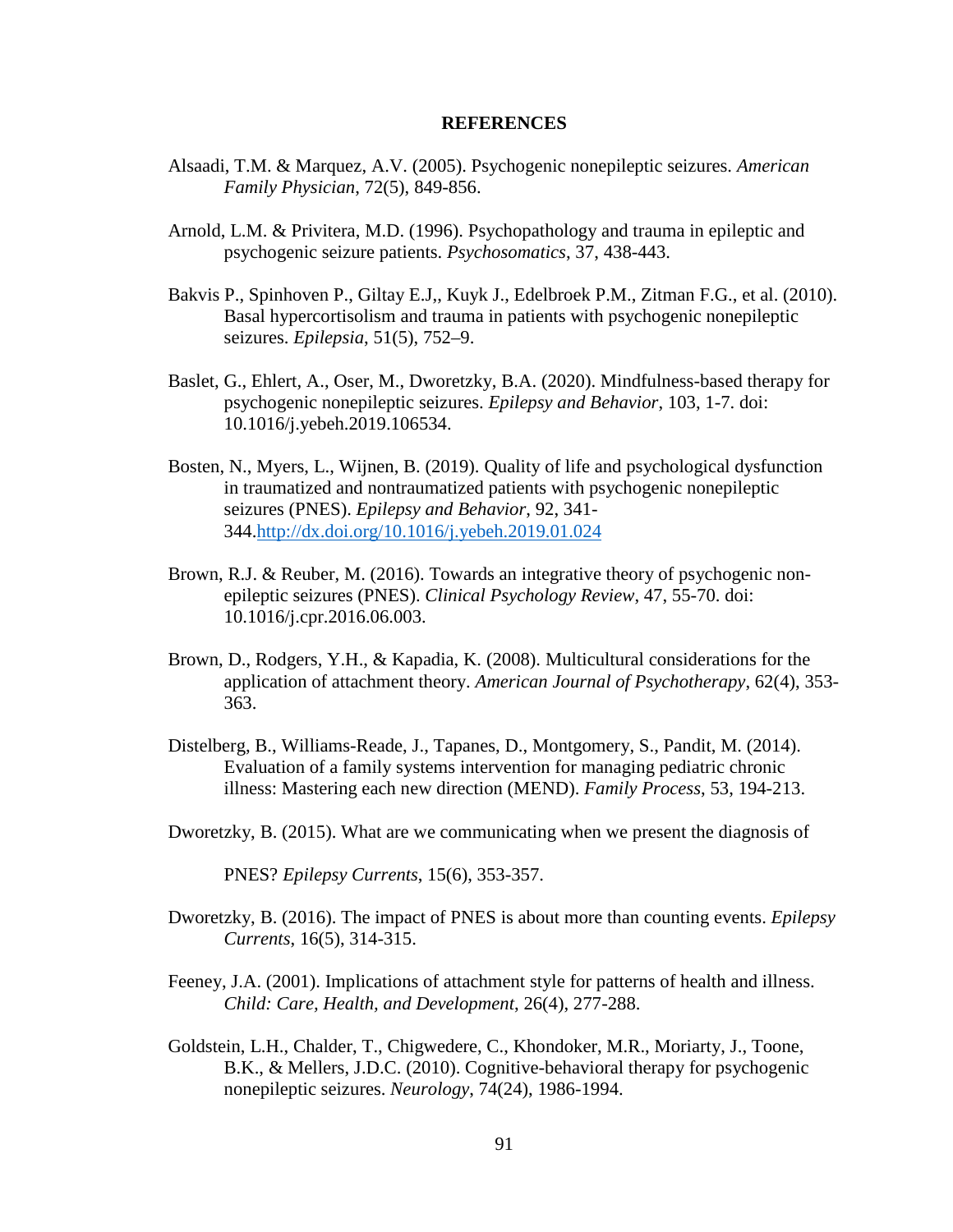- Green, B., Norman, P., & Reuber, M. (2017). Attachment style, relationship quality, and psychological distress in patients with psychogenic non-epileptic seizures versus epilepsy. *Epilepsy & Behavior*, 66, 120-126.
- Huff, J.S. & Murr, N. (2021). Psychogenic nonepileptic seizures. StatPearls Publishing
- Jafari, A., Tavirani, M.R., Hamrah, M.P., Karvigh, S.A., & Fakhar, H.B.Z. (2020). Psychogenic non-epileptic seizures: A narrative review. *Archives of Academic Emergency Medicine*, 8(1).
- Jalilianhasanpour, R., Ospina, J.P., Williams, B., Mello, J., MacLean, J., Ranford, J., Fricchione, G.L., LaFrance, C., & Perez, D.L. (2018). Secure attachment and depression predict 6-month outcome in motor functional neurological disorders: A prospective pilot study. *Psychosomatics*, 60, 365-375. doi: 10.1016/j.psym.2018.08.004.
- LaFrance, C., Miller, I.W., Ryan, C.E., Blum, A.S., Solomon, D.A., Kelley, J.E., & Keitner, G.I. (2009). Cognitive behavioral therapy for psychogenic nonepileptic seizures. *Epilepsy Behavior*, 14(4), 591-596.
- LaFrance, C., Alosco, M.L., Davis, J.D., Tremont, G., Ryan, C.E., Keitner, G.I., Miller, I.W., & Blum, A.S. (2011). Impact of family functioning on quality of life in patients with psychogenic non epileptic seizures versus epilepsy. *Epilepsia*, 52(2), 292-300. doi: 10.1111/j.1528-1167.2010.02765.x
- LaFrance, C., Reuber, M., & Goldstein, L.H. (2013). Management of psychogenic nonepileptic seizures. *Epilepsia*, 54(1), 53-67.
- Lesser, R.P. (2003). Treatment and outcome of psychogenic nonepileptic seizures. *Epilepsy Currents*, 3(6), 198-200. doi: [10.1046/j.1535-7597.2003.03601.x](https://dx.doi.org/10.1046%2Fj.1535-7597.2003.03601.x)
- Kamil, S.H., Qureshi, M., & Patel, R.S. (2019). Cognitive behavioral therapy (CBT) in psychogenic non-epileptic seizures (PNES): A case report and literature review. *Behavioral Sciences*, 9(2), 15.
- Kramska, L., Myers, L., Hreskova, L., Jerie, M., Vojtech, Z. (2021). A descriptive study of patients with psychogenic nonepileptic seizures at a tertiary epilepsy center at the Czech Republic: One-year follow up. *Epilepsy & Behavior*, 118, 1-7.
- Marmarosh, C.L., Markin, R.D., & Spiegel, E.B. (2013). *Attachment in group psychotherapy*. American Psychological Association. [http://dx.doi.org/10.1037/14186-002.](http://dx.doi.org/10.1037/14186-002)
- Meredith, P.M. & Strong, J. (2019). Attachment and chronic illness. *Current Opinion in Psychology*, 25, 132-138.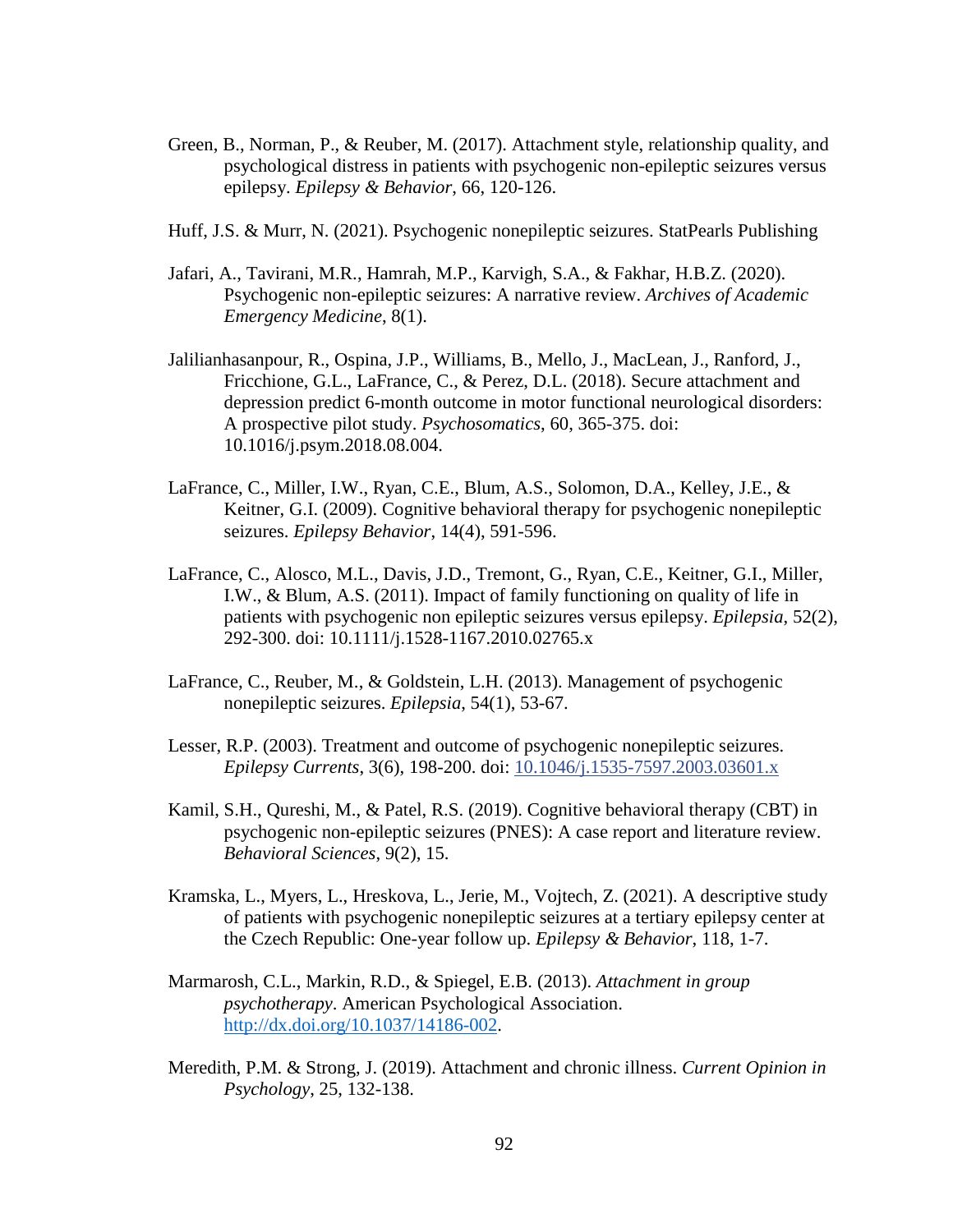- Mohd, R.S. (2008). Life event, stress, and illness. *The Malaysian Journal of Medical Sciences*, 15(4), 9-18.
- Myers, L., Vaidya-Mathur, U., & Lancman, M. (2016). Prolonged exposure therapy for the treatment of patients diagnosed with psychogenic non-epileptic seizures (PNES) and post-traumatic stress disorder (PTSD). *Epilepsy & Behavior*, 66, 86- 92.
- Nam, S.O. (2021). Psychogenic nonepileptic seizures; beyond differentiating from epileptic seizures. *Clinical and Experimental Pediatrics*, 64(6), 282-283.
- Papero, D.V. (2017). Trauma and the Family: A systems-oriented approach. *Australian & New Zealand Journal of Family Therapy*, 38, 582-594.
- Popkirov, S., Asadi-Pooya, A.A., Duncan, R., Gigineishvili, D., Hingray, C., Kanner, A.M., LaFrance, C., Prestorius, C., & Reuber, M. (2020). The aetiology of psychogenic non-epileptic seizures: Risk factors and comorbidities. *Epilpetic Disorders*, 21(6), 529-547.
- Pretorius, C. & Sparrow, M. (2015). Life after being diagnosed with psychogenic nonepileptic seizures (PNES): A South African perspective. *Seizure*, 30, 32-41.
- Price, P.C. (2015). Research methods in psychology. PressBooks.
- Raghupathi, W. & Raghupathi, V. (2018). An empirical study of chronic diseases in the United States: A visual analytics approach to public health. *International Journal of Environment Research and Public Health*, 15(3), 431.
- Rawlings, G.H., Brown, I., Stone, B., & Reuber, M. (2017). Written accounts of living with psychogenic nonepileptic seizures: A thematic analysis. *Seizure*, 50, 83-91.
- Reuber M, Mayor R. (2012) Recent progress in the understanding and treatment of nonepileptic seizures. *Curr Opin Psychiatry*, 25, 244–250.
- Roberts, N.A., Burleson, M.H., Torres, D.L., Parkhurst, D.K., Garrett, R., Mitchell, L.B., Duncan, C.J., Mintert, M., & Wang, N.C. (2019). Emotional reactivity as a vulnerability for psychogenic nonepileptic seizures? Responses while reliving specific emotions. *The Journal of Neuropsychiatry and Clinical Neurosciences*, 32, 95-100.
- Smith, B.J. (2014). Closing the major gap in PNES research. *Epilepsy Curr*, 14(2), 63-67. doi: [10.5698/1535-7597-14.2.63.](https://dx.doi.org/10.5698%2F1535-7597-14.2.63)